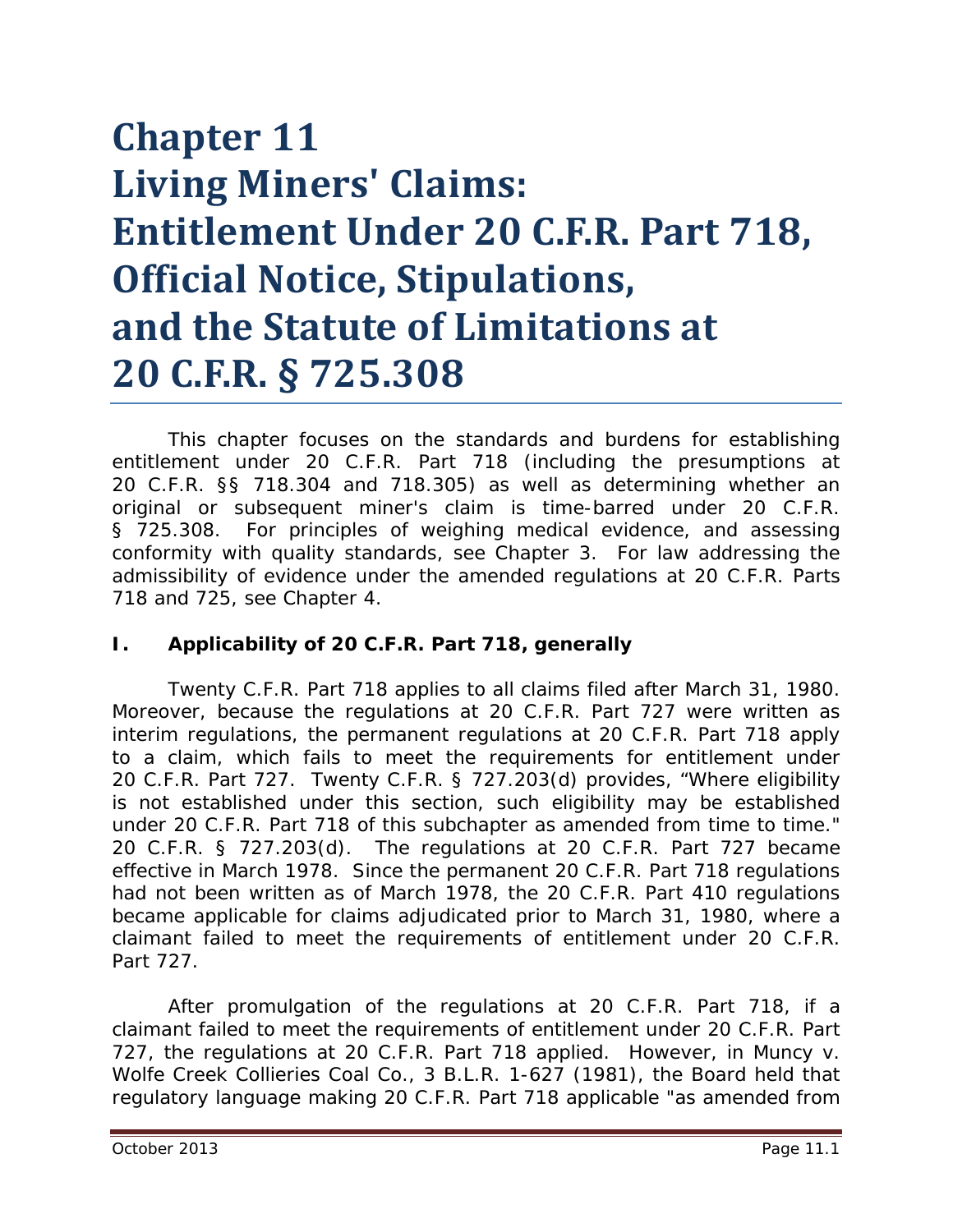time to time," violated statutory intent. Therefore, under *Muncy*, the 20 C.F.R. Part 718 regulations do not apply to any claim filed prior to March 31, 1980; rather, the claim is adjudicated under 20 C.F.R. Part 410.

Five circuit courts of appeals disagreed with the Board's position regarding the applicability of 20 C.F.R. Part 718. The Third, Sixth, Seventh, Eighth, and Eleventh Circuits hold the regulations at 20 C.F.R. Part 718, not 20 C.F.R. Part 410, apply to Part C claims filed prior to March 31, 1980, and adjudicated after March 31, 1980. *Terry v. Director, OWCP*, 956 F.2d 251  $(11^{th}$  Cir. 1992); Oliver v. Director, OWCP, 888 F.2d 1239  $(8^{th}$  Cir. 1989); *Knuckles v. Director, OWCP*, 869 F.2d 996 (6<sup>th</sup> Cir. 1989); *Caprini v. Director, OWCP*, 824 F.2d 283 (3rd Cir. 1987); *Strike v. Director, OWCP*, 817 F.2d 395  $(7<sup>th</sup>$  Cir. 1987). Thus, if a claimant cannot meet the requirements of entitlement under 20 C.F.R. Part 727 in these circuits, the claim must be adjudicated under 20 C.F.R. Part 718.

# **II. Official notice and stipulations**

# **A. Official notice**

# **1. Procedure used**

In *Pruitt v. Amax Coal Co.*, 7 B.L.R. 1-544, 1-546 (1984), the Board delineated the procedures for taking official notice, and stated the following:

The rules of official notice in administrative proceedings are more relaxed than in common law courts. The mere fact that the determining body has looked beyond the record proper does not invalidate its action unless substantial prejudice is shown to result. (citation omitted). Although the administrative law judge erred in failing to cite the 'B' reader list as the source of his information regarding Dr. Morgan's qualifications, and the parties should have been afforded a full opportunity to dispute his qualifications, *Casias v. Director, OWCP*, 2 B.L.R. 1-259 (1979), the error is harmless because Dr. Morgan's name does, in fact, appear on the 'B' reader list and a contrary finding cannot be made on remand. (citations omitted). Claimant has not shown that he was substantially prejudiced by the administrative law judge's action.

*Id.* at 1-546.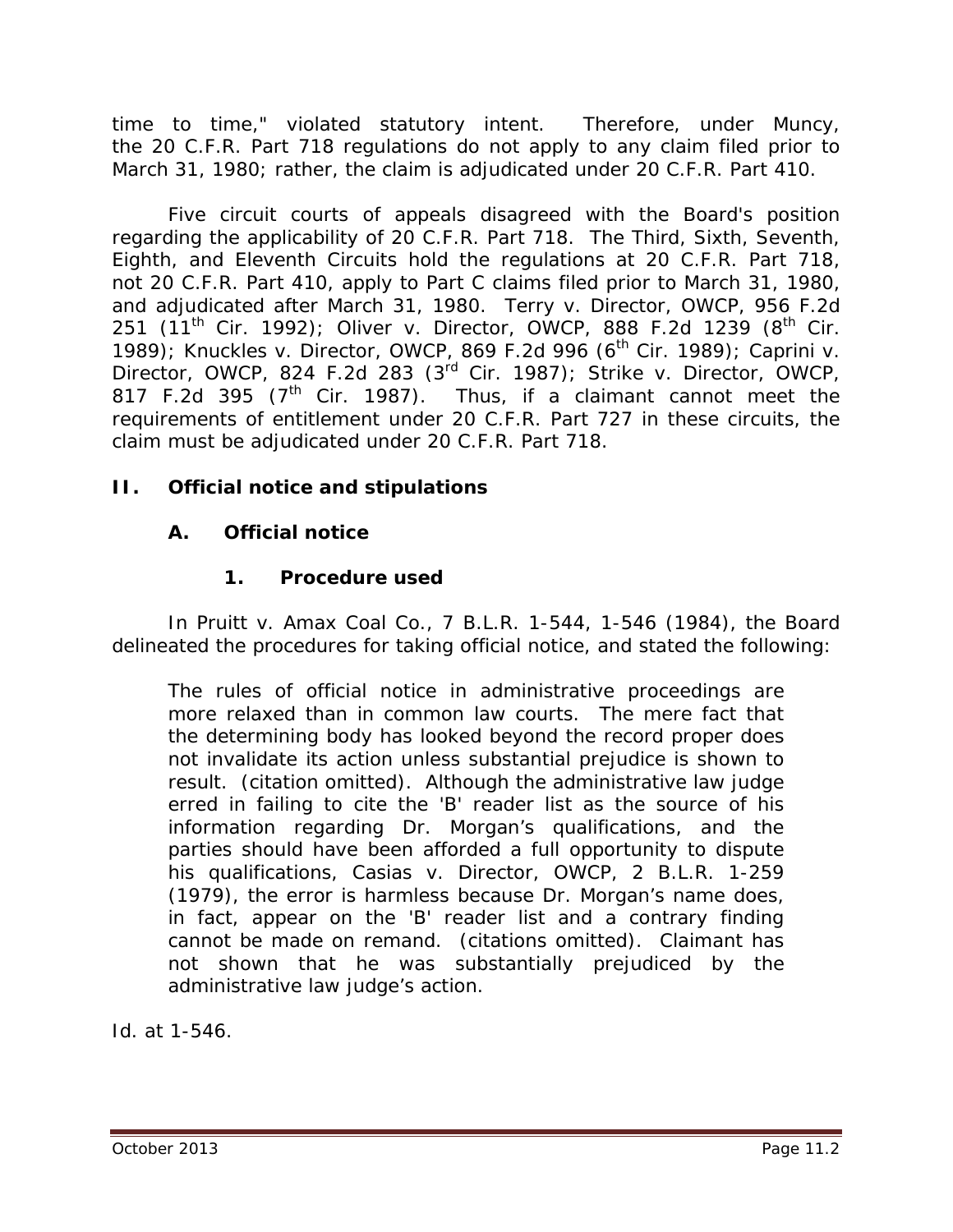## **2. Taking official notice of one expert but not another expert constitutes error**

In *Simpson v. Director, OWCP*, 9 B.L.R. 1-99 (1986), the record was silent with regard to the B-reader status of two physicians. The Administrative Law Judge erred in taking official notice of the B-reader status of one of the physicians appearing on the B-reader list without taking official notice of the other physician's name appearing on the list. This resulted in the Administrative Law Judge improperly according more weight to the x-ray interpretation of one reader based on his "superior" B-reader credentials which, as the Board concluded, was substantially prejudicial to the opposing party.

# **3. Examples of official notice**

# **a. Medical opinion; no official notice**

A medical opinion is not a fact of which official notice may be taken. *Grigg v. Director, OWCP*, 28 F.3d 416 (4<sup>th</sup> Cir. 1994).

## **b. Unreliability of early Social Security records**

In *Calfee v. Director, OWCP*, 8 B.L.R. 1-7, 1-9 (1985), the Administrative Law Judge properly noted early Social Security records are not wholly reliable, when weighing Claimant's testimonial evidence and affidavits against such records to resolve disparities.

# **c. Dictionary of Occupational Titles**

An Administrative Law Judge may take official notice of the Dictionary of Occupational Titles (DOT), provided s/he "does so in accord with principles concerning the taking of judicial notice." Citing to 29 C.F.R. § 18.45, 20 C.F.R. § 725.464, Fed. R. Evid. 201, and *Echo v. Director, OWCP*, 744 F.2d 327, 6 B.L.R. 2-110 (3rd Cir. 1986), the Board required that the Administrative Law Judge give the parties notice, and an opportunity to be heard, with regard to taking official notice of the *Dictionary of Occupational Titles*. *Onderko v. Director, OWCP*, 14 B.L.R. 1-2 (1989)

In *Snorton v. Zeigler Coal Co.*, 9 B.L.R. 1-106, 1-108 (1986), the Administrative Law Judge erred in concluding that the miner engaged in heavy labor based on the job description contained in the *Dictionary of Occupational Titles*. The Board explained that the Administrative Law Judge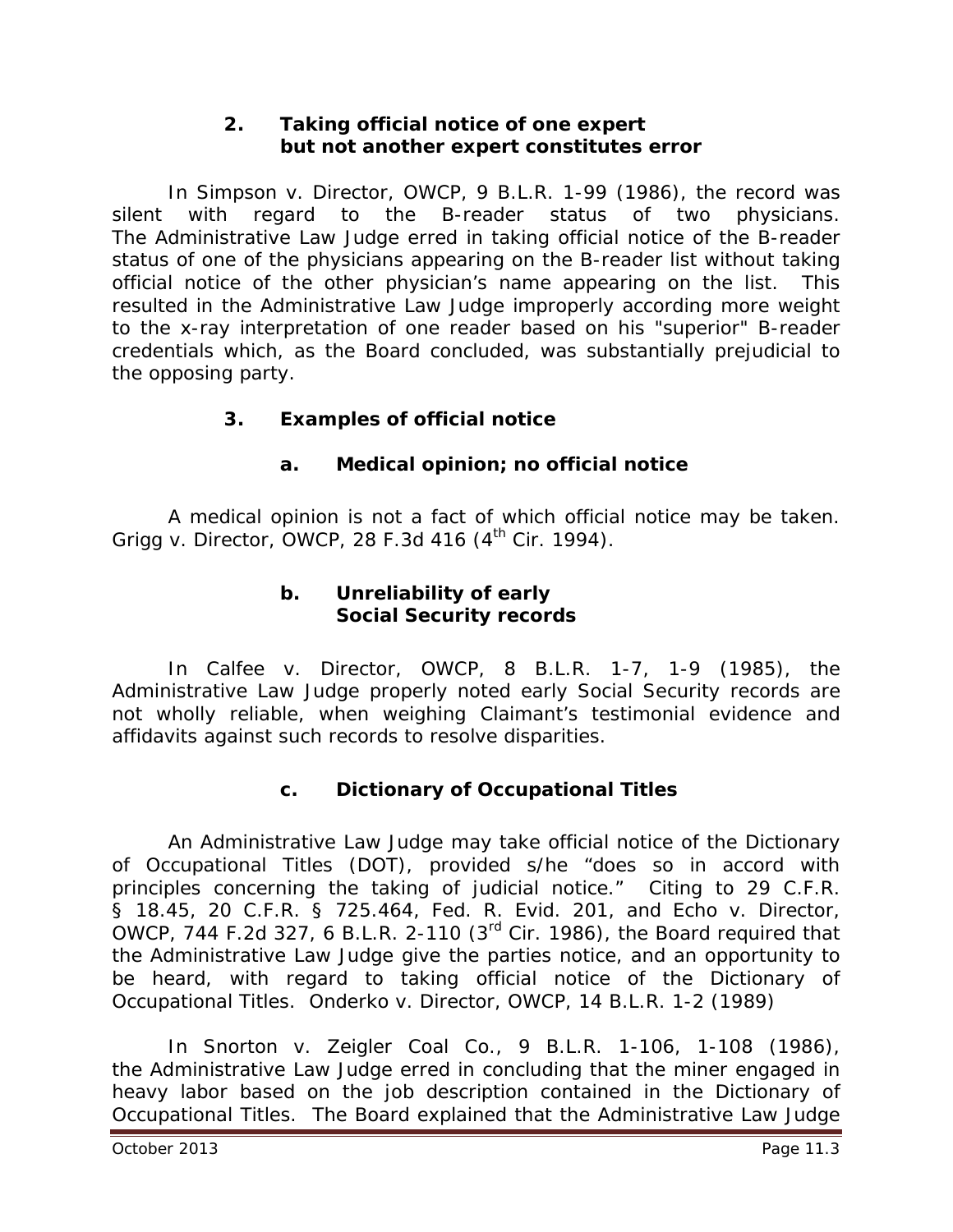failed to comply with the requirements for taking official notice.

# **d. Directory of Medical Specialists**

In *Maddaleni v. The Pittsburgh & Midway Coal Mining Co.*, 14 B.L.R. 1- 135 (1990), the Administrative Law Judge properly took official notice of the qualifications of physicians as stated in the *Directory of Medical Specialists.* The Board noted, "Although claimant first became aware of the administrative law judge's use of judicial notice upon receipt of the administrative law judge's Decision and Order on Remand, claimant had an opportunity to contest the administrative law judge's finding before the Decision and Order became final by filing a motion for reconsideration with the Administrative Law Judge." And, Claimant did not argue that the credentials noticed by the Administrative Law Judge were inaccurate.

# **e. Criminal conviction of a physician**

In *Boyd v. Clinchfield Coal Co.*, 46 F.3d 1122, 1995 WL 10226 (4th Cir. 1995) (table), it was proper for an Administrative Law Judge to take official notice of Dr. Vinod Modi's criminal conviction. Moreover, citing to *Adams v. Canada Coal Co.*, Case No. 91-3706 (6<sup>th</sup> Cir. July 13, 1992)(unpub.) (the Administrative Law Judge "was obviously justified" in not crediting the testimony of Dr. Modi because of his conviction), the *Boyd* court upheld the Administrative Law Judge's decision to accord no weight to Dr. Modi's medical opinion in light of his conviction for tax evasion. For additional discussion regarding taking official notice of criminal convictions, *see* Chapter 3.

# **B. Stipulations**

# **1. Binding regardless of underlying evidence**

In *Consolidation Coal Co. v. Director, OWCP [Burris]*, \_\_\_ F.3d \_\_\_, Case No. 12-1330 ( $7<sup>th</sup>$  Cir. Oct. 8, 2013), the court affirmed the award of benefits to a miner with a 45-pack-year smoking history, a number of health problems including heart and lung disease, and 23 years of coal mine employment, where the miner's work for Employer was at a surface mine rather than at an underground mine site. The miner's first claim was abandoned under 20 C.F.R. § 725.409. At the hearing before the Administrative Law Judge, Employer conceded the presence of a totally disabling respiratory impairment in the second claim, and conceded the threshold requirement (of establishing an element of entitlement previously adjudicated against the miner) was demonstrated under 20 C.F.R. § 725.309 in this subsequent claim.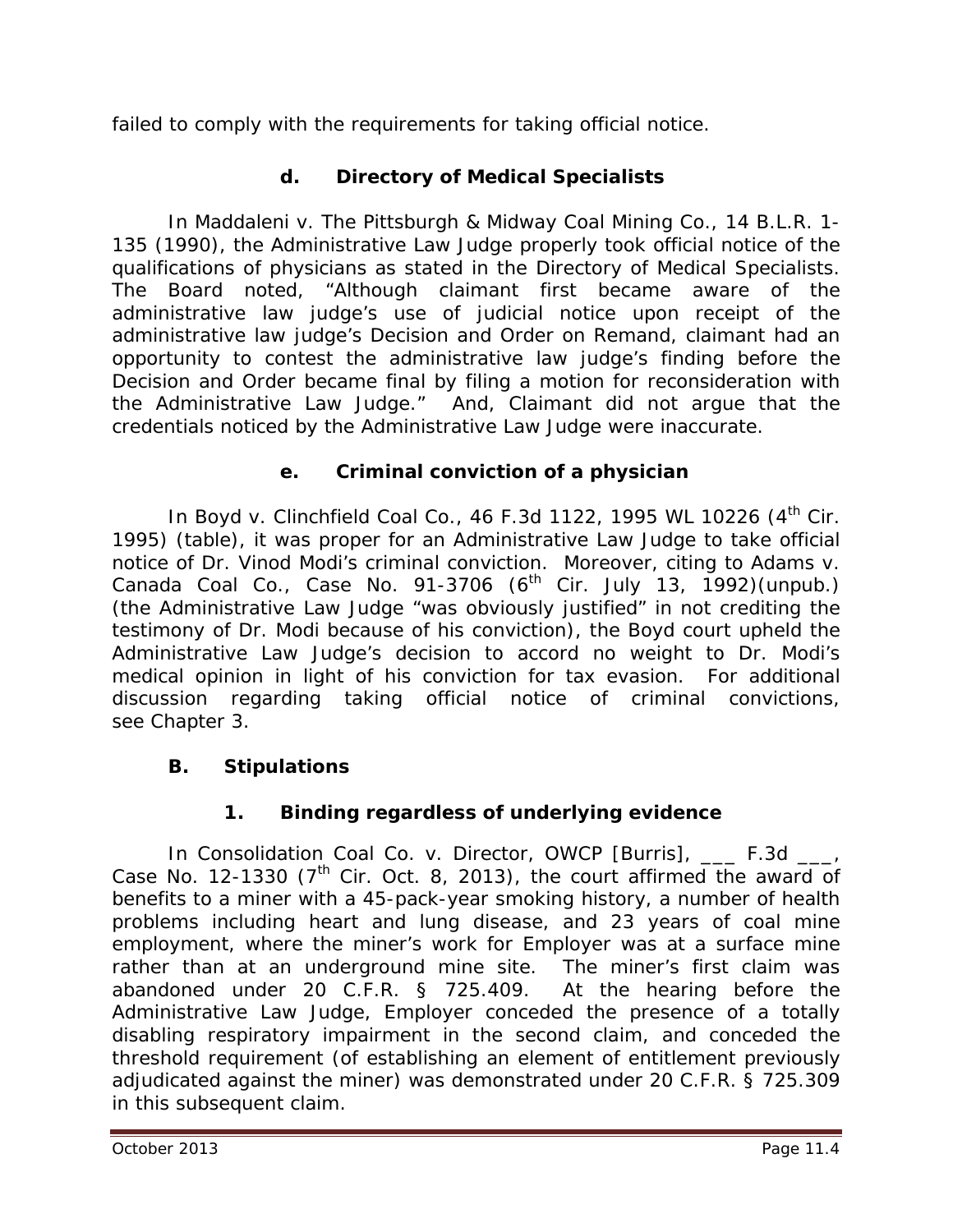On appeal, Employer argued that the threshold requirement under 20 C.F.R. § 725.309 was not met because evidence supported a finding of total disability in the miner's first, abandoned claim, but the court disagreed for three reasons. First, the court held:

[S]tipulations and concessions bind those who make them and Consolidation is therefore bound by its concession below that Burris is totally disabled and has met his burden of demonstrating a change in one of the conditions of entitlement.

Second, in the subsequent claim, the miner was not required to present medical evidence that differed qualitatively from evidence presented in the prior claim, *i.e.* evidence showing progression or worsening of the miner's condition. The miner's first claim was abandoned, which operated as a denial on all grounds. As a result, for purposes of the threshold determination in the second claim, the miner was required only to present evidence sufficient to establish an element of entitlement previously adjudicated against him—here, evidence of a totally disabling respiratory impairment. Third, the court reiterated that the 15-year presumption that the miner suffers from a total disability due to pneumoconiosis also may be used to satisfy the threshold requirement of 20 C.F.R. § 725.309 as in this case.

In a living miner's claim, *Richardson v. Director, OWCP*, 94 F.3d 164  $(4<sup>th</sup>$  Cir. 1996), the Director stipulated coal workers' pneumoconiosis was present. The court held the stipulation was binding even though presence of the disease was not "manifest from the medical records." The court then remanded the case to the Administrative Law Judge for a determination of whether coal workers' pneumoconiosis hastened the miner's death in the survivor's claim.

In *Soubik v. Director, OWCP*, 366 F.3d 226 (3rd Cir. 2004), [1](#page-4-0) the Administrative Law Judge erred in finding no pneumoconiosis based on the medical opinion of Dr. Spagnolo, where the parties agreed the disease was present. Citing to *Scott v. Mason Coal Co.*, 289 F.3d 263, 269 (4<sup>th</sup> Cir. 2002), the Third Circuit held "an ALJ may not credit a medical opinion stating that a claimant did not suffer from pneumoconiosis causing respiratory disability after the ALJ had already accepted the presence of pneumoconiosis unless the ALJ stated 'specific and persuasive reasons' why he or she relied upon such an opinion." In this case, the court found the

<span id="page-4-0"></span>While the case was pending on appeal, the court noted that the widow died and the executor of her estate, John Soubik, was substituted as the appellant.  $\overline{a}$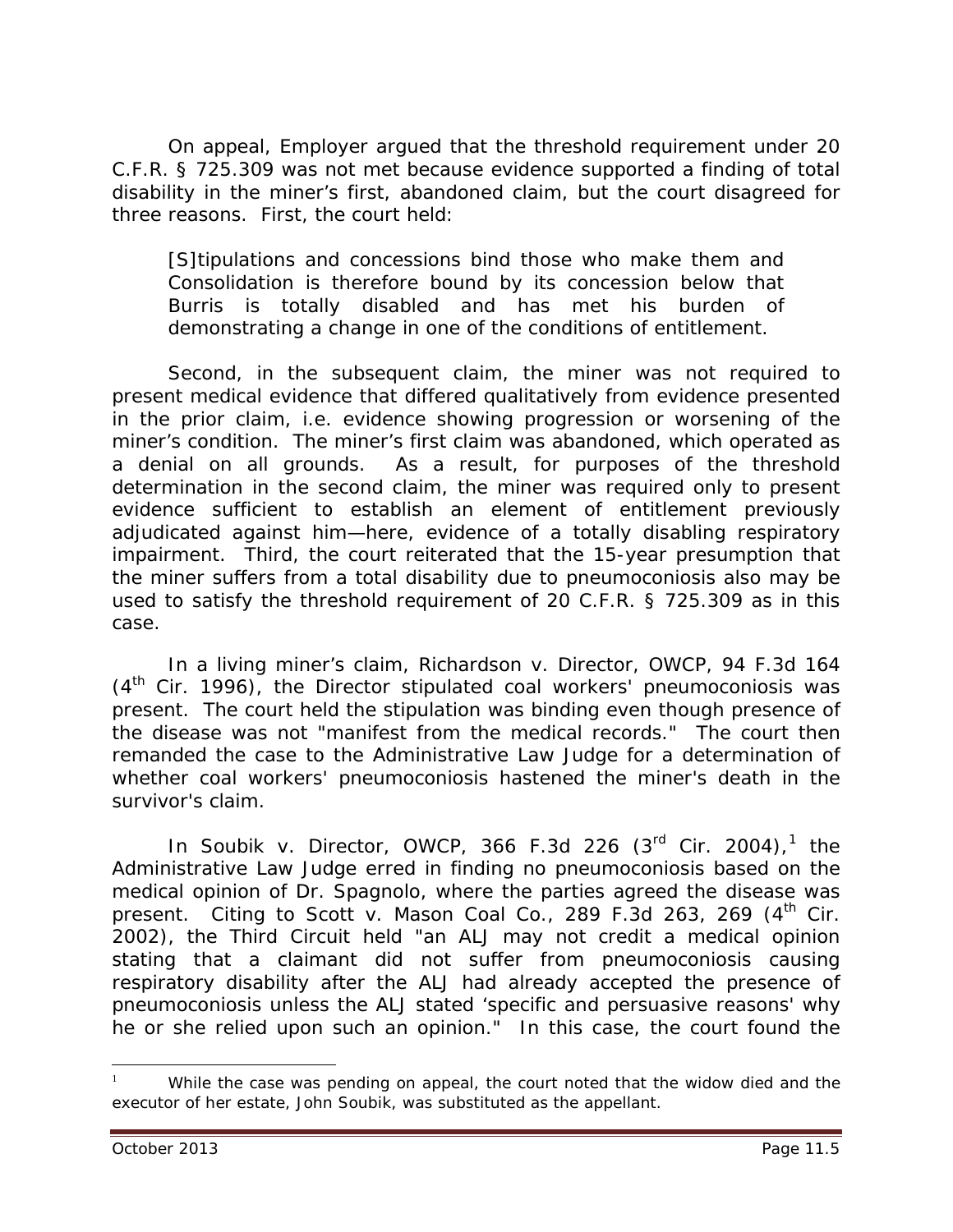Administrative Law Judge did not offer "specific and persuasive reasons" for crediting Dr. Spagnolo's opinion.

Stipulations of fact are binding when received into evidence. *Grigg v. Director, OWCP*, 28 F.3d 416 (4<sup>th</sup> Cir. 1994).

A stipulation of fact is binding on the parties and on the trier-of-fact. *Nippes v. Florence Mining Co.*, 12 B.L.R. 1-108 (1985).

# **2. Stipulation against** *pro se* **claimant's interest; not binding**

In *Wilson v. Youghiogheny and Ohio Coal Co.*, 8 B.L.R. 1-73 (1985), it was proper for the District Director to list "total disability" as a contested issue, notwithstanding the fact that the *pro se* Claimant stated he was not totally disabled. In so holding, the Board reasoned the District Director to implicitly find that the stipulation was not in Claimant's best interests.

# **3. Stipulation of pneumoconiosis in miner's claim, effect of in survivor's claim**

In *Richardson v. Director, OWCP*, 94 F.3d 164 (4<sup>th</sup> Cir. 1996), a case involving a living miner's claim, the Director stipulated coal workers' pneumoconiosis was present. The court held it was error, therefore, for the Administrative Law Judge to find the record did not support a finding of the disease in the survivor's claim. The court further stated the stipulation was binding even though presence of the disease was not "manifest from the medical records." The court then remanded the case to the Administrative Law Judge for a determination of whether coal workers' pneumoconiosis hastened the miner's death. *See also Spangler v. Donna Kay Coal Co.*, 24 B.L.R. 1-183 (2010) (stipulation of complicated pneumoconiosis in the miner's claim is binding in the survivor's claim).

*But see Short v. Arch of West Virginia*, BRB No. 02-0857 BLA (Sept. 16, 2003) (unpub.). Here, the Board held a stipulation of pneumoconiosis by Employer in the miner's claim should not be accorded collateral estoppel effect in the survivor's claim because the issue was not actually litigated. In so holding, the Board cited to *Otherson v. Department of Justice,* 711 F.2d 267, 274 (D.C. Cir. 1983), wherein the circuit court held, "[W]hen a particular fact is established not by judicial resolution but by stipulation of the parties, the fact has not been 'actually litigated' and thus is not a proper candidate for issue preclusion."

#### **4. Stipulation of pneumoconiosis does not constitute stipulation of impairment**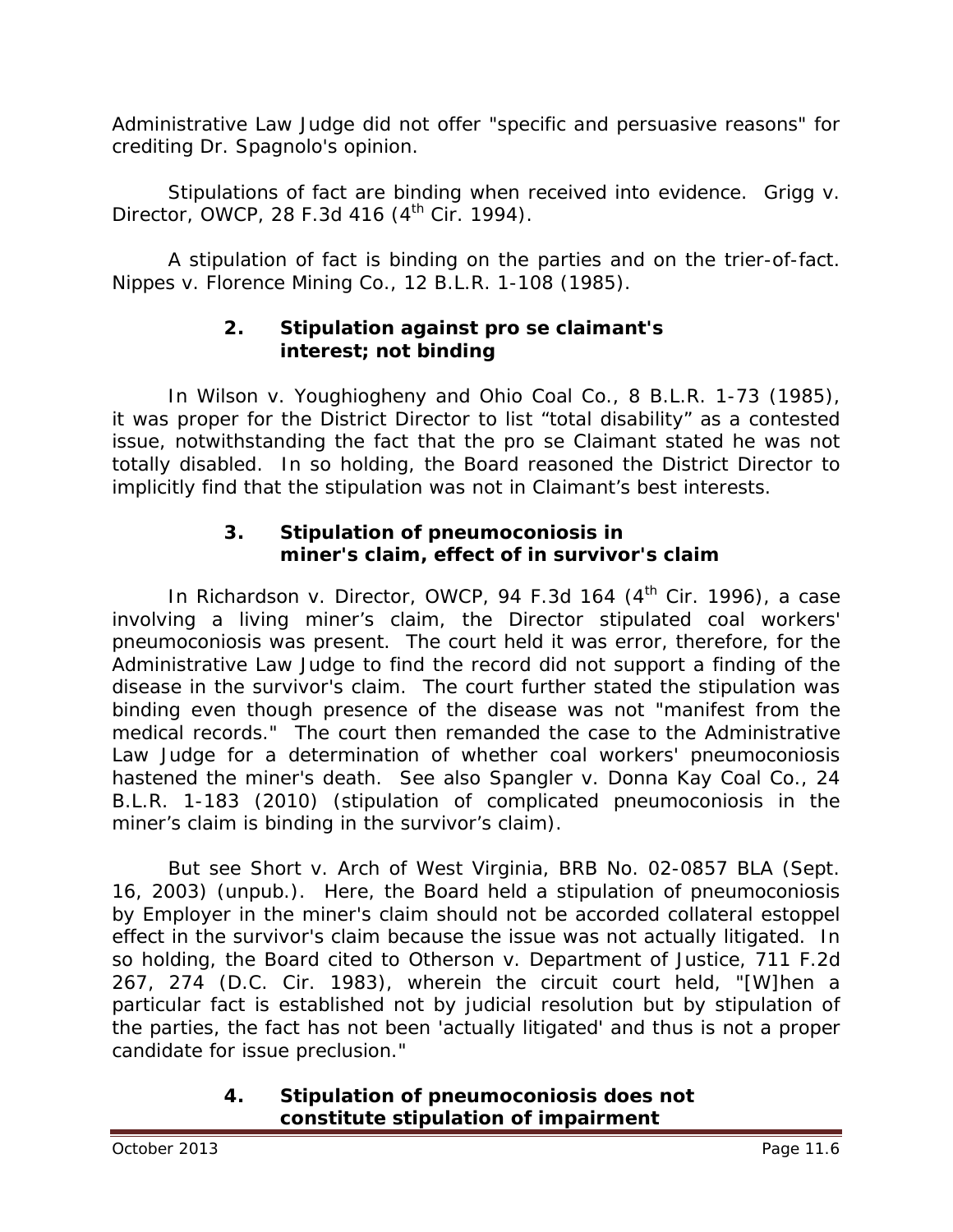In the survivor's claim of *Clinchfield Coal Co. v. Fuller*, 180 F.3d 622 (4<sup>th</sup> Cir. 1999), Employer stipulated to the presence of coal workers' pneumoconiosis, but argued the disease did not hasten the miner's death. In weighing the autopsy evidence of record, the Administrative Law Judge credited Claimant's physicians' opinions over physicians' opinions offered by Employer, who found only a "'mild' or 'minimal" level of simple coal workers' pneumoconiosis. The Administrative Law Judge reviewed the definition of pneumoconiosis as "a chronic dust disease of the lung and its sequelae, *including respiratory and pulmonary impairments*, arising out of coal mine employment . . .." 20 C.F.R. § 718.201 (emphasis added). From this, the Administrative Law Judge concluded, "Because Clinchfield stipulated that Mr. Fuller had pneumoconiosis, . . . it must also have stipulated that his pneumoconiosis was impairing . . .." The court disagreed, and held 20 C.F.R. § 718.201 does not contain a requirement that "coal dust-specific diseases . . . attain the status of an 'impairment' to be classified as 'pneumoconiosis.'" The court noted the definition of pneumoconiosis is satisfied "whenever one of these diseases is present in the miner at a detectable level; whether the particular disease exists to such an extent as to be compensable is a separate question." As a result, the case was remanded to the Administrative Law Judge to re-weigh the autopsy evidence to determine whether the disease hastened the miner's death.

# **5. Legal effect of stipulation of fact decided by trier-of-fact**

The Board holds, "It is well-settled that the stipulations of parties with respect to the legal effect of admitted facts are not binding on a court." An Administrative Law Judge "is not bound by any agreement of counsel on a question of law." *Casias v. Director, OWCP*, 6 B.L.R. 1-438, 1-443 n. 7 (1983).

# **6. Stipulation that claim timely filed, binding on employer**

In *Bethenergy Mines, Inc. v. Cunningham*, Case No. 03-1561 (4<sup>th</sup> Cir. July 20, 2004) (unpub.), Employer waived its argument that the miner's claim was barred by the three-year statute of limitations because Employer "stipulated at the first hearing before the ALJ that Cunningham's claim was timely." For further discussion of the statute of limitations, see the discussion, *infra*, in this chapter.

# **7. Application of 20 C.F.R. § 725.309(d)(4)**

# **a. Applies to stipulations in claims filed**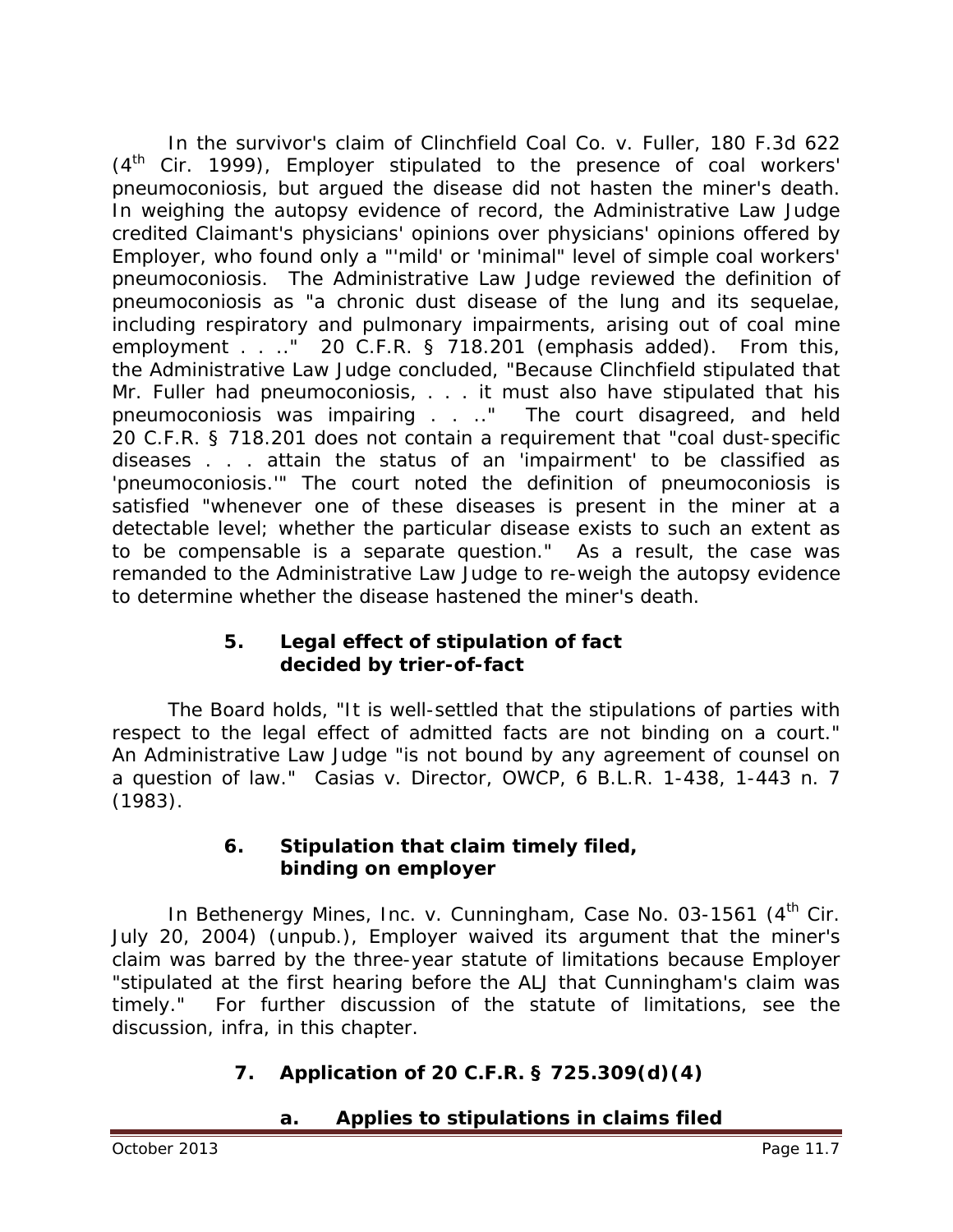## **after January 19, 2001**

 In *Harris v. Cannelton Industries, Inc.*, 24 B.L.R. 1-217 (2011), counsel for the Director and Employer argued the Administrative Law Judge "erred in finding that employer's stipulation (of coal mine employment) in the 1982 claim is binding in this (subsequent claim) pursuant to Section 725.309(d)(4) (2010)." In support of its position, the Director stated the language regarding stipulations at 20 C.F.R. § 725.309(d)(4) first appeared in the December 20, 2000 amendments to the regulations such that it was error to apply the regulatory provision "retroactively to find that employer's 1986 stipulation is binding." Citing to the preamble at 65 Fed. Reg. 80054 (Dec. 20, 2000), the Board agreed and held:

The provision of Section 725.309(d)(4) (2010), making a party's stipulations in a prior claim binding in a subsequent claim, in concert with 20 C.F.R. § 725.2, is not to be applied retroactively to stipulations made in claims filed on or before January 19, 2001.

*Id.* at 1-223.

#### **b. Immediately preceding claim**

By unpublished decision in *D.R. v. Jewell Ridge Mining Corp.*, BRB 08- 0661 BLA (May 27, 2009) (unpub.), a case arising in the Fourth Circuit, counsel for the Director argued 20 C.F.R. § 725.309(d)(4) "applies only to the prior claim that *immediately precedes* the pending subsequent claim." *Slip op*. at 4, n. 4 (italics added). Thus, in the miner's third claim, the Director maintained, because no stipulations were made in the miner's second claim, the Administrative Law Judge could not incorporate stipulations made in the miner's first claim. However, the Board declined to rule on the merits of this position based on its finding that the Administrative Law Judge erred in finding Employer stipulated to the existence of pneumoconiosis in the first claim.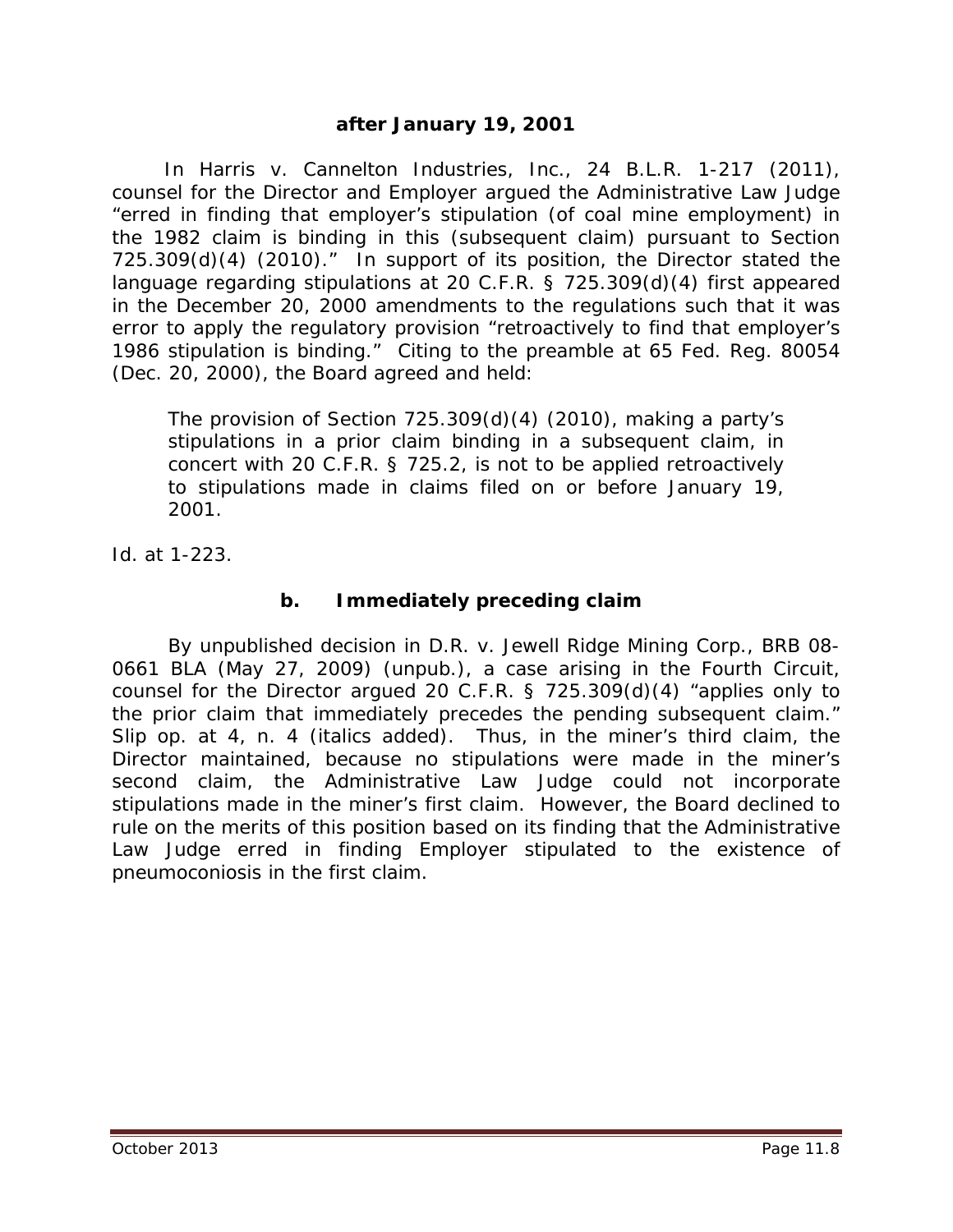# **8. Pre-PPACA length of coal mine employment stipulation not binding in post-PPACA claim**

 In *Styka v. Jeddo-Highland Coal Co.*, 25 B.L.R. 1-61 (2012), the Board held "fundamental fairness and due process would require relief from . . . a formal stipulation made prior to change in the law effectuated by passage of (the PPACA), [2](#page-8-0) and the reallocation of the burden of proof to employer on rebuttal under amended Section 411(c)(4), if applicable."

# **9. Stipulation of complicated pneumoconiosis**

In *Spangler v. Donna Kay Coal Co.*, 24 B.L.R. 1-183 (2010), the Board denied Employer's motion for dismissal as the operator responsible for payment of benefits. In a letter to the Administrative Law Judge, Employer withdrew its controversion of the miner's claim stating that "autopsy evidence establishe[d] complicated pneumoconiosis," and the "miner's entitled to the irrebuttable presumption" at 20 C.F.R. § 718.304. As a result, the Board held "employer stipulated to its own liability by conceding that the autopsy report established complicated pneumoconiosis and entitlement to the irrebuttable presumption at 20 C.F.R. § 718.304."

# **III. Elements of entitlement under 20 C.F.R. Part 718**

# **A. For claims filed on or before January 19, 2001**

The claimant bears the burden of establishing the following elements in a miner's claim by a preponderance of the evidence: (1) the miner suffers from pneumoconiosis, (2) the pneumoconiosis arose out of coal mine employment, (3) the miner is totally disabled from a respiratory or pulmonary standpoint, and (4) the miner's total disability is caused by pneumoconiosis. *Gee v. W.G. Moore and Sons*, 9 B.L.R. 1-4 (1986) (en banc*)*; *Baumgartner v. Director, OWCP*, 9 B.L.R. 1-65 (1986)(en banc*)*.

# **B. For claims filed after January 19, 2001**

The amended regulations, at 20 C.F.R. § 725.202(d)(2), provide that a miner meets the requirements for entitlement by establishing that s/he: (1) has pneumoconiosis; (2) the pneumoconiosis arose out of coal mine employment; (3) suffers from a totally disabling respiratory or pulmonary standpoint; and (4) the pneumoconiosis contributes to the total disability. 20 C.F.R. § 725.202(d)(2).

<span id="page-8-0"></span><sup>2</sup> The Patient Protection and Affordable Care Act (PPACA), Pub. L. No. 111-148 § 1556 (2010) was enacted on March 23, 2010.  $\overline{a}$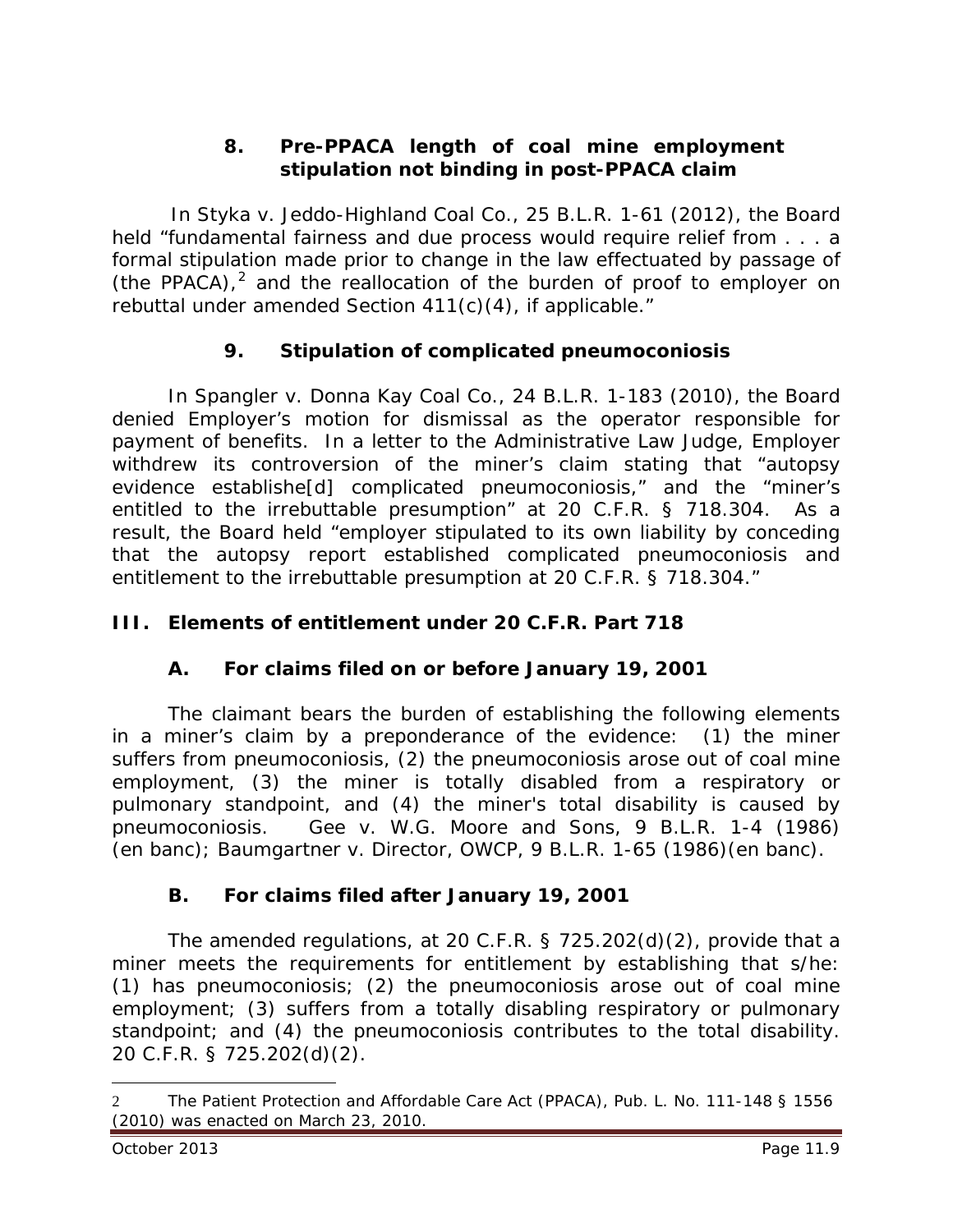# **IV. The existence of pneumoconiosis**

# **A. "Pneumoconiosis" defined**

# **1. The regulatory provisions**

## **a. For claims filed on or before January 19, 2001**

Prior to promulgation of the December 2000 amendments to 20 C.F.R. Part 718, "pneumoconiosis" was defined as follows:

For the purpose of the Act, 'pneumoconiosis' means a chronic dust disease of the lung and its sequelae, including respiratory and pulmonary impairments, arising out of coal mine employment. This definition includes, but is not limited to, coal workers' pneumoconiosis, anthracosilicosis, anthracosis, anthrosilicosis, massive pulmonary fibrosis, progressive massive fibrosis, silicosis or silico-tuberculosis, arising out of coal mine employment. For purposes of this definition, a disease 'arising out of coal mine employment' includes any chronic pulmonary disease resulting in respiratory or pulmonary impairment significantly related to, or substantially aggravated by, dust exposure in coal mine employment.

20 C.F.R. § 718.201 (2000).

#### **b. For claims filed after January 19, 2001**

The amended regulatory provisions at 20 C.F.R. § 718.201 codify certain case law arising under the pre-amendment definition of "pneumoconiosis" to provide the following:

(a) For the purposes of the Act, 'pneumoconiosis' means a chronic dust disease of the lung and its sequelae, including respiratory and pulmonary impairments, arising out of coal mine employment. This definition includes both medical, or 'clinical', pneumoconiosis and statutory, or 'legal', pneumoconiosis.

| (1) Clinical    |  |  | Pneumoconiosis. |  |  | 'Clinical                              |  |  |
|-----------------|--|--|-----------------|--|--|----------------------------------------|--|--|
| pneumoconiosis' |  |  |                 |  |  | consists of those diseases             |  |  |
|                 |  |  |                 |  |  | recognized by the medical community as |  |  |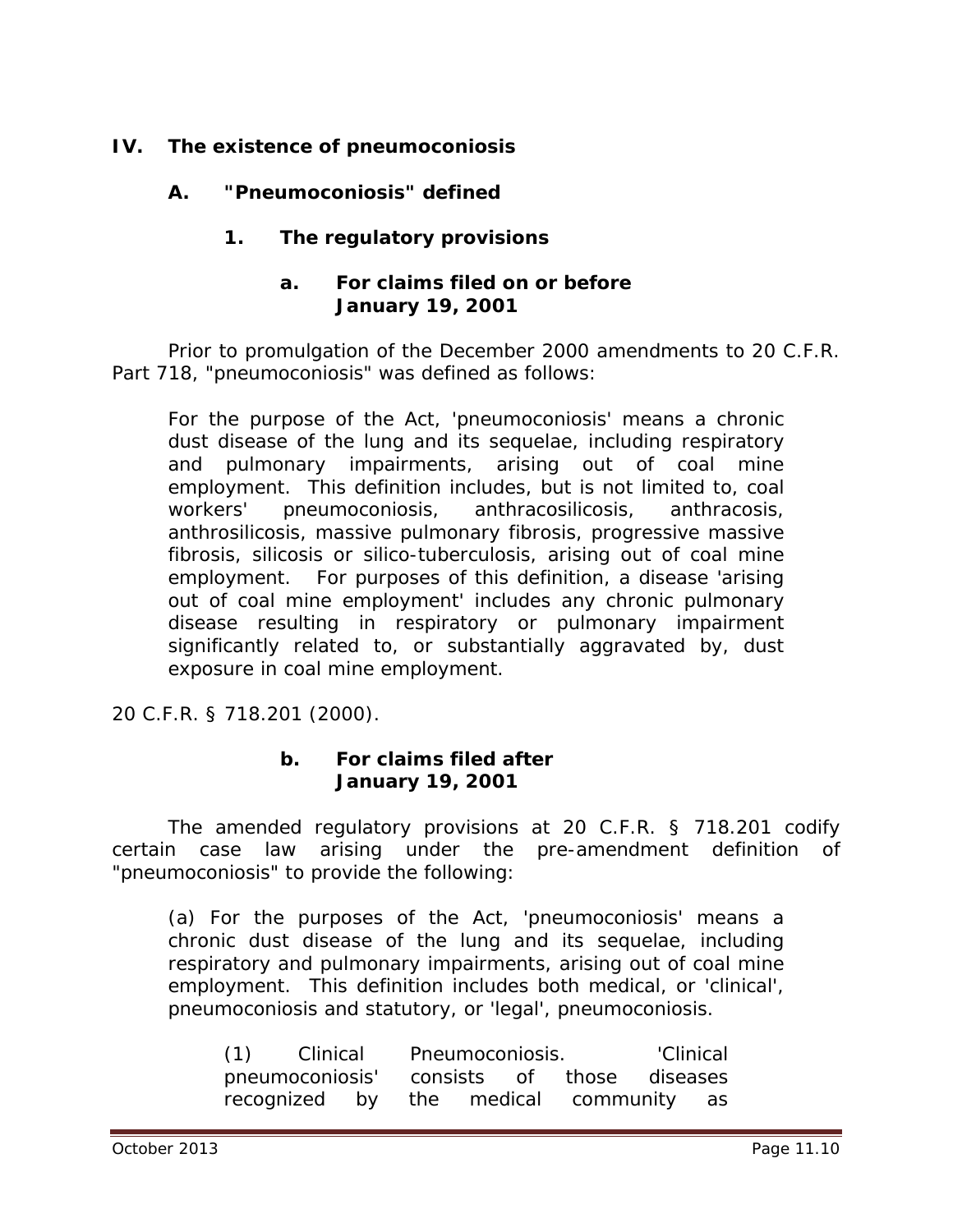pneumoconioses, *i.e*., the conditions characterized by permanent deposition of substantial amounts of particulate matter in the lungs and the fibrotic reaction of the lung tissue to that deposition caused by dust exposure in coal mine employment. This definition includes, but is not limited to, coal workers' pneumoconiosis, anthracosilicosis, anthracosis, anthrosilicosis, massive pulmonary fibrosis, silicosis or silicotuberculosis, arising out of coal mine employment.

(2) Legal Pneumoconiosis. 'Legal pneumoconiosis' includes any chronic lung disease or impairment and its sequelae arising out of coal mine employment. This definition includes, but is not limited to, any chronic restrictive or obstructive pulmonary disease arising out of coal mine employment.

(3) For purposes of this section, a disease 'arising out of coal mine employment' includes any chronic pulmonary disease or respiratory or pulmonary impairment significantly related to, or substantially aggravated by, dust exposure in coal mine employment.

(c) For purposes of this definition, 'pneumoconiosis' is recognized as a latent and progressive disease which may first become detectable only after the cessation of coal mine dust exposure.

20 C.F.R. § 718.201. According to 20 C.F.R. § 718.2, this amended definition applies to all 20 C.F.R. Part 718 claims, regardless of their filing dates. *See National Mining Ass'n., et al. v. Dep't. of Labor*, 292 F.3d 849 (D.C. Cir. 2002) (upholding validity of the amended regulation).

# **2. "Clinical" versus "legal" pneumoconiosis, a critical distinction**

A pulmonary or respiratory disease constitutes statutory pneumoconiosis if it is significantly related to, or aggravated by, dust exposure in coal mine employment. "Clinical" or "medical" pneumoconiosis is typically diagnosed via analog or digital chest x-rays, CT-scans, or autopsy or biopsy evidence. Through these forms of evidence, the physician determines the presence or absence of specific nodules, opacities, or lesions attributable to a chronic dust disease of the lungs, *i.e.* pneumoconiosis.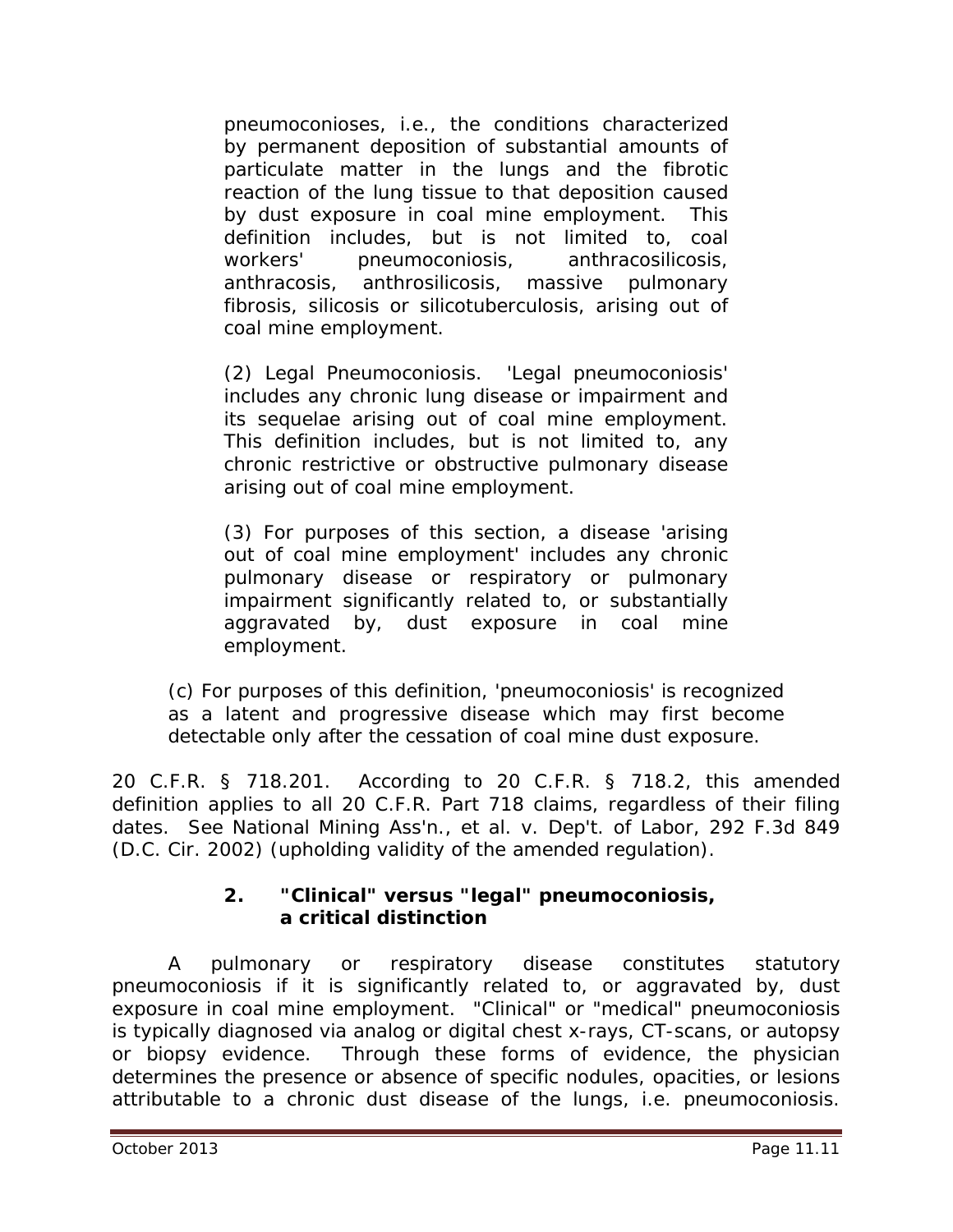## 20 C.F.R. § 718.202(a)(1) and (a)(2).

At this point, the issue of whether the observed "clinical" or "medical" pneumoconiosis is caused by dust exposure arising from coal mine employment remains unresolved. By definition, "pneumoconiosis" is a chronic dust disease of the lungs. And, there are a variety of noncompensable causes of "clinical" or "medical" pneumoconiosis, such as asbestos exposure from working as a pipefitter on a barge, or uranium exposure from working in a uranium mine. Sometimes, a miner will have a history of multiple exposures. Thus, where "clinical" pneumoconiosis is diagnosed, the fact-finder must apply the regulatory provisions at 20 C.F.R. § 718.203 to determine whether the disease stems from employment in the coal mines. Here, miners with ten or more years of coal mine employment are entitled to a rebuttable presumption that the diagnosed disease is caused, at least in part, by dust exposure from such employment. Miners with fewer than ten years of coal mine employment must present medical evidence sufficient to demonstrate causation by a preponderance of the evidence.

On the other hand, the "legal" definition of pneumoconiosis is much broader than the clinical or medical definition, and it encompasses any respiratory or pulmonary condition caused, in part, by exposure to dust from coal mine employment. A diagnosis of "legal" pneumoconiosis most often is accomplished through a medical expert's report based on testing, history, symptoms, complaints, and physical observations (whether the physician examined the miner, or offers a consultative report based on a review of the medical data and physical examination findings of other physicians of record).

For example, a physician may conclude that the miner suffers from asthma related to coal dust exposure. In this example, although the physician does not specifically state that the miner suffered from coal workers' pneumoconiosis or black lung disease, the expert relates the respiratory condition to coal dust exposure and, therefore, the opinion is supportive of a finding of "legal" coal workers' pneumoconiosis. The same may be said for a myriad of other respiratory conditions, including but not limited to chronic obstructive pulmonary disease, emphysema, or chronic bronchitis where a physician relates the condition, at least in part, to coal dust exposure.

The Fourth Circuit cautions that an Administrative Law Judge "must bear in mind when considering medical evidence that physicians generally use 'pneumoconiosis' as a *medical or clinical* term that comprises merely a small subset of the afflictions compensable under the Act."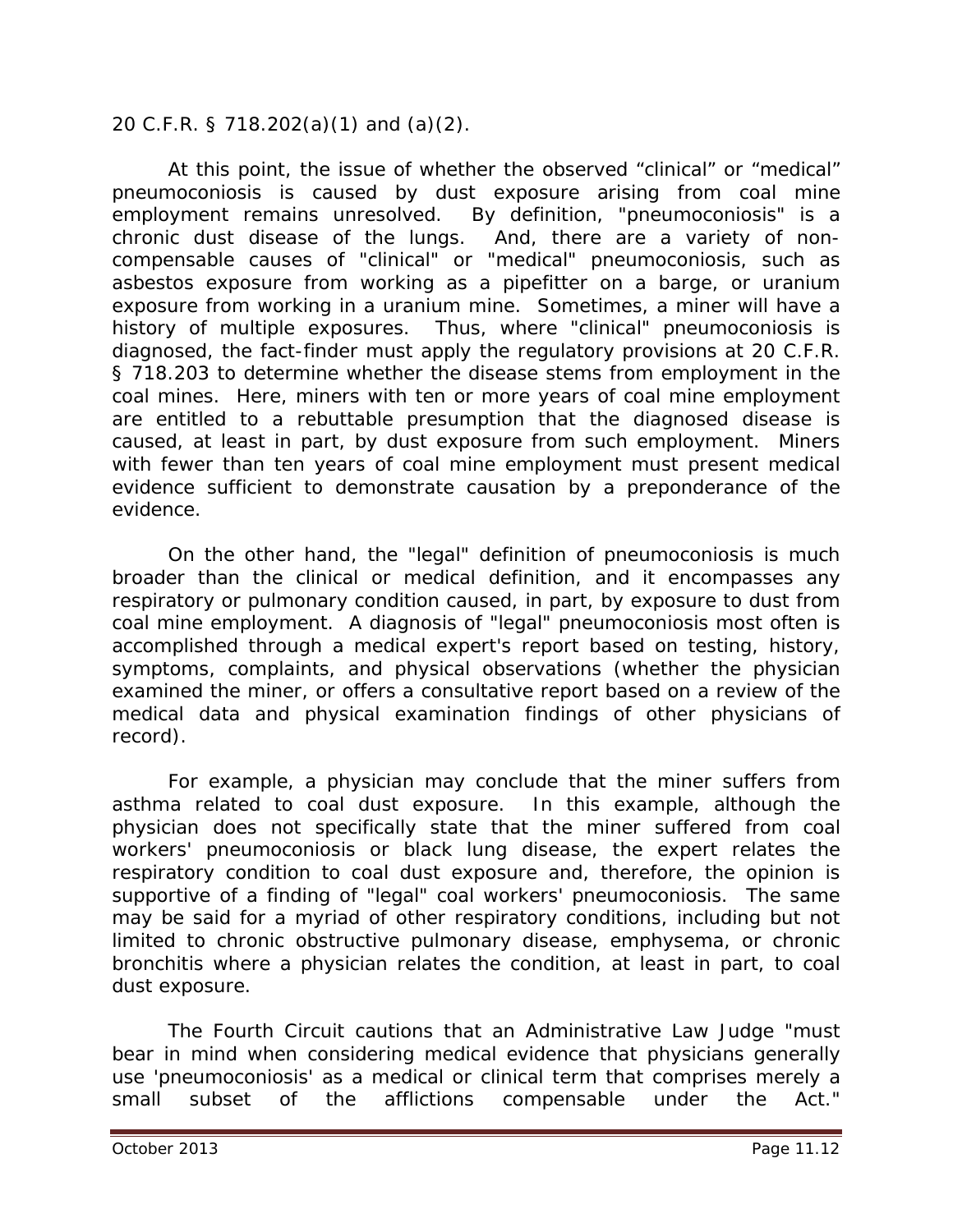The fact-finder, however, must review evidence in light of the much broader legal definition. *Barber v. Director, OWCP*, 43 F.3d 899 (4<sup>th</sup> Cir. 1995).

As an example, in *Consolidation Coal Co. v. Swiger*, 98 Fed. Appx. 227, Case No. 03-1971 ( $4<sup>th</sup>$  Cir. May 11, 2004) (unpub.), the Administrative Law Judge discredited four out of five physicians who found no pneumoconiosis because the miner's "impairment was obstructive in nature." The court agreed these opinions were not probative, noting the definition of *legal* pneumoconiosis "may consist of an obstructive impairment." After reviewing comments of the physicians who stated, *inter alia*, pneumoconiosis is associated with restrictive impairments, and smoking is associated with obstructive impairments, the court concluded such comments "supported the ALJ's findings that the employer's physicians were overwhelmingly focused on clinical rather than legal pneumoconiosis."

See also Dehue v. Director, OWCP, 65 F.3d 1189 (4<sup>th</sup> Cir. 1995); *Hobbs v. Clinchfield Coal Co.*, 45 F.3d 819 (4<sup>th</sup> Cir. 1995) ("a medical diagnosis of no pneumoconiosis is not equivalent to a legal finding of no pneumoconiosis"); *Cornett v. Benham Coal, Inc.*, 227 F.3d 569  $(6<sup>th</sup>$  Cir. 2000) (the court emphasized the distinction between legal and medical pneumoconiosis; a miner's exposure to coal mine employment must merely contribute "at least in part" to the pneumoconiosis); *Kline v. Director, OWCP*, 877 F.2d 1175, 1178 (3rd Cir. 1989); *Brown v. Director, OWCP*, 851 F.2d 1569 (11th Cir. 1988), *app. dismissed*, 864 F.2d 120 (11th Cir. 1989); *Phipps v. Director, OWCP*, 16 B.L.R. 1-100 (1992) (recognizing the distinction between legal and clinical pneumoconiosis); *Biggs v. Consolidation Coal Co.*, 8 B.L.R. 1-317, 1-322 (1985).

## **a. Pneumoconiosis is progressive**

In *Consolidation Coal Co. v. Director, OWCP [Kramer],* 305 F.3d 203  $(3<sup>rd</sup>$  $(3<sup>rd</sup>$  $(3<sup>rd</sup>$  Cir. 2002),<sup>3</sup> Employer challenged a finding that pneumoconiosis was progressive because the miner's pulmonary function and blood gas studies, up to two and one-half years preceding his death, were within normal limits and, as a result, pneumoconiosis could not have hastened the miner's death. Employer noted the miner was diagnosed with colon cancer, which metastasized to his liver and lungs and caused his death.

 $\overline{a}$ 

<span id="page-12-0"></span><sup>3</sup> The parties stipulated in briefs before the Administrative Law Judge that the miner was last employed in the coal mines in West Virginia, which falls within the jurisdiction of the Fourth Circuit. However, Employer appealed in the Third Circuit based on Claimant's previous coal mine employment in Pennsylvania. The Third Circuit considered the appeal on the merits, but cited to Fourth Circuit, as well as its own, case law.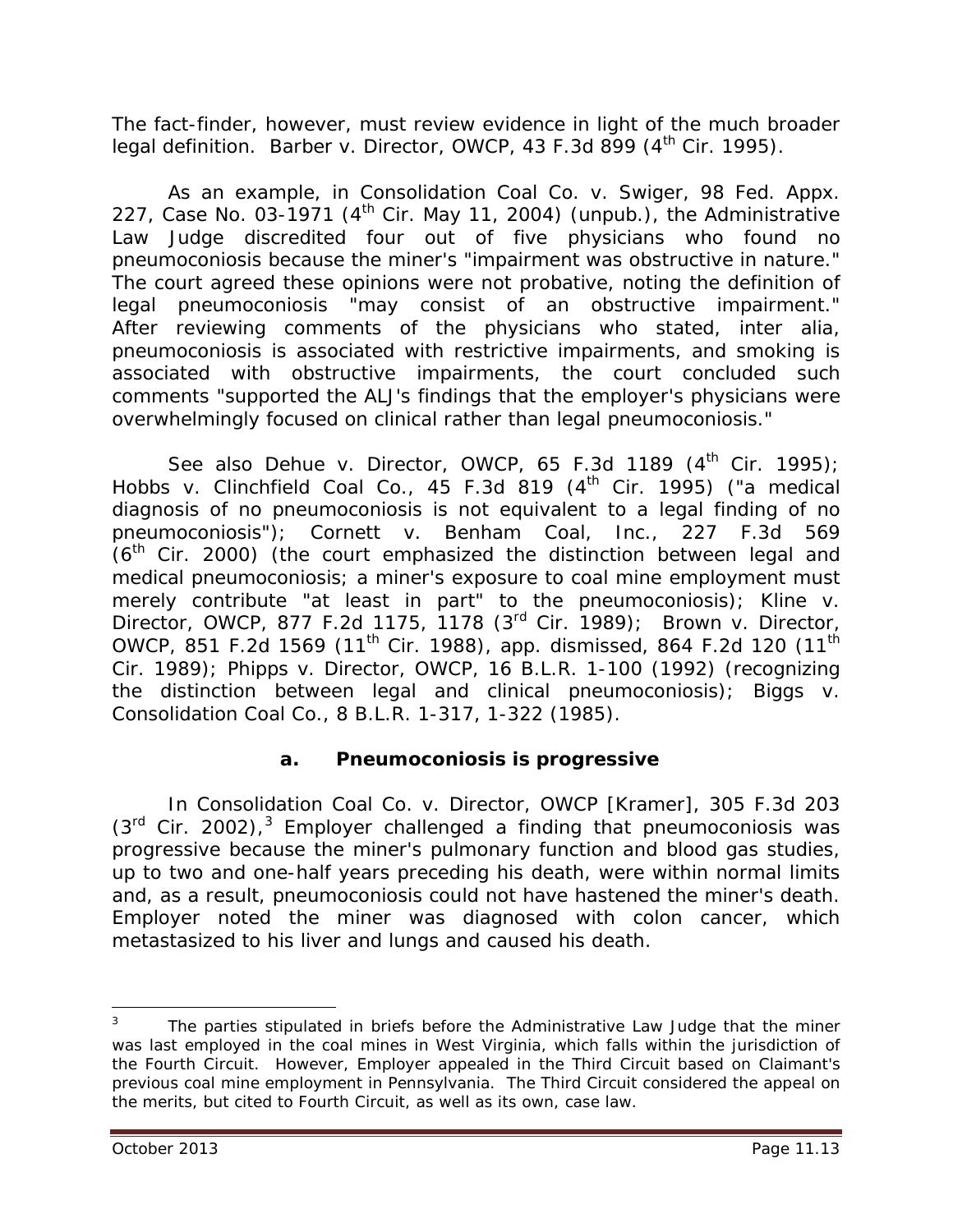The court stated, "[T]he tenet that pneumoconiosis is non-progressive is simply inconsistent with the 'assumption of [disease] progressivity that underlies much of the statutory regime.'" Moreover, the court observed, even assuming the disease was not progressive, absence of a "clinically significant" pulmonary impairment two and one-half years prior to the miner's death "certainly does not establish that Kramer had incurred no damage to his lung tissue and no pulmonary burden of any degree whatsoever as a result of his occupational exposure." The court further noted, "[N]othing in the evidence that Consolidation points to would negate the conclusion that a preexisting pulmonary burden, albeit insufficient standing alone to result in measurable loss of lung function, could nonetheless in combination with a further affront to the pulmonary system through advancing cancer have decreased to some degree the lungs' ability to continue to compensate."

For additional cases involving "progressivity," *see* Chapter 24. For law pertaining to opinions deemed "hostile-to-the-Act," *see* Chapter 3.

## **b. Latency and development after exposure to coal mine dust ceases**

In *Midland Coal Co. v. Director, OWCP [Shores]*, 358 F.3d 486 (7<sup>th</sup> Cir. 2004), the court upheld application of the amended definition of "pneumoconiosis," *i.e.* it is a latent and progressive disease. The court noted the issue of "[w]hether pneumoconiosis . . . is a disease that can be latent and progressive is a scientific question," but the "Department of Labor's regulation reflects the agency's conclusion on that point," and the agency's regulation is entitled to deference. The court found the regulation is designed to "prevent operators from claiming that pneumoconiosis is *never* latent and progressive." As a result, the court declined to require Claimant to present evidence that the miner's pneumoconiosis was "one of the particular kinds of pneumoconiosis that are likely to manifest latent and progressive forms."

In *Parsons v. Wolf Creek Collieries*, 23 B.L.R. 1-29 (2004) (en banc on recon.), Employer challenged the Administrative Law Judge's determination that pneumoconiosis is latent and progressive in the absence of further coal dust exposure. Employer maintained the "claimant must prove by a preponderance of the evidence that he suffers from one of the rare forms of (pneumoconiosis) that could, and in fact did, progress." The Board disagreed, and reasoned as follows:

[W]hile the amendments to Section 718.201 did not alter claimant's burden of proving that he suffers from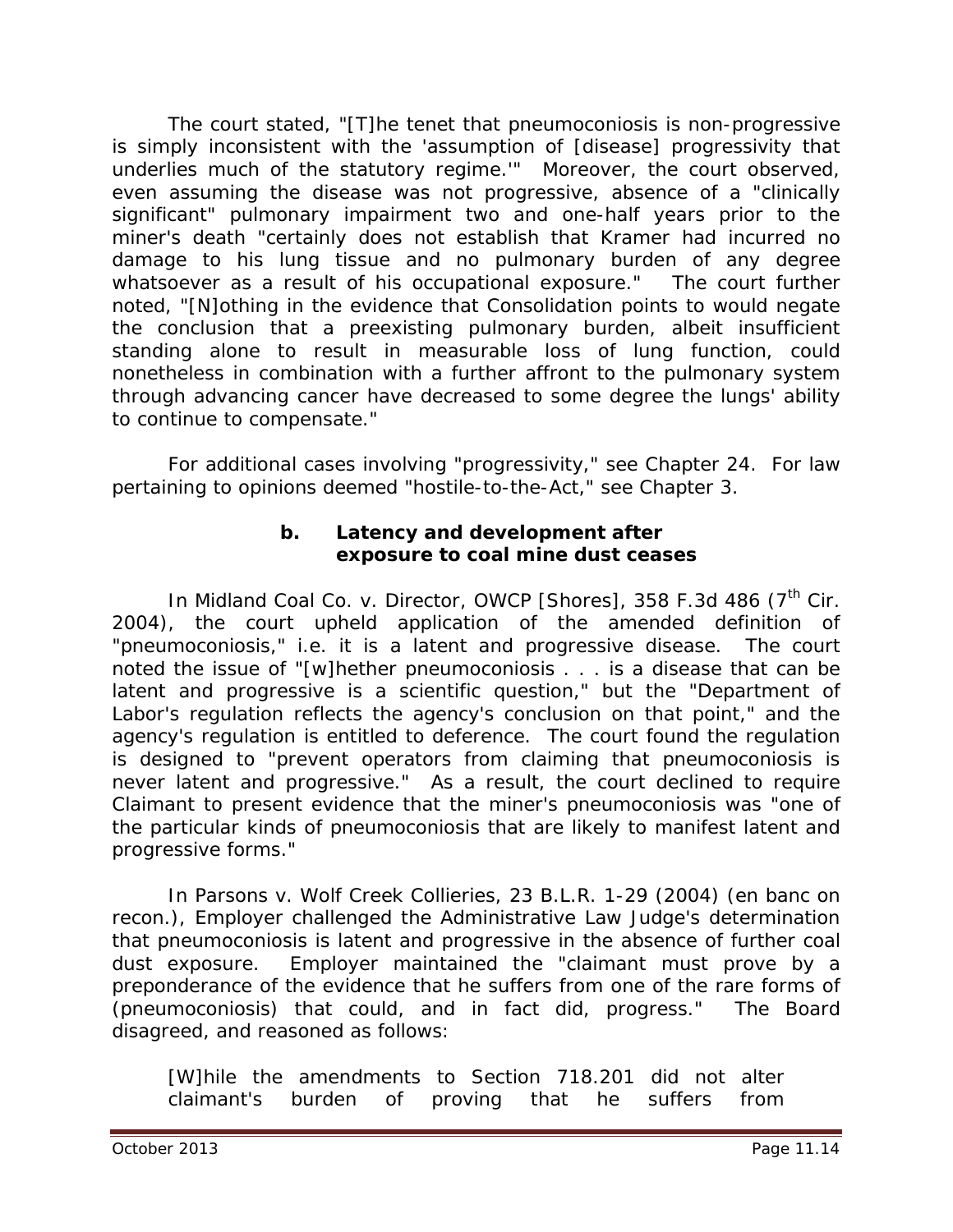pneumoconiosis arising out of coal mine employment by a preponderance of the evidence and without the benefit of any presumption of latency or progressivity, the regulations and the *NMA* decision<sup>[4](#page-14-0)</sup> do not require that a miner separately prove he suffers from one of the particular kinds of pneumoconiosis that has been found in the medical literature to be latent and progressive, and that his disease actually progressed. (citations omitted). As we explained in *Workman v. Eastern Assoc. Coal Corp.*, 23 B.L.R. 1-22 (2004) (order on recon.) (en banc), because the potential for progressivity and latency is inherent in every case, a miner who proves the current presence of pneumoconiosis that was not manifest at the cessation of his coal mine employment, or who proves that his pneumoconiosis is currently disabling when it previously was not, has demonstrated that the disease from which he suffers is of a progressive nature.

The Board further noted Employer did not produce "the type and quality of medical evidence that would invalidate the regulation at 20 C.F.R. § 718.201 (2001)."

*See also Workman v. Eastern Assoc. Coal Corp.*, 23 B.L.R. 1-22 (2004) (order on recon.) (en banc) ("after full notice-and-comment procedures, the Department of Labor . . . reviewed the medical literature in the rulemaking record, consulted with the National Institute for Occupational Safety and Health . . ., which was created by Congress as a source of expertise in the analysis of occupational disease research and which concurred in the proposed changes, and concluded that the scientific evidence showed that chronic dust diseases of the lung and its sequelae arising out of coal mine employment *may* be latent and progressive, albeit in a minority of cases").

For additional cases involving "latency," *see* Chapter 24. For law pertaining to opinions deemed "hostile-to-the-Act," *see* Chapter 3.

<span id="page-14-0"></span><sup>4</sup> *Nat'l. Mining Ass'n. v. Dep't. of Labor*, 292 F.3d 849 (D.C. Cir. 2002).  $\overline{a}$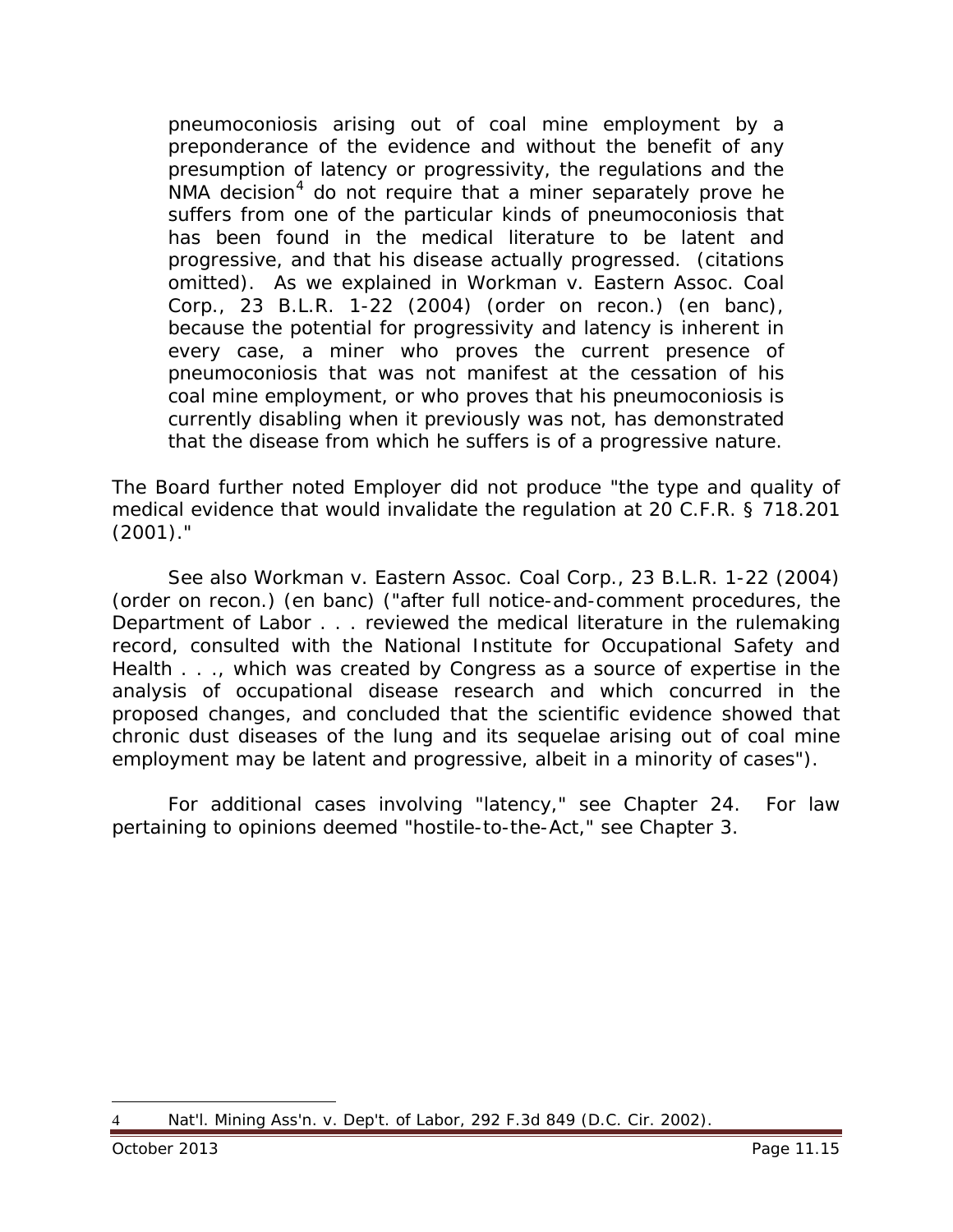# **3. "Legal" coal workers' pneumoconiosis**

# **a. Established**

If a physician concludes the miner suffers from chronic obstructive pulmonary disease arising out of coal mine employment, then his/her opinion supports a finding of "legal" coal workers' pneumoconiosis. See Richardson v. Director, OWCP, 94 F.3d 164 (4<sup>th</sup> Cir. 1996) ("COPD, if it arises out of coal mine employment, clearly is encompassed within the legal definition of pneumoconiosis, even though it is a disease apart from clinical pneumoconiosis"). In addition, the Board holds an obstructive impairment, without a restrictive component, may be considered legal coal workers' pneumoconiosis if it is attributable to coal dust exposure. *Heavilin v. Consolidation Coal Co.*, 6 B.L.R. 1-1209 (1984).

Similarly, asthma, asthmatic bronchitis, or emphysema may fall under the regulatory definition of pneumoconiosis if they are related to coal dust exposure. *Robinson v. Director, OWCP*, 3 B.L.R. 1-798.7 (1981); *Tokarcik v. Consolidation Coal Co.*, 6 B.L.R. 1-666 (1983). *See also Hughes v. Clinchfield Coal Co.*, 21 B.L.R. 1-134, 1-139 (1999) (chronic bronchitis and emphysema fall within the definition of pneumoconiosis if they are related to coal mine employment).

## **b. Not established**

On the other hand, if a physician diagnoses a condition set forth in the definition of pneumoconiosis, but fails to attribute the condition to coal dust exposure, then the report does not support a finding of compensable pneumoconiosis. For example, by unpublished decision in *C.E.S. v. Consolidation Coal Co.*, BRB No. 07-0329 BLA (Jan. 31, 2008) (unpub.), the physician diagnosed silico-tuberculosis, but failed to attribute it to coal dust exposure. While the Administrative Law Judge correctly noted silico-tuberculosis was among the possible forms of legal pneumoconiosis under the regulations, he improperly concluded the miner established compensable pneumoconiosis. Rather, the Board held the physician must attribute the silico-tuberculosis to coal dust exposure. Otherwise, the Administrative Law Judge has "impermissibly shifted the burden of proof in requiring employer to rule out the presence of legal pneumoconiosis."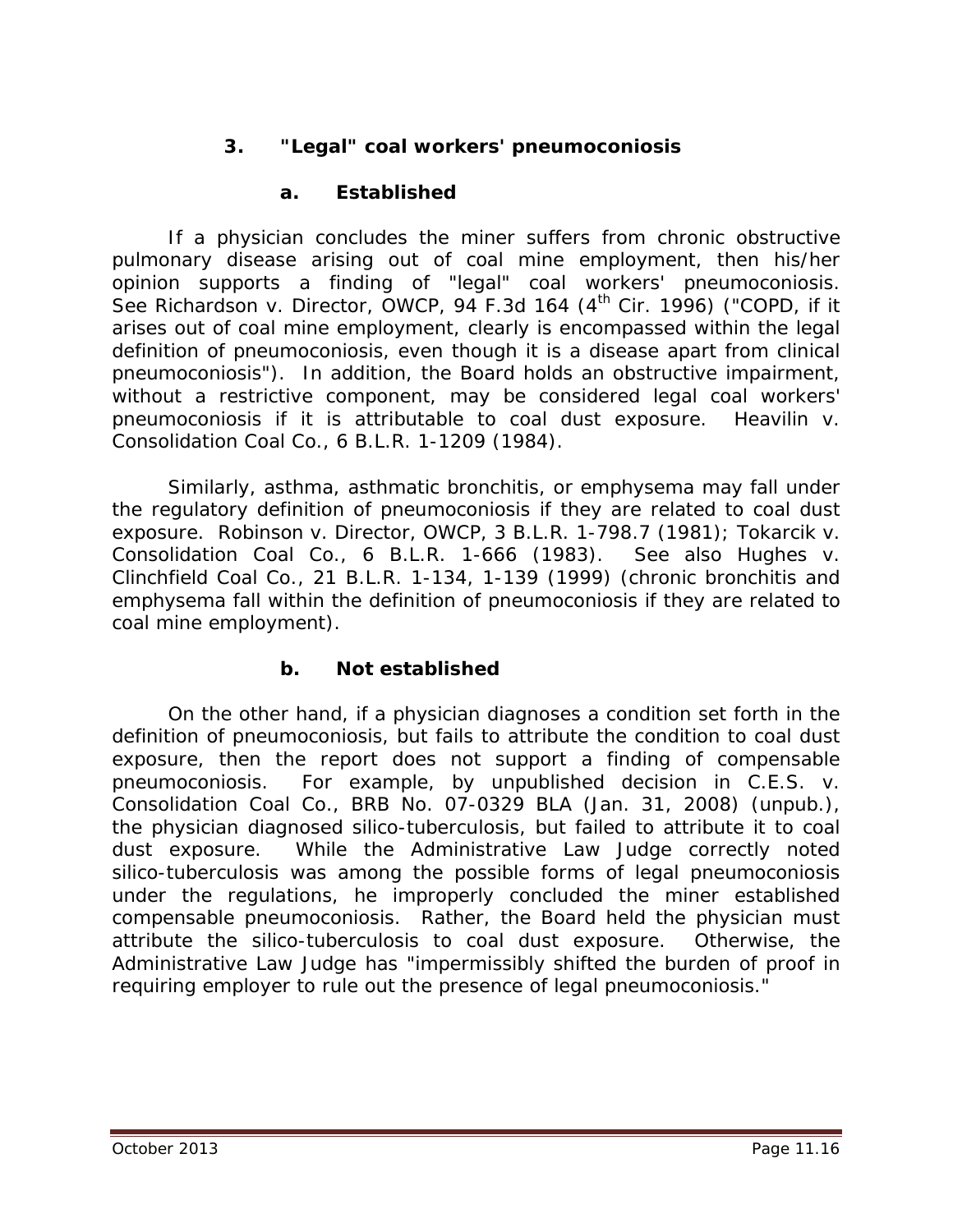## **4. "Clinical" or "medical" pneumoconiosis on autopsy or biopsy under 20 C.F.R. § 718.202(a)(2)**

A biopsy or autopsy conducted and reported in compliance with 20 C.F.R. § 718.106 may constitute the basis for finding "clinical" or "medical" pneumoconiosis. 20 C.F.R. § 718.202(a)(2). Twenty C.F.R. § 718.106 sets forth the quality standards for autopsies and biopsies.

In *Dillon v. Peabody Coal Co.*, 11 B.L.R. 1-113 (1988), the Board held the quality standards are not mandatory, and failure to comply with the standards goes to the reliability and weight of the evidence. In *Dagnan v. Black Diamond Coal Mining Co.*, 994 F.2d 1536 (11th Cir. 1993), the Eleventh Circuit held a biopsy need only be in "substantial compliance" with the quality standards at 20 C.F.R. § 718.106 to be admissible. Specifically, a biopsy report diagnosing anthracosis, which did not include the surgical report, is in "substantial compliance" with the regulations.

*See* Chapter 3 for further discussion of biopsy and autopsy evidence and quality standards.

## **a. Pigment with associated fibrosis, required**

A pathologist may observe black pigment, or anthracotic pigment, in the lung tissue on autopsy or biopsy. This pigment is generally the result of dust deposits embedded in the miner's lungs. In order for a diagnosis to qualify as "pneumoconiosis," there must be evidence that the lung tissue has reacted to the embedded coal dust deposits. Consequently, black pigment, anthracotic pigment, or the like, standing alone, does not constitute a finding of pneumoconiosis. The regulations support this, and provide, in part, as follows:

A finding in an autopsy or biopsy of anthracotic pigmentation . . . shall not be sufficient, by itself, to establish the existence of pneumoconiosis.

20 C.F.R. § 718.202(a)(2).

On the other hand, observations of black pigment *with associated fibrosis* would qualify as a diagnosis of the disease. Similarly, anthracotic pigment with associated fibrosis is the equivalent of anthracosis, which satisfies the definition of pneumoconiosis under 20 C.F.R. § 718.202(a).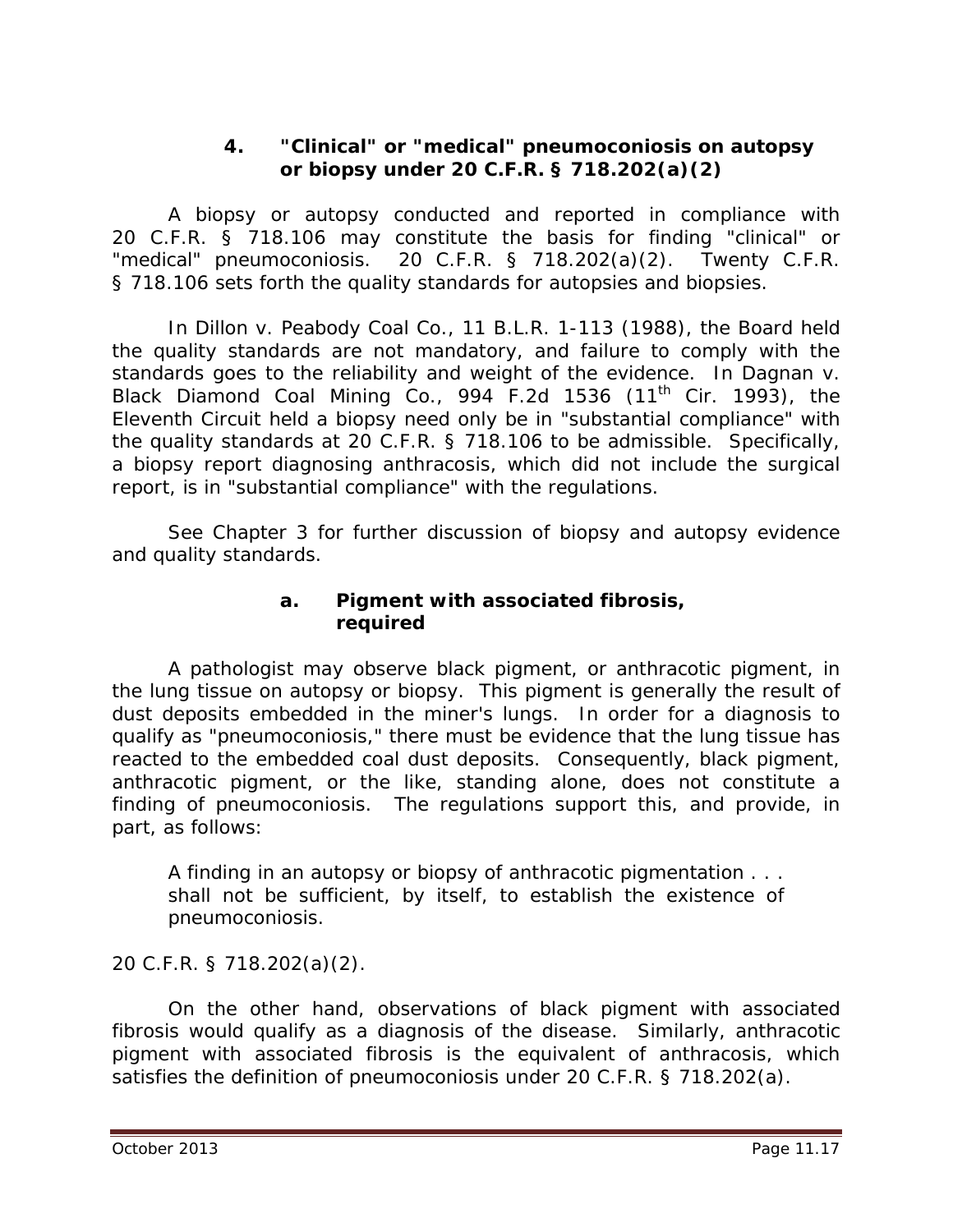In *Hapney v. Peabody Coal Co.*, 22 B.L.R. 1-104 (2001)(en banc), a case arising in the Fourth Circuit, the Board addressed whether a finding of "anthracosis" on biopsy was sufficient to support a finding of pneumoconiosis under the Act, despite preponderantly negative chest x-ray findings. The Board affirmed the Administrative Law Judge's finding that biopsy findings of anthracosis were credible, and fell within the regulatory definition of pneumoconiosis at 20 C.F.R. § 718.202(a)(2). The Board then adopted the Director's position that the etiology of the miner's lung condition as diagnosed on biopsy "is properly considered, not pursuant to the regulation at 20 C.F.R. § 718.202(a), but pursuant to the regulation at 20 C.F.R. § 718.203." Here, because the miner demonstrated more than ten years of coal mine employment, Employer had the burden of rebutting the presumption that the miner's diagnosed anthracosis did not arise from exposure to coal dust.

*See also Dagnan v. Black Diamond Coal Mining Co.*, 994 F.2d 1536  $(11<sup>th</sup>$  Cir. 1993) (diagnosis of pulmonary anthracosis is the equivalent of a diagnosis of pneumoconiosis); *Bueno v. Director*, OWCP, 7 B.L.R. 1-337 (1984); *Smith v. Island Creek Coal Co.*, 2 B.L.R. 1-1178 (1980); *Luketich v. Bethlehem Mines Corp.*, 2 B.L.R. 1-393 (1979).

Thus, while the Administrative Law Judge must consider evidence indicating the presence of anthracotic pigment, *Lykins v. Director, OWCP*, 819 F.2d 146 ( $6<sup>th</sup>$  Cir. 1987), pigment without associated fibrosis is insufficient to satisfy the definition of pneumoconiosis. *Griffith v. Director, OWCP*, 49 F.3d 184 (6<sup>th</sup> Cir. 1995) (pigmentation described as "yellow-black consistent with coal pigment" was insufficient, standing alone, to support a finding of pneumoconiosis).

## **b. Anthracosis in lymph nodes must be considered**

**Generally** 

By unpublished decision in *Taylor v. Director, OWCP*, BRB No. 01-0837 BLA (July 30, 2002) (unpub.), a physician concluded no pneumoconiosis was present on autopsy, but he observed "minimal anthracosis in the mediastinal lymph nodes." As a result, the Board remanded the case to the Administrative Law Judge to determine whether the definition of pneumoconiosis at 20 C.F.R. § 718.201, which includes anthracosis, was satisfied. The Board held "anthracosis found in lymph nodes may be sufficient to establish the existence of pneumoconiosis."

Complicated pneumoconiosis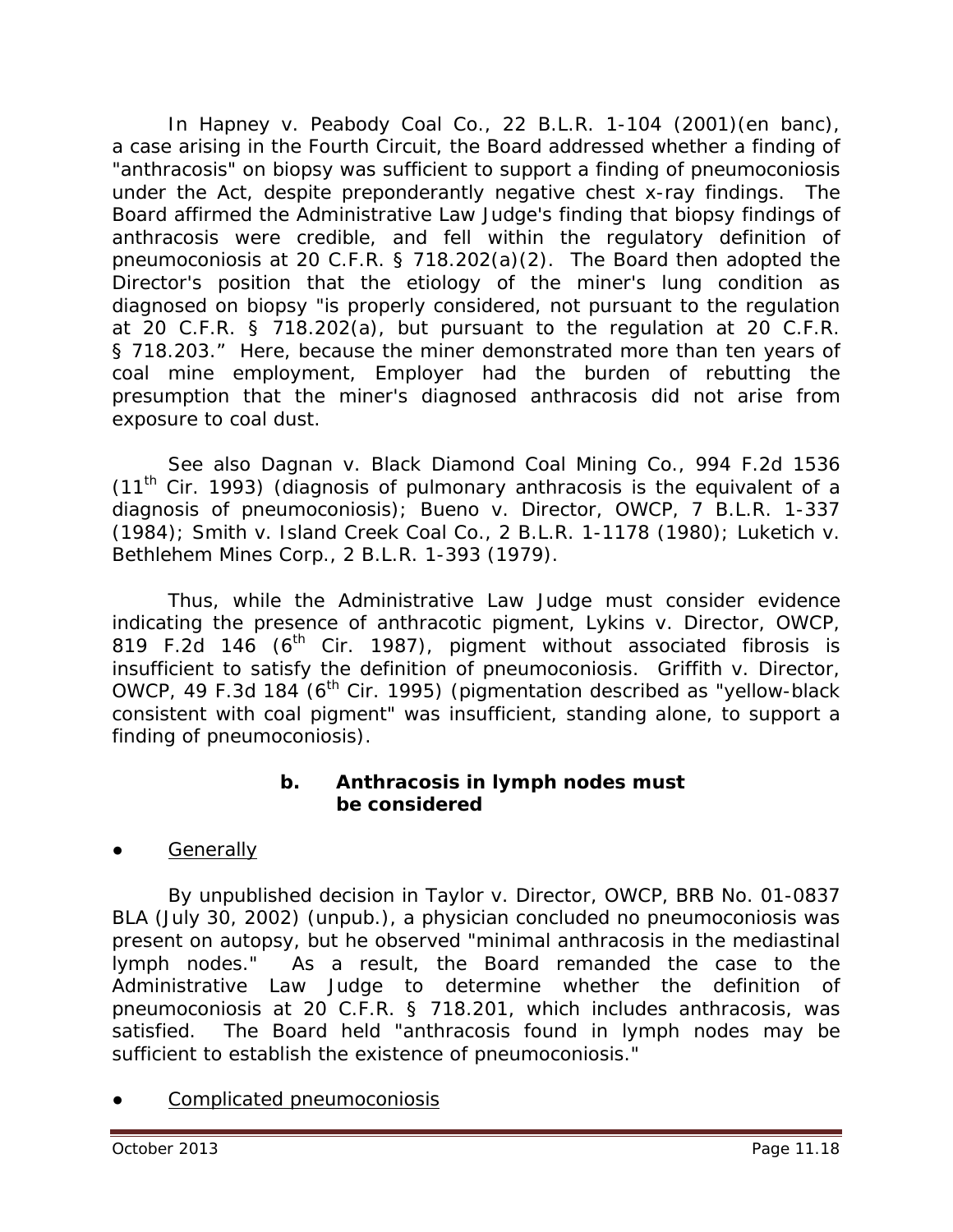In *D.S. v. Westmoreland Coal Co.*, BRB No. 07-1000 BLA (Sept. 30, 2008) (unpub.), a case arising in the Third Circuit, the Board vacated a denial of benefits. Citing to *Clites v. J&L Steel Corp.,* 663 F.2d 14 (3rd Cir. 1981), the Board held the Administrative Law Judge must determine whether findings on biopsy of lymph nodes ranging in size from one to two centimeters "would appear on x-ray as opacities greater than one centimeter in diameter," thus demonstrating the presence of complicated pneumoconiosis under the regulations.

Further, in weighing the evidence, the Administrative Law Judge must consider statements by Drs. Naeye and Hippensteel; namely, because there were no lesions greater than two centimeters in diameter on biopsy, there was no evidence of complicated pneumoconiosis. The Board noted, to the contrary, the following:

The Department of Labor has declined to adopt the view that a 2 centimeter lesion on autopsy or biopsy is a prerequisite for a diagnosis of complicated pneumoconiosis, noting that there is no consensus among physicians that this criterion is valid. 65 Fed. Reg. 79,936; *Gollie v. Elkay Mining Corp.*, 22 B.L.R. 1-306, 1- 311 (2003).

Finally, the Board held, if complicated pneumoconiosis is present, the Administrative Law Judge "must determine whether the evidence establishes that the miner's complicated pneumoconiosis arose out of coal mine employment pursuant to Section 718.203(c)."

# **c. Finding of no pneumoconiosis on biopsy not preclude finding of pneumoconiosis**

Under the regulations, negative biopsy evidence does not preclude a finding of pneumoconiosis using other medical data:

A negative biopsy is not conclusive evidence that the miner does not have pneumoconiosis. However, where positive findings are obtained on biopsy, the results will constitute evidence of the presence of pneumoconiosis.

20 C.F.R. § 718.106(c).

# **5. Use of blood gas and pulmonary function testing**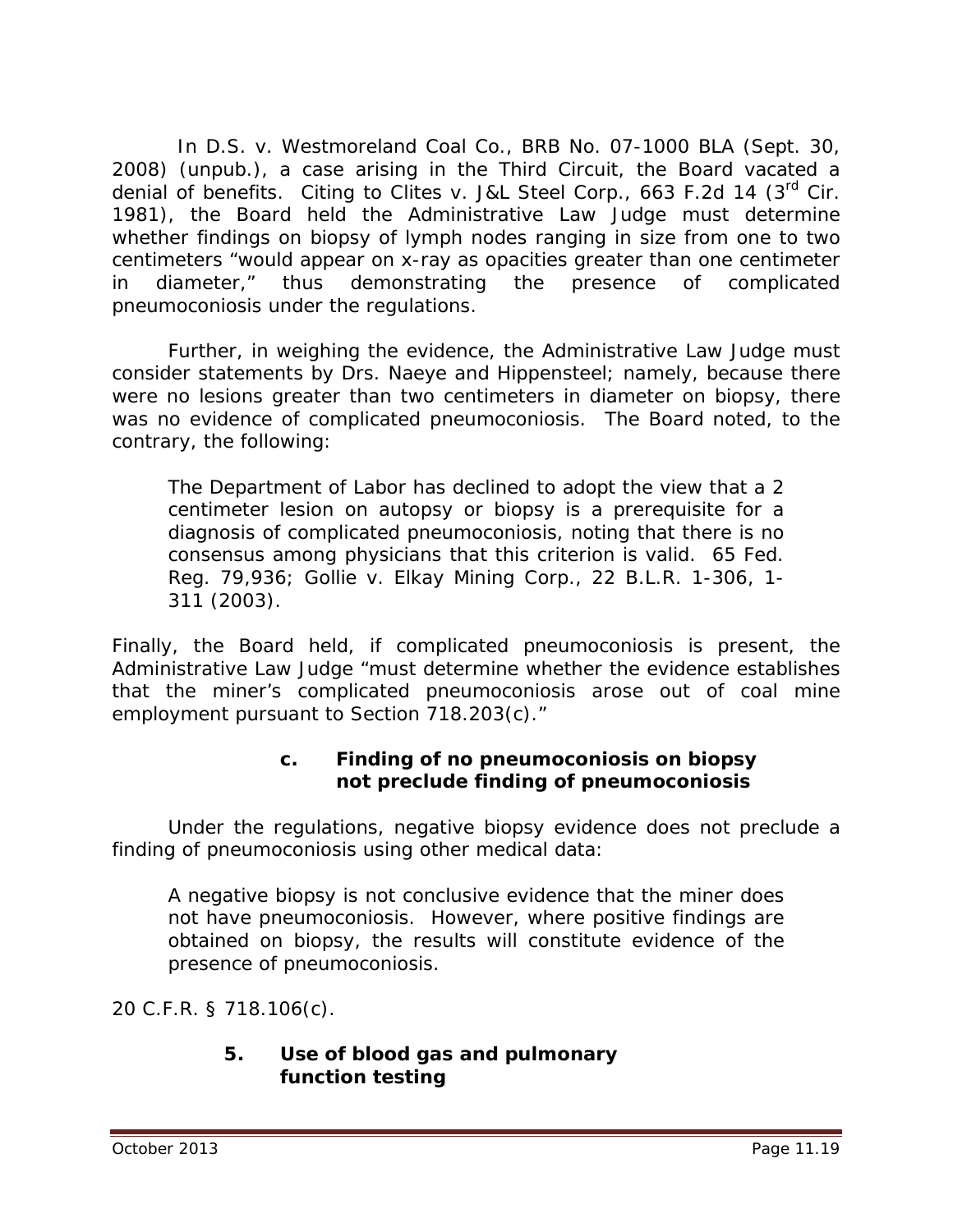#### **a. Blood gas testing**

In *Morgan v. Bethlehem Steel Corp*., 7 B.L.R. 1-226 (1984), the Board held, while blood gas studies are relevant primarily to the determination of the existence or extent of impairment, such evidence "also may bear upon the existence of pneumoconiosis insofar as test results indicate the absence of any disease process, and by implication, the absence of any disease arising out of coal mine employment."

#### **b. Pulmonary function testing**

Pulmonary function studies are not diagnostic of the presence or absence of pneumoconiosis; they address the existence and nature of any respiratory impairment. *Burke v. Director, OWCP*, 3 B.L.R. 1-410 (1981). In *Cornett v. Benham Coal, Inc.*, 227 F.3d 569 (6<sup>th</sup> Cir. 2000), a medical opinion, which attributed the miner's respiratory impairment to his smoking history because pulmonary function testing produced a purely obstructive defect, was not well-reasoned. The court stated:

Each of the three doctors unfavorable to Cornett reported that his respiratory problems were caused by his smoking habit *only*. If this is so, Cornett's ailments do not qualify as statutory pneumoconiosis. *See* 20 C.F.R. § 718.201. But, of the three, only Dr. Fino attempted to explain his rationale for completely excluding Cornett's exposure to coal dust as an aggravating factor. Dr. Fino attributed Cornett's obstructive lung disease solely to cigarette smoking because, in his opinion, the pulmonary function tests were not consisted with 'fibrosis as would be expected in simple coal workers' pneumoconiosis.' What the ALJ did not consider in his opinion is that, although 'fibrosis' is generally associated with 'medical' pneumoconiosis, it is not a required element of the broader concept of 'legal' pneumoconiosis. *Cf. Hobbs*, 45 F.3d at 821. The legal definition does not require 'fibrosis' but instead requires evidence that coal dust exposure aggravated the respiratory condition. *See Southard*, 732 F.2d at 71-72. Unlike Dr. Fino, Drs. Broudy and Dahhan make no attempt to explain on what basis they believe that coal dust exposure did not contribute to Cornett's respiratory problems. By contrast, the opinions of Drs. Vaezy and Baker-which, as noted, were discredited by the ALJ as having an inadequate basis-clearly address the statutory requirements by acknowledging that coal dust, while not conclusively the cause of Cornett's condition, was certainly an aggravating factor, contributing to Cornett's respiratory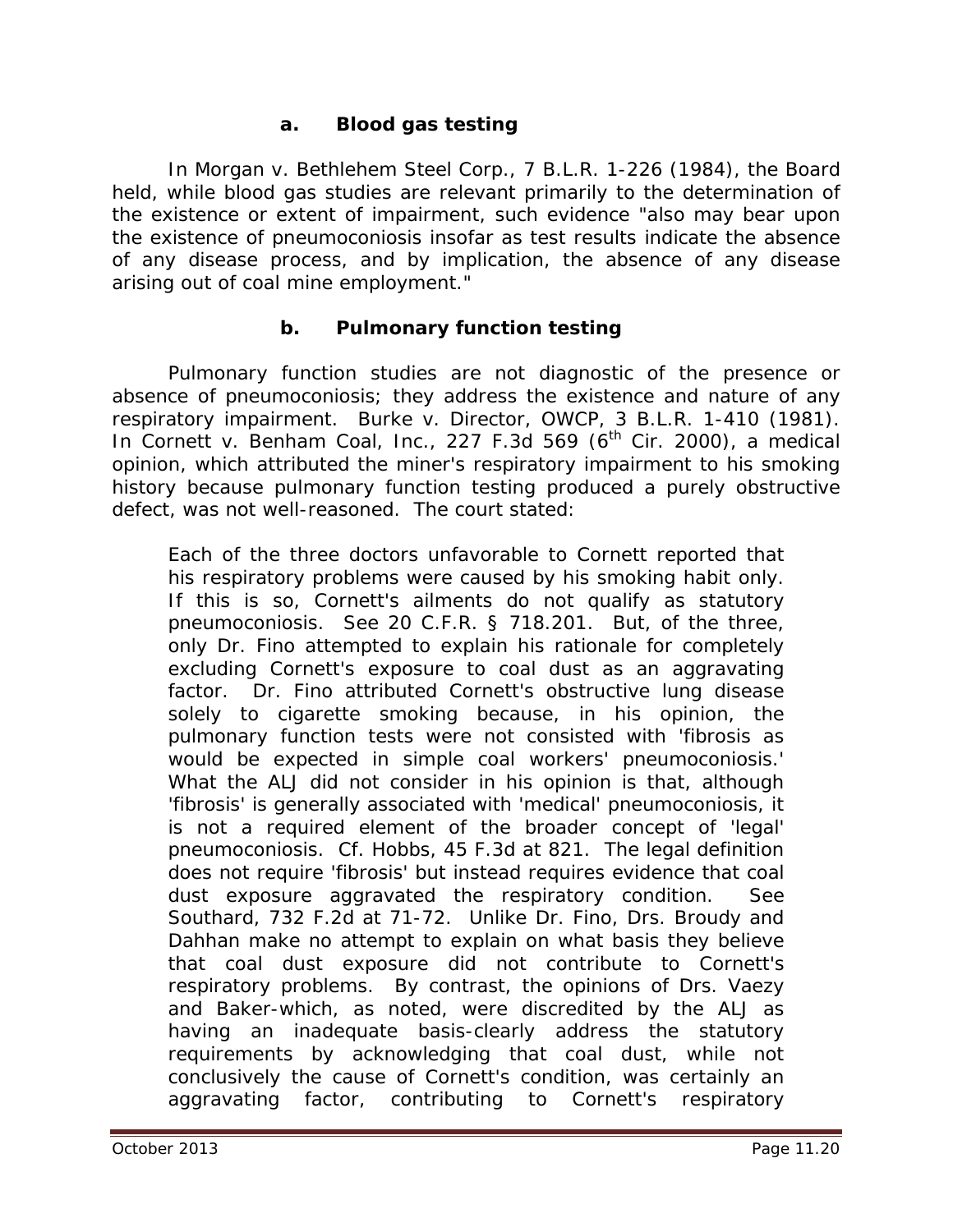## impairment.

Likewise, in *Consolidation Coal Co. v. Swiger*, 98 Fed. Appx. 227, Case No. 03-1971 (4<sup>th</sup> Cir. May 11, 2004) (unpub.), the Administrative Law Judge discredited four out of five physicians rendering opinions where the physicians concluded pneumoconiosis was not present because the miner's "impairment was obstructive in nature." The court agreed with the Administrative Law Judge, and noted the definition of *legal* pneumoconiosis "may consist of an obstructive impairment." After reviewing comments of the physicians who stated, *inter alia*, pneumoconiosis is associated with restrictive impairments and smoking is associated with obstructive impairments, the court concluded such comments "supported the ALJ's findings that the employer's physicians were overwhelmingly focused on clinical rather than legal pneumoconiosis."

# **6. Admission against interest**

In *Johnson v. Royal Coal Co.*, 326 F.3d 421 (4<sup>th</sup> Cir. 2003), *rev'g.*, 22 B.L.R. 1-132 (2000), the court held 29 C.F.R. § 18.20 (addressing admissions) applies to black lung proceedings, and "since Royal failed to deny or otherwise respond to (Claimant's) request for admissions, Royal has admitted that (Claimant) is entitled to benefits." In so holding, the court concluded the miner did not waive his right to rely on the "admissions" by failing to object to litigation of the entitlement issues at the hearing. Rather, the court noted a failure to object to Employer's contest of the existence of pneumoconiosis and disability causation at the hearing "occurred before the admissions were entered," but "thereafter (Claimant) *did* enter the admissions, thus making them effective." (italics in original). As a result, the court reversed the Board's judgment to the contrary, and remanded the claim for the payment of benefits.

With regard to the effect of stipulations and uncontested issues in subsequent claims under 20 C.F.R. § 725.309, *see* Chapter 24.

# **B. Regulatory methods of establishing pneumoconiosis**

The existence of pneumoconiosis may be established through the following four methods: (1) chest x-rays demonstrating Category 1 opacities or greater; (2) autopsy or biopsy; (3) the presumptions contained at §§ 718.304, 718.305, or 718.306; or (4) a physician exercising sound medical judgment based on objective medical evidence. 20 C.F.R. § 718.202(a).

# **1. The "Tobias rule" and re-reading chest x-rays**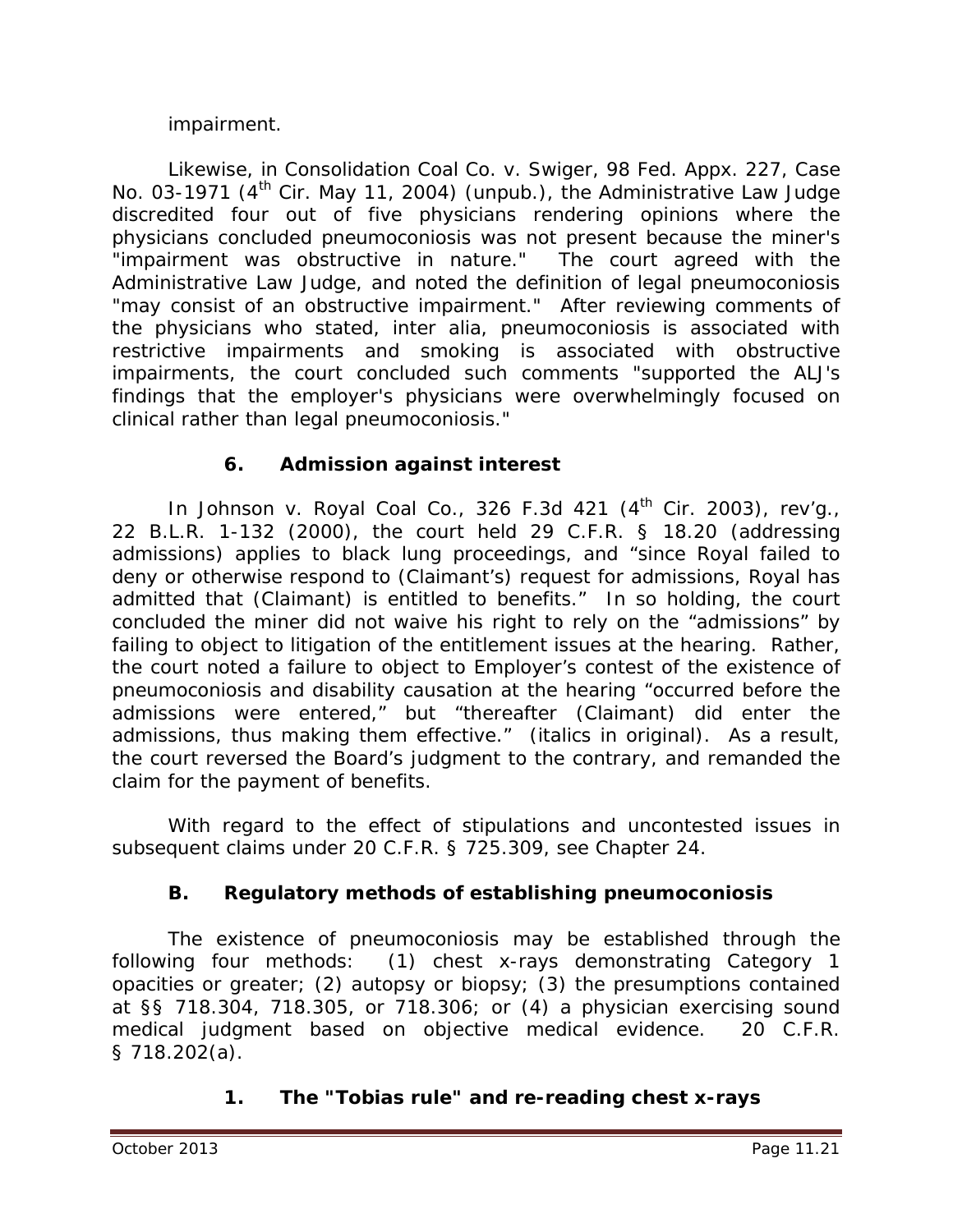Section 413(b) of the Act prohibits the Director from rereading certain positive x-rays in claims filed before January 1, 1982. 30 U.S.C. § 923(b), implemented at 20 C.F.R. § 718.202(a)(1)(i). In *Tobias v. Republic Steel Corp.*, 2 B.L.R. 1-1277 (1981), the Board set forth the threshold requirements of Section 413(b) of the Act, which are as follows: (1) there is other evidence of a pulmonary or respiratory impairment; (2) the x-ray was taken by a radiologist or qualified technician, and it is of a quality sufficient to demonstrate the presence of pneumoconiosis; (3) the physician who first interpreted the x-ray is a board-certified radiologist; and (4) no evidence exists that the claim has been fraudulently represented. *Id*. at 1-1279. If these requirements are satisfied, then the Director must accept the initial interpretation of the x-ray, and cannot have the x-ray reread. *Id*.

Under the "Tobias rule," the Administrative Law Judge must exclude re-readings submitted by the Director from consideration. Section 413(b) also applies to positive x-rays obtained by the Social Security Administration. *Coburn v. Director, OWCP*, 7 B.L.R. 1-632 (1985). *See also* Arnold v. Peabody Coal Co., 41 F.3d 1203 (7<sup>th</sup> Cir. 1994) (the rereading prohibition was applicable to evidence submitted by the claimant on modification).

For further discussion of issues related to application of the "Tobias rule," see Chapter 10.

# **2. Weighing evidence together versus weighing evidence separately**

# **a. Benefits Review Board**

Over the years, the Board held pneumoconiosis may be established by operation of presumption, or by a preponderance of the evidence at any one of the individual subsections at 20 C.F.R. § 718.202(a)(1), (a)(2), or (a)(4). For example, in *Jones v. Badger Coal Co.*, 21 B.L.R. 1-103 (1998) (*en banc*), it was proper for the Administrative Law Judge to separately evaluate the x-ray evidence at 20 C.F.R. § 718.202(a)(1), and find no evidence of pneumoconiosis, but conclude the medical opinion evidence at 20 C.F.R. § 718.202(a)(4) did support a finding of the disease.

Employer argued, under 20 C.F.R. § 718.202(a), "all relevant evidence must be weighed together to determine whether claimant suffers from the disease," and it cited to the Third Circuit's holding in *Penn Allegheny Coal Co. v. Williams*, 114 F.3d 22 (3rd Cir. 1997). The Board countered to note the claim in *Jones* it did not arise in the Third Circuit, such that the *Williams*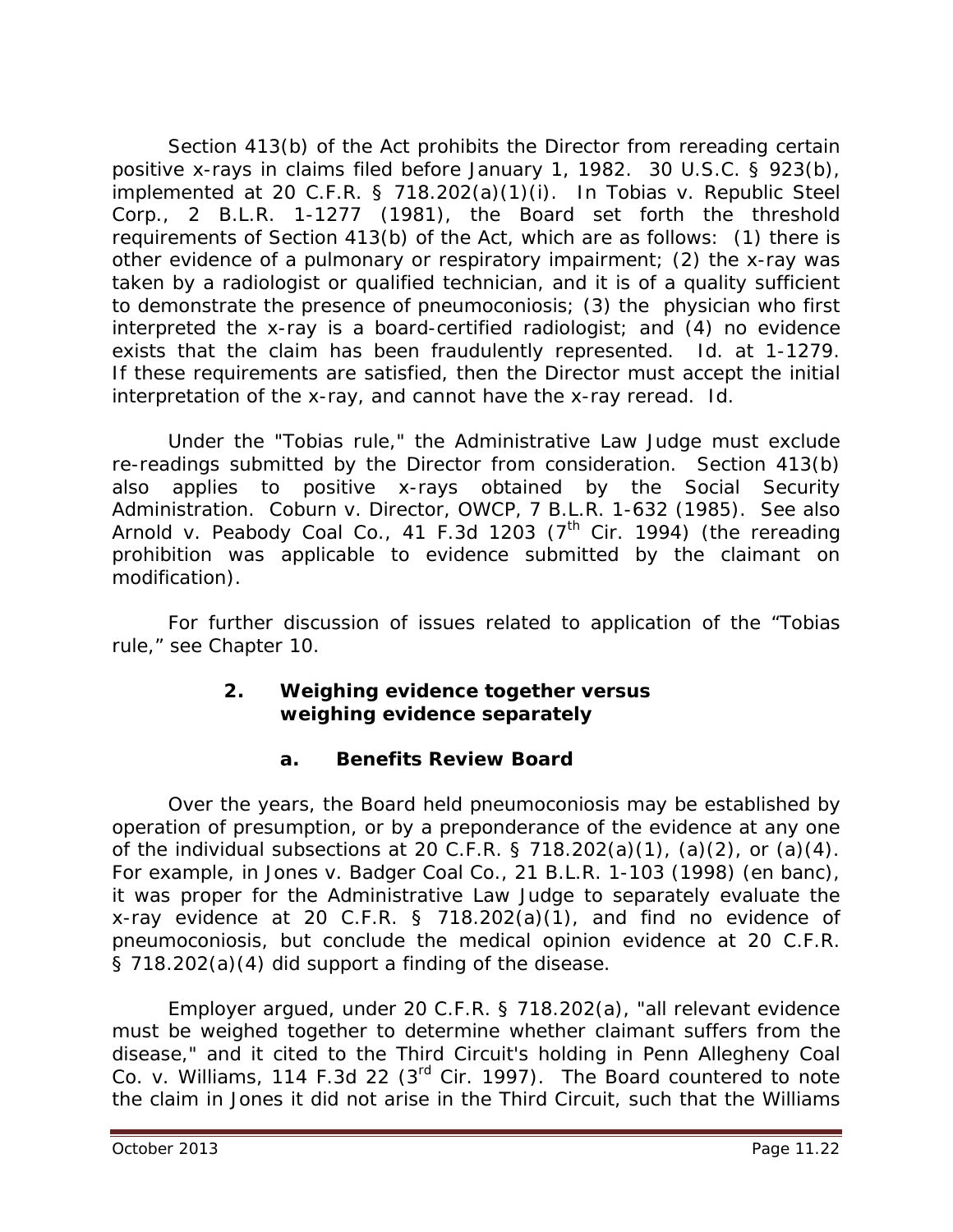decision was not controlling. Moreover, the Board observed that the circuit court failed to distinguish between clinical and legal pneumoconiosis. In this vein, the Board reasoned legal pneumoconiosis "is a broader category which is not dependent upon a determination of clinical pneumoconiosis, and the absence of clinical pneumoconiosis does not necessarily influence a physician's diagnosis of legal pneumoconiosis."[5](#page-22-0)

Again, in *Furgerson v. Jericol Mining, Inc.*, 22 B.L.R. 1-216 (2002) (en banc), a case arising in the Sixth Circuit, the Board declined to apply the Fourth Circuit's holding in *Island Creek Coal Co. v. Compton*, 211 F.3d 203  $(4<sup>th</sup>$  Cir. 2000), which requires that a determination of the presence of pneumoconiosis be based on weighing all types of evidence under 20 C.F.R. § 718.202 together. Rather, as noted by the Board, "the Sixth Circuit has often approved the independent application of the subsections at Section 718.202(a) to determine whether claimant has established the existence of pneumoconiosis." As noted below, however, the Sixth Circuit subsequently changed its position on this issue.

# **b. Third Circuit**

In *Penn Allegheny Coal Co. v. Williams*, 114 F.3d 22 (3rd Cir. 1997), the Third Circuit stated the following with regard to establishing pneumoconiosis pursuant to the methods set forth at 20 C.F.R. § 718.202(a):

We agree with the Director that 'although section 718.202(a) enumerates four distinct methods of establishing pneumoconiosis, all types of relevant evidence must be weighed together to determine whether the claimant suffers from the disease.' (citations omitted).

It is significant that the language of the regulation does not list the methods in the disjunctive. The word 'or' does not appear between the paragraphs enumerating the four approved means of determining the presence of pneumoconiosis. It follows that the Board erred when it found the presence of pneumoconiosis based on the x-ray evidence alone without evaluating the other

 $\overline{a}$ 

<span id="page-22-0"></span><sup>5</sup> All evidence relevant to the existence of pneumoconiosis must be considered and weighed. In *Mabe v. Bishop Coal Co.*, 9 B.L.R. 1-67 (1986), Claimant failed to demonstrate the presence of pneumoconiosis, even though the x-ray evidence of record was positive. The Board concluded the "Administrative Law Judge's assignment of less weight to the record's positive x-rays was rational and based on substantial evidence," where "the weight of other medical evidence indicat[ed] that claimant's impairment was due to interstitial fibrosis of unknown etiology." *Id*. at 1-68.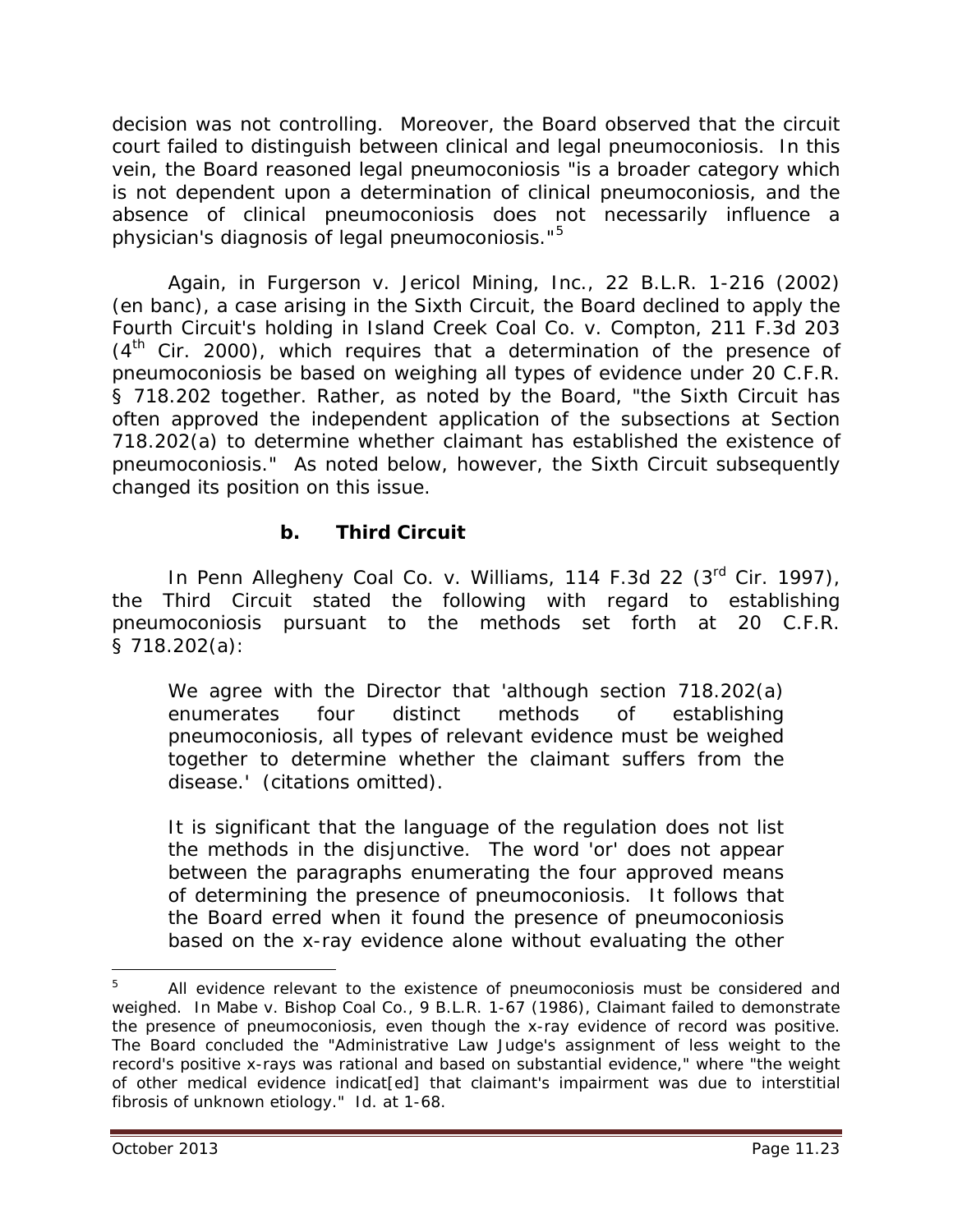relevant evidence.

In its brief before the Third Circuit, the Director argued the following:

The Act requires that 'all relevant evidence' must be considered in determining the validity of claims. (citations omitted). Thus, if a record contains both x-ray interpretations and biopsy reports relevant to the question, the Act prohibits the conclusion that the miner did or did not have pneumoconiosis based on the x-ray evidence alone. The biopsy evidence must also be weighed. Further extending this analysis, if the x-ray and biopsy evidence proves negative for 'clinical' pneumoconiosis, the Act requires that the record must then be evaluated for the adequacy of the physicians' opinions that the miner suffered from the broader category of 'legal' pneumoconiosis; that is, 'pneumoconiosis' as defined by the Act and section 718.201.

Our construction of section 718.202(a) to include consideration of all the relevant evidence also advances the intent of Congress to compensate victims of disabling pneumoconiosis caused by coal dust exposure.

## **c. Fourth Circuit**

In *Island Creek Coal Co. v. Compton*, 211 F.3d 203 (4<sup>th</sup> Cir. 2000), the Administrative Law Judge concluded pneumoconiosis was not established through chest x-ray evidence under 20 C.F.R. § 718.202(a)(1), but he did find pneumoconiosis established via medical opinion evidence at 20 C.F.R. § 718.202(a)(4). The Fourth Circuit vacated the decision, and held the Administrative Law Judge must weigh all evidence together under 20 C.F.R. § 718.202(a) to determine whether the miner suffers from the disease. The circuit court cited to the Third Circuit's decision in *Penn Allegheny Coal Co. v. Williams*, 114 F.3d 22, 24-25 (3rd Cir. 1997) requiring the same analysis. The Fourth Circuit reasoned as follows:

[W]eighing all of the relevant evidence together makes common sense. Otherwise, the existence of pneumoconiosis could be found even though the evidence as a whole clearly weighed against such a finding. For example, suppose x-ray evidence indicated that the miner had pneumoconiosis, but autopsy evidence established that the miner did not have any sort of lung disease caused by coal dust exposure. In such a situation, if each type of evidence were evaluated only within a particular subsection of § 718.202(a) to which it related, the x-ray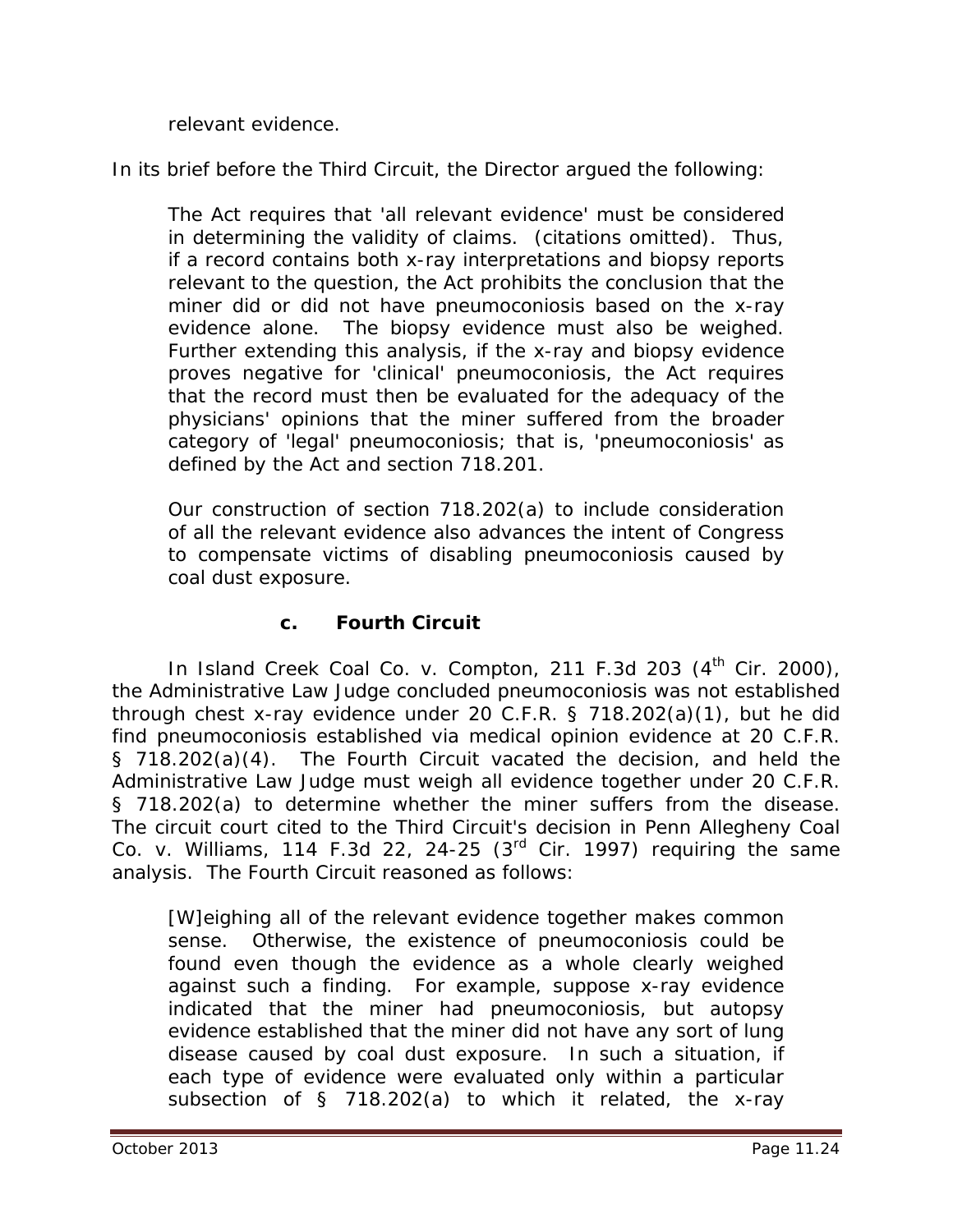evidence could support an award for benefits in spite of the fact that more probative evidence established that benefits were not due. *See Griffith v. Director, OWCP*, 49 F.3d 184, 187 (6<sup>th</sup> Cir. 1995) (noting that autopsy evidence is generally accorded greater weight than x-ray evidence).

The Director took the position that x-ray evidence should not be weighed with medical opinion evidence as these two types of evidence measure different types of pneumoconiosis, *i.e.* clinical versus legal pneumoconiosis. The court agreed there are two types of pneumoconiosis, and stated, "Medical pneumoconiosis is a particular disease of the lung generally characterized by certain opacities appearing on the chest x-ray." The court further noted legal pneumoconiosis encompasses a broader category of coal dust induced respiratory diseases, and concluded the following:

In that sense, the Director's point is well-taken: Evidence that does not establish medical pneumoconiosis, *e.g.*, an x-ray read as negative for coal workers' pneumoconiosis, should not necessarily be treated as evidence weighing against a finding of legal pneumoconiosis.

However, the circuit court rejected the Director's position, and held it was not a reasonable interpretation of either the Act or the regulations:

[A]lthough we recognize that there is a meaningful distinction between evidence of medical pneumoconiosis and evidence of legal pneumoconiosis, it cannot be said that evidence showing that a miner does not have medical pneumoconiosis is irrelevant to the question of whether the miner has established pneumoconiosis for purposes of a black lung claim. Further, nothing in the text of the regulation supports his position.

*See also Consolidation Coal Co. v. Director, OWCP [Held]*, 314 F.3d 184  $(4^{th}$  Cir. 2002).

# **d. Sixth Circuit**

In *Dixie Fuel Co. v. Director, OWCP [Hensley]*, 700 F.3d 878 (6<sup>th</sup> Cir. 2012), the Sixth Circuit followed *Island Creek Coal Co. v. Compton*, 211 F.3d 203 (4th Cir. 2000) and *Penn Allegheny Coal Co. v. Williams*, 114 F.3d 22  $(3<sup>rd</sup>$  Cir. 1997) and held, although 20 C.F.R. § 718.202(a) sets forth four distinct methods of establishing pneumoconiosis, the Administrative Law Judge ultimately must weigh all of the evidence together under 20 C.F.R.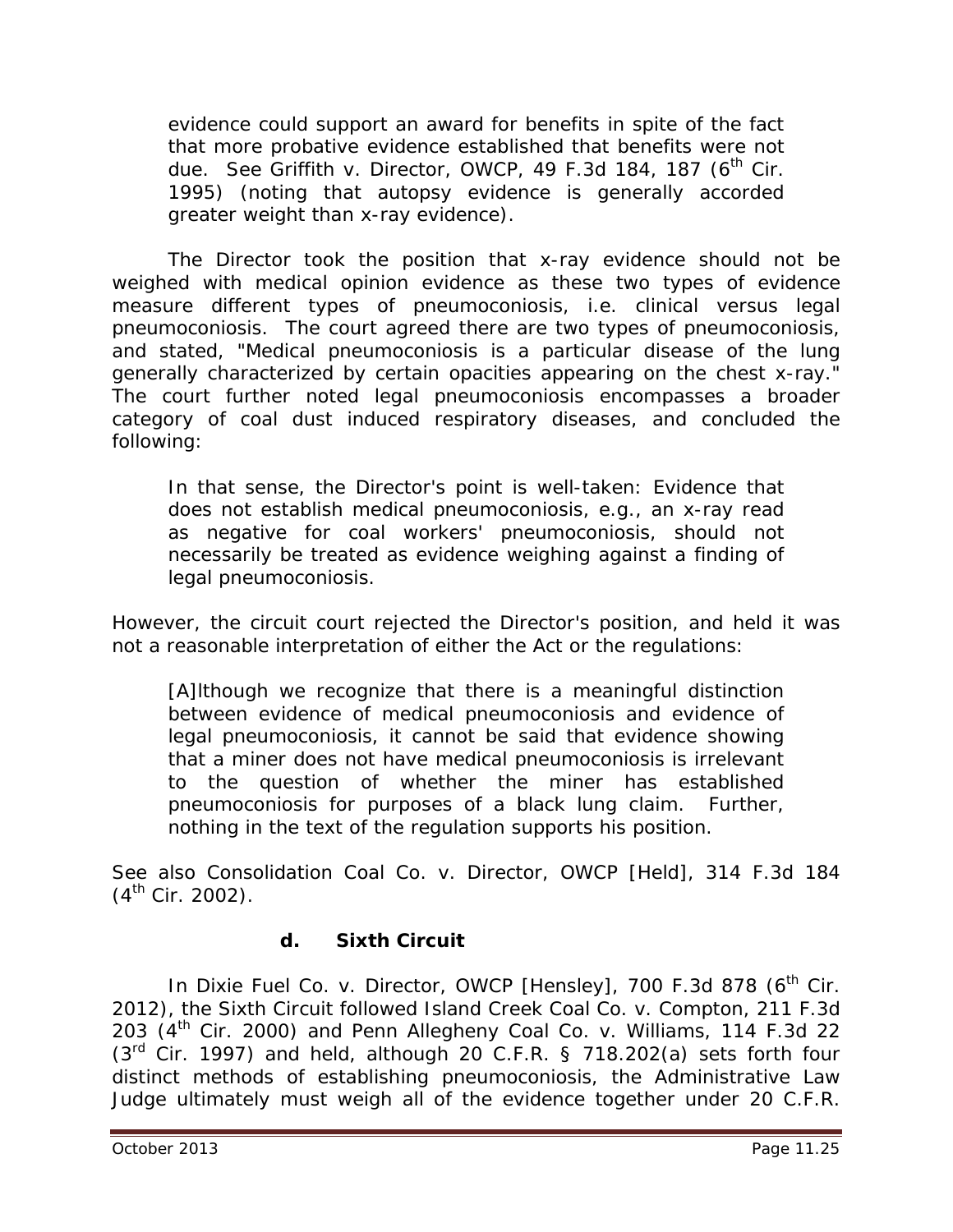§ 718.202(a) when determining whether the miner suffers from the disease.<sup>[6](#page-25-0)</sup>

Under the facts of the claim, the Administrative Law Judge found chest x-ray evidence was preponderantly positive, but the biopsy data was negative, the CT-scans were inconclusive, and "several physicians testified against an award of benefits." The circuit court stated:

This is not to say that the ALJ must reconsider his prior judgment with respect to any one piece of contrary evidence or end up with a different conclusion. All of that is up to the ALJ in the first instance.

# **e. Eleventh Circuit**

In *U.S. Steel Mining Co. v. Director, OWCP [Jones]*, 386 F.3d 977  $(11<sup>th</sup>$  Cir. 2004), the court cited, with approval, to the Fourth Circuit's decision in *Island Creek Coal Co. v. Compton*, 211 F.3d 203 (4<sup>th</sup> Cir. 2000), which requires that all evidence under 20 C.F.R. § 718.202(a) be weighed together (such as x-ray interpretations, autopsy or biopsy evidence, and medical opinions) to determine whether pneumoconiosis is present. The Eleventh Circuit noted, although *Compton* was not binding authority, "even if it were," Employer's challenge to the Administrative Law Judge's award of benefits "would still fail" because the Administrative Law Judge did weigh the x-ray and medical opinion evidence together prior to finding pneumoconiosis present.

#### **C. Presumption at 20 C.F.R. § 718.304, complicated pneumoconiosis**

The regulations at 20 C.F.R. § 718.202(a)(3) provide, "If the presumptions described in §§ 718.304, 718.305 or 718.306 are applicable, it shall be presumed that the miner is or was suffering from pneumoconiosis." 20 C.F.R. § 718.202(a)(3). Under 20 C.F.R. § 718.304, there is an irrebuttable presumption that a miner is totally disabled or died due to pneumoconiosis, if the miner suffers/suffered from complicated pneumoconiosis. Complicated pneumoconiosis is established by x-rays classified as Category A, B, or C, or by an autopsy or biopsy, which yields evidence of massive lesions in the lung or nodules in the lung that would equate to a greater than one centimeter opacity on x-ray.

 $\overline{a}$ 

<span id="page-25-0"></span>Notably, the Director argued all evidence must be weighed together under 20 C.F.R. § 718.202(a) prior to finding pneumoconiosis present.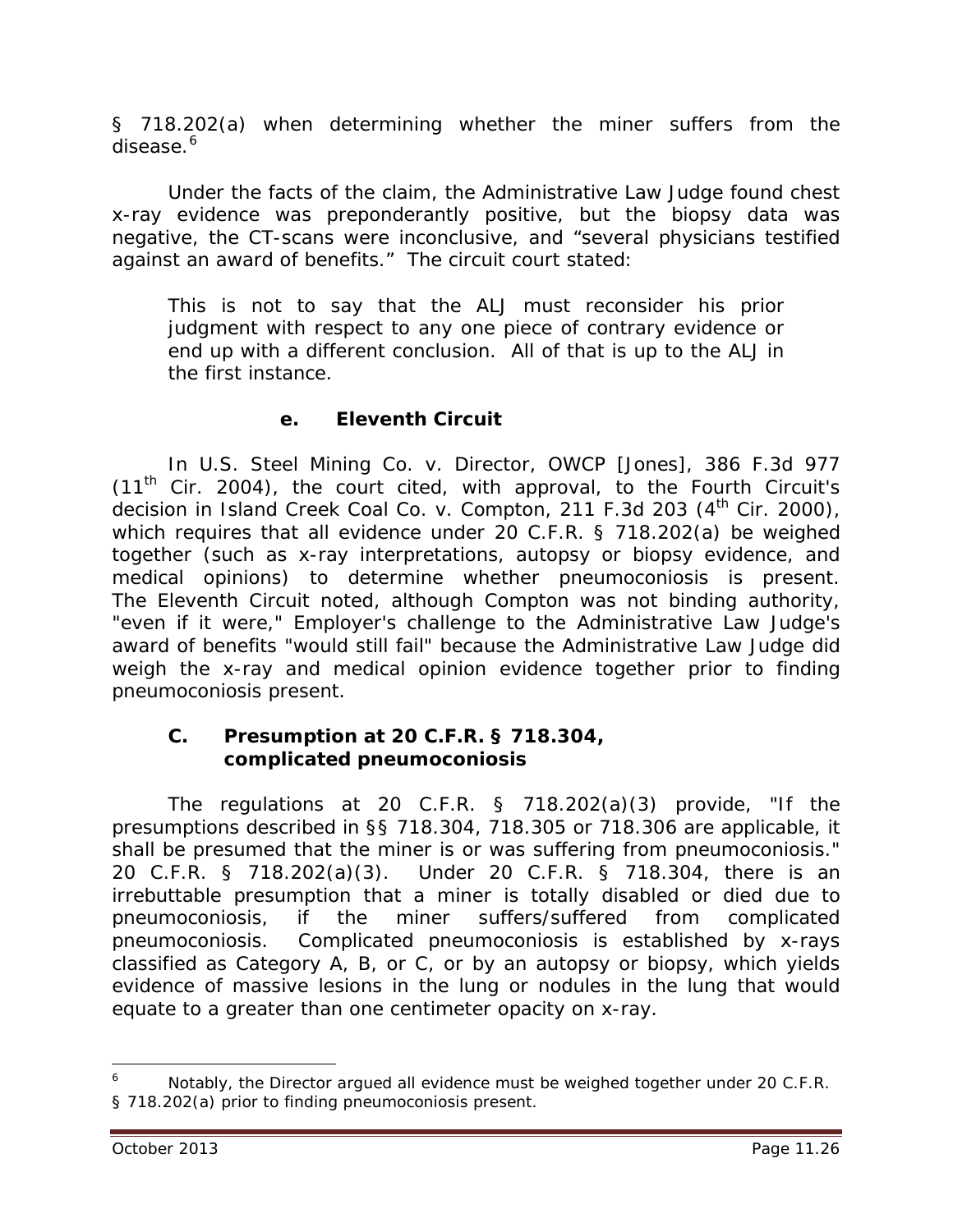A determination of whether the miner has complicated pneumoconiosis is a finding of fact, and the Administrative Law Judge must consider and weigh all relevant evidence. *Melnick v. Consolidation Coal Co.,* 16 B.L.R. 1- 31 (1991); *Maypray v. Island Creek Coal Co.*, 7 B.L.R. 1-683 (1985).

Finally, if the fact-finder concludes complicated pneumoconiosis is present through the chest x-ray, autopsy, and/or biopsy evidence, then s/he must determine whether the disease is due to coal dust exposure at 20 C.F.R. § 718.203. *See* the discussion regarding the etiology of pneumoconiosis, *infra*, in this chapter.

And, if a miner or survivor presents evidence sufficient to invoke the irrebuttable presumptions of total disability and/or death due to pneumoconiosis at 20 C.F.R. § 718.304, then evidence that the miner's disability or death is unrelated to pneumoconiosis is not relevant, *i.e.* the miner is totally disabled due to a stroke, or the miner died due to traumatic injury, suicide, or cancer. *See e.g., Gray v. SLC Coal Co.*, 176 F.3d 382  $(6^{th}$  Cir. 1999).

# **1. The "equivalency" determination**

The regulations at 20 C.F.R. § 718.304 provide the following regarding complicated pneumoconiosis:

There is an irrebuttable presumption that a miner is totally disabled due to pneumoconiosis, that a miner's death was due to pneumoconiosis or that a miner was totally disabled due to pneumoconiosis at the time of death, if such miner is suffering or suffered from a chronic dust disease of the lung which:

(a) When diagnosed by chest X-ray (see § 718.202 concerning the standards for X-rays and the effect of interpretations of Xrays by physicians) yields one or more large opacities (greater than 1 centimeter in diameter) and would be classified in Category A, B, or C in:

(1) The ILO-U/C International Classification of Radiographs of the Pneumoconioses, 1971, or subsequent revisions thereto; or

(2) the International Classification of the Radiographs of the Pneumoconioses of the International Labour Office, Extended Classification (1968) (which may be referred to as the 'ILO Classification (1968)'); or

(3) The Classification of the Pneumoconioses of the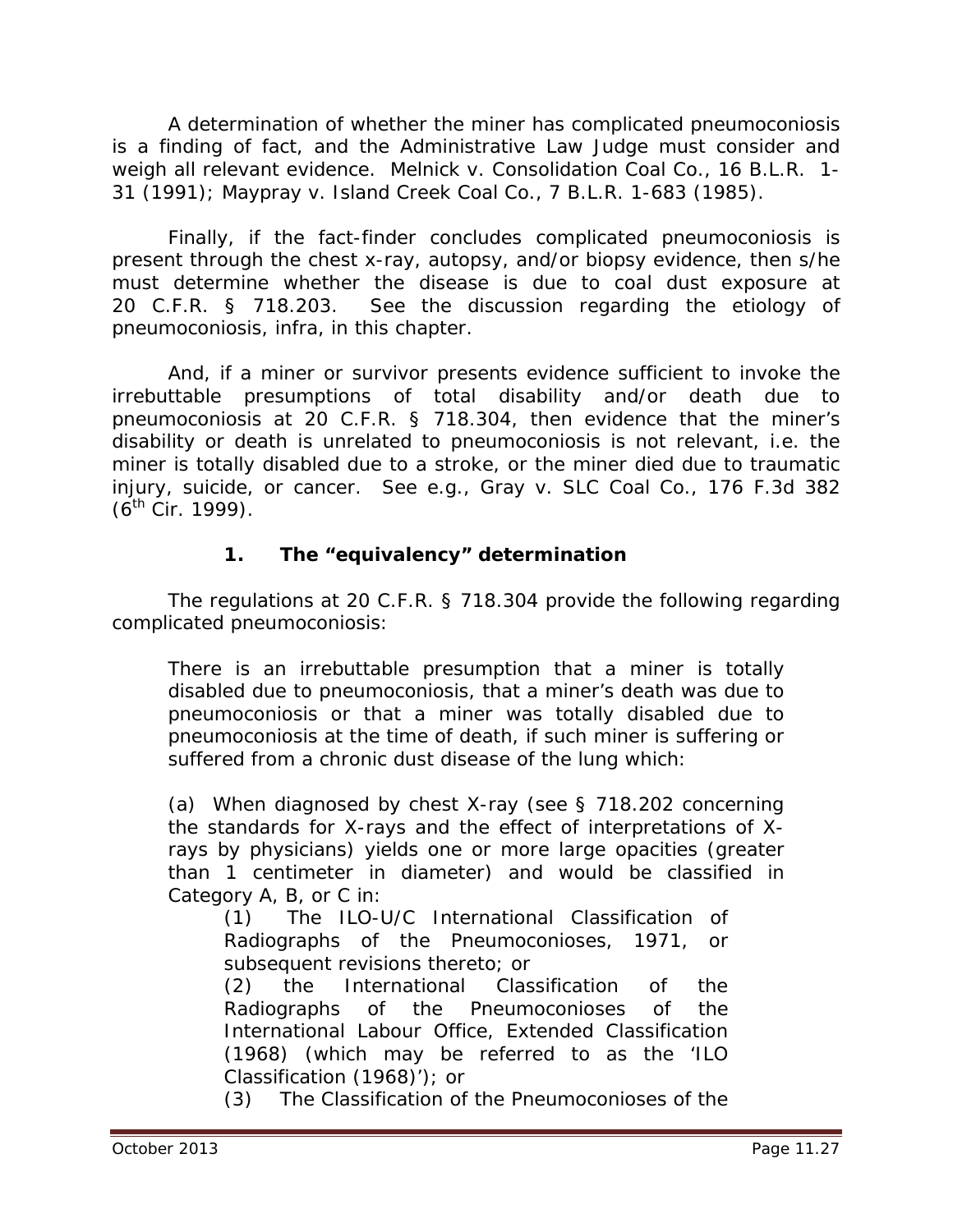Union Internationale Contra Cancer/Cincinnati "UICC/Cincinnati (1968) Classification'); or

(b) When diagnosed by biopsy or autopsy, yields massive lesions in the lung; or

(c) When diagnosed by means other than those specified in paragraphs (a) and (b) of this section had diagnosis been made as therein described; *Provided, however*, That any diagnosis made under this paragraph shall accord with acceptable medical procedures.

20 C.F.R. § 718.304.

## **a. An overview**

Considerable litigation has ensued regarding the meaning of each of the three methods of demonstrating complicated pneumoconiosis, *i.e.* chest x-rays, autopsy or biopsy, and "by means other than" x-rays and autopsy or biopsy evidence. The Board and some circuit courts hold an "equivalency" determination is necessary to assess whether lesions found in the lung on autopsy or biopsy would correspond to opacities that are greater than one centimeter when viewed on an x-ray, or whether opacities observed on "other evidence" at 20 C.F.R. § 718.107 (such as CT scans) would equate to A, B, or C opacities by chest x-ray.

For example, some physicians maintain a chest x-ray will record only the central part of the actual lesion and, therefore, a lesion must be larger than one centimeter on autopsy to constitute a greater than one centimeter opacity on a chest x-ray. Other physicians argue technological advances have resulted in increased accuracy on chest x-rays such that a one centimeter lesion on autopsy would be equal to a greater-than-onecentimeter opacity on chest x-ray. This disparity must be resolved on a case-by-case basis. The following constitutes an overview of appellate tribunal positions on this issue:

 For a miner who is last employed in coal mines in Pennsylvania, New Jersey, or Delaware, the **Third Circuit** requires an "equivalency determination" if complicated pneumoconiosis is diagnosed by other means under 20 C.F.R. § 718.304(c). *Clites v. Jones & Laughlin Steel Corp.*, 663 F.2d 14 ( $3<sup>rd</sup>$  Cir. 1981). If the miner last engaged in coal mine employment in Virginia, West Virginia, North Carolina, South Carolina, or Maryland, then the **Fourth Circuit** requires that a medical expert provide an "equivalency determination" if diagnosing complicated pneumoconiosis under 20 C.F.R. § 718.304(b) or (c) (biopsy/autopsy evidence and other means such as CTscans). *Eastern Assoc. Coal Corp. v. Director, OWCP [Scarbro]*, 220 F.3d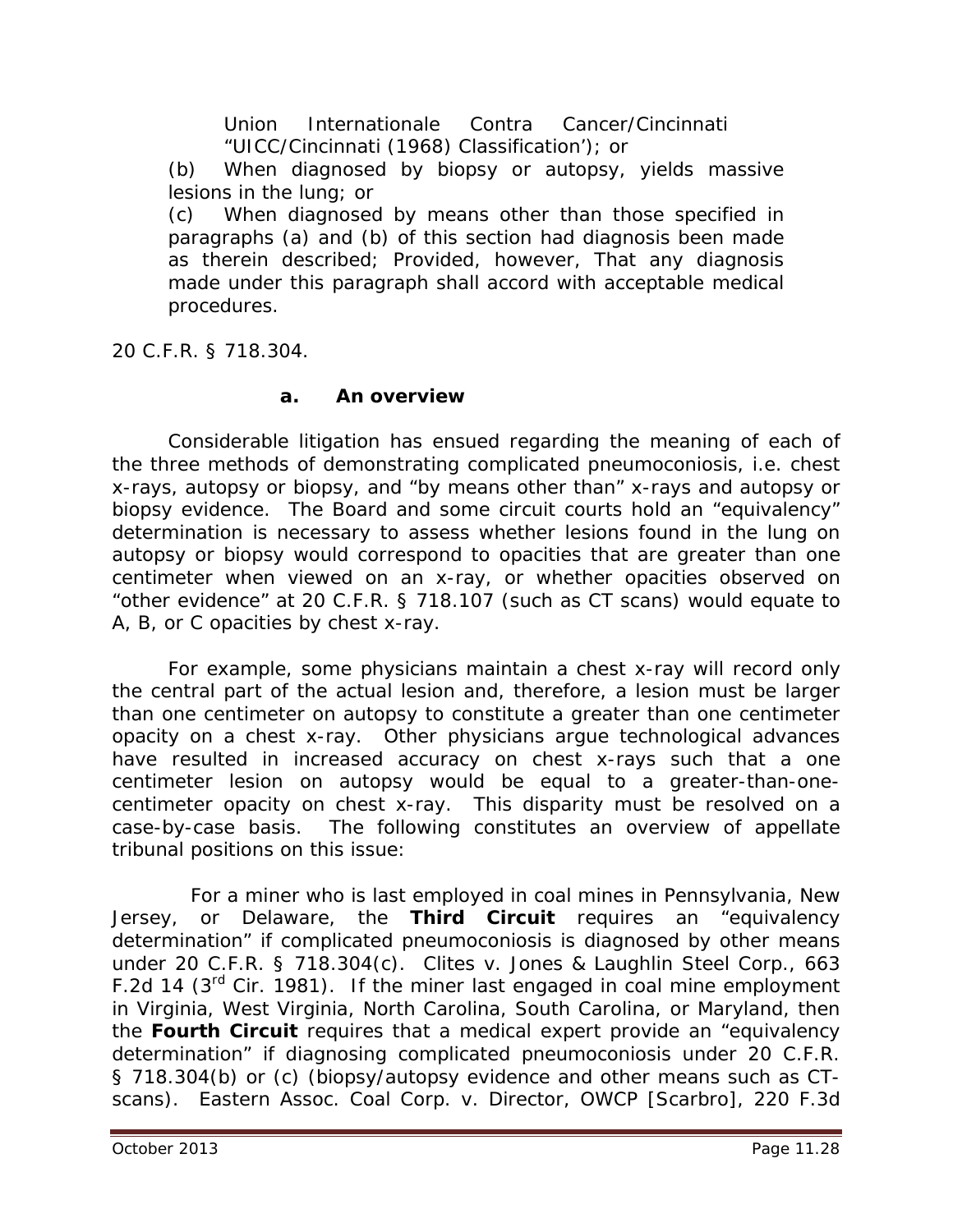250  $(4<sup>th</sup>$  Cir. 2000). For miners last engaged in coal mine employment in Ohio, Kentucky, Tennessee, or Michigan, the **Sixth Circuit** requires either (1) an "equivalency determination" if diagnosing complicated pneumoconiosis under 20 C.F.R. § 718.304(c) (other means), or (2) a finding of "massive lesions" under 20 C.F.R. § 718.304(b) (biopsy/autopsy). *Gray v. SLC Coal Co.*, 176 F.3d 382 (6<sup>th</sup> Cir. 1999). If the miner last engaged in coal mine work in Kansas, Oklahoma, Wyoming, Colorado, Utah, or New Mexico, the **Tenth Circuit** determined it will follow the decision of the Eleventh Circuit such that an "equivalency determination" is not required. *Bridger Coal Co. v. Director, OWCP [Ashmore]*, 669 F.3d 1183  $(10<sup>th</sup>$  Cir. 2012). If a miner last engaged in coal mine employment in Florida, Georgia, or Alabama, the **Eleventh Circuit** holds complicated pneumoconiosis may be established independently under any one of three subsections at 20 C.F.R. § 718.304, and an "equivalency determination" is not required. *Pittsburgh & Midway Coal Mining Co. v. Director, OWCP*, 508 F.3d 975 (11<sup>th</sup> Cir. 2007).

# **b. Additional case law summaries**

# Benefits Review Board

In *Lohr v. Rochester & Pittsburgh Coal Co.*, 6 B.L.R. 1-1264 (1984), the evidence did not support a finding of complicated pneumoconiosis, even though a doctor indicated that "the lung parenchyma also has underspread black modules, which vary up to 0.9 to 1.2 centimeters." Similarly, the equivalency determination was lacking in *Smith v. Island Creek Coal Co.*, 7 B.L.R. 1-734 (1985), where the doctor who performed the autopsy indicated the presence of two nodular areas measuring 1.2 to 1.3 centimeters, but no attempt was made to equate the lesions found on autopsy with the size of x-ray opacities required by 20 C.F.R. § 718.304(a). *See also Reilly v. Director, OWCP*, 7 B.L.R. 1-139 (1984).

On the other hand, in *Braenovich v. Cannelton Industries, Inc.*, 22 B.L.R. 1-236 (2003), the Administrative Law Judge properly found a 1.5 centimeter lesion on autopsy would constitute a 1.0 centimeter or greater opacity on a chest x-ray, thus establishing the presence of complicated pneumoconiosis under 20 C.F.R. § 718.304. In support of the Administrative Law Judge's finding, the Director argued the autopsy prosector and a reviewing pathologist found a lesion larger than one centimeter in the miner's lungs. The Director stated, although another reviewing pathologist, Dr. Naeye, found a 0.9 centimeter lesion on the slides, this would not "disprove the existence of a nodule larger than one centimeter in the miner's lungs." The Director noted one of Employer's experts, Dr. Kleinerman, "acknowledged that a tissue sample shrinks by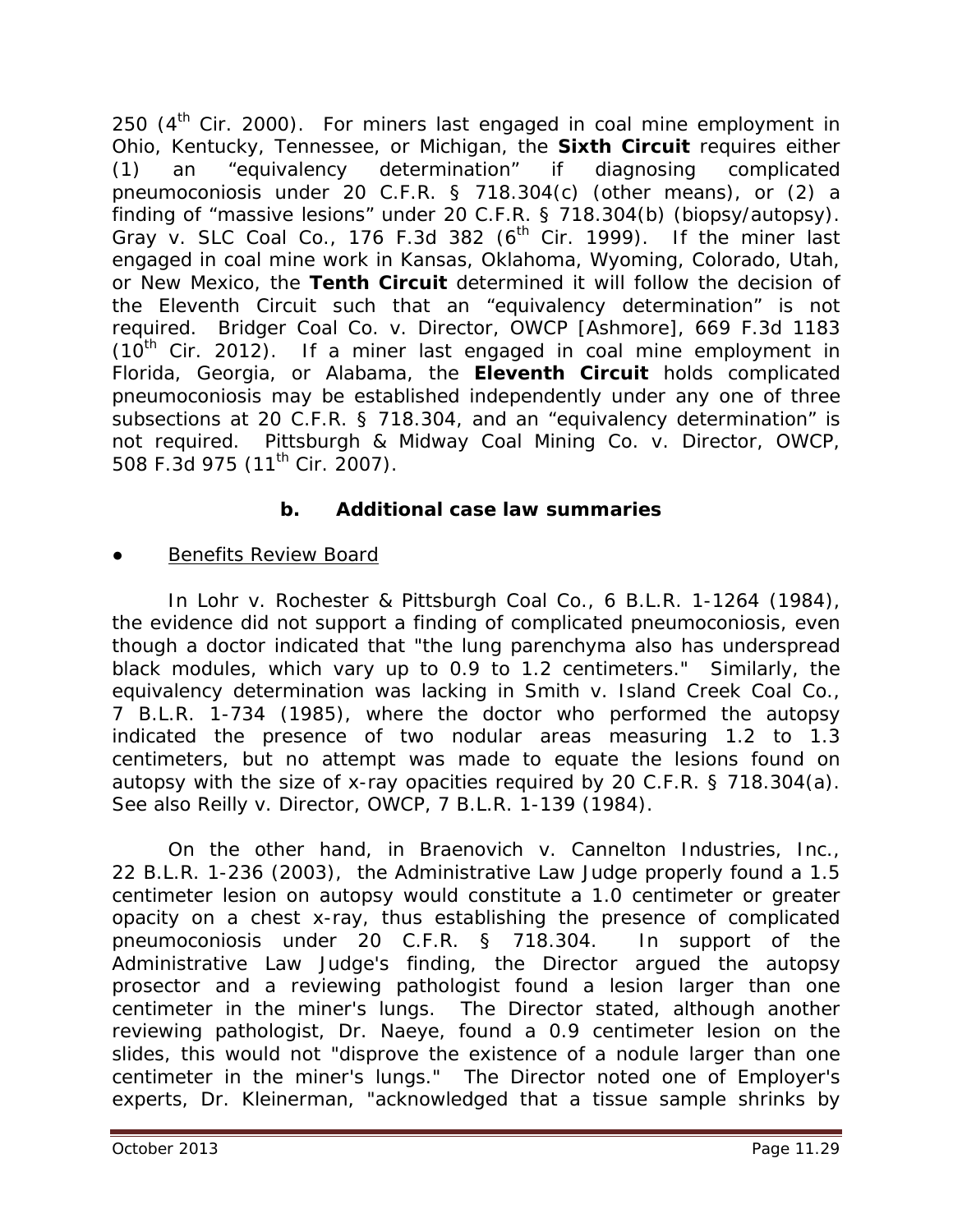about 10 - 15% when prepared for a slide . . .." *See also Hawker v. Zeigler Coal Co.*, 22 B.L.R. 1-168 (2000).

#### Fourth Circuit

In *Perry v. Mynu Coals Inc.*, 469 F.3d 360 (4<sup>th</sup> Cir. 2006), *reh'g.* denied (4<sup>th</sup> Cir. Feb. 16, 2007), the Administrative Law Judge improperly denied the presence of complicated pneumoconiosis on three grounds: (1) the prosector's statements with regard to what size the four and six centimeter nodules would be on x-ray were "equivocal"; (2) the prosector was unfamiliar with the miner's smoking history; and (3) the prosector failed to identify pneumoconiosis as a cause of death. As noted by the court, the prosector testified, although he "was not a hundred percent sure," he thought that the four and six centimeter lesions would appear greater than one centimeter on an x-ray, and the lesions were related to coal dust exposure and cancer. The court held this was sufficient to invoke the irrebuttable presumption at 20 C.F.R. § 718.304 of the regulations, and the bases for the Administrative Law Judge's rejection of the prosector's opinion were erroneous.

In *Eastern Associated Coal Corp. v. Director, OWCP [Scarbro]*, 220 F.3d 250  $(4<sup>th</sup>$  Cir. 2000), the Administrative Law Judge properly found the x-ray and autopsy evidence of record supported invocation of the presumption at 20 C.F.R. § 718.304 (complicated pneumoconiosis). The court held there was no evidence to demonstrate that the 1.7 centimeter nodules on the autopsy would not equate to the 1.0 centimeter opacity on a chest x-ray. Some additional holdings in *Scarbro* are as follows:

- Normal pulmonary function study values at the end of the miner's coal mine employment does not preclude a finding of complicated pneumoconiosis at the time of his death;
- The most objective measure of the presence of complicated pneumoconiosis is by chest x-ray, and x-ray evidence of complicated pneumoconiosis "can lose force only if other evidence affirmatively shows that the opacities are not there or are not what they seem to be, perhaps because of an intervening pathology, some technical problem with the equipment used, or incompetence of the reader";
- It is error to accord greater weight to the opinion of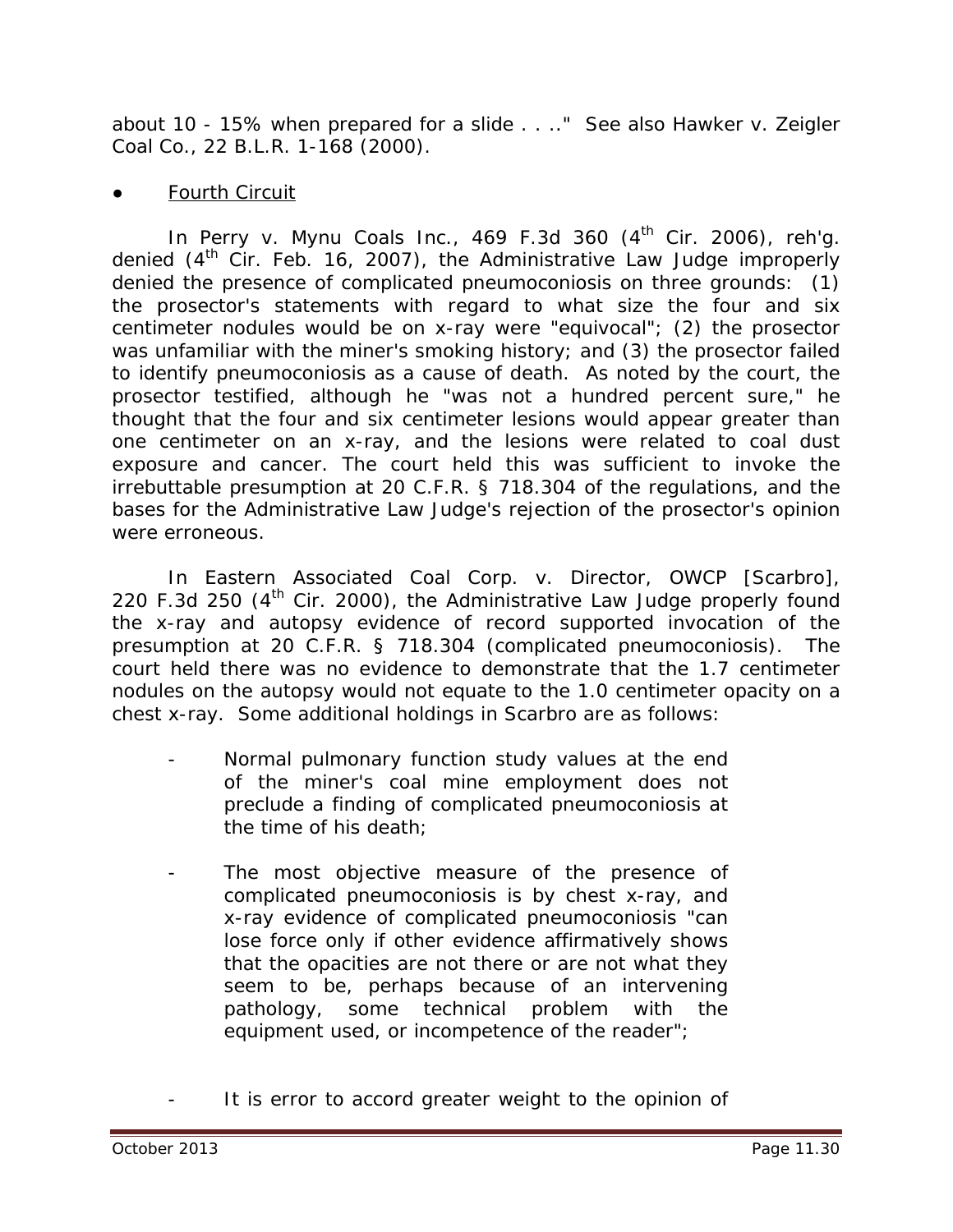the prosector solely because s/he conducted the autopsy and observed the miner's entire respiratory system (*see also Bill Branch Coal Corp. v. Sparks*,  $213$  F.3d 186 (4<sup>th</sup> Cir. 2000));

- The fact that a physician states the 1.7 centimeter nodules observed on the autopsy slides did not constitute complicated pneumoconiosis in the medical sense is insufficient to exclude presence of the disease in the legal sense; the physician failed to state whether the lesions met the statutory definition of the disease, not merely the pathological or medical definition; and
- The Administrative Law Judge properly found the prosector's report supported a finding of massive lesions in the lungs based on a dictionary definition of "massive" as meaning "extensive or severe."

In *Double B Mining, Inc. v. Blankenship*, 177 F.3d 240 (4<sup>th</sup> Cir. 1999), a case involving the issue of complicated pneumoconiosis, the court stated a diagnosis of "massive lesions" on autopsy or biopsy is the same as a finding of A, B, or C opacities on chest x-ray. In this vein, the court determined a physician's finding of "massive fibrosis" on biopsy, which included a lesion or nodule measuring 1.3 centimeters in diameter, was insufficient to determine whether Claimant suffered from complicated pneumoconiosis. Rather, it concluded the following:

To determine whether Blankenship's condition meets the statutory criteria, we must remand this case to the Board for remand to the ALJ to find whether the 1.3-centimeter lesion would, if x-rayed prior to removal of that portion of Blankenship's lung, have showed as a one-centimeter opacity.

It may be necessary for an ALJ to make a separate equivalency determination each time a miner presents evidence of massive lesions diagnosed by biopsy. On the other hand, it may be possible for the Department of Labor to engage in a single fact-finding exercise to determine how large a lesion must be in order to appear on an x-ray as a greater-than-one-centimeter opacity and thereafter to promulgate a rule imposing this finding on all future cases. Either way, however, an equivalency determination must be made.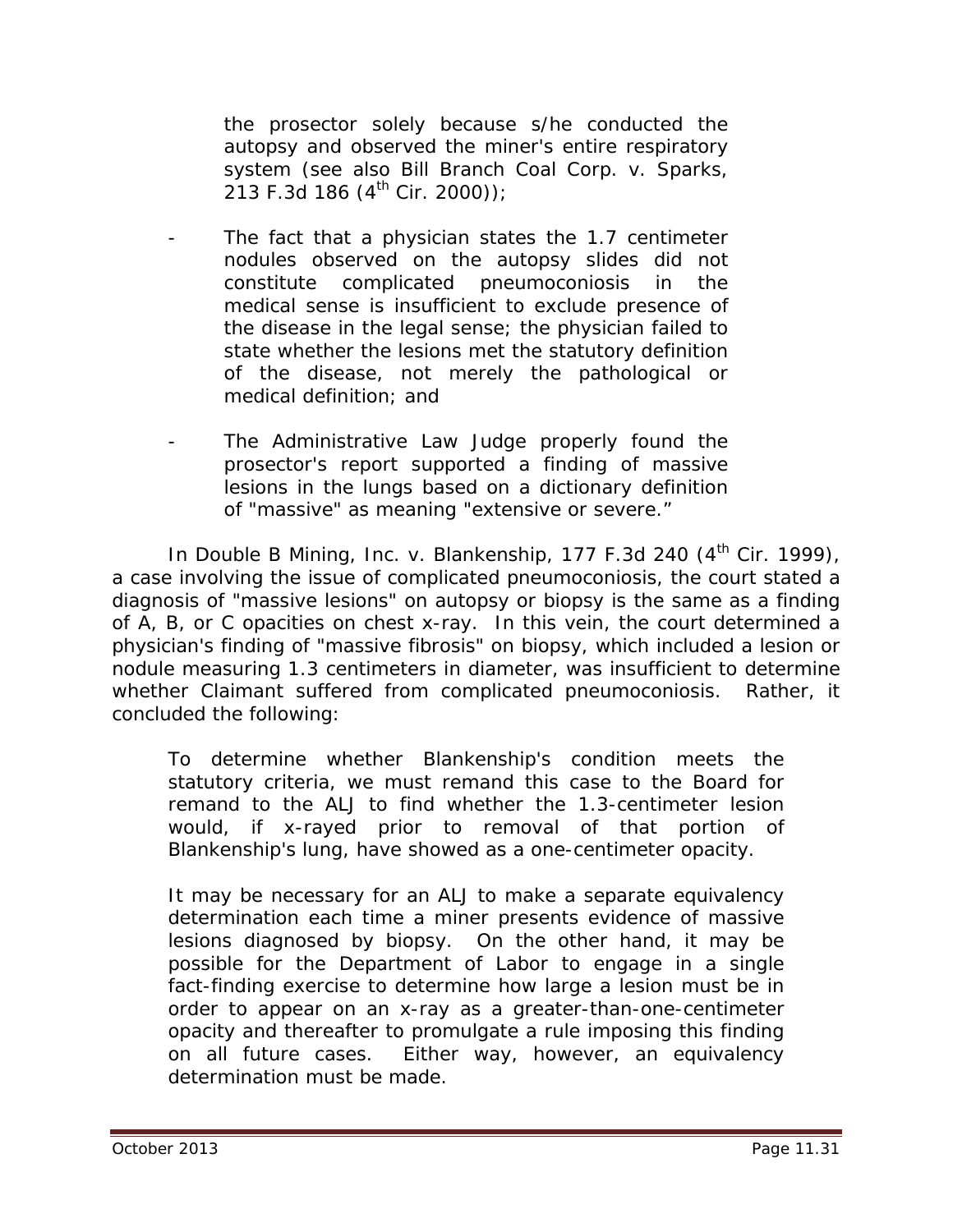The court noted, in some cases, the Board and medical community determined the lesion found on biopsy or autopsy must measure at least two centimeters in diameter in order to support a finding of complicated pneumoconiosis because nodules are larger on autopsy or biopsy than they appear on a chest x-ray. The court declined to follow this bright-line rule, however, and reasoned, "The statute does not mandate the use of the medical definition of complicated pneumoconiosis."

*See also Gollie v. Elkay Mining Co.*, 22 B.L.R. 1-306 (2003), *aff'd.*, Case No. 03-2131 (4th Cir. Apr. 8, 2004) (unpub.), *cert. denied*, 125 S. Ct. 344 (2004) (a physician's opinion that a 12 mm nodule viewed on a lobectomy and 2 cm lesions on autopsy slides "would look like complicated pneumoconiosis on x-ray" fell short of the required equivalency finding).

# **Sixth Circuit**

In *Gray v. SLC Coal Co.*, 176 F.3d 382 (6<sup>th</sup> Cir. 1999), a miner who died of a self-inflicted gunshot wound nevertheless may be awarded black lung benefits if he suffered from complicated pneumoconiosis and, therefore, invoked the irrebuttable presumption of total disability and death due to the disease. The court then reviewed the record to determine whether it supported a finding of complicated pneumoconiosis. Here, the court noted a diagnosis of the disease may be made based on chest x-ray evidence revealing opacities greater than one centimeter in diameter, or by autopsy or biopsy evidence demonstrating "massive lesions." Notably, the court held x-ray evidence of opacities measuring at least one centimeter does not, standing alone, trigger the irrebuttable presumption where conflicting autopsy evidence exists. Moreover, the "one-centimeter standard applicable to x-rays simply does not apply to autopsy evidence." The court stated x-rays are the "least accurate method" of diagnosing complicated pneumoconiosis such that "all relevant evidence" must be weighed prior to invocation of the presumption. Under the facts of *Gray*, the autopsy evidence did not support a finding of complicated pneumoconiosis as Dr. Kleinerman testified "that the lesions on the lung-tissue slides would not appear as opacities of greater than one centimeter on an x-ray," and the nodules observed in the miner's lung on autopsy did not constitute "massive lesions" as required by the regulation.

**Tenth Circuit** 

In *Bridger Coal Co. v. Director, OWCP*, 669 F.3d 1183 (10<sup>th</sup> Cir. 2012), the Tenth circuit declined to require a "equivalency determination," where Claimant relied on autopsy or biopsy evidence at 20 C.F.R. § 718.304(b) to establish complicated pneumoconiosis. Following the Eleventh Circuit's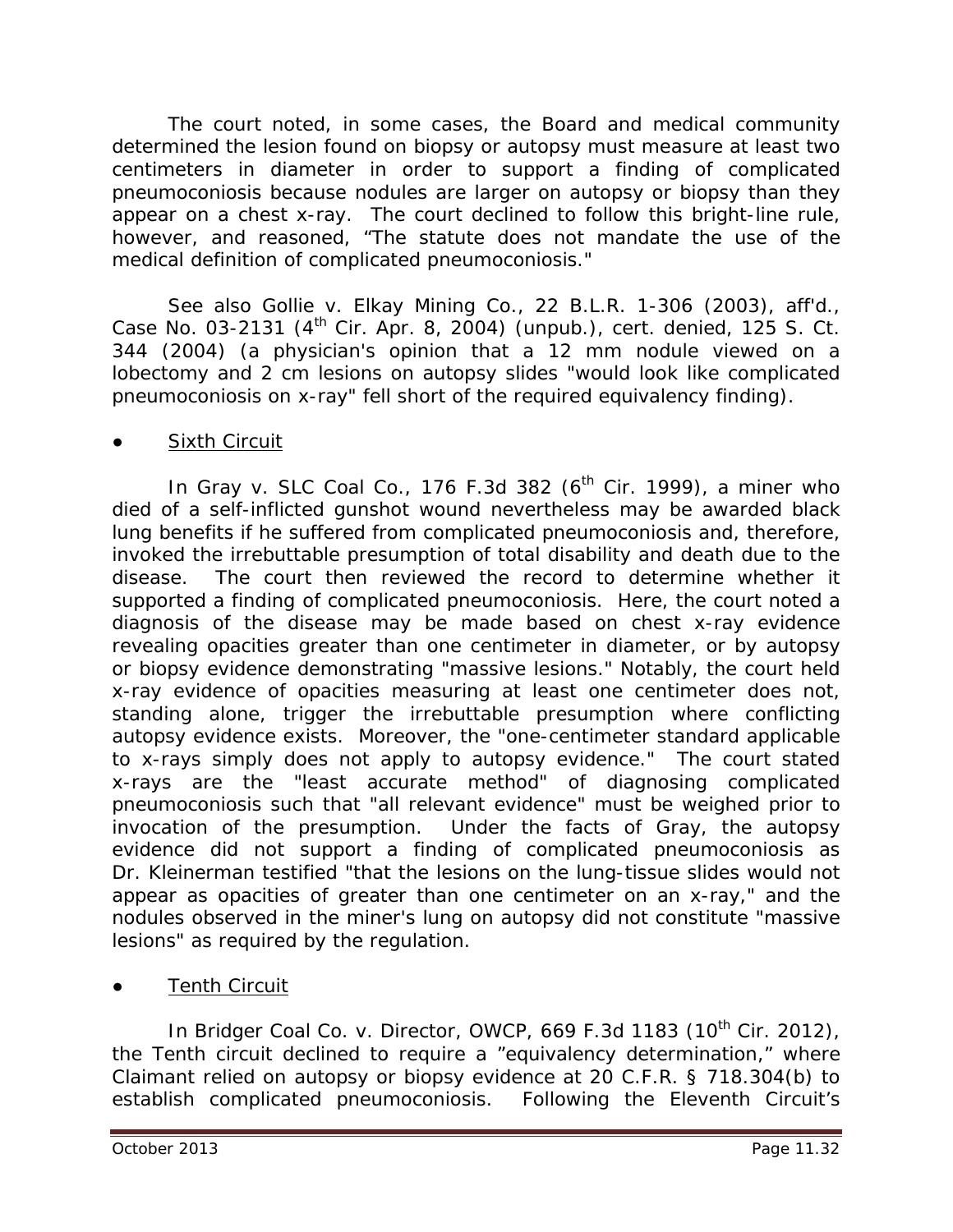holding in *Pittsburgh & Midway Coal Mining Co. v. Director, OWCP*, 508 F.3d 975 (11<sup>th</sup> Cir. 2007), the Tenth Circuit concluded Claimant may establish complicated pneumoconiosis under any one of the three prongs without the necessity of demonstrating "equivalency." However, the court also stated:

[R]egardless of whether equivalency determinations are required, the ALJ is not relieved of its obligation to consider 'all relevant evidence' in making a benefits determination. *See* 30 U.S.C. § 923(c).

On review of the autopsy evidence, the Administrative Law Judge properly accorded greater weight to the prosector, Dr. Dobersen, who diagnosed complicated pneumoconiosis over the contrary opinions of Drs. Crouch and Tomashefski. The court observed:

The ALJ provided four reasons for preferring the opinion of Dr. Dobersen: his board certifications in the most subdisciplines of pathology, his position as prosector, his detailed findings, and his demonstrated understanding of complicated and simple pneumoconiosis. Dr. Dobersen's opinion included an observation of a 2.5 inch (6.35 cm) lesion of anthracotic scarring in Lambright's lung, which was consistent with one of (Employer's) doctor's observation of a 'large node' on earlier CT scans.

. . .

…[T]he other reasons (Employer) advances for preferring the opinions of its experts over that of Dr. Dobersen might be persuasive on *de novo* review, but they ultimately amount to invitations to re-weigh the evidence, which this court may not do.

## **Eleventh Circuit**

In *The Pittsburgh & Midway Coal Mining Co. v. Director, OWCP*, 508 F.3d 975 (11<sup>th</sup> Cir. 2007), the prosector identified "massive lesions" as well as "[m]ultiple scattered fibroanthracotic nodules measuring up to 1.2 cm" and stated that the "microscopic features are consistent with a complicated pneumoconiosis, as defined by the Black Lung Program Guidelines . . .." The prosector then testified "pathologists are best able to make a diagnosis of complicated pneumoconiosis when they perform both a gross and microscopic examination because 'the things you see grossly are not . . . necessarily in toto represented on the slides . . .." Employer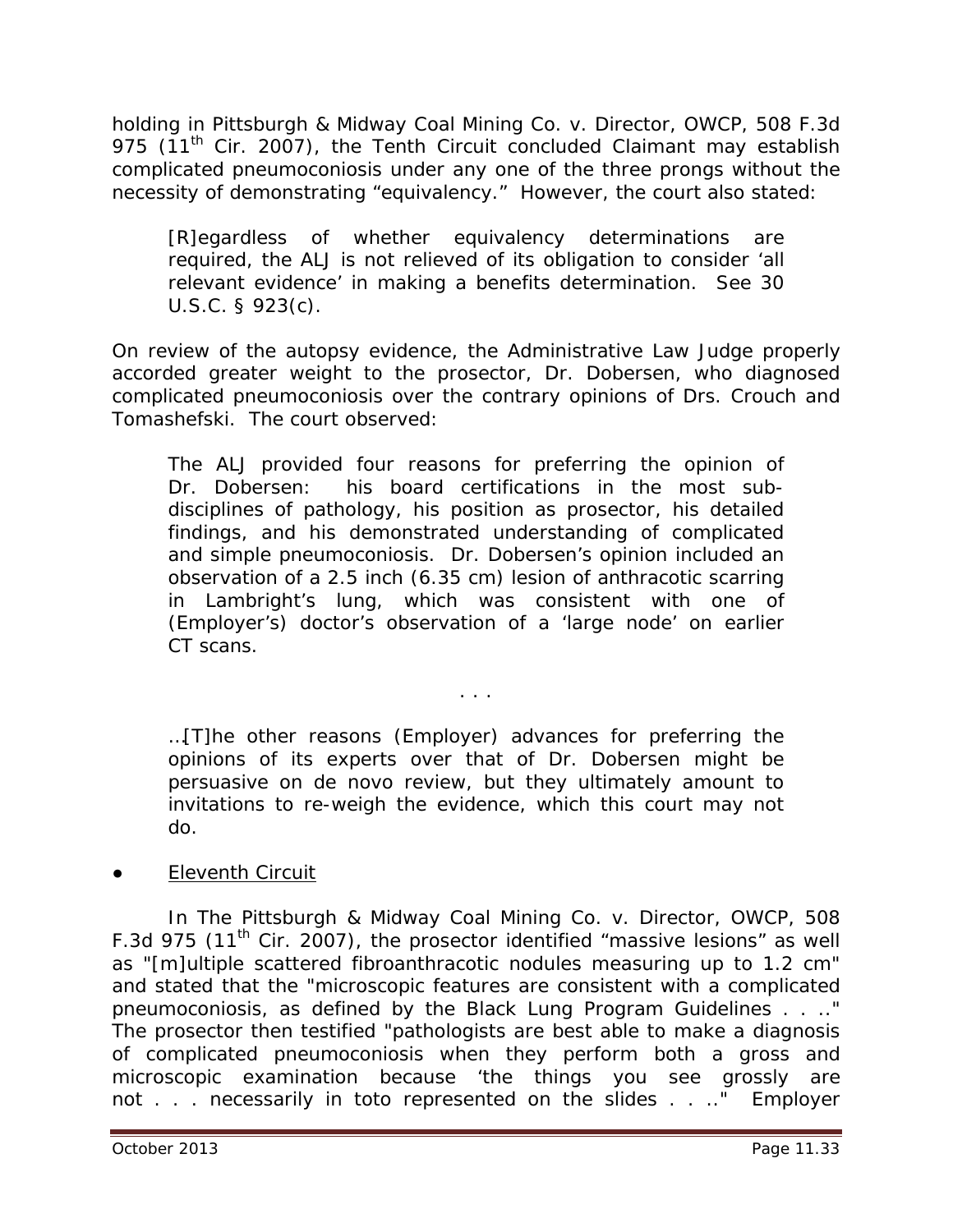submitted a contrary report, wherein a reviewing pathologist concluded the largest nodule he could find on the autopsy slides measured 0.9 centimeters, which did not qualify for a diagnosis of complicated pneumoconiosis.

On appeal, Employer argued, because the miner died due to congestive heart failure, the provisions at 20 C.F.R. § 718.205(c)(4) (that a survivor is not entitled to benefits where the principal cause of death is unrelated to pneumoconiosis) mandated denial of the survivor's claim. The court disagreed, and held the provisions at 20 C.F.R. § 718.304 are mandatory. These provisions state there "*shall* be an *irrebuttable*  presumption" of the cause of death, where it is established that the miner suffered from complicated pneumoconiosis.

Turning to the medical evidence, Claimant did not produce chest x-ray evidence sufficient to invoke the irrebuttable presumption at 20 C.F.R. § 718.304. With regard to the autopsy evidence, one of Employer's experts maintained "'massive lesions' refers to lesions the size of a chicken egg or one-third of one lung, significantly larger than the 1.2 centimeter lesion found by" the prosector. The Director disagreed, and stated the "chickenegg standard has no medical basis, and that '[t]he term massive lesions is merely one of several ways of describing the condition known as complicated pneumoconiosis.'"

The court noted neither the Act nor its implementing regulations defines the term "massive lesions." Upon review of legislative intent, case law, and regulatory history, the court concluded the Director's position was correct. In sum, the court stated:

We are satisfied that the term 'massive lesions' means lesions revealed on autopsy or biopsy that support a diagnosis of complicated pneumoconiosis. Because 'massive lesions' is simply shorthand for complicated pneumoconiosis, we agree with the BRB's conclusion that a physician need not employ the magic words 'massive lesions' in order to satisfy the requirements found in § 718.304(b). It is sufficient if the claimant can establish by a preponderance of the evidence that the miner's autopsy or biopsy results are consistent with a diagnosis of complicated pneumoconiosis under accepted medical standards. (citations omitted).

Here, the prosector's identification of multiple nodules, including a nodule measuring 1.2 centimeters, was sufficient to support a finding of complicated pneumoconiosis. In this vein, the court declined to follow *Double B Mining, Inc. v. Blankenship*, 177 F.3d 240, 242 (4<sup>th</sup> Cir. 1999),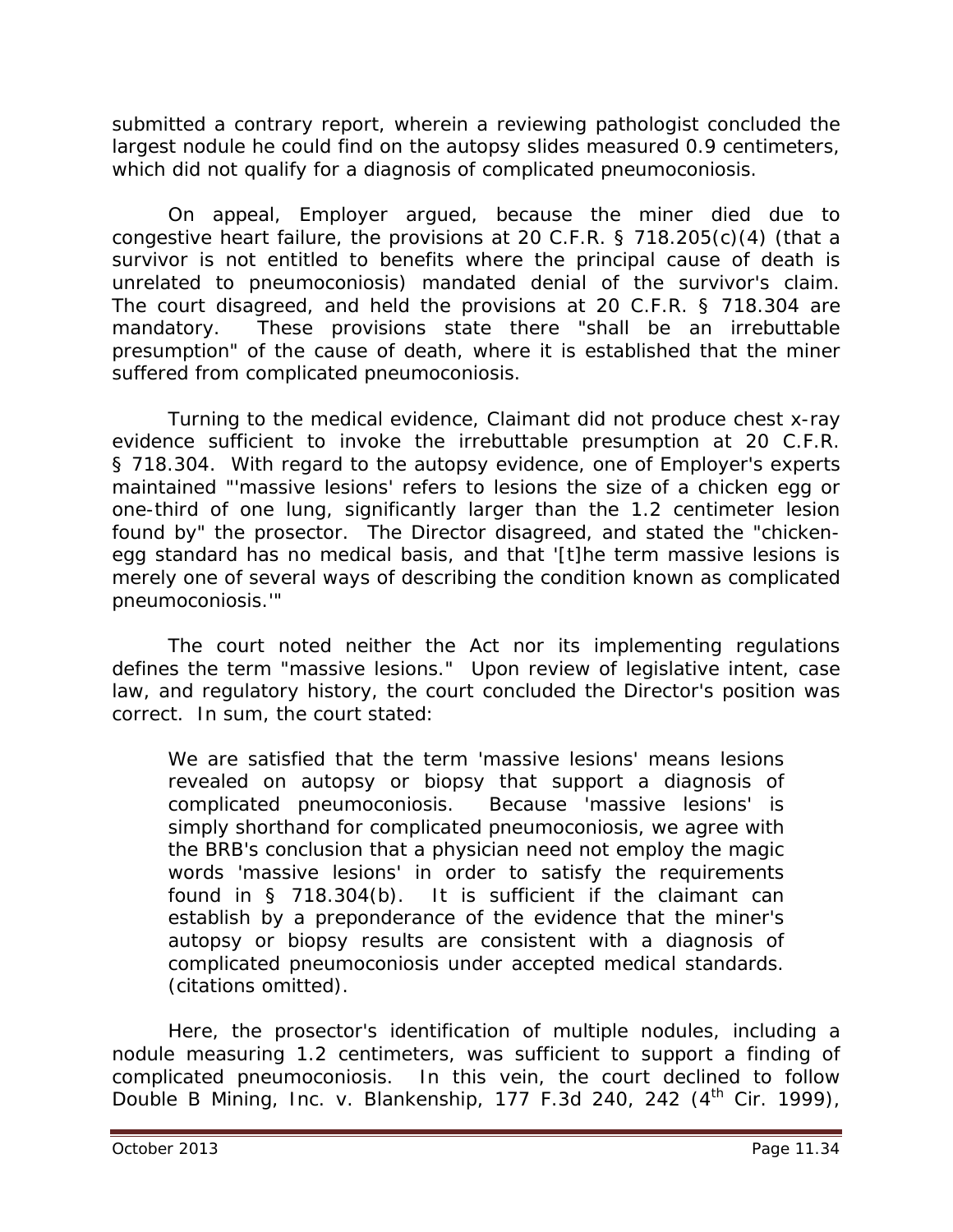wherein Claimant was required to demonstrate that the lesion on autopsy would show as an opacity greater than one centimeter in diameter on x-ray. The Eleventh Circuit held the regulations do not require such an "equivalency determination." In a footnote, the court further stated, "[B]ecause [the prosector] found at least one lesion as large as 1.2 centimeters in diameter, . . . we are satisfied that 1.2 centimeters is sufficiently greater than 1 centimeter to qualify as 'massive'" in support of a finding of complicated pneumoconiosis.

# **2. Chest x-ray evidence**

# **a. Use of the ILO form, must find A, B, or C opacity**

If the ILO form is used, a physician must specifically conclude the chest x-ray study demonstrates an A, B, or C opacity in order to support a finding of complicated pneumoconiosis. If the physician merely comments that s/he observes a greater than one centimeter mass on the x-ray, this observation, standing alone, does not support a finding of complicated pneumoconiosis.

For example, by unpublished decision in *McCoy v. Holly Beth Coal Co.*, BRB No. 05-0818 BLA (May 25, 2006) (unpub.), the Board held the physician must check a box indicating the presence of an A, B, or C opacity in order for a diagnosis of complicated pneumoconiosis to be made via chest x-ray. Thus, where certain physicians did not check a box indicating the presence of an A, B, or C opacity, but commented that there was a "1.5 centimeter mass," "scattered masses as large as two centimeters," or a "1.5 centimeter nodule," their comments did not constitute findings of complicated pneumoconiosis under the regulations.

Similarly, in *H.M. v. Clinchfield Coal Co.*, BRB No. 07-0288 BLA (Dec. 31, 2007) (unpub.), the Board held complicated pneumoconiosis is demonstrated on chest x-ray if a physician specifically determines that the mass is Category A, B, or C. Notably, this finding "is not determined solely by the dimensions of the irregularity." The Board reasoned, "under the regulations, an x-ray interpretation on an ILO form, which notes a mass larger than one centimeter in the 'Comments' section, but which does not diagnose pneumoconiosis with a size A, B, or C, is not sufficient to assist claimant in establishing complicated pneumoconiosis pursuant to Section 718.304."

# **b. Cause of the opacities**

If the fact-finder determines that a size A, B, or C opacity is present,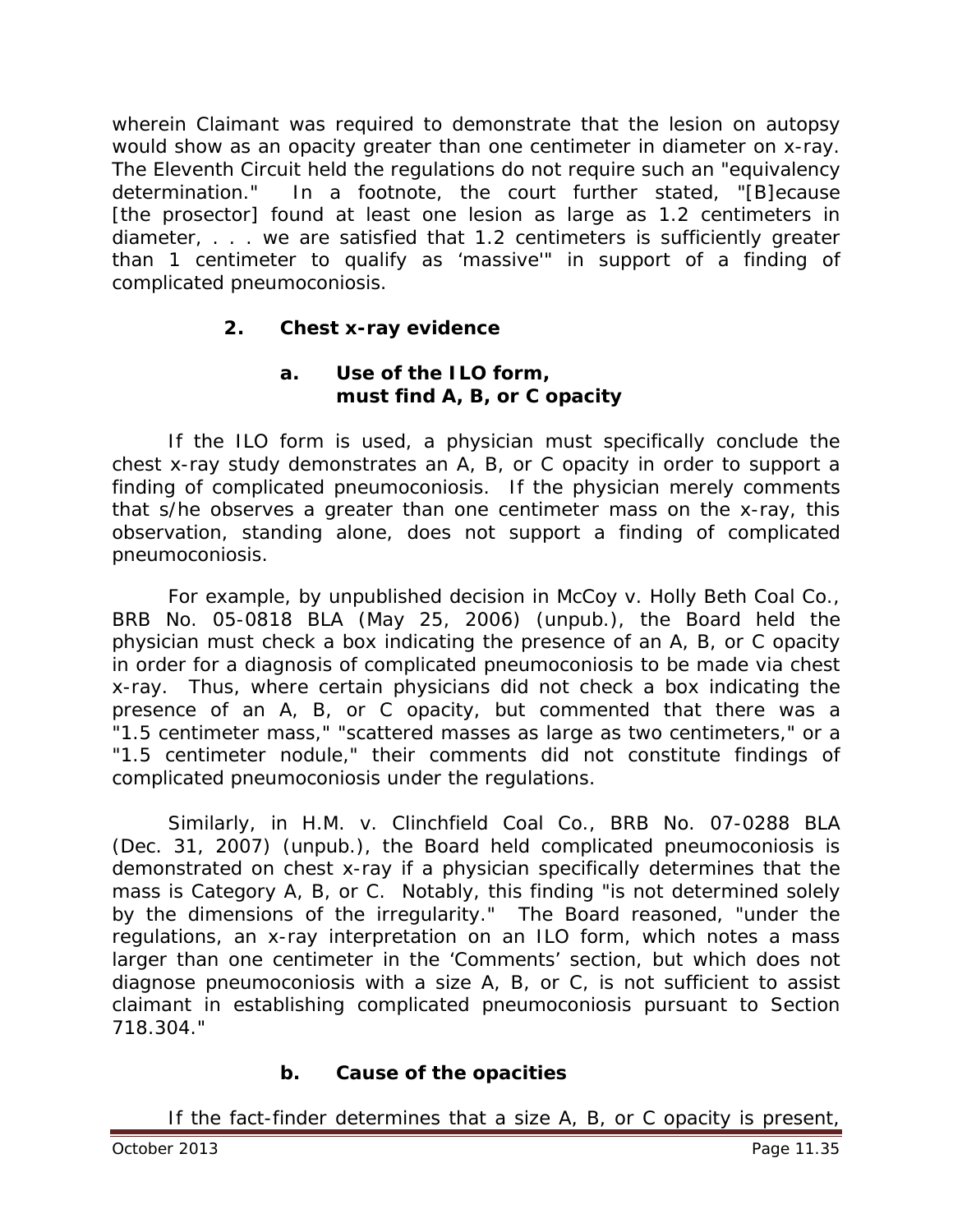then it must be determined whether the opacity is related to coal dust exposure. For a discussion of the impact of 20 C.F.R. § 718.203 on this analysis, see the proper subsection of this chapter.

#### Claimant's burden

In *Looney v. Shady Lane Coal Corp.*, BRB No. 06-0508 BLA (Feb. 28, 2007)(unpub.), the Board held the following:

In determining whether claimant has established invocation of the irrebuttable presumption of total disability due to pneumoconiosis pursuant to Section 718.304, the Administrative Law Judge must weigh together all of the evidence relevant to the presence or absence of complicated pneumoconiosis, including evidence of simple pneumoconiosis and of no pneumoconiosis.

Moreover, "the relevant question" in weighing physicians' opinions regarding the existence of complicated pneumoconiosis:

. . . is not whether (the physicians) definitively found the changes in claimant's lungs to be due to other diseases, but whether these physicians definitively excluded complicated pneumoconiosis as a diagnosis. (citation omitted).

*Slip op.* at 10. *See also Lester v. Director, OWCP*, 993 F.2d 1143 (4<sup>th</sup> Cir. 1993) (Claimant bears the burden of establishing the large opacities are caused by dust exposure in coal mine employment, rather than the employer being required to prove that the opacities are due to a specific non-coal dust related source).

Alternative etiologies, effect of

 By unpublished decision in *Reed v. Markfork Coal Co.*, BRB No. 10-0170 BLA (Feb. 22, 2011)(unpub.), the Board upheld the Administrative Law Judge's decision to accord little weight to the "multiple negative readings" of Dr. Wheeler as well as the readings by Dr. Scatarige. The Administrative Law Judge determined the miner's treatment records "did not support the alternative etiologies advanced by either Dr. Wheeler or Dr. Scatarige for claimant's radiographic changes." These "alternative etiologies" included tuberculosis, histoplasmosis, or another granulomatous disease. The Board noted the Administrative Law Judge's consideration of interpretations by Drs. Wheeler and Scatarige did not fun afoul of its holding in *Cranor v. Peabody Coal Co.*, 22 B.L.R. 1-1 (1999)(en banc on recon.):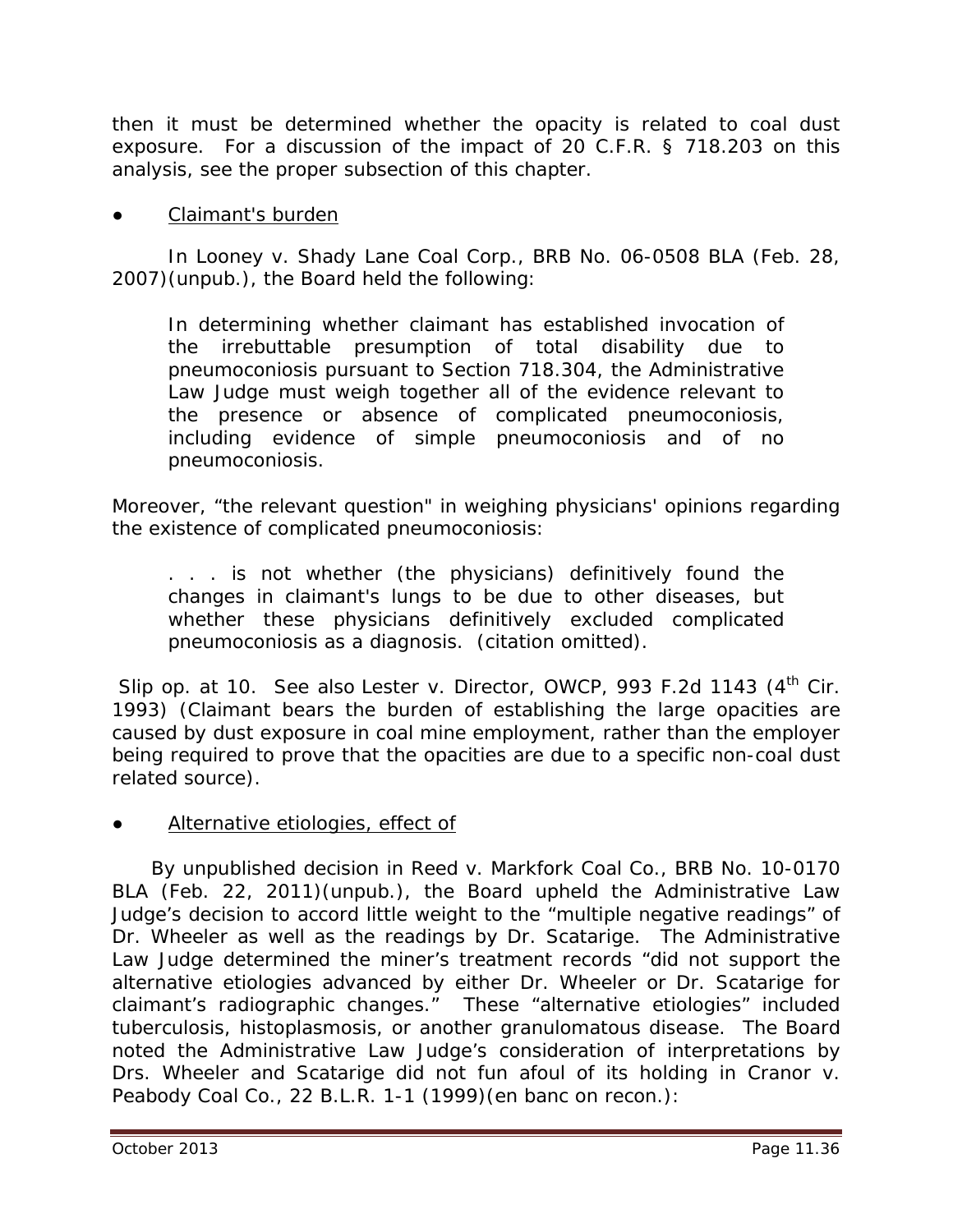The present case is distinguishable as, in contrast to the readings at issue in *Cranor*, Drs. Wheeler and Scatarige did not classify the x-rays as containing a large opacity consistent with an ILO classification of complicated pneumoconiosis, which they then explained was not consistent with complicated coal workers' pneumoconiosis. (citation omitted). Rather, Drs. Wheeler and Scatarige suggested that what they observed on claimant's xrays was not properly classified as a large opacity under the ILO system. Because their comments were relevant to whether they accurately determined that the films contained no large opacities consistent with pneumoconiosis, we discern no error . . ..

*Slip op.* at 13-14. The Administrative Law Judge also addressed non-qualifying blood gas and pulmonary function testing in light of his finding of complicated pneumoconiosis, and the Board stated:

The administrative law judge acknowledged that, although it may be unusual for a miner to have complicated pneumoconiosis and no respiratory impairment, . . . he was not persuaded that the mere absence of an impairment precluded a finding of complicated pneumoconiosis, as defined in the Act and regulations, noting that even Dr. Castle admitted that there are times when a miner may have a Category A opacity on x-ray and no disability demonstrated on his pulmonary function testing.

*Slip op.* at 12.

Need to "rule out" another etiology, effect of

 In *J.P.L. v. Shady Lane Coal Corp.*, BRB No. 07-0941 BLA (Aug. 28, 2008) (unpub.), the Board upheld the Administrative Law Judge's award of benefits based on a finding of complicated pneumoconiosis. With regard to the x-ray evidence, the Board stated that Dr. Sargent noted the presence of Category A opacities on the ILO classification form, but provided additional notations on the form of the need to "rule out" granulomatous disease. Employer argued that Dr. Sargent's interpretation did not support a finding of complicated pneumoconiosis. However, the Board agreed with the Administrative Law Judge's contrary conclusion. Because Dr. Sargent specifically marked a box supporting the presence of a Category A opacity, his comments about "ruling out 'associated granulomatous disease' did not indicate that he was questioning the existence of large opacities consistent with pneumoconiosis . . . . "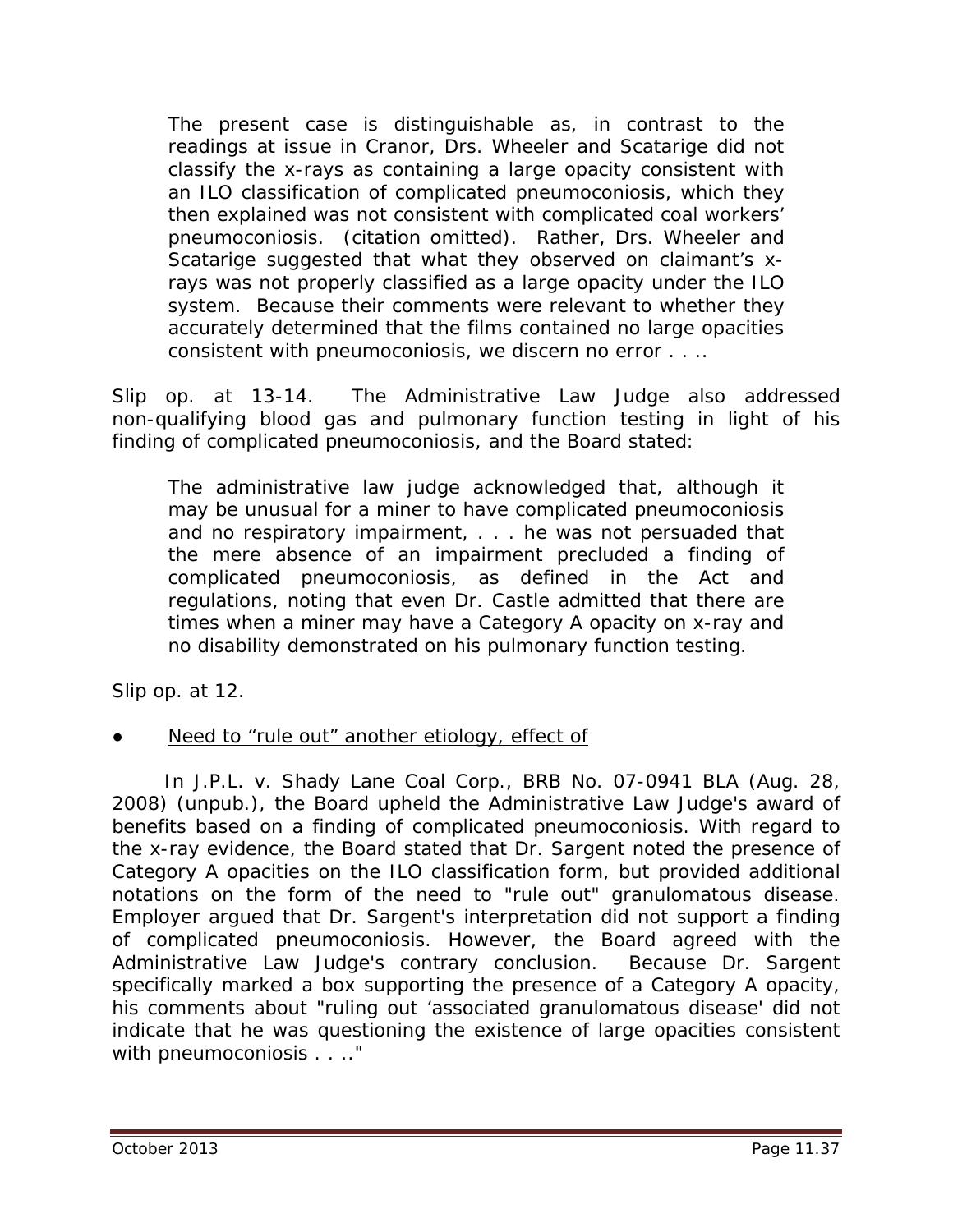Moreover, under 20 C.F.R. § 718.304(c), the Board upheld the Administrative Law Judge's conclusion that Dr. Forehand's diagnosis of complicated pneumoconiosis was more probative than the contrary opinions of Drs. Castle and Hippensteel. While noting underlying CT-scan evidence was not probative of the presence or absence of complicated pneumoconiosis, the Board affirmed Dr. Forehand's finding of complicated pneumoconiosis where his opinion was based on CT-scan evidence as well as "claimant's work history, smoking history, and negative TB test results." The Board quoted, with approval, to the Administrative Law Judge's discussion as follows:

[M]y determination to credit Dr. Forehand as the treating physician [does] not rest upon his status alone, but rather upon the unique circumstances of this case, where a number of speculative possibilities have been suggested to explain the [c]laimant's x-ray and CT-scan abnormalities. In the course of Dr. Forehand's treatment of [c]laimant, he did not find the [c]laimant to have any malignancy, tuberculosis, sarcoidosis, or other form of granulomatous disease, and he ran appropriate tests to exclude these other possibilities. I find Dr. Forehand's opinion that the [c]laimant suffers from complicated coal workers' pneumoconiosis to be entitled to significant weight.

The Board agreed with the Administrative Law Judge's weighing of the evidence, and affirmed a finding of complicated pneumoconiosis.

### Alternative diagnoses unsupported by treatment records

In *Westmoreland Coal Co. v. Director, OWCP [Cox]*, 602 F.3d 276  $(4<sup>th</sup>$  Cir. 2010), the court affirmed the Administrative Law Judge's award of benefits based on a finding of complicated coal workers' pneumoconiosis. The Administrative Law Judge properly weighed all of the medical evidence. As noted by the court:

[T]here was no dispute that the x-rays showed at least one mass measuring more than three centimeters in the upper part of Cox's right lung. This finding was also supported by several CT scans and other medical tests. Westmoreland's experts did not dispute the existence of a large mass. Instead, they asserted that the mass was likely due to one of a number of other possible diseases. The ALJ rejected their conclusions as equivocal and speculative, and found that they did not constitute affirmative evidence sufficient to show that the opacities were not due to pneumoconiosis.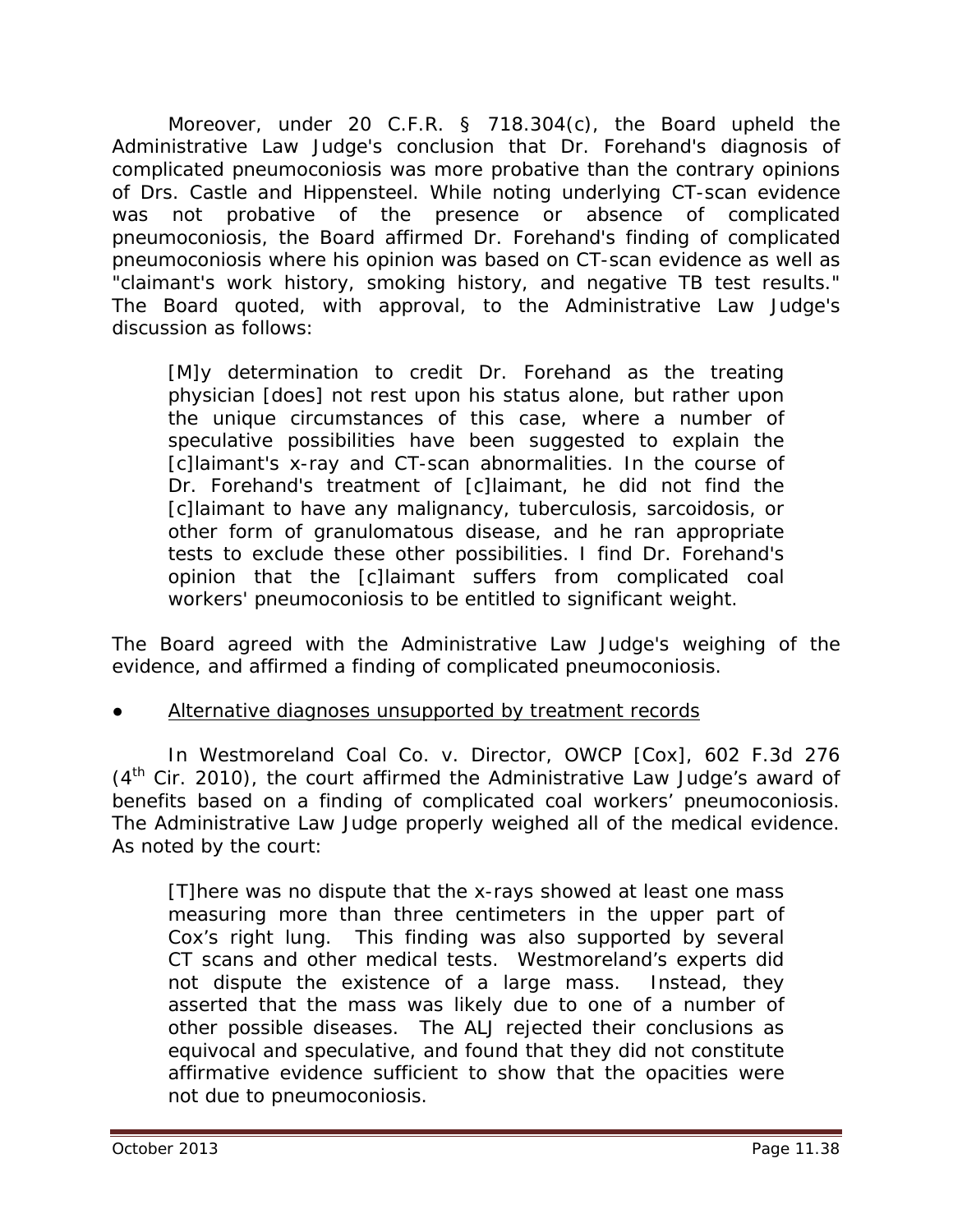. . .

The ALJ also reasoned that because the 2005 biopsy showed signs of pneumoconiosis . . ., and cancer had since been ruled out, the record strongly indicated that pneumoconiosis was what caused the opacities found in Cox's tests. Finally, the ALJ noted that none of Westmoreland's experts had reviewed the 2005 biopsy or questioned its results.

As Claimant demonstrated 30 years of coal mine employment, the Administrative Law Judge properly found he was entitled to invocation of the 20 C.F.R. § 718.203 presumption (his disease arose from coal mine employment).

The court disagreed with Employer's argument that the Administrative Law Judge erred in rejecting expert opinions that the opacities were likely due to tuberculosis, histoplasmosis, granulomatous disease, or sarcoidosis. The court noted Drs. Wheeler, Scott, Scatarige, and Hippensteel offered "speculative alternative diagnoses that were not based on evidence that Cox suffered from any of the diseases suggested." The court found, "None of the doctors discussed whether any of the diseases could occur in conjunction with pneumoconiosis," and "none of them pointed to evidence that Cox was suffering from any of the alternative diseases mentioned or discussed," or "whether the tests showed any signs inconsistent with those diseases." Further, the court stated "none of the doctors reviewed or opined upon the results of the 2005 biopsy." In the end, the court agreed with the Administrative Law Judge "that the experts' opinions did not constitute affirmative evidence sufficient to weaken the claimant's x-ray evidence showing large opacities that satisfied the statutory definition of complicated pneumoconiosis."

#### Equivocal opinion regarding cause of opacity, not probative

In *Yogi Mining Co. v. Director, OWCP [Fife]*, Case No. 04-2140 (4<sup>th</sup> Cir. Dec. 7, 2005)(unpub.), it was proper for the Administrative Law Judge to accord less weight to equivocal or speculative opinions regarding the etiology of opacities measuring greater than one centimeter on a chest x-ray. In so holding, the court stated the following:

The ALJ . . . explained that he was according less weight to Drs. Scott and Wheeler because their opinions were equivocal on the abnormalities shown on Fife's X-rays, in that they could only opine that such spots were 'compatible with' or 'probably' tuberculosis. (citation omitted). Moreover, Scott and Wheeler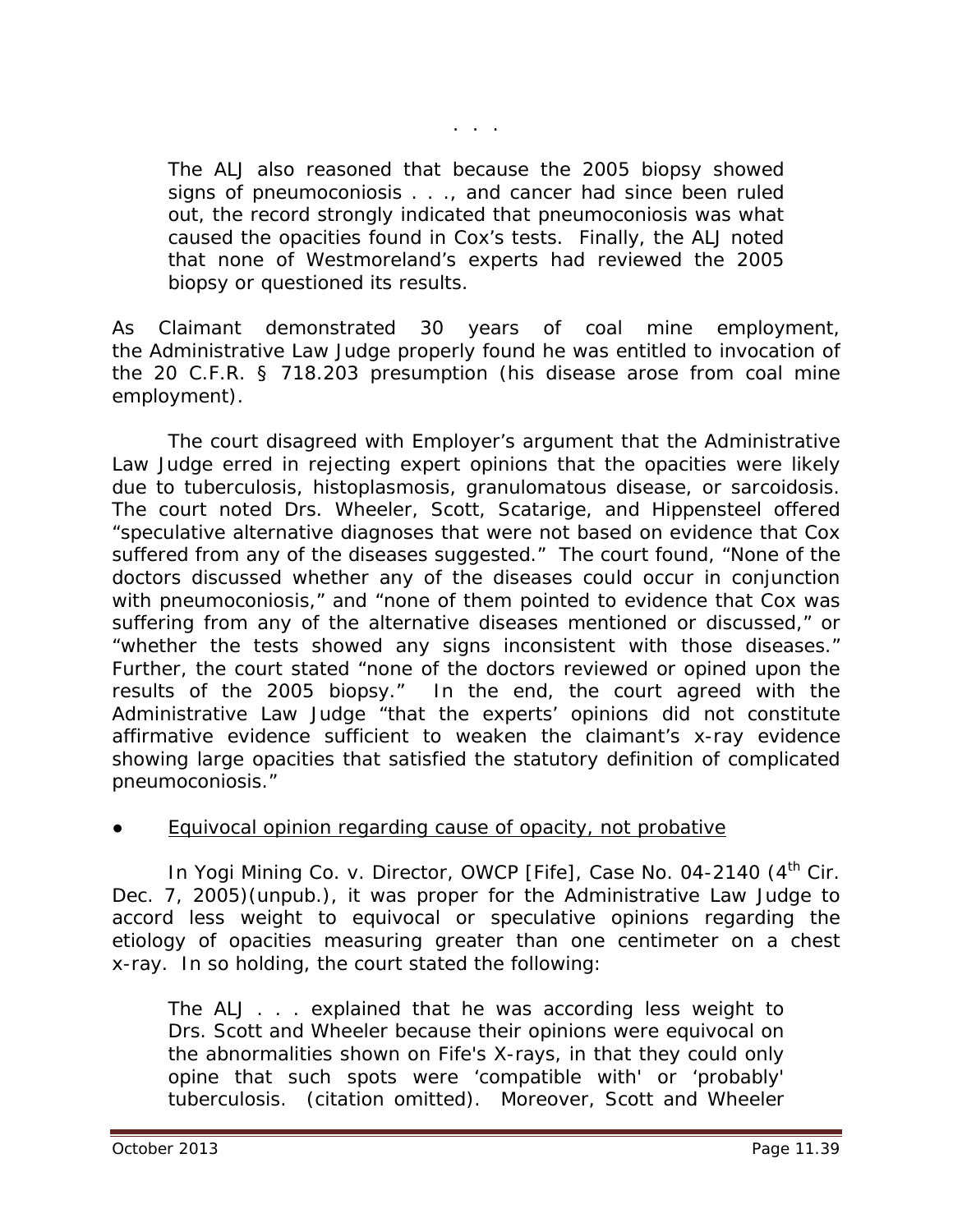both acknowledged that Fife's X-rays could indicate pneumoconiosis. (citation omitted). As the ALJ explained, 'not only were the physicians unable to offer a clear explanation for the abnormalities revealed on Fife's chest x-rays, Drs. Wheeler and Scott also were 'unable to unequivocally conclude that Mr. Fife does not suffer from pneumoconiosis.' (citation omitted). Although Scott and Wheeler were both dually qualified (B/BCR), the ALJ considered their opinions to be inconclusive, and he chose to rely instead on the unequivocal diagnoses of complicated pneumoconiosis by two other experts: Dr. Alexander, who was also dually qualified (B/BCR), and Dr. Forehand, a B reader. (citation omitted).

In the claim, one of the miner's treating physicians reported the miner's test for tuberculosis produced negative results. From this, the Administrative Law Judge properly accorded "little evidentiary weight" to the CT-scan interpretations of Drs. Scott and Wheeler "because both had interpreted the scans as showing evidence of tuberculosis, while Fife had, in fact, tested negative for the disease." Moreover, in a footnote, the court noted, "A diagnosis of tuberculosis does not necessarily exclude the possibility that a miner also suffers from pneumoconiosis."

In *Cooper v. Westmoreland Coal Co.,* BRB No. 04-0589 BLA (Mar. 28, 2005) (unpub.), the Administrative Law Judge properly acted within his discretion in finding "Dr. Wheeler's and Dr. Gaziano's equivocal identification of TB as the disease process that accounts for the markings that other physicians have identified as complicated pneumoconiosis diminishes their credibility." Citing to *Lester v. Director, OWCP*, 993 F.2d 1143 (4<sup>th</sup> Cir. 1993), the Board stated Claimant "bears the burden of establishing that the large opacities are caused by dust exposure in coal mine employment rather than the employer being required to prove that the opacities are due to a specific non-coal dust related source." And, under *Eastern Associated Coal Corp. v. Director, OWCP [Scarbro],* 220 F.3d 250 (4<sup>th</sup> Cir. 2000), "in order to resolve conflicting x-ray interpretations regarding the presence of complicated pneumoconiosis, the Administrative Law Judge must assess the probative value of the x-ray readings in their entirety, rather than accepting them at face value." Here, the Board agreed with the Administrative Law Judge that equivocal statements regarding etiology are not sufficient to outweigh the opinions of other physicians who conclude that the large opacity is coal dust related.

### **3. Autopsy or biopsy evidence**

Under 20 C.F.R. § 718.304(b), complicated pneumoconiosis may be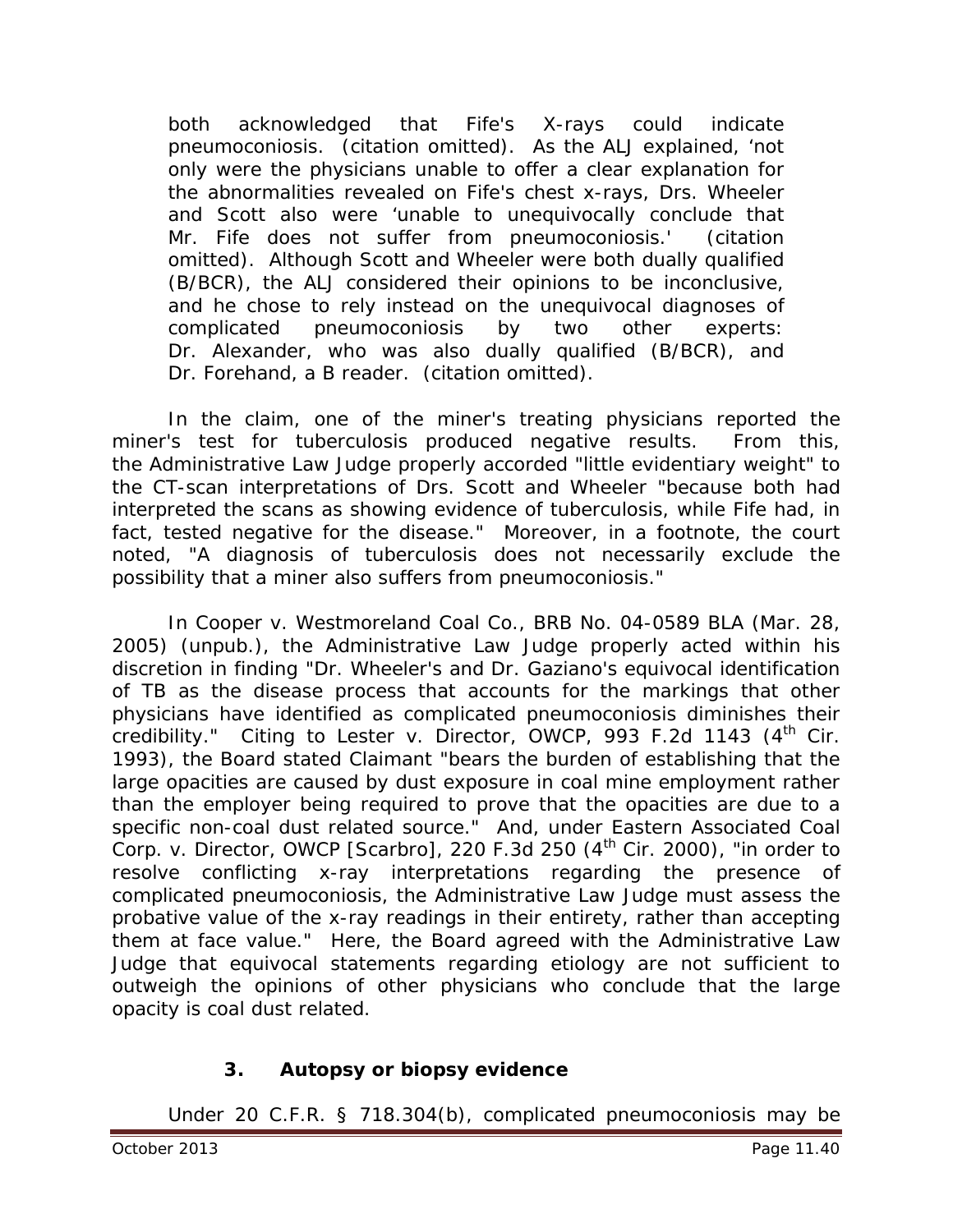diagnosed based on a finding of "massive lesions" in the lung. To determine whether an "equivalency" determination is required in a particular claim, *see* the discussion under "Equivalency determination," *supra*, in this chapter.

#### **a. Progressive massive fibrosis**

 Progressive massive fibrosis equates to a diagnosis of "massive lesions" resulting from pneumoconiosis under 20 C.F.R. § 718.304(b). *Pruett v. Chisholm Coal Co*., BRB No. 09-0410 BLA, slip op. at 7 (Feb. 24, 2010) (unpub.) (*citing Dehue Coal Co. v. Ballard*, 65 F.3d 1189, 19 B.L.R. 2-304 (4th Cir. 1995). In *Pruett*, the Board acknowledged the term "progressive massive fibrosis" is generally considered the equivalent of "complicated pneumoconiosis." *Slip op.* at 7, n.5 (*citing* 65 Fed. Reg. 79,951 (Dec. 20, 2000)). Under the facts of *Pruett, t*he Board was discussing biopsy evidence (and the equivalency requirement) under 20 C.F.R. § 718.304.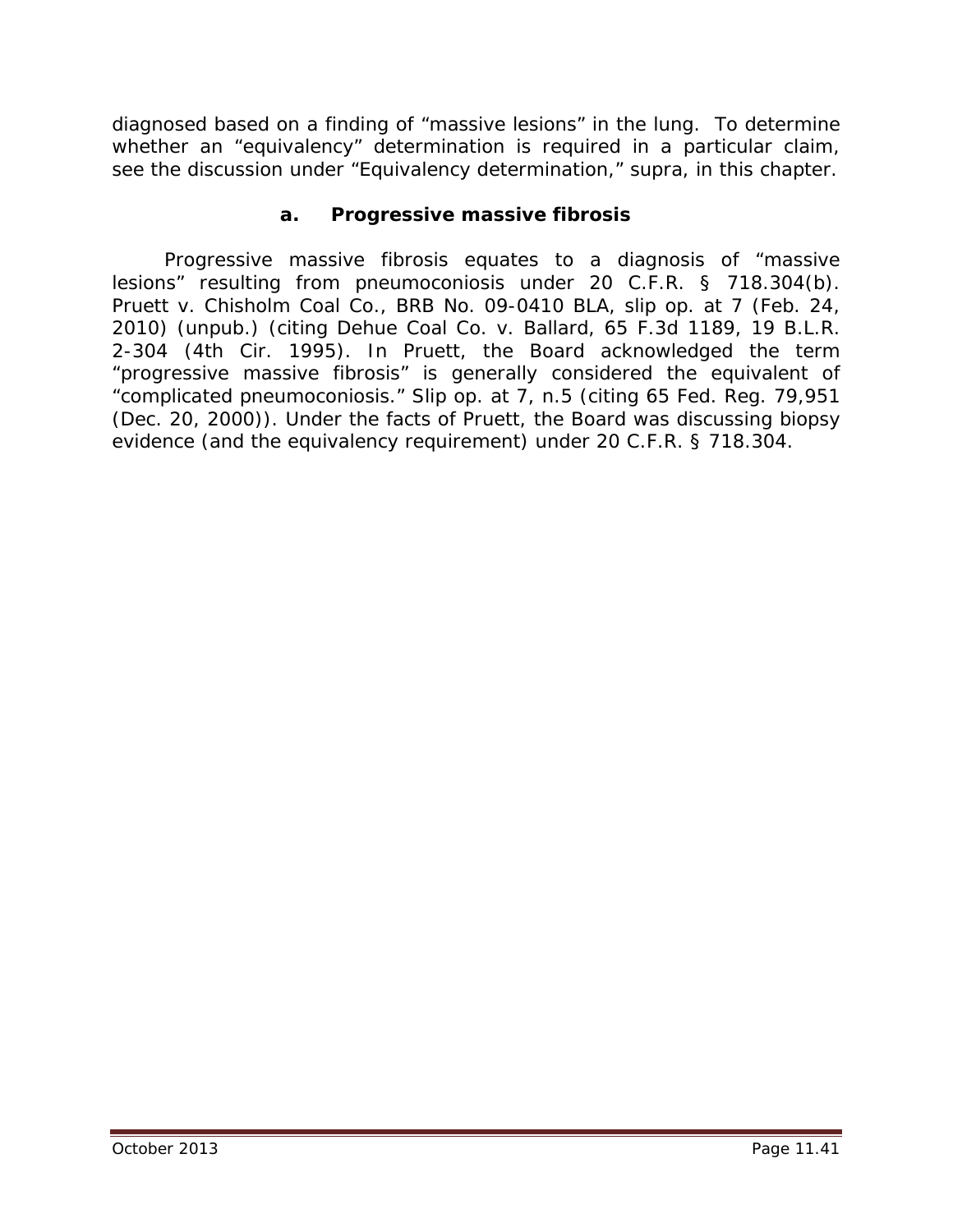#### **b. Lesions must be comprised of pigment related to coal dust exposure**

 By unpublished decision in *M.G. v. Elkay Mining Co.*, BRB No. 09-0117 BLA (Oct. 28, 2009) (unpub.), lesions identified on autopsy must be "comprised solely of anthracotic or pneumoconiotic material in order to invoke the irrebuttable presumption." The Board affirmed the Administrative Law Judge's award of benefits under 20 C.F.R. § 718.304 because he properly "reweighed the evidence to determine whether claimant established a mass or lesion, consisting entirely of pneumoconiotic material, that would appear as an opacity greater than one centimeter if viewed on x-ray." The Board noted a lesion containing a mixture of pneumoconiosis and cancer would not satisfy the requirements at 20 C.F.R. § 718.304 of the regulations. Moreover, the Administrative Law Judge properly applied the ten-year presumption at 20 C.F.R. § 718.203 to his finding of complicated pneumoconiosis on autopsy which, in turn, supported entitlement to benefits.

#### **c. Two centimeter lesion not required**

 In *D.S. v. Westmoreland Coal Co.*, BRB No. 07-1000 BLA (Sept. 30, 2008) (unpub.), a case arising in the Third Circuit, the Board vacated a denial of benefits. Citing to *Clites v. J&L Steel Corp.*, 663 F.2d 14 (3<sup>rd</sup> Cir. 1981), the Board held the Administrative Law Judge must determine whether findings on biopsy of lymph nodes ranging in size from one to two centimeters "would appear on x-ray as opacities greater than one centimeter in diameter," thus demonstrating the presence of complicated pneumoconiosis under the regulations.

Further, in weighing the evidence, the Administrative Law Judge must consider statements by Drs. Naeye and Hippensteel, who asserted that, because there were no lesions greater than two centimeters in diameter on biopsy, there was no evidence of complicated pneumoconiosis. The Board took issue with this premise and stated:

The Department of Labor has declined to adopt the view that a 2 centimeter lesion on autopsy or biopsy is a prerequisite for a diagnosis of complicated pneumoconiosis, noting that there is no consensus among physicians that this criterion is valid. 65 Fed. Reg. 79,936; *Gollie v. Elkay Mining Corp.*, 22 B.L.R. 1-306, 1-311 (2003).

Finally, the Board held, if complicated pneumoconiosis is present, the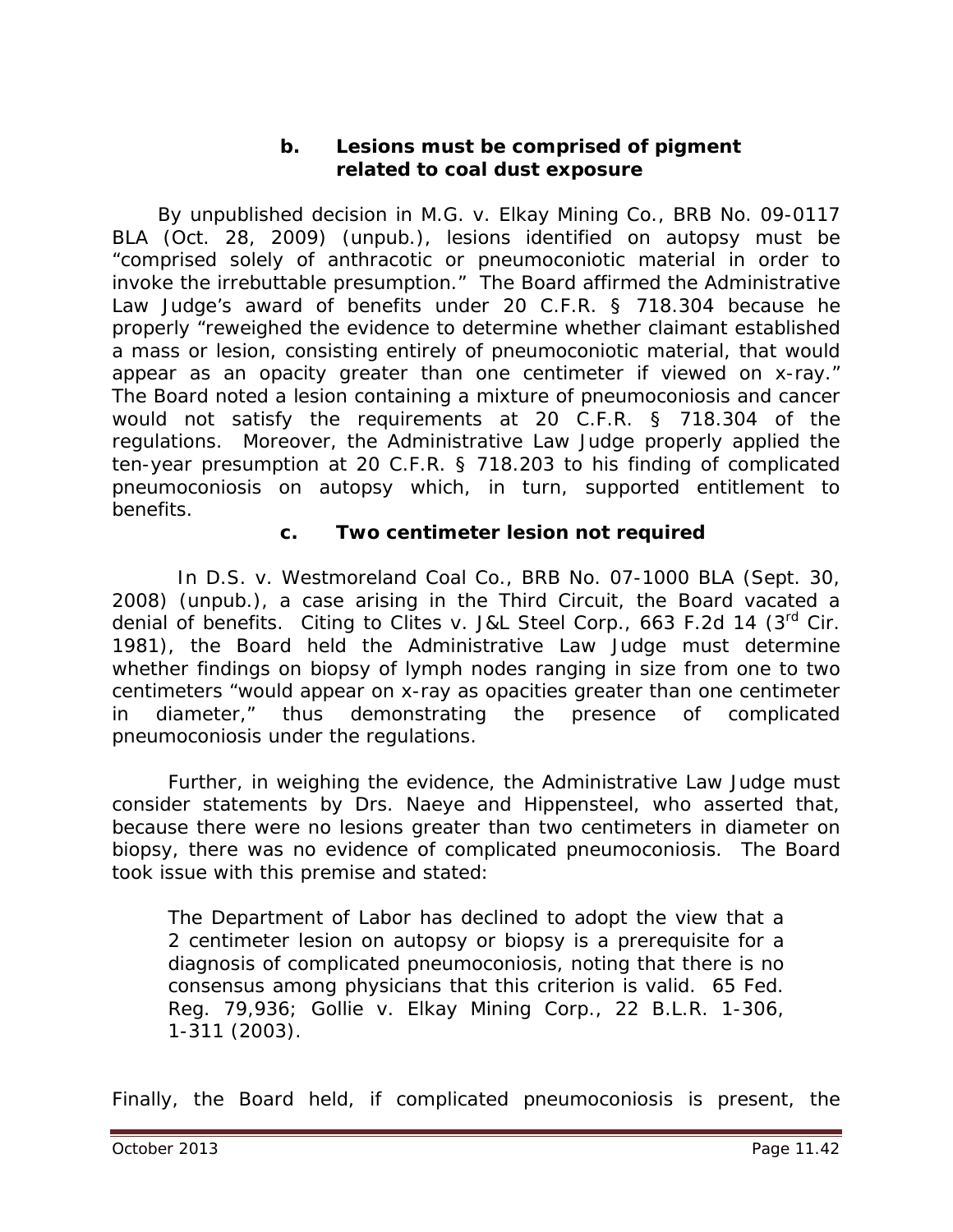Administrative Law Judge "must determine whether the evidence establishes that the miner's complicated pneumoconiosis arose out of coal mine employment pursuant to Section 718.203(c)." *See also Eastern Assoc. Coal Corp. v. Director, OWCP [Scarbro]*, 220 F.3d 250 (4th Cir. 2000).

### **4. Medical opinion evidence**

In *S.P.W. v. Peabody Coal Co.*, BRB No. 07-0278 BLA (Dec. 27, 2007)(unpub.), the irrebuttable presumption at 20 C.F.R. § 718.304 cannot be invoked under subsection (c) using medical opinions, which are based solely on chest x-ray interpretations. Specifically, the Board noted that 20 C.F.R. § 718.304(c) permits invocation of the presumption "*by means other than*" interpretations of chest x-rays at 20 C.F.R. § 718.304(a) of the regulations. Therefore, while medical opinions may be considered under 20 C.F.R. § 718.304(c) to invoke the irrebuttable presumption, such opinions cannot be based solely on x-ray interpretations.

#### **5. "Other evidence" under 20 C.F.R. § 718.107, consideration of**

### **a. Generally**

Consideration of "other evidence," such as digital x-rays and CT-scans, is permitted in determining whether complicated pneumoconiosis exists. This evidence is properly weighed under 20 C.F.R. § 718.304(c). In some jurisdictions, an "equivalency determination" must be made regarding whether the opacity seen on a CT-scan would equate to a one centimeter or greater opacity on a chest x-ray. *See* the discussion on "Equivalency determination," *supra*, in this chapter.

By unpublished decision in *Mullins v. Plowboy Coal Co.*, BRB No. 06-0900 BLA (Aug. 30, 2007)(unpub.), the Board held CT-scan evidence is weighed under 20 C.F.R. § 718.304(c), and the Administrative Law Judge "must determine whether the CT scan evidence under Section 718.304(c) tends to independently establish both a chronic dust disease of the lung, and an opacity or mass that would appear as greater than one centimeter if seen on x-ray, which would satisfy the regulatory definition of complicated pneumoconiosis." And, the Board affirmed the Administrative Law Judge's decision to weigh medical opinion evidence addressing the existence of complicated pneumoconiosis under 20 C.F.R. § 718.304(c). Finally, the Board instructed, once the Administrative Law Judge weighs evidence separately under subsections (a), (b), and (c) of 20 C.F.R. § 718.304, then s/he must "weigh the entirety of the evidence . . . together before determining whether claimant has complicated pneumoconiosis and before finding that claimant is entitled to invocation of the irrebuttable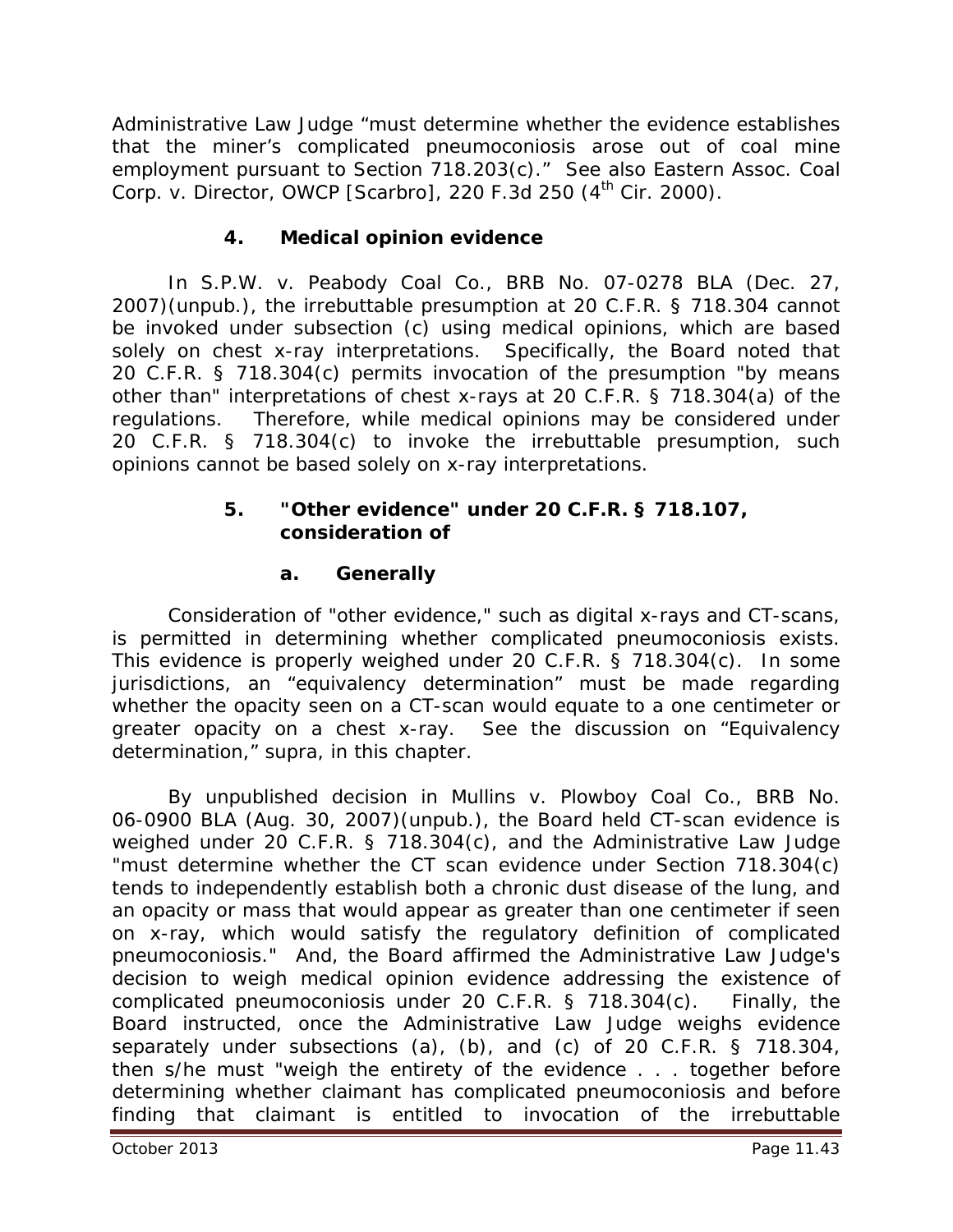presumption."

By unpublished decision in *C.E.S. v. Consolidation Coal Co.*, BRB No. 07-0329 BLA (Jan. 31, 2008) (unpub.), arising in the Fourth Circuit, 74the Board remanded the claim for reconsideration of evidence pertaining to the existence of complicated pneumoconiosis. Specifically, the Administrative Law Judge accorded greater weight to a positive x-ray interpretation of complicated pneumoconiosis by Dr. Patel because it was supported by Dr. Groten's CT-scan interpretation. The Board noted:

. . . the Administrative Law Judge engaged in circular reasoning by crediting Dr. Groten's CT scan interpretations, despite Dr. Groten's failure to set forth either an equivalency analysis or the dimensions of any large opacities observed . . ..

*Slip op.* at 4.

### **b. Background of Category 2 or 3 pneumoconiosis is not required**

By unpublished decision in *Keene v. G&A Coal Co.*, BRB No. 96-1689 BLA-A (Sept. 27, 1996) (unpub.), the Board affirmed a finding of complicated pneumoconiosis under 20 C.F.R. § 718.304. Under the facts of the case, the Administrative Law Judge properly found a chest x-ray, in conjunction with CT-scan findings, was sufficient to find complicated pneumoconiosis. As noted by the Administrative Law Judge, physicians reviewing a CT-scan "confirm(ed) the presence of a large irregular density or mass greater than one centimeter in diameter." The Board held a finding of complicated pneumoconiosis need not be accompanied by findings of Category 2 or Category 3 simple pneumoconiosis, contrary to Employer's argument. Moreover, the Administrative Law Judge properly concluded "Dr. Wheeler's opinion, that claimant's large opacity is compatible with tuberculosis, (did) not negate its compatibility with complicated pneumoconiosis."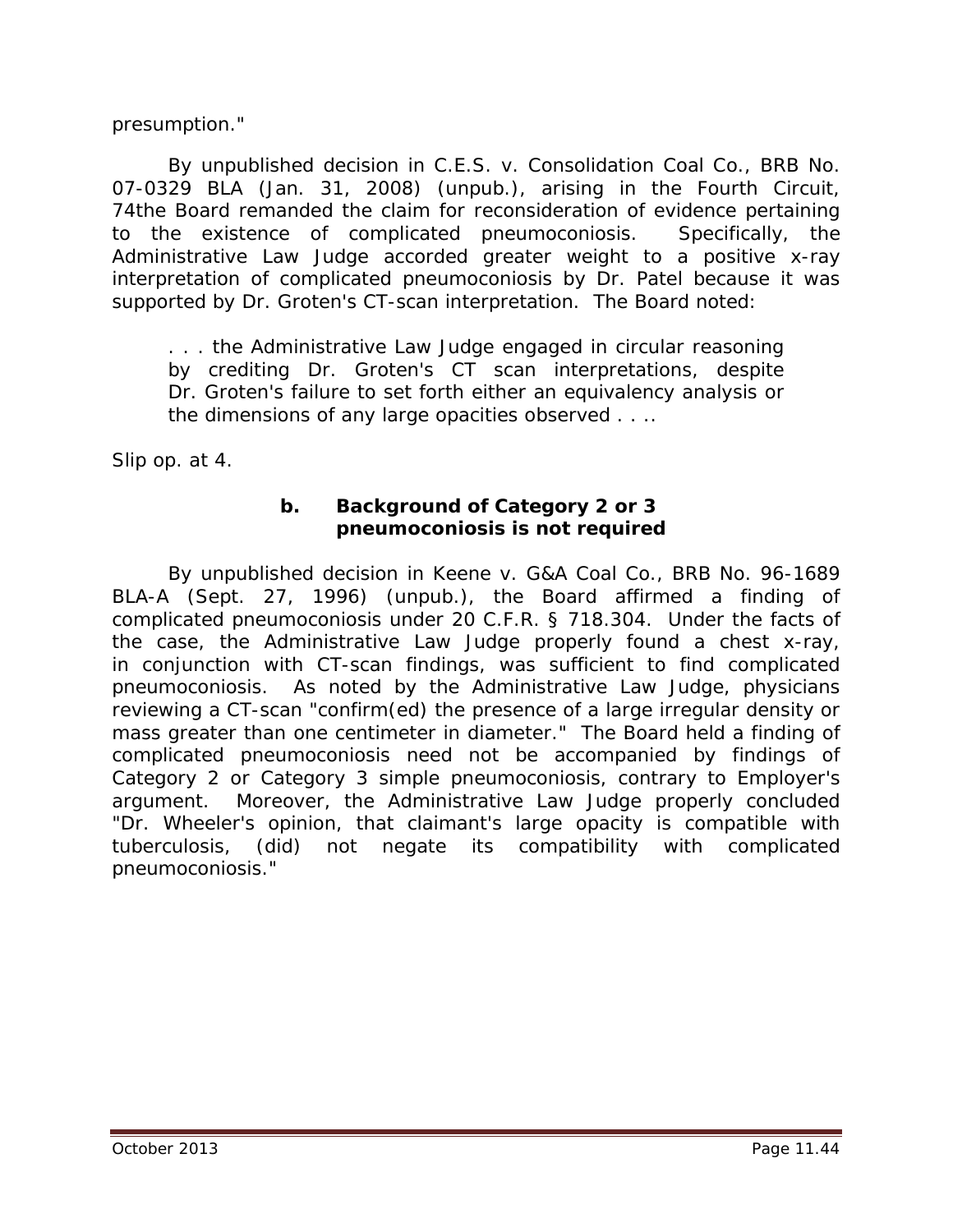### **6. Weighing the evidence as a whole**

### **a. No complicated pneumoconiosis established under (a)-(c), not preclude finding of disease based on weighing evidence as a whole**

By unpublished decision in *Clark v. Westmoreland Coal Co.*, BRB No. 10-0407 BLA (Apr. 15, 2011)(unpub.), the Board affirmed the Administrative Law Judge's finding that a 3.4 centimeter mass observed on a CT-scan would yield an opacity of greater than one centimeter by chest x-ray. Employer argued that the Administrative Law Judge "substituted his 'untrained medical judgment' for that of the physician, . . . who failed to render this equivalency determination."

The Board disagreed, and stated the Fourth Circuit "has consistently held that *the administrative law judge* must render the requisite equivalency determination, which must be supported by substantial evidence." *Slip op.*  at 5 (italics in original). The Administrative Law Judge determined the x-ray evidence was insufficient to demonstrate complicated pneumoconiosis at 20 C.F.R. § 718.304(a), and there was no biopsy evidence such that 20 C.F.R. § 718.304(b) was inapplicable. He also found the digital x-rays and medical opinions were insufficient to demonstrate the condition under 20 C.F.R. § 718.304(c). The Board stated:

After addressing all of the relevant evidence pursuant to Section 718.304(a)-(c), and noting that (the physician) concluded that the changes observed on the CT scan were 'typical of' and 'suggestive of' complicated pneumoconiosis, . . . the administrative law judge acted within his discretion in finding that the pulmonary mass measuring 3.4 centimeters that (the physician) observed would be equivalent to a 'greater than one centimeter opacity' if seen on x-ray, and that (the physician's) interpretation of the . . . CT scan was sufficient to establish complicated pneumoconiosis.

In further support of his equivalency finding, the Administrative Law Judge noted some radiologists interpreting the chest x-rays diagnosed the presence of a size A mass "measuring up to 3 [centimeters]," even though other radiologists did not identify such a mass. As noted by the Board:

. . . the administrative law judge was particularly persuaded by the comments of a dually qualified physician, . . . that the mass seen on x-ray was 'partially obscured by the clavicle;' the recommendations of several radiologists that a CT scan was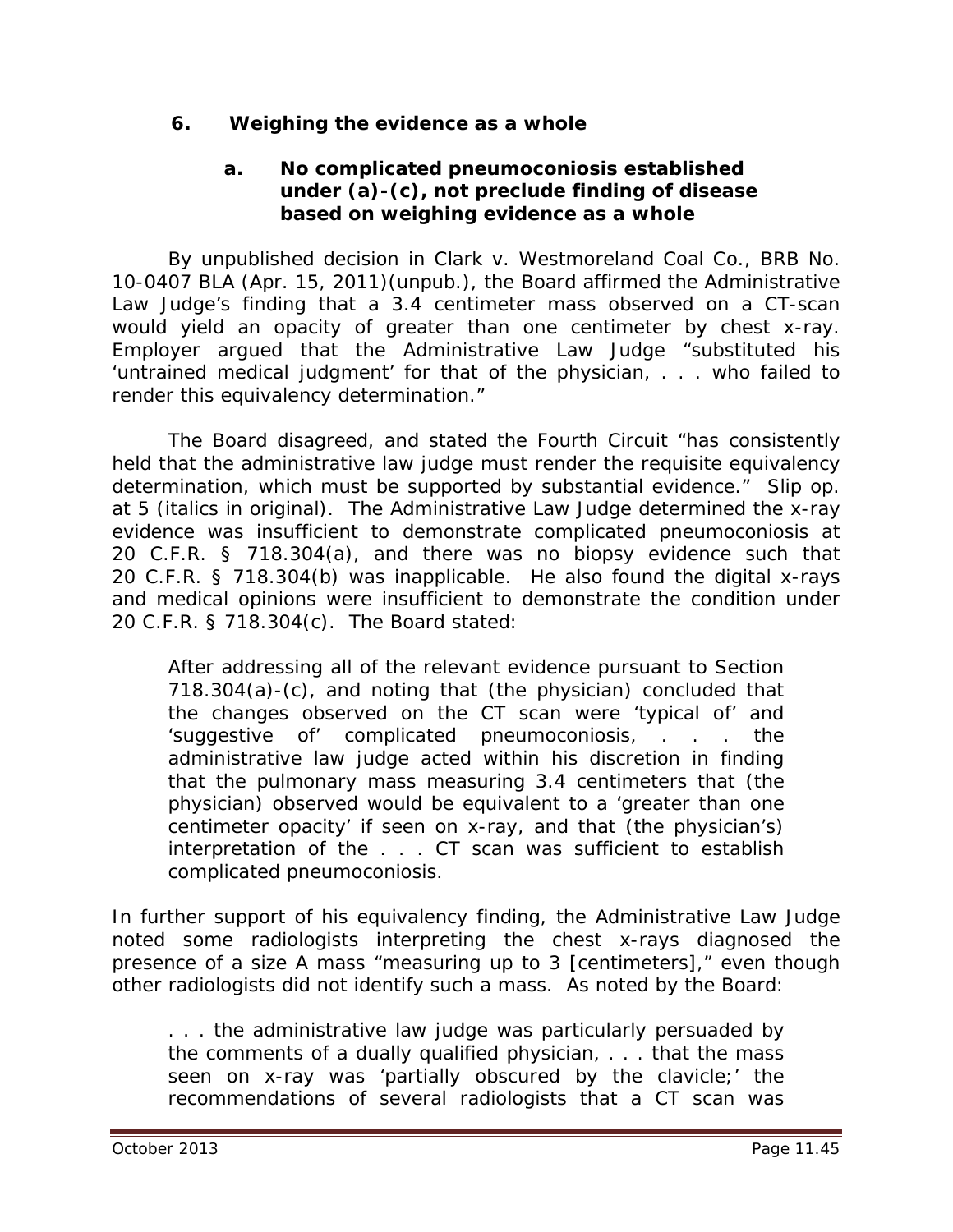necessary for further evaluation; and the observation of Dr. Hippensteel that 'when markings are obscured . . . a CT scan can provide 'extra information.'

*Slip op.* at 6. Consequently, the Board affirmed the Administrative Law Judge's finding of complicated pneumoconiosis based on the uncontradicted CT-scan interpretation, which outweighed contrary evidence.

 Similarly, by unpublished decision in *Gosnell v. Eastern Associated Coal Corp.*, BRB No. 10-0384 BLA (Mar. 11, 2011)(unpub.), a case arising in the Fourth Circuit, the Board affirmed the Administrative Law Judge's award of benefits under 20 C.F.R. § 718.304. Notably, the Administrative Law Judge did not find complicated pneumoconiosis present under any of the individual prongs at § 718.304(a)-(c), which includes x-ray evidence, biopsy or autopsy data, or "other means" of diagnosing the disease. On appeal, the Director, OWCP urged that the Board affirm the decision. The Board noted:

While all of the physicians interpreting the x-rays identified a large mass in claimant's right upper lung, they disagreed as to whether the mass represented a Category A large opacity or another disease process, such as tuberculosis, histoplasmosis, pneumonia, or cancer.

*Slip op.* at 4.

The Administrative Law Judge found the chest x-rays produced conflicting interpretations and, standing alone, this evidence did not establish the presence of complicated pneumoconiosis under 20 C.F.R. § 718.304(a). Moreover, biopsy data of the large mass yielded some evidence of pneumoconiosis, but was insufficient, in isolation, to demonstrate complicated pneumoconiosis under 20 C.F.R. § 718.304(b). Under 20 C.F.R. § 718.304(c), the Administrative Law Judge weighed available CT-scan and PET-scan evidence and associated medical opinions.

He found this data also yielded conflicting interpretations by medical experts and, therefore, was inconclusive.

As a last step, however, the Administrative Law Judge weighed all of the evidence together, including the series of medical opinions by the miner's treating physician, Dr. Robinette. It was at this juncture that "several potential causes of the large mass in claimant's right lung were eliminated, such that the evidence that was inconclusive when viewed in isolation was no longer inconclusive, but rather, supported a finding of complicated pneumoconiosis." *Slip op.* at 7. The Administrative Law Judge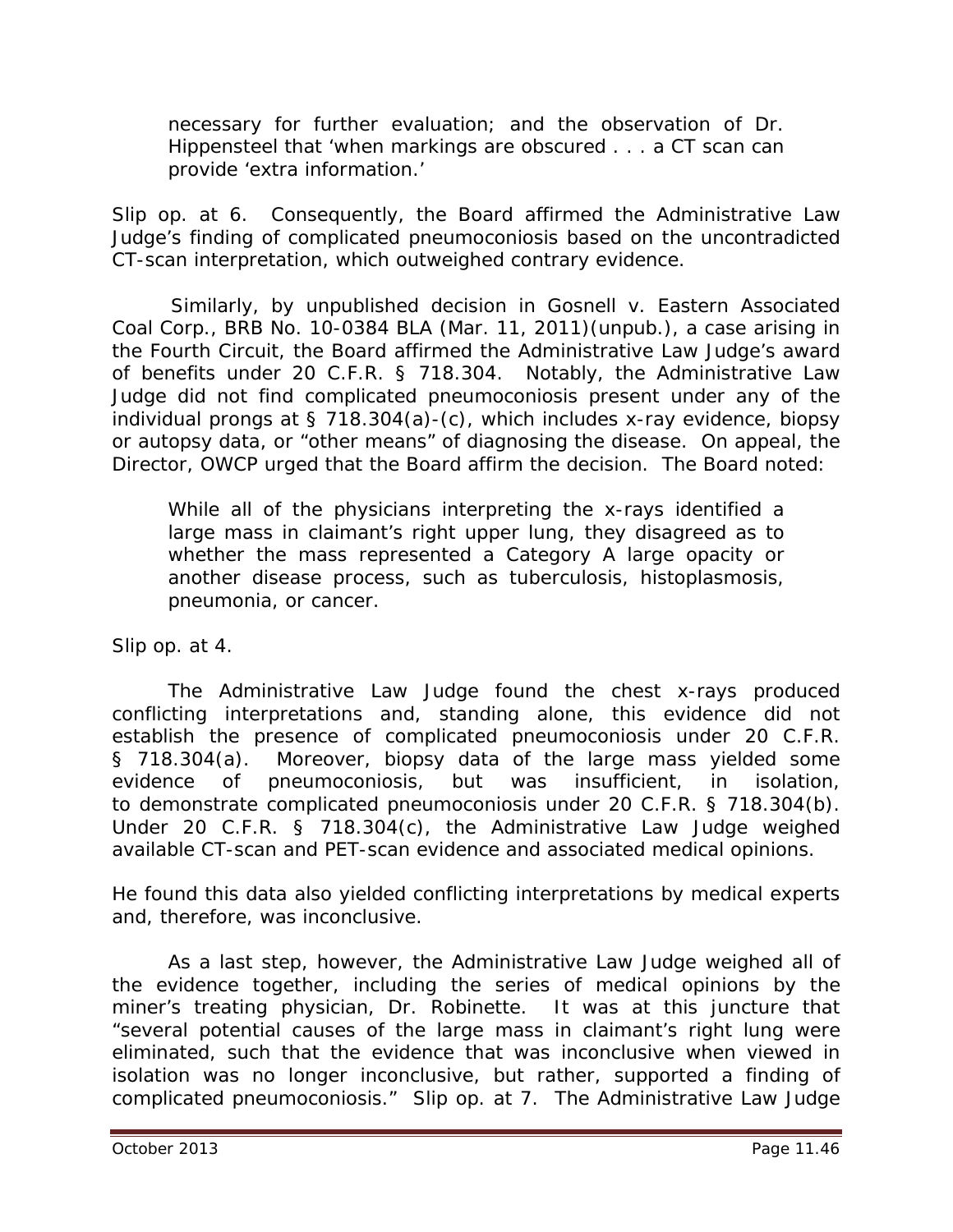emphasized his consideration of examinations and testing by the miner's treating physician, Dr. Robinette, over time. As observed by the Board:

Specifically, the administrative law judge noted that both a bronchial washing and a skin test were negative for tuberculosis. (citation omitted). In addition, the administrative law judge noted that a serology test was negative for fungal infection. The administrative law judge also found that the CT scan evidence did not reveal calcification associated with the large mass, a condition that Dr. Scott observed would indicate granulomatous disease. The administrative law judge also relied upon Dr. DePonte's opinion that the September 27, 2005 CT scan did not reveal the fine, calcified nodular opacities associated with histoplasmosis.

*Slip op.* at 8. Dr. Robinette based his diagnosis of complicated pneumoconiosis on the foregoing testing as well as a needle biopsy of the lung mass, which did not demonstrate malignancy, but did produce evidence of anthracosis and associated fibrosis.

Employer argued Claimant did not sustain his burden under any one of the individual prongs at 20 C.F.R. § 718.304(a)-(c). Specifically, it maintained the Administrative Law Judge erred in finding the disease present based on Dr. Robinette's medical opinions. The Board disagreed, and held Dr. Robinette's opinion was not based on a single test, "but rather upon a comprehensive review of all of the evidence, viewed in the context of claimant's complete clinical presentation."

### **b. Non-qualifying ventilatory and blood gas testing, effect of**

The lack of respiratory impairment on ventilatory and blood gas testing is properly considered in the context of whether complicated pneumoconiosis is established; however, the regulations at 20 C.F.R. § 718.304 do not require qualifying ventilatory or blood gas values prior to invocation of the presumptions. *See Reed v. Markfork Coal Co.,* 2011 WL 1089292, BRB No. 10-0170 BLA (Feb. 22, 2011)(unpub.) (the Administrative Law Judge acted within his discretion in finding the physicians "consider[ed] only their medical definitions of pneumoconiosis," and did not fully acknowledge that the absence of a respiratory impairment does not preclude a finding of complicated pneumoconiosis, as defined in the Act and the implementing regulations"); *C.E.S. v. Consolidation Coal Co.*, 2009 WL 2458539, BRB No. 08-0781 BLA (July 30, 2009) (unpub.) (the Administrative Law Judge "acknowledged that the pulmonary function and arterial blood gas study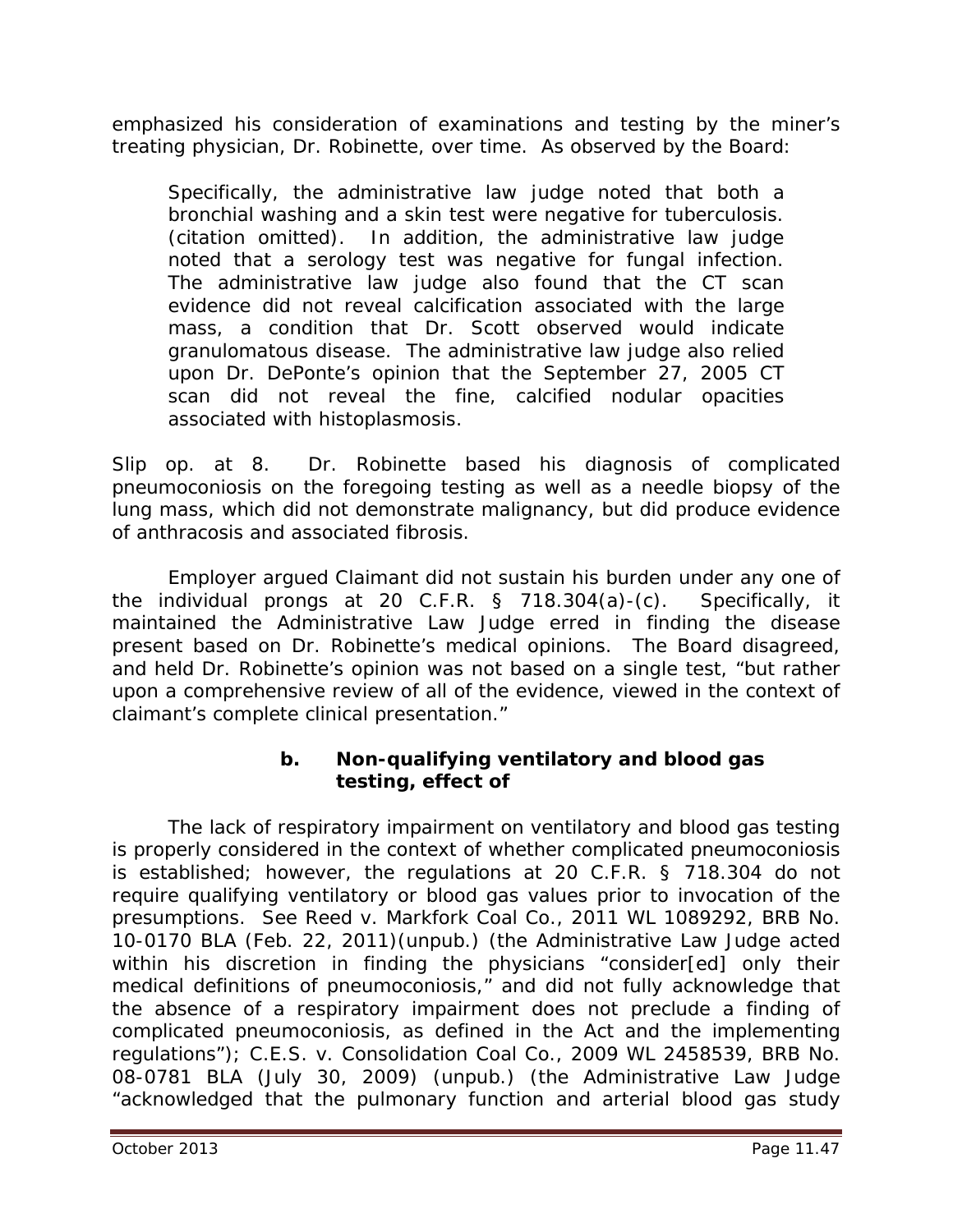evidence did not demonstrate a breathing impairment", but "noted that there was evidence that claimant suffered from breathing problems," and a finding of complicated pneumoconiosis was affirmed).

### **D. Fifteen-year presumption at 20 C.F.R. § 718.305**

### **1. A background**

In the early years, for claims filed prior to January 1, 1982, $<sup>7</sup>$  $<sup>7</sup>$  $<sup>7</sup>$ </sup> a claimant had access to the rebuttable presumptions of total disability and/or death due to pneumoconiosis where: (1) the claimant presented evidence establishing that the miner suffered from a totally disabling respiratory impairment under 20 C.F.R. § 718.204; and (2) the miner had 15 years of "qualifying" coal mine employment. 20 C.F.R. § 718.305. This became known as the "15 year presumption."

With the passage of time, the 15-year presumption applied to fewer and fewer claims until, ultimately, the regulatory provisions lay dormant. Enactment of the Patient Protection and Affordable Care Act (PPACA), Pub. L. No. 111-148 § 1556 (2010) on March 23, 2010 revived the 15-year presumption for all claims filed after January 1, 2005, and which are pending on or after March 23, 2010.

For these purposes, it is important to keep in mind that a petition for modification filed under 20 C.F.R. § 725.310 does not constitute a "claim" that is "filed"; rather, the modification petition *relates back to* an originally filed claim, or a subsequent claim. *Garcia v. Director, OWCP*, 12 B.L.R. 1-24 (1988). *See also Stacy v. Cheyenne Coal Co.*, 21 B.L.R. 1-111 (1999) (a subsequent claim under 20 C.F.R. § 725.309 requires filing a formal "claim" form; modification may be initiated through more informal communication). *See also* 20 C.F.R. § 725.2(c).

Therefore, the provisions at 20 C.F.R. § 718.305 apply to a post-January 1, 2005 petition for modification only if it *relates back to* an original claim or subsequent claim filed after January 1, 2005. A petition for modification that is (1) filed *after* January 1, 2005, but (2) *relates back* to an original claim or subsequent claim filed *on or prior to* January 1, 2005, would not meet the requirements for application of 20 C.F.R. § 718.305.

 $\overline{a}$ 

<span id="page-47-0"></span>In *Barber v. Director, OWCP*, 43 F.3d 899 (4<sup>th</sup> Cir. 1995), the court reiterated, under 20 C.F.R. § 718.305, "[o]n claims filed before January 1, 1982, where a miner has fifteen years of employment and a totally disabling respiratory impairment, it is presumed that pneumoconiosis is a contributing cause of his impairment."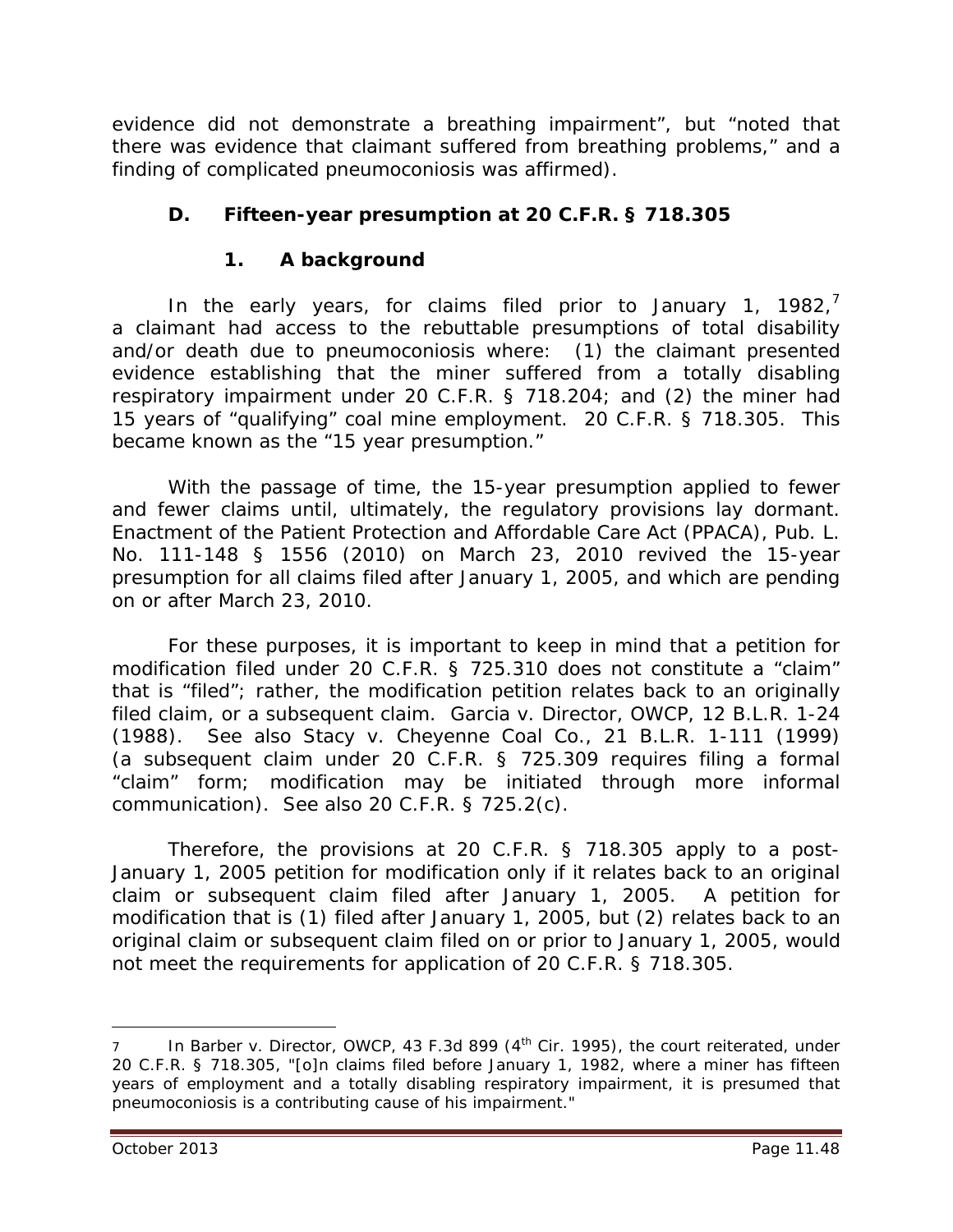As of the date of revision of this *Benchbook*, the Secretary of Labor engaged in notice-and-comment rulemaking to issue revised regulations at 20 C.F.R. § 718.305 implementing Section 1556 of the PPACA. 77 Fed. Reg. 19,456 (Mar. 30, 2012). The foregoing provisions were promulgated on September 25, 2013, and are located at 78 Fed. Reg. 59,102. The Department's amendments are as follows:

### **§ 718.305 Presumption of pneumoconiosis.**

(a) *Applicability.* This section applies to all claims filed after January 1, 2005, and pending on or after March 23, 2010. (b) *Invocation.* (1) The claimant may invoke the presumption by establishing that—

(i) the miner engaged in coal-mine employment for fifteen years, either in one or more underground coal mines, or in coal mines other than underground mines in conditions substantially similar to those in underground mines, or in any combination thereof; and

(ii) the miner or survivor cannot establish entitlement under section 718.304 by means of chest x-ray evidence; and

(iii) the miner has, or had at the time of his death, a totally disabling respiratory or pulmonary impairment established pursuant to § 718.204, except that § 718.204(d) shall not apply.

(2) The conditions in a mine other than an underground mine will be considered ''substantially similar'' to those in an underground mine if the claimant demonstrates that the miner was regularly exposed to coal-mine dust while working there.

(3) In a claim involving a living miner, a miner's affidavit or testimony, or a spouse's affidavit or testimony, may not be used by itself to establish the existence of a totally disabling respiratory or pulmonary impairment.

(4) In the case of a deceased miner, affidavits (or equivalent sworn testimony) from persons knowledgeable of the miner's physical condition must be considered sufficient to establish total disability due to a respiratory or pulmonary impairment if no medical or other relevant evidence exists which addresses the miner's pulmonary or respiratory condition; however, such a determination must not be based solely upon the affidavits or testimony of any person who would be eligible for benefits (including augmented benefits) if the claim were approved.

(c) *Facts presumed.* Once invoked, there will be rebuttable presumption—

(1) In a miner's claim, that the miner is totally disabled due to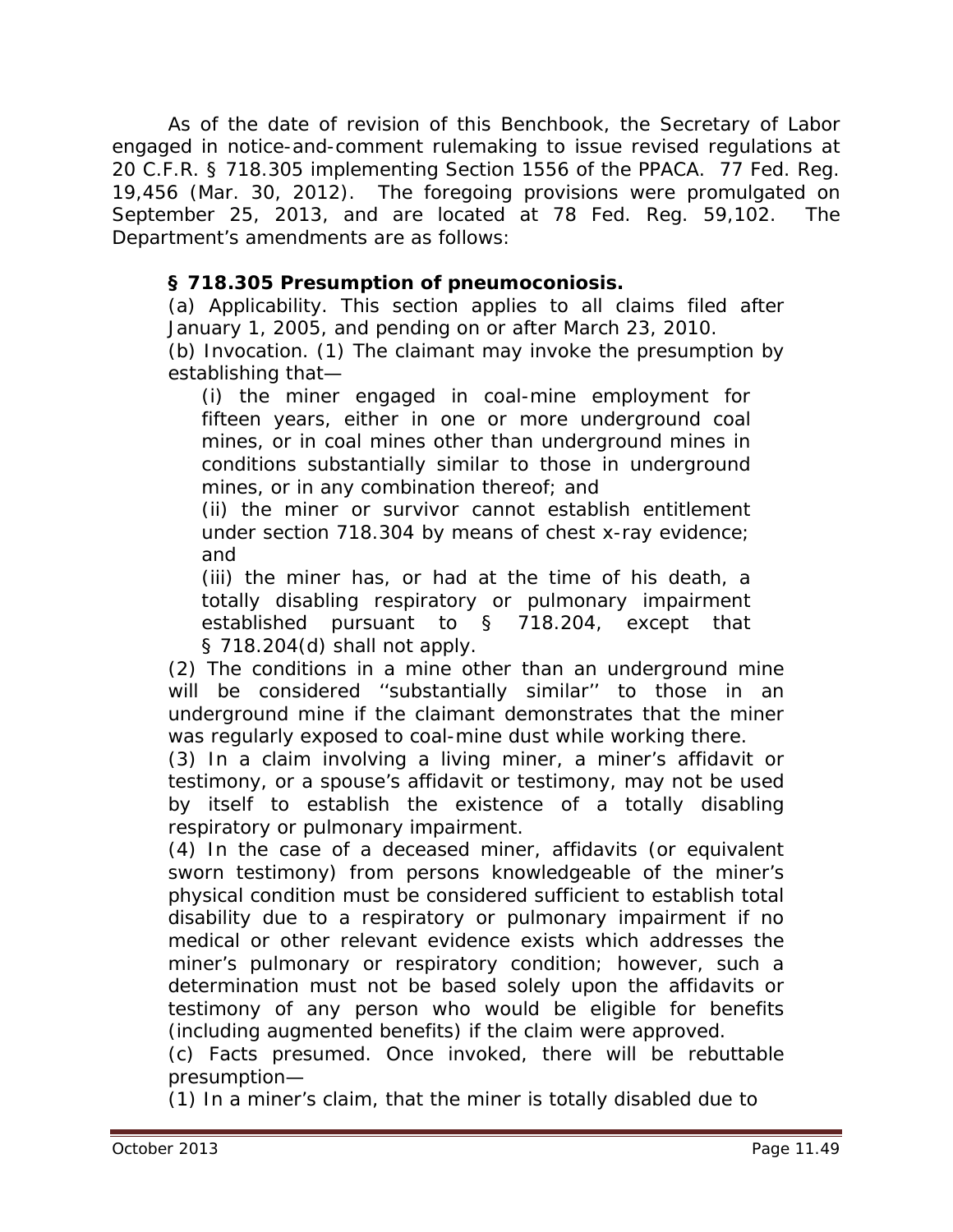pneumoconiosis, or was totally disabled due to pneumoconiosis at the time of death; or

(2) In a survivor's claim, that the miner's death was due to pneumoconiosis.

(d) *Rebuttal.* 

(1) *Miner's Claim.* In a claim filed by a miner, the party opposing entitlement may rebut the presumption by—

(i) Establishing both that the miner did not have:

(A) Legal pneumoconiosis as defined in  $\S$  718.202(a)(2); and

(B) Clinical pneumoconiosis as defined at § 718.201, arising out of coal mine employment (*see* § 718.203); or

(ii) Establishing that no part of the miner's respiratory or pulmonary total disability was caused by pneumoconiosis as defined at § 718.201.

(2) *Survivor's Claim.* In a claim filed by a survivor, the party opposing entitlement may rebut the presumption by—

(i) Establishing both that the miner did not have:

(A) Legal pneumoconiosis as defined in  $\S$  718.202(a)(2); and

(B) Clinical pneumoconiosis as defined at § 718.201(a)(1), arising out of coal mine employment (*see* § 718.203); or

(ii) Establishing that no part of the miner's death was caused by pneumoconiosis as defined in § 718.201.

(3) The presumption must not be considered rebutted on the basis of evidence demonstrating the existence of a totally disabling obstructive respiratory or pulmonary disease of

# **2. General structure**

unknown origin.

Under 20 C.F.R. § 718.305, if a miner was employed for fifteen years or more in one or more underground coal mines, or under "substantially similar" conditions at a surface mine, and where evidence demonstrates the existence of a totally disabling respiratory or pulmonary impairment, then there shall be a rebuttable presumption that such miner is totally disabled due to pneumoconiosis. 20 C.F.R. § 718.305(a). A spouse's affidavit or testimony may not be used by itself to establish the applicability of the presumption. 20 C.F.R. § 718.305(a).

The presumption may be rebutted by establishing either: (1) the miner does not have pneumoconiosis (clinical or legal), or (2) his or her totally disabling respiratory or pulmonary impairment did not arise out of coal mine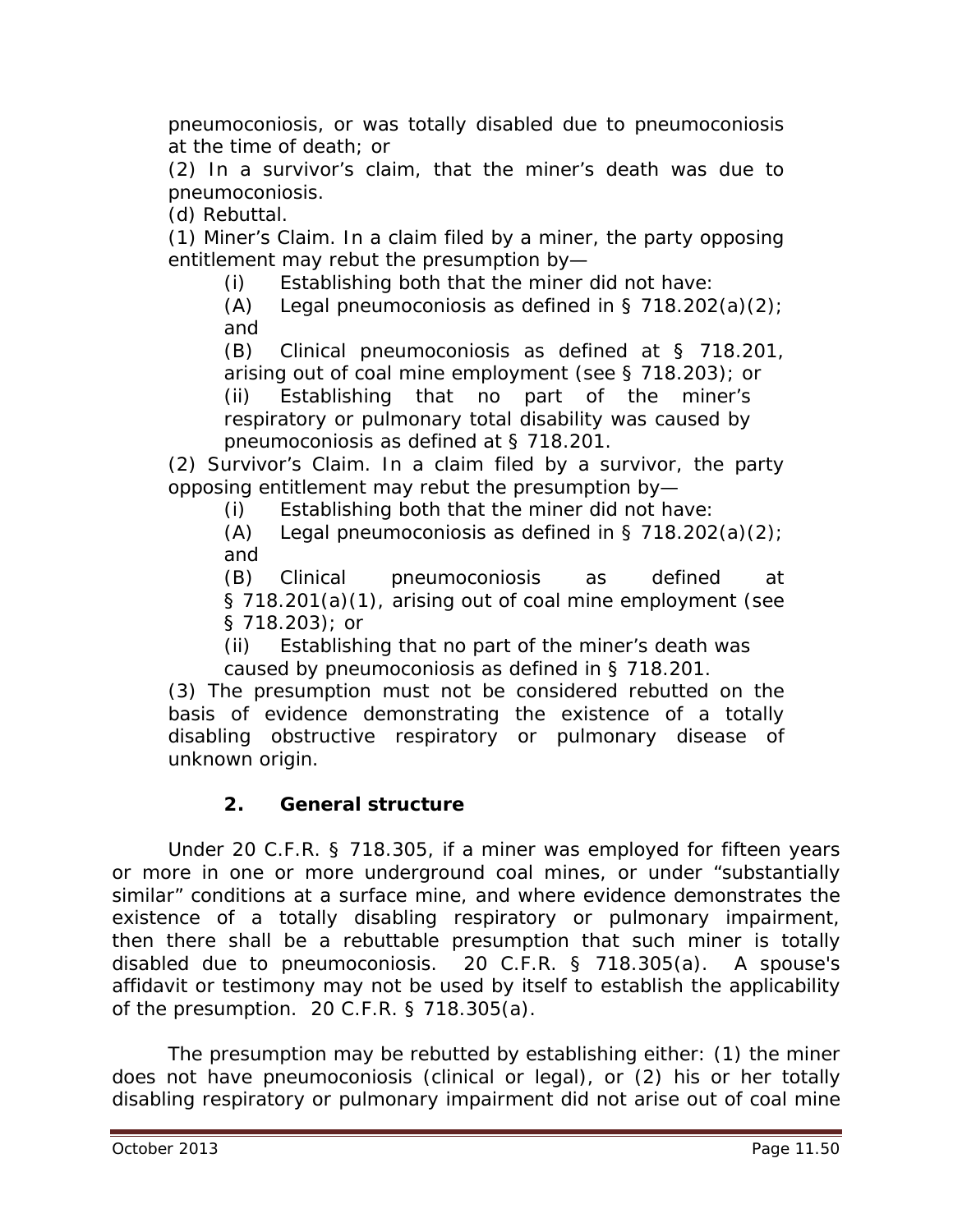employment. The presumption can never be rebutted, however, on the basis of evidence demonstrating the existence of a totally disabling obstructive respiratory or pulmonary disease of *unknown* origin. 20 C.F.R. § 718.305(d). *See e.g., Barber v. Director, OWCP*, 43 F.3d 899 (4<sup>th</sup> Cir. 1995) (rebuttal was not established where the autopsy report and related opinions "do not identify the origin of (the miner's) diseases" in light of the broad legal definition of pneumoconiosis).

### **3. Constitutionality of Section 1556 of the PPACA**

In *Keene v. Consolidation Coal Co.*, 645 F.3d 844 (7<sup>th</sup> Cir. 2011), the circuit court held revival of the 15-year presumption at 20 C.F.R. § 718.305 through Section 1556 of the PPACA was constitutional.

In *Owens v. Mingo Logan Coal Co.*, 25 B.L.R. 1-1 (2011), *aff'd. sub. nom. on other grounds,* 724 F.3d 550 (4th Cir. 2013) (*see* page 11.54 of this chapter), the Board addressed Employer's challenges regarding application of Section 1556 of the PPACA to a miner's claim. Specifically, Employer argued:

. . . the presumption of total disability due to pneumoconiosis at Section 411(c)(4) is not applicable to this case because the rebuttal provisions apply to the Secretary of Labor, and not to responsible operators.

The Board adopted the positions of the Claimant and Director to find Section 411(c)(4), as implemented by 20 C.F.R. § 718.305, applies to responsible operators:

We reject employer's allegation that the rebuttal provisions of amended Section  $411(c)(4)$  do not apply to a claim brought against a responsible operator. As claimant and the Director have indicated, the courts have consistently ruled that Section 411(c)(4), including the language pertaining to rebuttal, applies to operators, despite the reference to "the Secretary." (citations omitted) Therefore, we reject employer's assertion that Section 411(c)(4) does not apply to a responsible operator.

The Board also rejected Employer's argument that Section 1556 of the PPACA is unconstitutional because the statute's "retroactive application denies employer the right to due process and constitutes a taking of private property." Here, the Board cited its prior decisions in *Mathews v. United Pocahontas Coal Co.*, 24 B.L.R. 1-193 (2010), *recon. denied*, BRB No.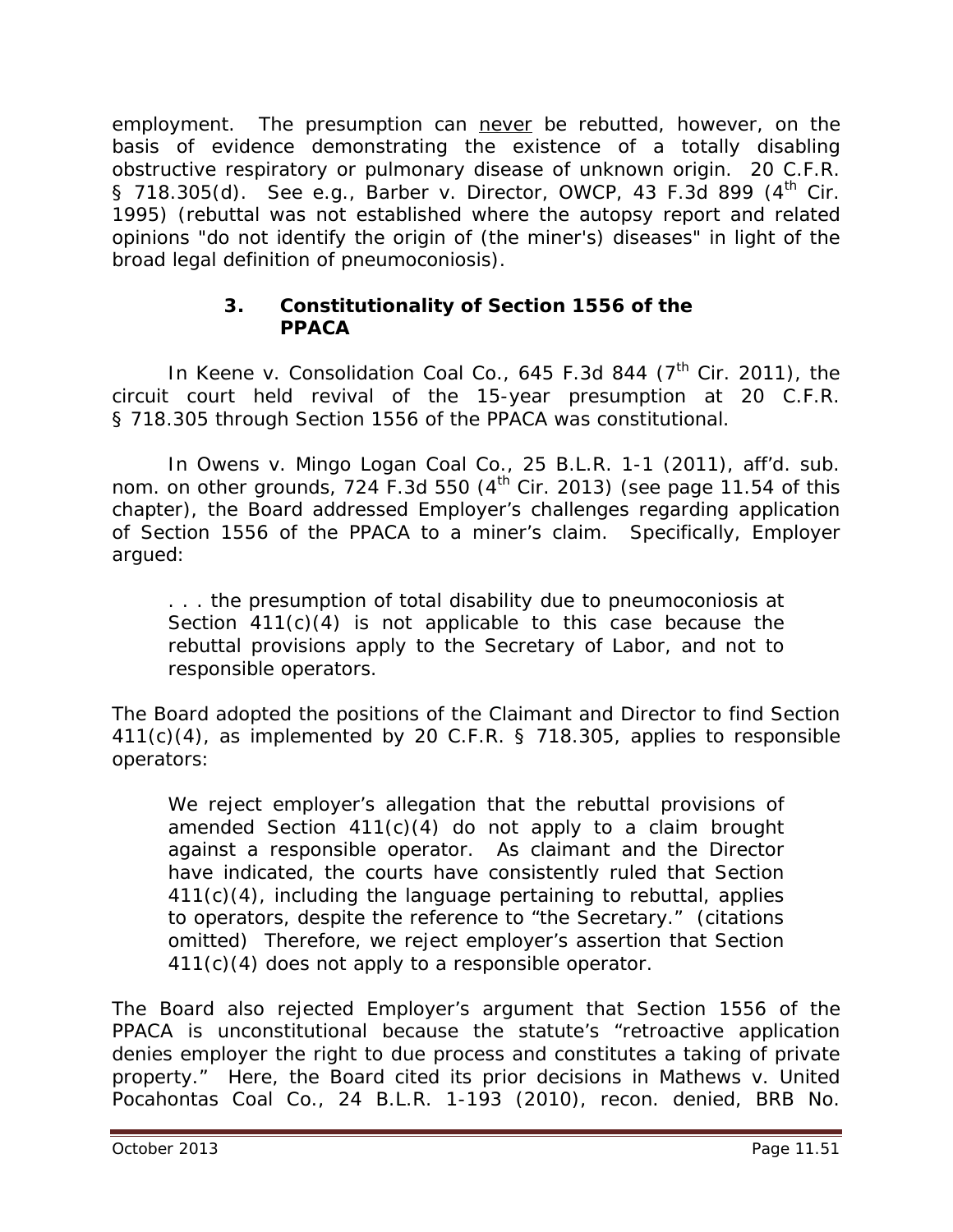09-0666 BLA (Apr. 14, 2011)(Order)(unpub.), *appeal docketed*, No. 11-1620 (4th Cir. June 13, 2011) and *Stacy v. Olga Coal Co.*, 24 B.L.R. 1-207 (2010), aff'd sub nom., West Virginia CWP Fund v. Stacy, 671 F.3d 378 (4<sup>th</sup> Cir. 2011). *See also Copley v. Buffalo Mining Co.*, 25 B.L.R. 1-81 (2012) (application of the 15-year presumption is constitutional in a survivor's claim).

### **4. Method of calculating length of coal mine employment**

In *Muncy v. Elkay Mining Co.*, 25 B.L.R. 1-21 (2011), the Board addressed the Administrative Law Judge's length of coal mine employment calculation for purposes of the 15-year presumption. The Administrative Law Judge calculated the length of employment based on "an employment history form, employment records from claimant's former employers, and Social Security Administration (SSA) earnings records." Claimant maintained the Administrative Law Judge erred because he "should have applied a formula set forth at 20 C.F.R.  $\frac{5}{9}$  725.101(a)(32)(iii)" to calculate the length of the miner's employment, which would have produced a greater length of employment. The Board rejected Claimant's argument and stated:

In determining the length of coal mine employment, the administrative law judge may apply any reasonable method of calculation. (citation omitted). Contrary to claimant's calculation. (citation omitted). Contrary to claimant's contention, the administrative law judge was not required to use the calculation method set forth in Section 725.101(a)(32)(iii). The regulation provides only that an administrative law judge 'may' use such method.

*Id.* at 1-27.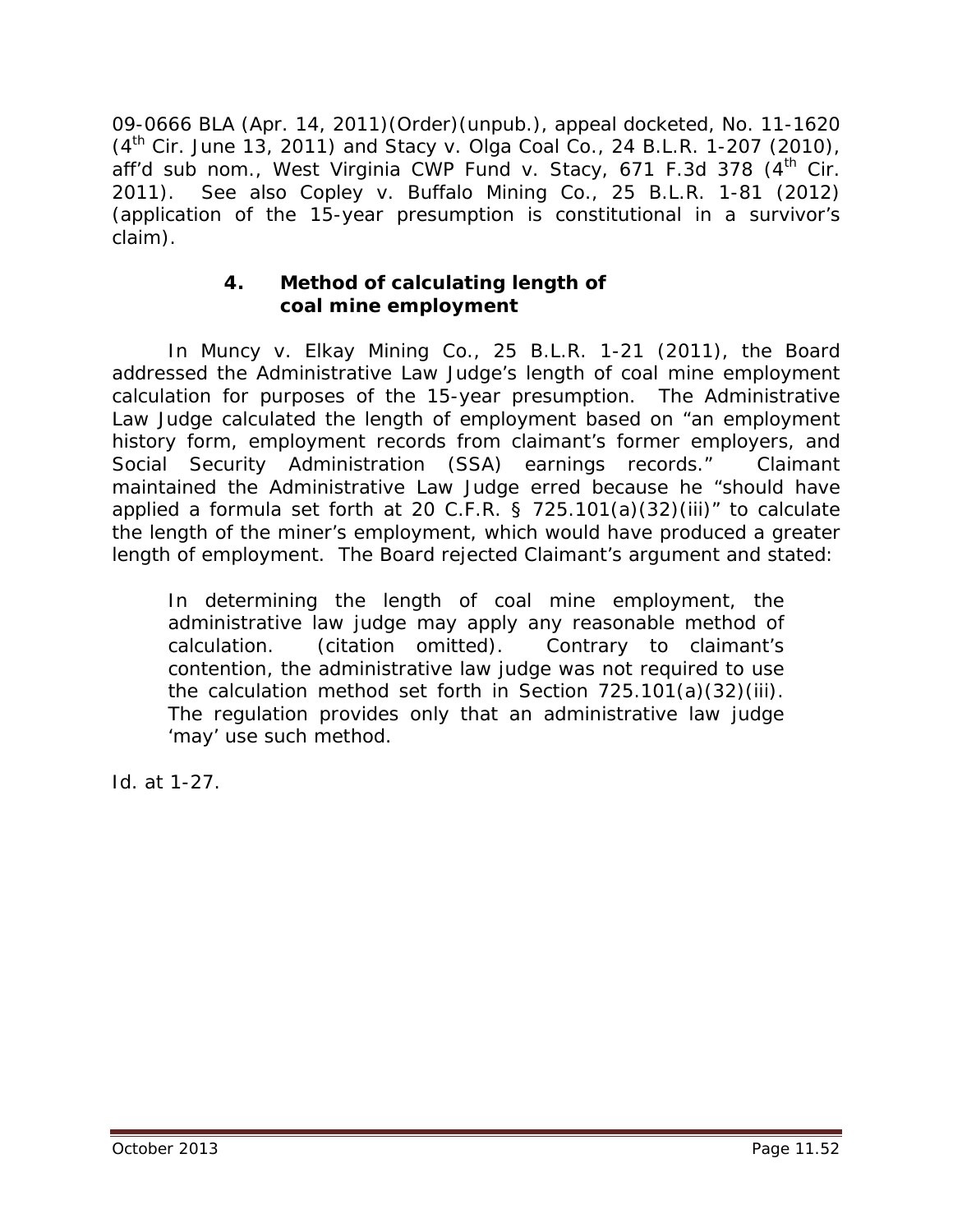#### **5. Underground mine versus surface mine, an important distinction**

#### **a. Generally**

In *Muncy v. Elkay Mining Co.*, 25 B.L.R. 1-21 (2011), the Board addressed the Administrative Law Judge's determination regarding whether the miner's aboveground coal mine employment was "qualifying" for purposes of invoking the 15-year presumption. Citing to *Alexander v. Freeman United Coal Mining Co.*, 2 B.L.R. 1-497 (1979)(Smith, Chairman, dissenting), the Board held, if aboveground employment occurs at an underground mine, then the miner is "not required to show comparability of environmental conditions in order to take advantage of [the Section 411(c)(4)] presumption." Rather, aboveground employment at an underground mine is "qualifying" for purposes of invocation of the presumption. As a result, the Board remanded the claim, and directed that the Administrative Law Judge determine whether Claimant's aboveground employment occurred at an underground mine.

In *Kanawha Coal Co. v. Director, OWCP [Kuhn]*, \_\_\_ Fed. Appx. \_\_\_, 2013 WL 4828724  $(4<sup>th</sup>$  Cir. Sept. 11, 2013) (unpub.) (per curiam), the court held a miner who performs work above ground at an underground mine site "was not required to prove that his work conditions were substantially similar to the work conditions in an underground mine" in order to invoke the 15-year presumption.

In *Freeman United Coal Mining Co. v. Summers*, 272 F.3d 473 (7<sup>th</sup> Cir. 2001), the Administrative Law Judge properly invoked the 15-year presumption at 30 U.S.C. § 921(c)(4) having found that the miner's work at the surface of the mine was under "conditions substantially similar to those in an underground coal mine." The Administrative Law Judge found "similarity" based on the miner's un-refuted testimony about his employment conditions. The miner worked as an electrician in the mines during some of his coal mine employment, but most of his work "occurred when he worked inside the offices and shops that were built above ground on the coal company's property." The court found the miner described, in detail, the dusty conditions in his work areas, and it noted the following:

Summers intermittently labored underground or in buildings located atop subterranean coal mines, performing tasks inexorably intertwined with coal production. Therefore, he is a miner, according to the regulations, and we will not require him to prove similarity in a different manner merely because he did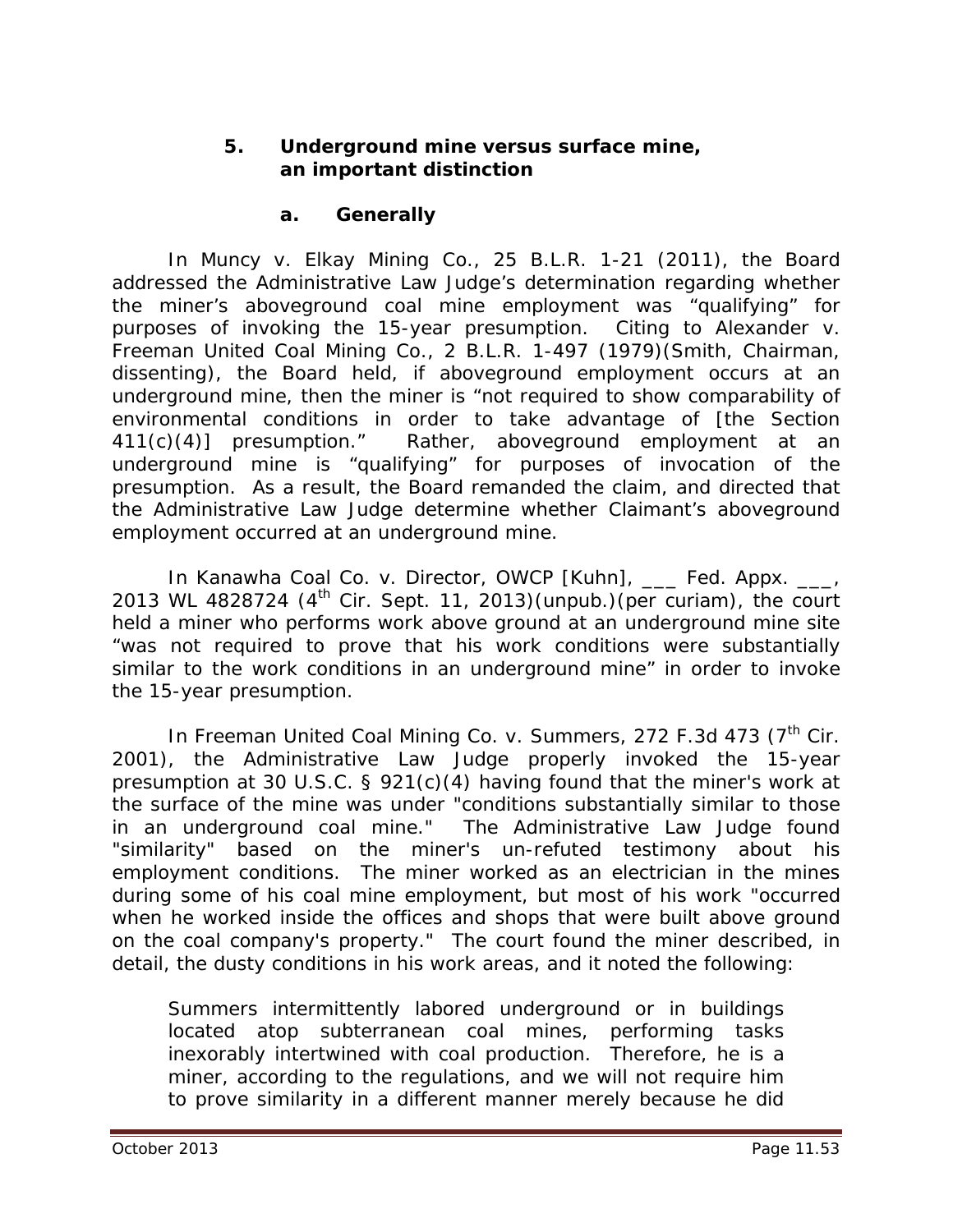not wield a pickaxe and a shovel while he worked.

In *Consolidation Coal Co. v. Director, OWCP [Bailey]*, 721 F.3d 789  $(7<sup>th</sup>$  Cir. 2013), the circuit court upheld an award of benefits based on application of the 15-year presumption in a subsequent miner's claim. In addressing whether the miner's years of employment on the surface "were substantially similar to conditions in an underground mine," the court held they were. Based on testimony of the miner about the dusty conditions under which he worked, the court held the Administrative Law Judge's finding that the miner engaged in "substantially similar" employment was "in line with case law concerning outdoor but excessively dusty coal environments." After concluding Employer did not present evidence sufficient to rebut the presumption, the award of benefits in the post-PPACA subsequent claim was affirmed.

### **b. "Substantially similar" conditions at a surface mine, deference to the Administrative Law Judge**

In *Blakley v. Amax Coal Co.*, 54 F.3d 1313 (7<sup>th</sup> Cir. 1995), the Seventh Circuit held, under 20 C.F.R. § 725.305(a), Claimant must demonstrate that "he worked for fifteen years in an underground mine or in a surface mine with dust conditions substantially similar to those found in underground mines." The court further held Claimant "bears the burden of establishing comparability but must only establish that he was exposed to sufficient coal dust in his surface mine employment." The court stated, generally, it will defer to the expertise of the Administrative Law Judge in determining the similarity of surface and underground mine conditions. *See also Consolidation Coal Co. v. Director, OWCP [Burris]*, \_\_\_ F.3d \_\_\_, Case No. 12-1330  $(7<sup>th</sup>$  Cir. Oct. 8, 2013) (the Administrative Law Judge properly analyzed the miner's testimony and found the miner provided "sufficient evidence of the surface mining conditions in which he worked"; using his "expertise," the Administrative Law Judge compared the surface mining conditions to "conditions known to prevail in underground mines" to find the miner's work on the surface was under conditions that were "substantially similar" to conditions found underground).

# **6. Rebuttal**

Once invoked, the presumption at 20 C.F.R. § 725.305(a) may be rebutted if the employer demonstrates, by a preponderance of the evidence: (1) the miner does not, or did not, have pneumoconiosis, or (2) the respiratory or pulmonary impairment did not arise out of coal mine employment.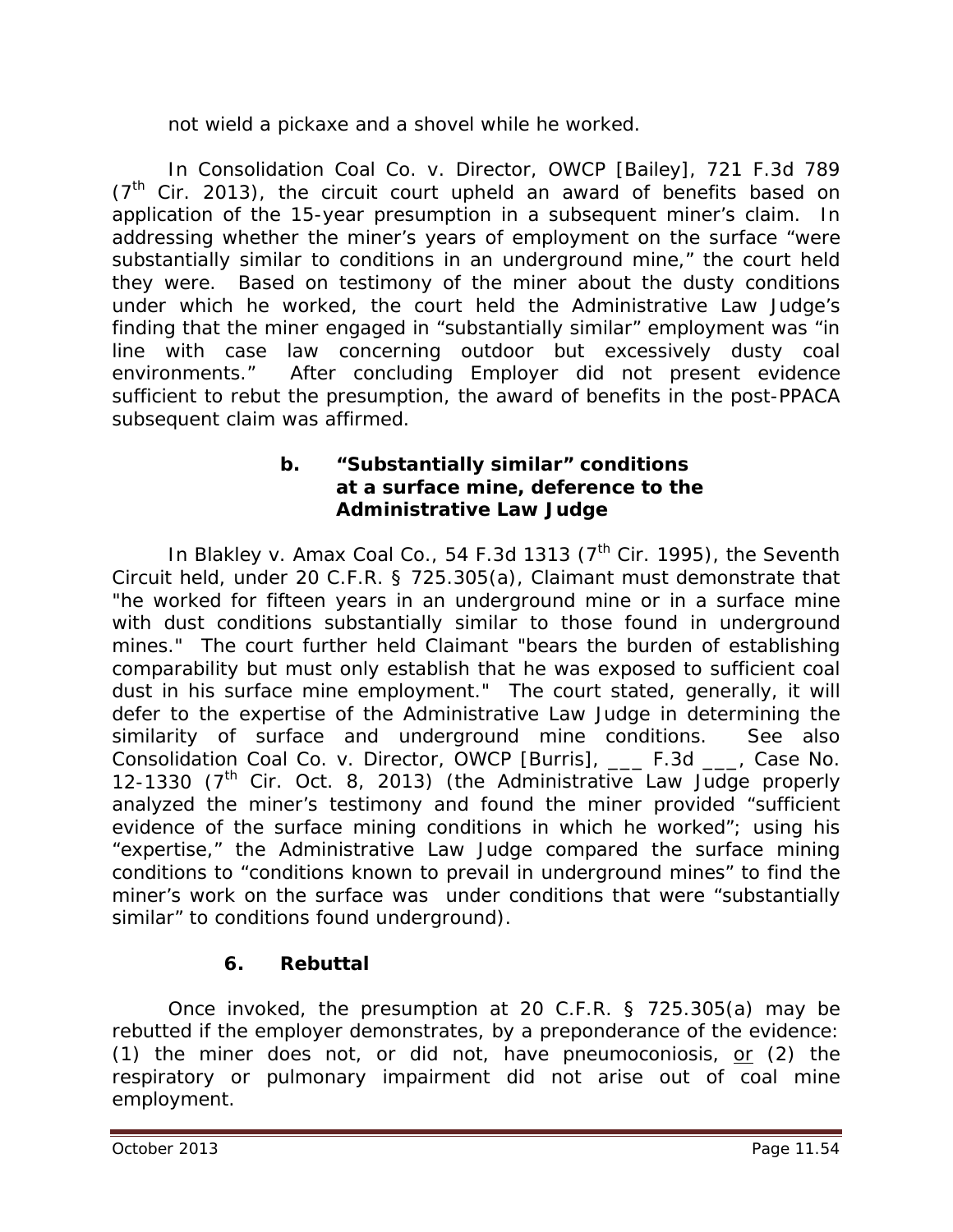#### **a. Apply rebuttal standards at 20 C.F.R. § 727.203(b)(3) and (b)(4)**

Case law interpreting the rebuttal burdens under 20 C.F.R. §§ 727.203(b)(3) (total disability did not arise from coal mine employment) and 727.203(b)(4) (the miner does not suffer from pneumoconiosis) may be utilized to determine whether rebuttal is demonstrated under 20 C.F.R. § 718.305. For case law interpreting these regulations, *see* Chapter 10.

Notably, in *DeFore v. Alabama By-Products Corp.*, 12 B.L.R. 1-27 (1988), the Board addressed the burden of the party opposing entitlement in rebutting the 15-year presumption:

We reject employer's argument that the administrative law judge imposed an improper rebuttal standard at Section 718.305(d). While the wording in Section 727.203(b) and Section 718.305(d) may differ slightly, the provisions relevant to the cause of claimant's disability are identical in substance to those in Section 411(c)(4) of the Act, *i.e.*, employer must rebut the presumption provided for at Section 411(c)(4) by establishing that the totally disabling respiratory impairment did not arise out of, or in connection with, coal mine employment. (citations omitted). Since this case arises within the jurisdiction of the United States Court of Appeals for the Eleventh Circuit, rebuttal based on evidence that total disability was not caused by claimant's coal mine employment must comport with the holding in *Alabama By-Products Corp. v. Killingsworth*, 733 F.2d 1511, 6 BLR 2-59 (11th Cir. 1984).

We also reject employer's contention that, in considering the x-ray evidence to determine whether employer has established that claimant does not suffer pneumoconiosis pursuant to Section 718.305(d), the administrative law judge is required to reject x-ray evidence because the original x-rays are not available for rereading as provided by Section 718.102(d). The Board has recently held that the quality standards set forth in Subpart B of Part 718 as they apply to medical reports, pulmonary function studies, blood gas studies, autopsy and biopsy evidence should be considered by the administrative law judge, but such standards are not binding on the administrative law judge. (citations omitted). Similarly, we hold that the quality standards provided for x-ray evidence in Section 718.102 do not mandate the exclusion of x-ray evidence that fails to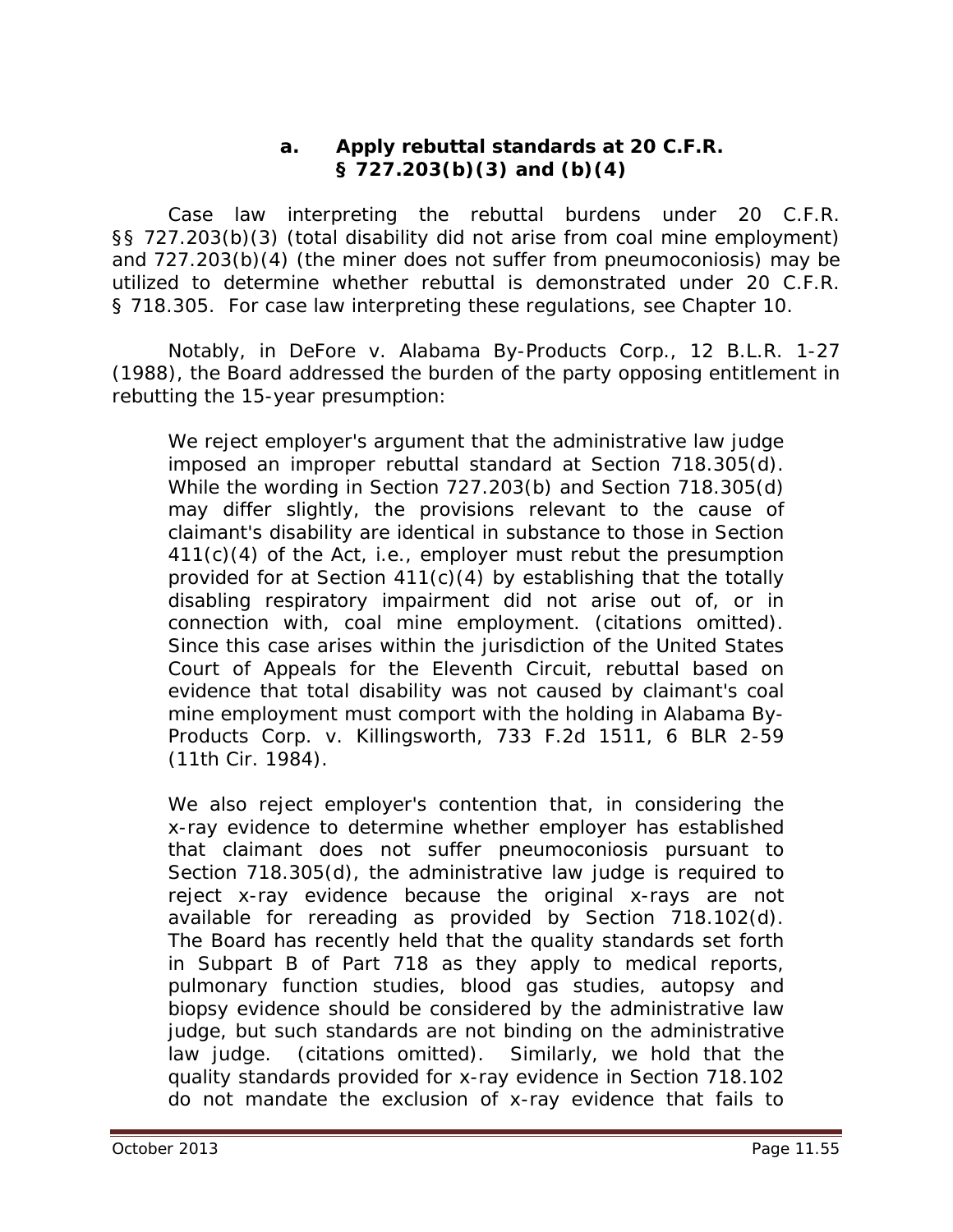comply with those standards from consideration by the administrative law judge. To hold that these standards are binding on the administrative law judge would result in the exclusion of otherwise relevant probative and reliable evidence from consideration by the administrative law judge. Therefore, the standards set forth in Section 718.102 should be used as guidelines by the administrative law judge and we encourage such a practice. (citation omitted). In reviewing the x-ray evidence, the administrative law judge should determine whether the missing information is essential to the reliability or the probative value of the x-ray report. If so, the administrative law judge may reject the report. If the missing information is not essential, the administrative law judge may consider and accept the report. Such a determination can only be made by the administrative law judge, as fact-finder, based on the unique facts of each case.

*See also Colley & Colley Coal Co. v. Breeding*, 59 Fed. Appx. 563, 2003 WL 1007197  $(4<sup>th</sup>$  Cir. 2003)(unpub). Note, however, the Sixth, Seventh, and Eleventh Circuit Courts utilize a "contributing cause" standard under 20 C.F.R. § 727.203(b)(3).

In *Blakley v. Amax Coal Co.*, 54 F.3d 1313 (7<sup>th</sup> Cir. 1995), the Seventh Circuit cited to *Shelton v. Director, OWCP*, 899 F.2d 690 (7<sup>th</sup> Cir. 1990), and stated, with regard to rebuttal of disability causation, if an employer establishes that the miner would have been disabled notwithstanding his exposure to coal dust, then his disability did not arise out of coal mine employment. Although the experts in *Blakley* did not conclusively "rule out" coal workers' pneumoconiosis as a possible factor in the claimant's condition, rebuttal of the presumption was nevertheless accomplished by Employer since the record evidenced the miner would have been disabled, notwithstanding any complications arising from his exposure to coal mine dust.

In *Consolidation Coal Co. v. Director, OWCP [Burris]*, \_\_\_ F.3d \_\_\_, Case No. 12-1330 ( $7<sup>th</sup>$  Cir. Oct. 8, 2013), the court affirmed the award of benefits to a miner with a 45-pack-year smoking history, a number of health problems including heart and lung disease, and 23 years of coal mine employment at the surface. Finding the 15-year presumption was properly invoked, the court held, on rebuttal, Employer must demonstrate either the miner does not suffer from clinical or legal pneumoconiosis, or pneumoconiosis was not a "contributing cause" to the miner's disability. The court stated, "In rebutting the presumption, we have noted that the employer faces an uphill battle." When weighing medical opinions on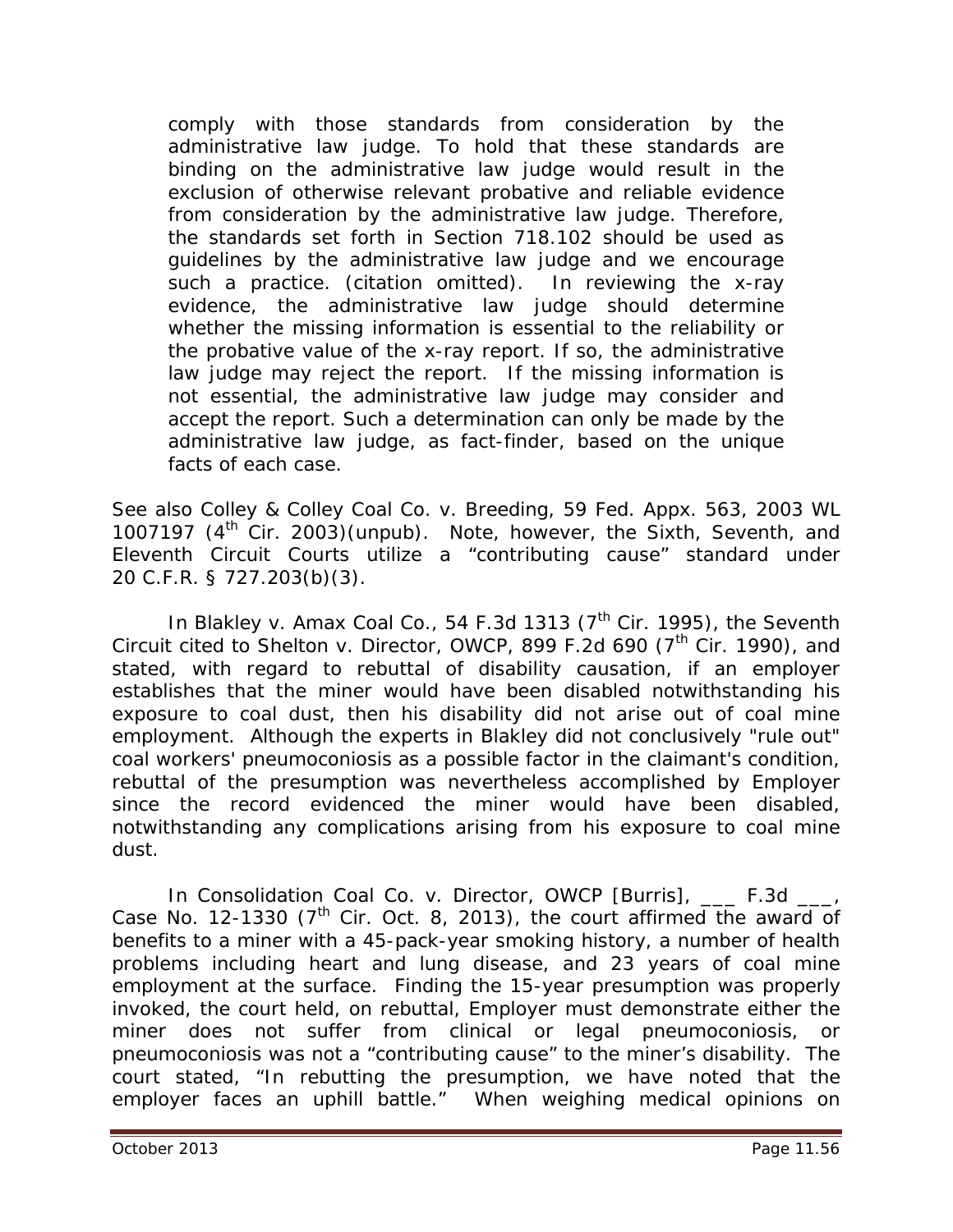rebuttal, the court held it was proper to accord less weight to a physician who "relied on general statistics without relating them to (the miner) in particular," and less weight also may be accorded a physician's opinion that is premised on an underestimation of the miner's exposure to coal mine dust.

### **b. Applicability of rebuttal to employer**

In *Muncy v. Elkay Mining Co.*, 25 B.L.R. 1-21 (2011), the Board addressed analysis of a miner's claim under the 15-year presumption revived by Section 1556 of the Patient Protection and Affordable Care Act (PPACA), Pub. L. No. 111-148 (2010). Initially, the Board addressed applicability of the rebuttal provisions to Employer and noted:

Employer contends that, because amended Section 411(c)(4) provides 'the Secretary' can rebut the presumption by making certain showings, but does not refer to coal mine operators, the rebuttable presumption of Section 411(c)(4) does not apply to responsible operators. (citation omitted). The Board rejected the identical argument in *Owens v. Mingo Logan Coal Co.*, 25 B.L.R. 1-1 (2011). We, therefore, reject it here for the same reasons set forth in *Owens*.

*Id.* at 1-26.

On the other hand, in *Mingo Logan Coal Co. v. Director, OWCP [Owens]*, 724 F.3d 550 (4<sup>th</sup> Cir. 2013), Employer argued the Administrative Law Judge erred in limiting rebuttal to either the existence of pneumoconiosis, or disability causation, once the 15-year presumption was invoked. In support of this argument, Employer cited the plain language of the statute at 30 U.S.C. § 921(c)(4) and *Usery v. Turner Elkhorn Mining Co.*, 428 U.S. 1, 35 (1976) which, according to Employer, limits the Secretary of Labor's rebuttal, not Employer's rebuttal. The court noted Claimant and the Director "argue that even though the statute does not, by its terms, limit employers to the two specified methods of rebuttal, logic does, and therefore the ALJ and the Board articulated the correct legal standard." The court resolved the claim on other grounds. Notably, however, in a concurring opinion, Circuit Judge Niemeyer disagreed with the position offered by the Director, OWCP and Claimant; *to wit*, Employer is limited to two methods of rebuttal. Rather, Circuit Judge Niemeyer stated the plain language of the statute limits the *Secretary of Labor* to two methods of rebuttal under 20 C.F.R. § 718.305 and, as a result, an employer should not be subjected to this limitation.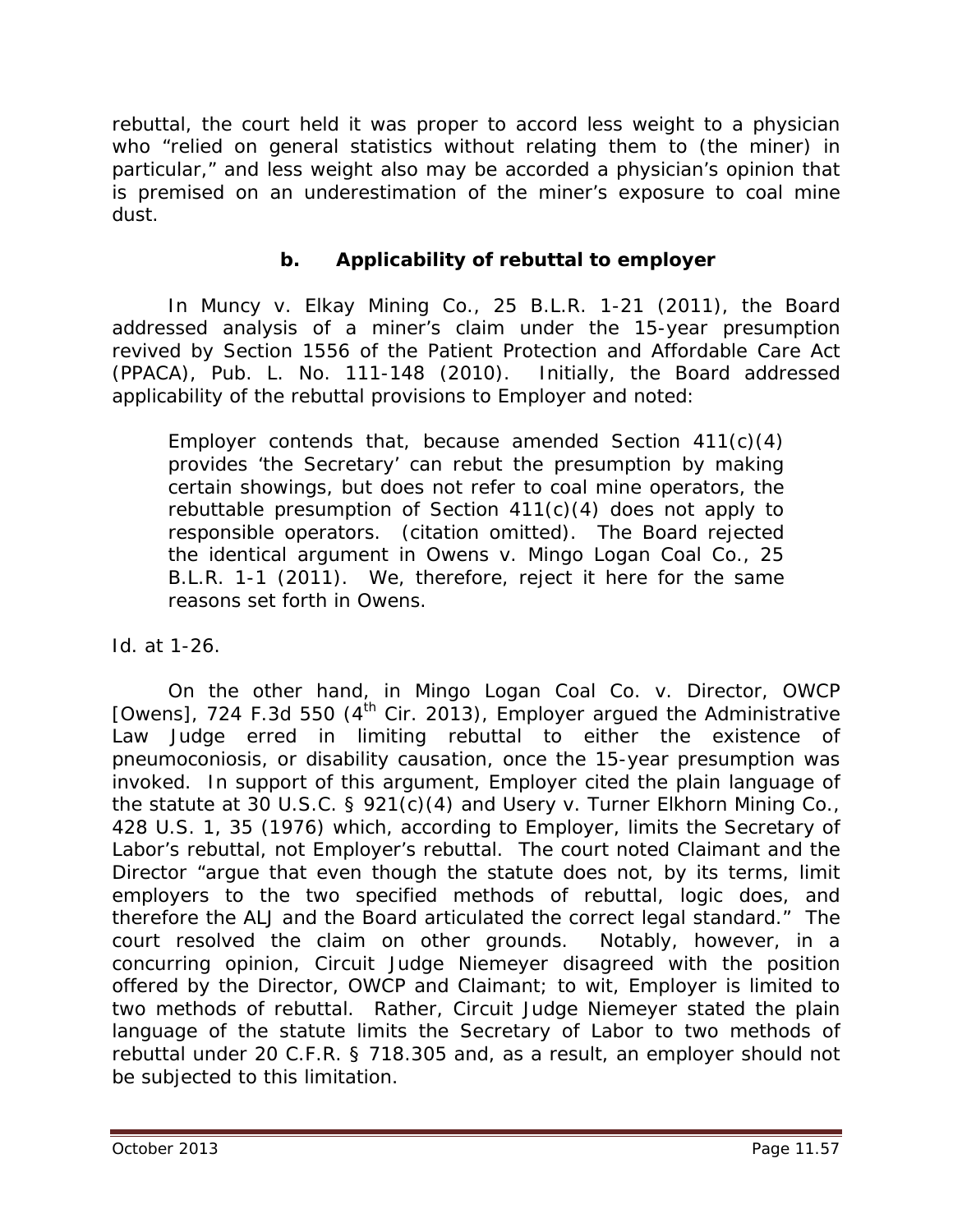#### **c. Rebuttal in the miner's claim, case law examples**

In *Morrison v. Tennessee Consolidated Coal Co.*, 644 F.3d 473 (6<sup>th</sup> Cir. 2011), the court vacated a denial of benefits, and remanded the claim for further consideration in the wake of enactment of the Patient Protection and Affordable Care Act § 1556 (2010) (PPACA). Although the court directed the Administrative Law Judge to reweigh evidence on the issue of total disability, it accepted the Director's position that the 15-year presumption revived by the PPACA would apply to Morrison's claim:

. . . because Morrison's February 22, 2007, claim was filed and pending within the applicable time period, Morrison worked underground for more than twenty-two years, and the ALJ found Morrison to be totally disabled . . ..

The chest x-ray evidence was negative for the presence of clinical pneumoconiosis, but the court held, standing alone, negative x-ray evidence is insufficient to rebut the presumption. The court further declined to find the medical opinion evidence, which did not contain a diagnosis of pneumoconiosis, was sufficient to rebut the presumption:

[I]n this circuit, it is not enough to simply show that the medical evidence does not include a well-documented opinion of pneumoconiosis.

Rather, the court cited to its opinion in *Hatfield v. Sec'y. of Health and Human Services*, 743 F.2d 1150, 1157 (6<sup>th</sup> Cir. 1984), *overruled on other grounds by Mullins Coal Co. v. Director, OWCP*, 484 U.S. 135 (1987), and stated:

[R]ebuttal requires an affirmative showing . . . that the claimant does *not* suffer from pneumoconiosis, or that the disease is not related to coal mine work.

The *Morrison* court concluded, "[b]ecause the record . . . does not contain an affirmative showing that Morrison does *not* suffer from pneumoconiosis, or that the disease is not related to coal mine work, the medical opinion evidence is insufficient to rebut the § 921(c)(4) presumption."

If, on remand, the Administrative Law Judge determines total disability is established, then the 15-year presumption would apply. Under these circumstances, the court directed that the parties be afforded an opportunity "to submit additional medical evidence" on remand that is "consistent with the evidentiary limitations imposed by 20 C.F.R. § 725.414."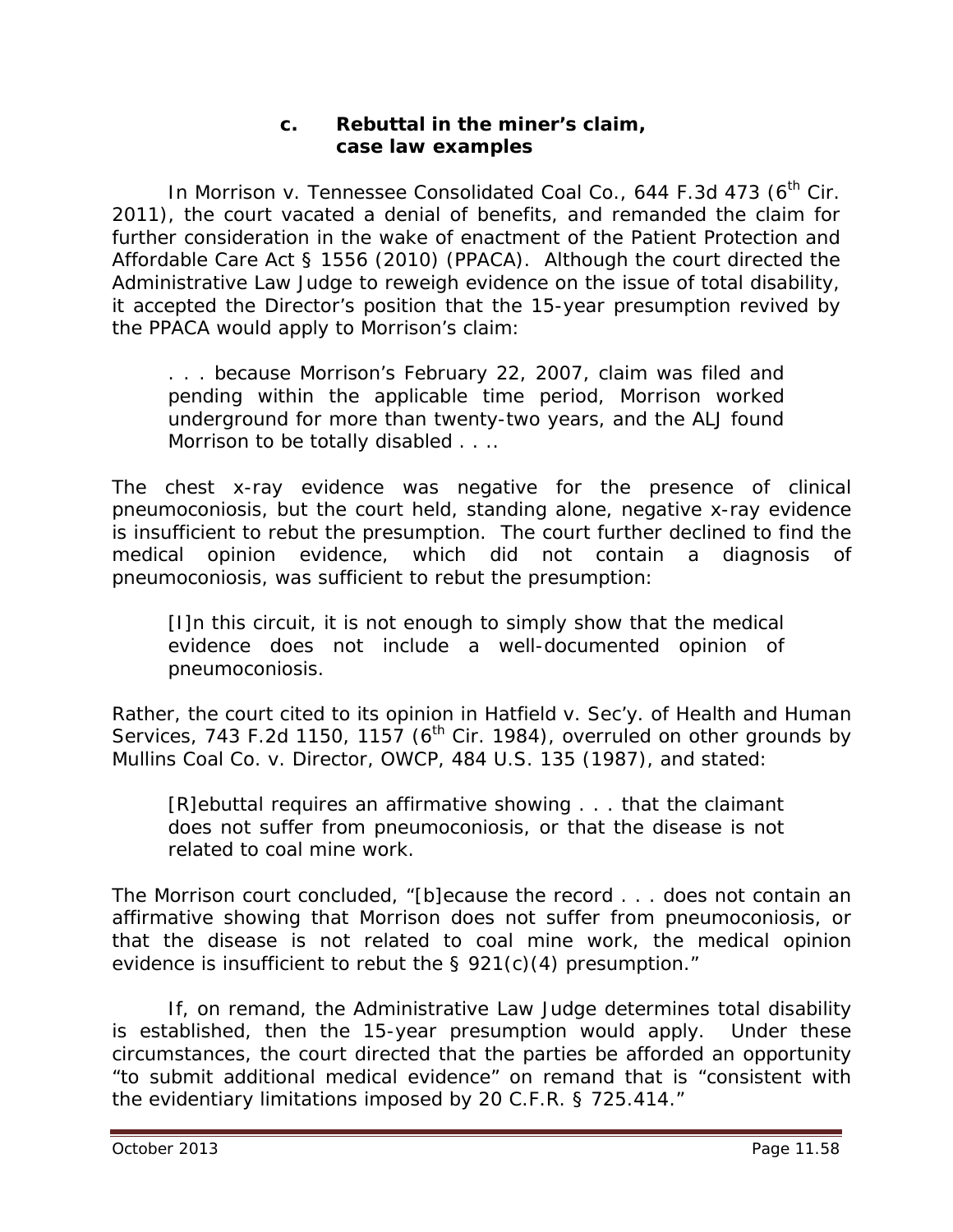#### **d. Rebuttal in a survivor's claim, death causation**

In *Copley v. Buffalo Mining Co.*, 25 B.L.R. 1-81 (2012), the Administrative Law Judge applied the 15-year presumption to award benefits in a survivor's claim. Upon finding the PPACA's revival of the 15-year presumption was constitutional, the Board affirmed the Administrative Law Judge's invocation of the presumption based on findings of 28 years of underground coal mine employment, and a totally disabling respiratory impairment under 20 C.F.R. § 718.204. Turning to rebuttal, the Administrative Law Judge "did not specifically summarize the x-ray and CT scan readings," but concluded Employer failed to rebut the existence of pneumoconiosis as the pathologists agreed that the disease was present on autopsy. The Board determined it was "harmless error" not to summarize the x-ray, and CT scan evidence as "the administrative law judge permissibly credited the autopsy evidence, since it is 'highly reliable' for diagnosing the presence or absence of pneumoconiosis."

The Administrative Law Judge then concluded Employer failed to rebut disability causation, and benefits were awarded. Counsel for the Director argued this constitutes error in a survivor's claim. As noted by the Board:

The Director contends that 'invocation of amended Section 411(c)(4) by a survivor results *only* in a presumption of death due to pneumoconiosis' and '[c]onsequently, the presumption is rebutted by proving that the miner did not suffer from pneumoconiosis or that the miner's death was wholly unrelated to his coal mine employment.'

*Slip op*. at 6 (emphasis in original). The Board reviewed statutory history and held the following:

[W]e conclude that invocation of the amended Section 411(c)(4) presumption, in a survivor's claim filed after January 1, 2005, gives rise to a presumption that the miner's death was due to pneumoconiosis. In order to rebut this presumption, therefore, the party opposing entitlement must establish either that the miner did not have pneumoconiosis, or that his death did not arise from his coal mine employment.

The Board further stated its holding is consistent with the standard set forth by the Department in its *proposed* amendments to 20 C.F.R. § 718.305, implementing amended Section 411(c)(4), which provides the following: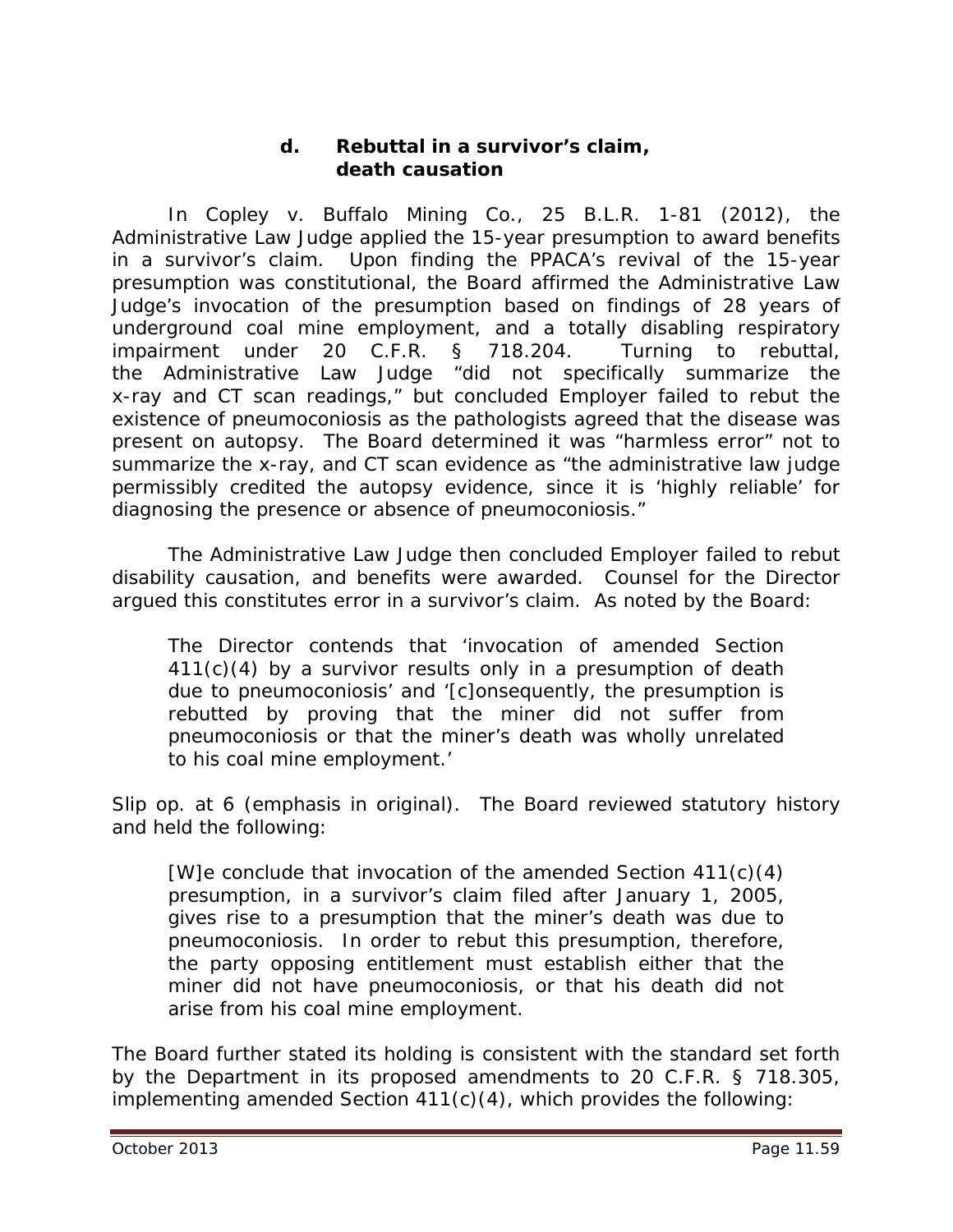§ 718.305 Presumption of pneumoconiosis

\*\*\*

(d) Rebuttal . . .

(2) Survivor's Claim. In a claim filed by a survivor, the party opposing entitlement may rebut the presumption by establishing that

(i) the miner did not have pneumoconiosis, as defined in section 718.201; or (ii) the miner's death did not arise in whole or in part out of dust exposure in the miner's coal mine employment.

77 Fed. Reg. 19,456, 19,475 (proposed Mar. 30, 2012). For the text of the finally-promulgated regulation, *see* page 11.47.

#### **E. Presumption at 20 C.F.R. § 718.306, survivors' claims**

Under 20 C.F.R. § 718.306, death due to pneumoconiosis, or total disability at the time of death will be presumed in certain cases. This presumption is applicable to certain claims for survivor's benefits, and is discussed in Chapter 16*.*

### **F. Reasoned medical opinions**

#### **1. Generally**

Besides chest x-rays, autopsy/biopsy evidence, and certain presumptions, a determination of the existence of pneumoconiosis also may be made if a physician, exercising sound medical judgment, and notwithstanding a negative x-ray, finds the miner suffers from pneumoconiosis as defined in 20 C.F.R. § 718.201. 20 C.F.R. § 718.202(a)(4)(simple pneumoconiosis); 20 C.F.R. § 718.304(c) (complicated pneumoconiosis). Thus, even if the x-ray evidence is negative, medical opinions may establish the existence of pneumoconiosis. *Taylor v. Director, OWCP*, 9 B.L.R. 1-22 (1986). The medical opinions must be reasoned and supported by objective medical evidence such as blood gas studies, electrocardiograms, pulmonary function studies, physical performance tests, physical examination, and medical and work histories.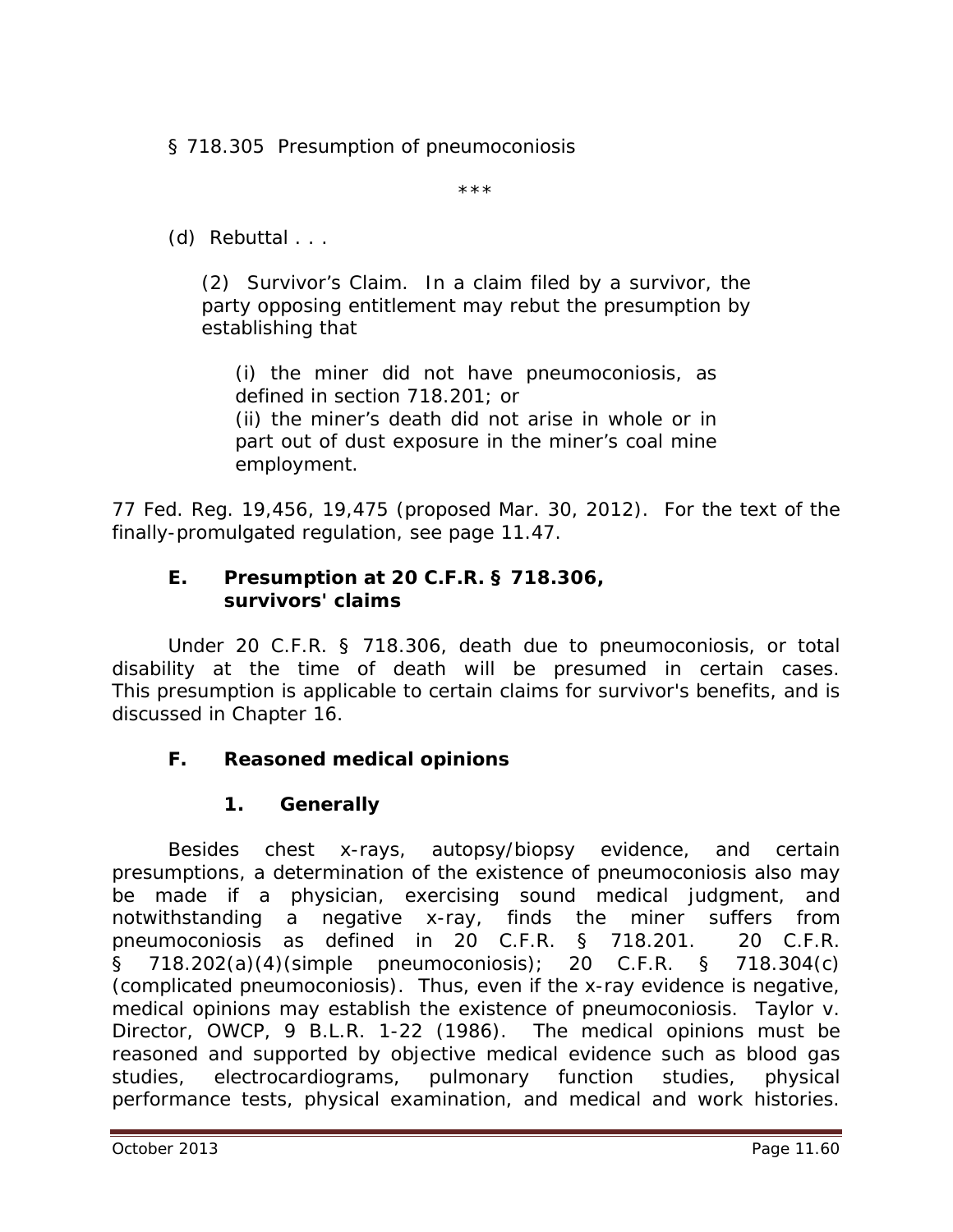### 20 C.F.R. § 718.202(a)(4).

The Board emphasizes, under 20 C.F.R. § 718.202(a)(4), "the administrative law judge must consider and weigh all relevant medical evidence to ascertain whether or not claimant has established the presence of pneumoconiosis by a preponderance of the evidence . . .." *Perry v. Director, OWCP*, 9 B.L.R. 1-1, 1-2 (1986). Where the medical opinions are in conflict, the Administrative Law Judge must discuss the conflicting evidence, and provide a rationale for choosing one physician's opinion over the opinion of another physician. *McGinnis v. Freeman United Coal Mining Co.*, 10 B.L.R. 1-4 (1987).

### **2. No "cohesive theory" required**

A party is not required to establish a "cohesive theory" with regard to whether the miner suffers from coal workers' pneumoconiosis. In *Bentley v. Kentucky Elkhorn Coal, Inc.*, BRB No. 00-0140 BLA (Apr. 6, 2001) (unpub.), Employer's three physicians "disagreed as to the possible contribution of factors such as cigarette smoking, a predisposition to asthma, and hereditary factors, as well as the extent to which the symptoms were related to emphysema, asthma, bronchitis, or asthmatic bronchitis." The Administrative Law Judge found "'it would be absurd to suggest that the credibility of the three physicians retained by the [e]mployer is not undermined at all by the fact that they disagree with each other on the material issues.'" The Board disagreed, and stated that a finding regarding whether a physician's opinion is well-reasoned and well-documented "requires analysis of the document within its four corners."

#### **V. Etiology of the pneumoconiosis**

Once an Administrative Law Judge finds the miner suffers (or suffered) from pneumoconiosis, it must be determined whether the miner's pneumoconiosis arose, at least in part, out of coal mine employment. 20 C.F.R. § 718.203.

### **A. Applicability**

### **1. Applies to "clinical" pneumoconiosis**

Pursuant to *Andersen v. Director, OWCP*, 455 F.3d 1102 (10<sup>th</sup> Cir. 2006), the ten year rebuttable presumption at 20 C.F.R. § 718.203 applies only to determine whether the miner's *clinical* pneumoconiosis is coal dust related.

In *Hapney v. Peabody Coal Co.*, 22 B.L.R. 1-104 (2001)(en banc),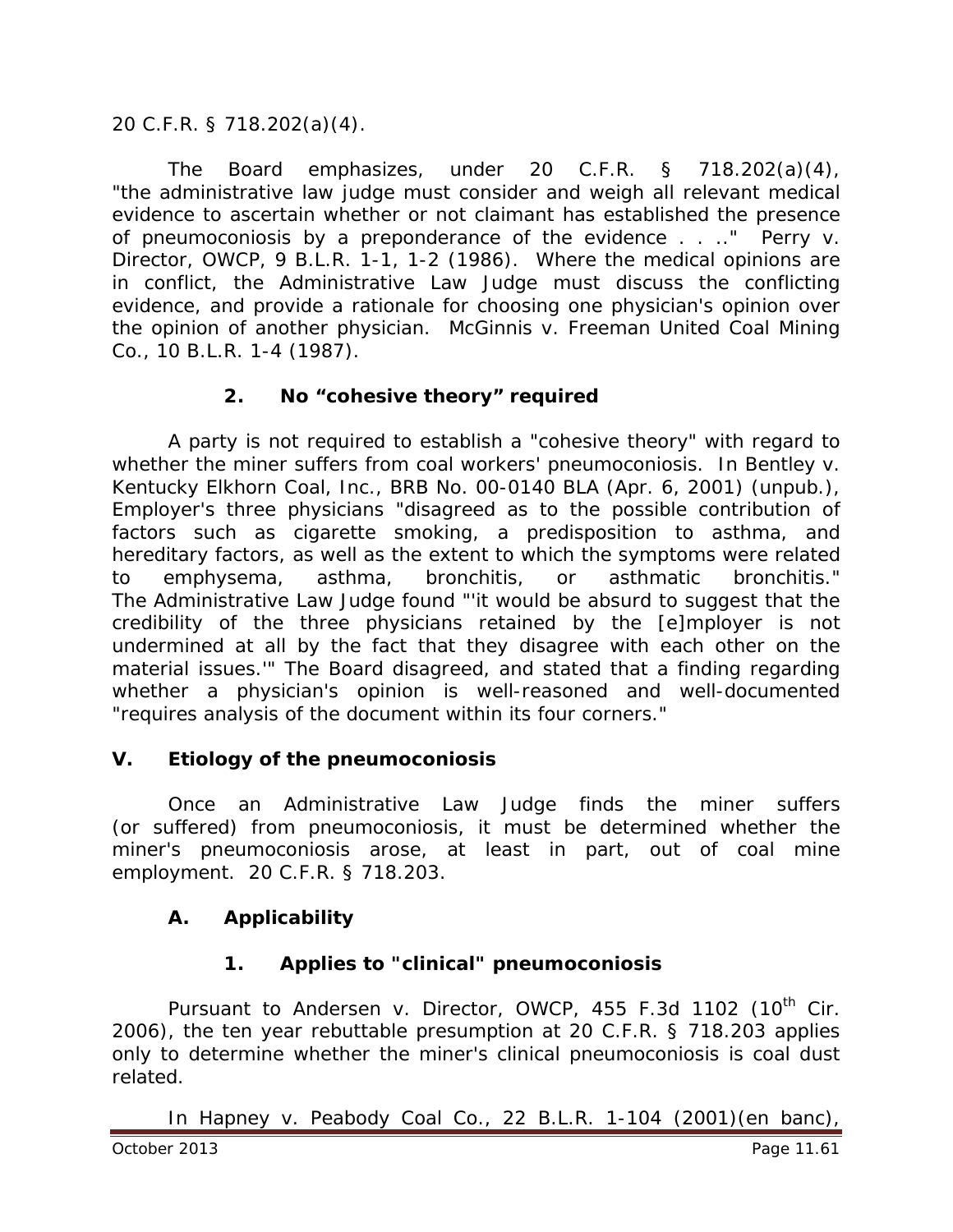a case arising in the Fourth Circuit, the Board held a finding of "anthracosis" on biopsy was sufficient to support a finding of pneumoconiosis under the Act, despite preponderantly negative chest x-ray findings. Notably, the Board affirmed the Administrative Law Judge's finding that the biopsy findings of anthracosis were credible, and fell within the regulatory definition of pneumoconiosis at 20 C.F.R. § 718.202(a)(2). The Board then adopted the Director's position that the etiology of the miner's lung condition as diagnosed on biopsy "is properly considered, not pursuant to the regulation at 20 C.F.R. § 718.202(a), but pursuant to the regulation at 20 C.F.R. § 718.203." Here, because the miner demonstrated more than ten years of coal mine employment, Employer had the burden of rebutting the presumption by demonstrating the miner's diagnosed anthracosis did not arise from exposure to coal dust.

# **2. Applies to complicated pneumoconiosis**

In *The Daniels Co. v. Director, OWCP [Mitchell]*, 479 F.3d 321 (4<sup>th</sup> Cir. 2007), when assessing whether a miner suffers from complicated coal workers' pneumoconiosis, the court held that the fact-finder has a two step process: (1) whether there are radiographic, or other findings consistent with complicated pneumoconiosis under the provisions at 20 C.F.R. § 718.304(a)-(c); and, if so (2) whether the pneumoconiosis arose at least in part out of coal mine employment at 20 C.F.R. § 718.203(a). The court emphasized the causation element is not "subsumed" in a finding that the miner suffers from complicated pneumoconiosis. Rather, a miner with ten years or more of coal mine employment is entitled to a rebuttable presumption that his complicated pneumoconiosis arose out of coal dust exposure, whereas a miner with fewer than ten years of employment must present medical evidence to establish causation. *See also W.L.C. v. Westmoreland Coal Co.*, BRB No. 06-0927 BLA (June 26, 2007) (unpub.).

In *D.S. v. Westmoreland Coal Co.*, BRB No. 07-1000 BLA (Sept. 30, 2008) (unpub.), a case arising in the Third Circuit, the Board held, if complicated pneumoconiosis is present, the Administrative Law Judge "must determine whether the evidence establishes that the miner's complicated pneumoconiosis arose out of coal mine employment pursuant to Section 718.203(c)."

# **3. Inapplicable to finding of "legal" pneumoconiosis**

In *Kiser v. L&J Equipment Co.*, 23 B.L.R. 1-246, 1-259 n. 18 (2006), where the Administrative Law Judge finds the presence of "legal" pneumoconiosis, the Board cited to *Andersen v. Director, OWCP*, 455 F.3d 1102 (10th Cir. 2006) and *Henley v. Cowan & Co.*, 21 B.L.R. 1-147, 1-151 (1999) and adopted the Director's position to hold the Administrative Law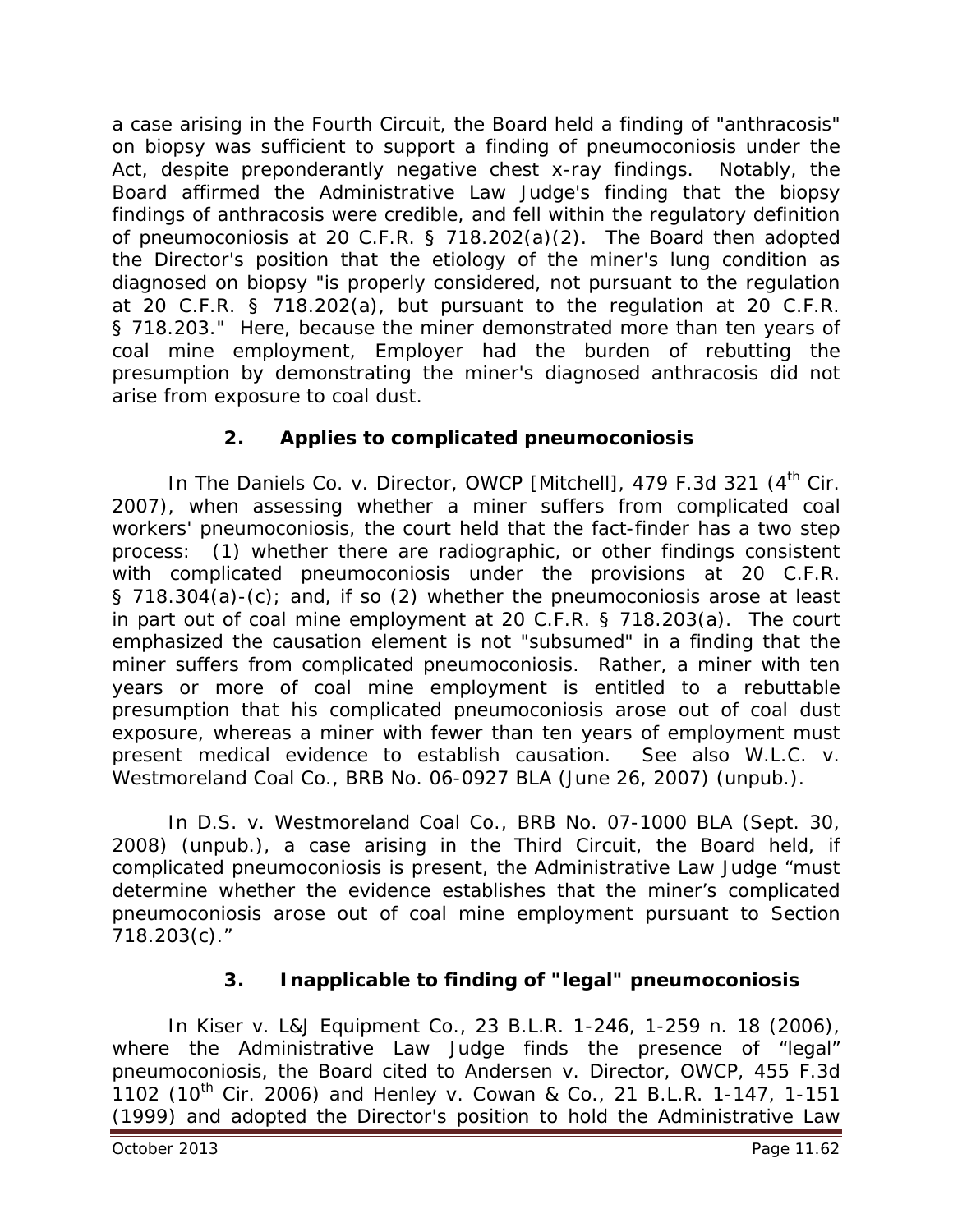Judge need not separately determine the etiology of the disease at 20 C.F.R. § 718.203 because findings of "legal" pneumoconiosis under 20 C.F.R. § 718.202(a)(4) will necessarily subsume that inquiry.

In *Energy West Mining Co. v. Director, OWCP [Oliver]*, 555 F.3d 1211  $(10<sup>th</sup>$  Cir. 2009), the court held the ten year rebuttable presumption at 20 C.F.R. § 718.203 does not apply to a diagnosis of legal pneumoconiosis; rather, a physician must conclude the miner's chronic respiratory disease was caused, at least in part, from coal mine employment. The court stated:

Though COPD is not one of the diseases doctors call pneumoconiosis, it can nevertheless qualify under the legal definition of the term if it arises out of coal mining employment. A longstanding interpretation of the BLBA recognizes that Congress intended to compensate miners for 'a broader class of lung diseases that are not pneumoconiosis as that term is used by the medical community.' (citations omitted).

. . .

Because COPD is most frequently caused by cigarette smoking and is commonly found among the general population, we have held that a miner whose claim to black lung benefits is based on COPD is not entitled to the ordinary rebuttable presumption that his or her disease arose out of coal mine employment provided he worked in the mines for at least ten years (under 20 C.F.R. § 718.203).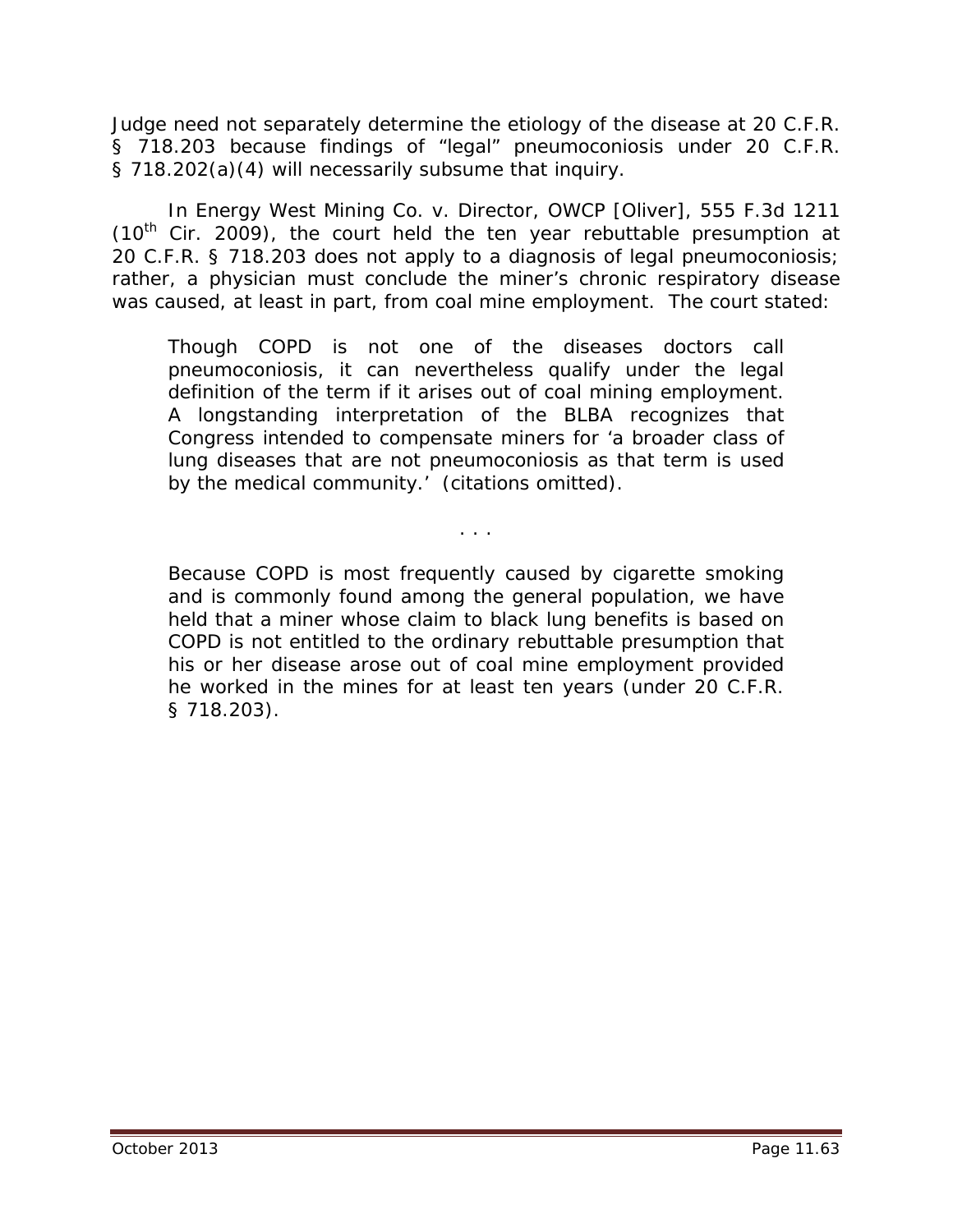### **B. Differential diagnosis or apportionment; causation**

### **1. Benefits Review Board**

 In *Stover v. Peabody Coal Co.*, 24 B.L.R. 1-159 (2010) (en banc on recon.), Employer argued the Sixth Circuit's toxic tort opinion in *Best v.*  Lowe's Home Centers, Inc., 563 F.3d 171 (6<sup>th</sup> Cir. 2009) is applicable to black lung claims. Employer maintained, in claims where there are multiple (differential) diagnoses, it is incumbent on the medical expert to use "diagnostic techniques to rule out alternative causes in order to reach a conclusion as to which cause of injury is most likely." As a result, Employer asserts "this test constitutes a new legal standard that is applicable to black lung claims under general standards for evaluating the credibility of medical opinion evidence."

Under the facts of *Stover,* Drs. Simpao and Baker diagnosed smokinginduced and coal dust-induced lung disease. Employer argued the Administrative Law Judge failed to apply the *Best* standard to evaluate the physicians' opinions such that the decision awarding benefits must be vacated. The Board disagreed.

Adopting the position of the Director, the Board held the *Best* standard is not applicable, and it does not "present a new standard for evaluating disability causation opinions in black lung cases." The Director noted the *Best* decision was premised on the application of Federal Rule of Evidence 702 and *Daubert v. Merrell Dow Pharmaceuticals, Inc.*, 509 U.S. 579 (1993). Because the Federal Rules of Evidence do not apply to administrative proceedings, the Board concluded the Sixth Circuit's decision in *Best* is not controlling in black lung claims. The Board noted:

In cases involving the evaluation of medical opinions that attributed a miner's disabling respiratory impairment to smoking, or to coal dust exposure, or both, where the physicians disagreed as to whether the role of each exposure could be differentiated, the Sixth Circuit has consistently upheld the administrative law judge's credibility determinations, if supported by substantial evidence, where the adjudicator has examined 'the validity of the reasoning of a medical opinion in light of the studies conducted and the objective indications upon which the medical opinion or conclusion is based.'

As a result, the award of benefits was affirmed.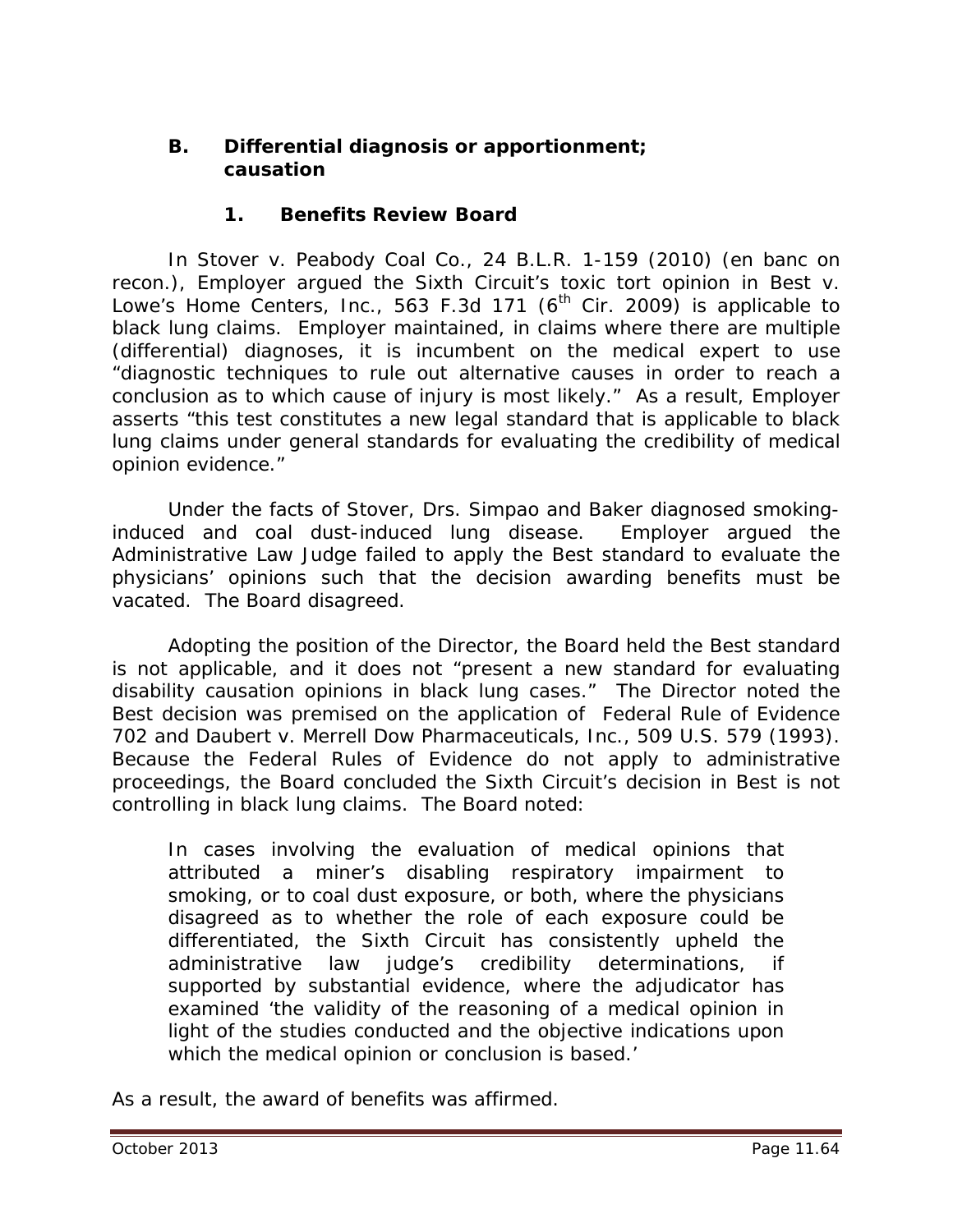In *Tapley v. Bethenergy Mines, Inc.*, BRB No. 04-0790 BLA (May 26, 2005) (unpub.), a physician's opinion that coal workers' pneumoconiosis constituted one of two causes of Claimant's totally disabling respiratory impairment satisfied the disability causation standard at 20 C.F.R. § 718.204(c)(1). Citing to *Gross v. Dominion Coal Corp.*, 23 B.L.R. 1-8, 1-17 to 1-19 (2004), the Board noted, because the physicians concluded pneumoconiosis "was one of two causes" of the miner's total disability, Claimant presented evidence sufficient to meet the "substantially contributing cause" standard.

## **2. Fourth Circuit**

In *Consolidation Coal Co. v. Director, OWCP [Williams]*, 453 F.3d 609 (4th Cir. 2006), *cert. denied* (Mar. 19, 2007), the Administrative Law Judge properly credited a physician's opinion that the miner's airflow obstruction was caused by cigarette smoking as well as coal dust exposure. Employer argued the opinion was flawed because the physician did not "apportion [Claimant's] lung impairment between cigarette smoke and coal mine dust exposure . . .." The court disagreed, and held physicians need not make "such particularized findings."

In *Consolidation Coal Co. v. Swiger*, 98 Fed. Appx. 227, Case No. 03-1971 ( $4<sup>th</sup>$  Cir. May 11, 2004) (unpub.), the court disagreed with Employer's argument that there was insufficient evidence to conclude the miner's respiratory disability was due to pneumoconiosis because the physicians "could not apportion the relative effects of tobacco use and coal mine dust exposure . . .." Citing to *Cornett v. Benham Coal, Inc.,* 227 F.3d 569, 576 ( $6<sup>th</sup>$  Cir. 2000) with approval, the court held physicians are not required to precisely determine the percentages of contribution to total disability; rather, "[t]he ALJ needs only to be persuaded, on the basis of all available evidence, that pneumoconiosis is a contributing cause of the miner's disability."

# **3. Sixth Circuit**

In *Crockett Collieries, Inc. v. Director, OWCP [Barrett]*, 478 F.3d 350  $(6<sup>th</sup> Cir. 2007)$  (J. Rogers, concurring), the Administrative Law Judge's award of black lung benefits was affirmed. In the case, both Drs. Baker and Dahhan concluded that the miner suffered from a respiratory impairment. They disagreed, however, whether the impairment "could all be due to cigarette smoking or could be due to a combination of cigarette smoking and coal dust exposure." Dr. Baker concluded coal dust exposure "probably contributes to some extent in an undefinable portion" to the miner's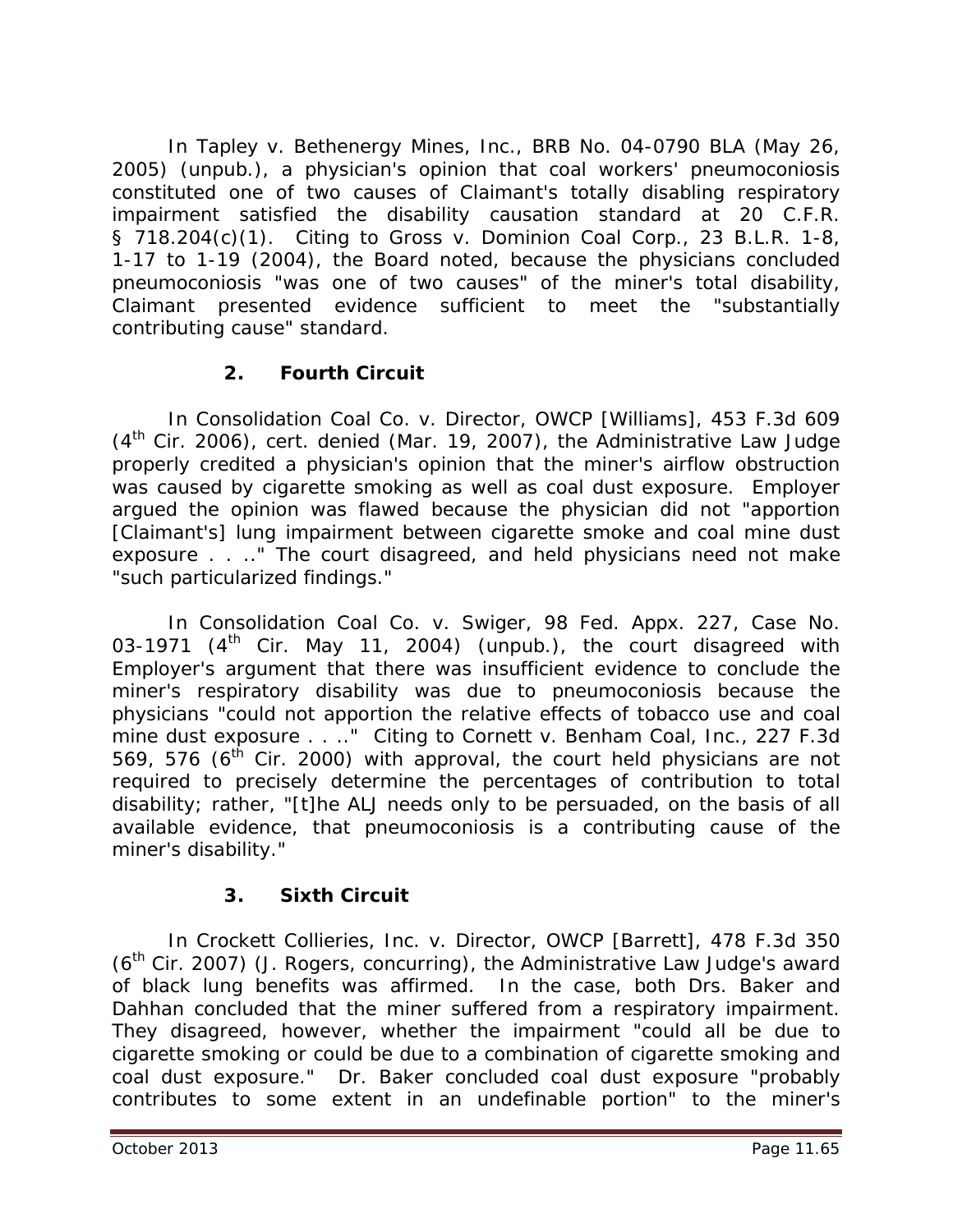pulmonary impairment. After invoking the rebuttable presumption that the miner's legal pneumoconiosis arose out of coal dust exposure at 20 C.F.R. § 718.203(b), the court held Dr. Baker's opinion was sufficient to support a finding that the miner suffered from the disease, and it was not too equivocal. The court further noted:

In rejecting Dr. Dahhan's opinion, the ALJ found that Dahhan had not adequately explained why Barrett's responsiveness to treatment with bronchodilators necessarily eliminated a finding of legal pneumoconiosis, and had not adequately explained 'why he believes that coal dust exposure did not exacerbate (the miner's) allegedly smoking-related impairments.'

The court agreed with the Administrative Law Judge's analysis, and affirmed the award of benefits.

# **4. Tenth Circuit**

In *Energy West Mining Co. v. Hunsinger,* 2010 WL 982910, Case No. 09-9550 (10<sup>th</sup> Cir. July 29, 2010) (unpub.), the Administrative Law Judge properly determined that Claimant, who had a 25-pack-year smoking history and a 24-year history of coal mine employment, was totally disabled due to legal coal workers' pneumoconiosis. In affirming the award, the court held it was proper to rely on a medical expert's "fifteen years of experience and several epidemiological studies" in crediting his opinion that "it was the significant coal dust exposure that caused Mr. Hunsinger's lung disease despite the absence of any fibrotic changes visible via x-ray." Citing to the Sixth Circuit's decision in *Cornett v. Benham Coal, Inc.*, 227 F.3d 569  $(6<sup>th</sup>$  Cir. 2000), the Tenth Circuit agreed a physician is not required to apportion relative causes of the miner's lung disease (smoking and coal dust exposure), and the miner is not required to demonstrate that coal dust exposure is the "only cause" of his respiratory condition.

### **C. Ten years or more coal mine employment**

If a miner suffering from pneumoconiosis was employed for ten years or more in one or more coal mines, there is a rebuttable presumption that the pneumoconiosis arose out of such employment. 20 C.F.R. § 718.203(b).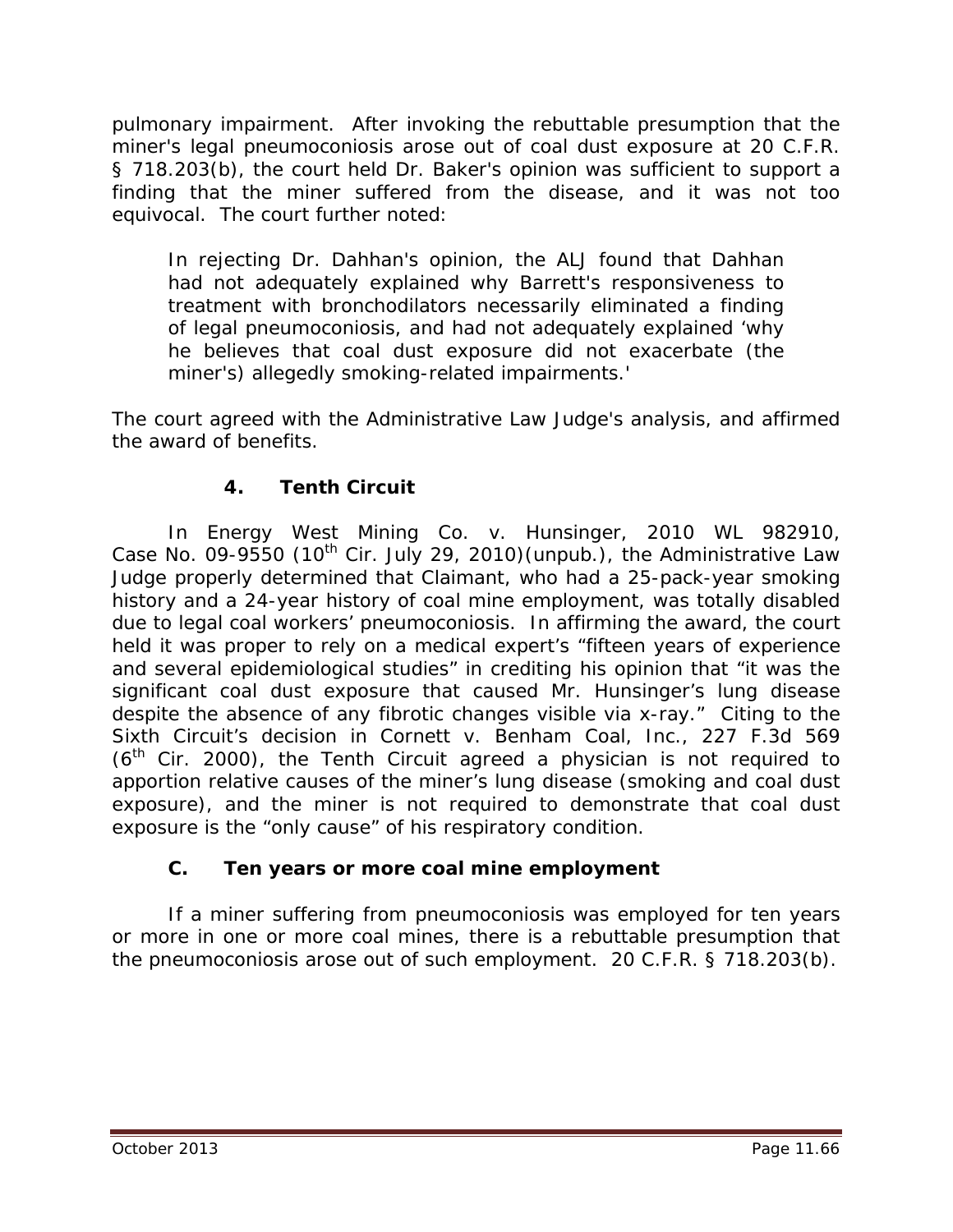# **D. Fewer than ten years of coal mine employment**

### **1. Claimant's burden**

If a miner suffers from pneumoconiosis, and was employed fewer than ten years in the Nation's coal mines, it shall be determined that pneumoconiosis arose out of that employment only if competent evidence establishes such a relationship. 20 C.F.R. § 718.203(c). *See also Stark v. Director, OWCP*, 9 B.L.R. 1-36 (1986); *Hucker v. Consolidation Coal Co.*, 9 B.L.R. 1-137 (1986).

#### **2. Case law**

#### **a. Benefits Review Board**

The burden of proof is met under 20 C.F.R. § 718.203(c) when "competent evidence establish[es] that his pneumoconiosis is significantly related to or substantially aggravated by the dust exposure of his coal mine employment." *Shoup v. Director, OWCP*, 11 B.L.R. 1-110, 1-112 (1987).

#### **b. Third Circuit**

In *Wisniewski v. Director, OWCP*, 929 F.2d 952 (3rd Cir. 1991), an inference that the miner's pneumoconiosis was caused by coal dust exposure may be raised "if the record [affirmatively] indicates [that there was] no other potential dust exposure."

#### **c. Sixth and Seventh Circuits**

The miner must establish his or her pneumoconiosis arose "in part" from coal mine employment. *See Stomps v. Director, OWCP*, 816 F.2d 1533, 10 B.L.R. 2-107 (11th Cir. 1987); *Southard v. Director, OWCP*, 732 F.2d 66, 6 B.L.R. 2-26 ( $6^{th}$  Cir. 1984).

#### **3. Medical evidence required**

Absent operation of the ten-year presumption at 20 C.F.R. § 718.203, the record must contain *medical* evidence establishing a relationship between the miner's pneumoconiosis and coal mine employment. Moreover, "the administrative law judge (cannot) reasonably infer a relationship based merely upon claimant's employment history." *Baumgartner v. Director, OWCP*, 9 B.L.R. 1-65, 1-66 (1986). And, "the judge's sole reliance on lay testimony to find § 718.203(c) satisfied . . . is erroneous." *Tucker v.*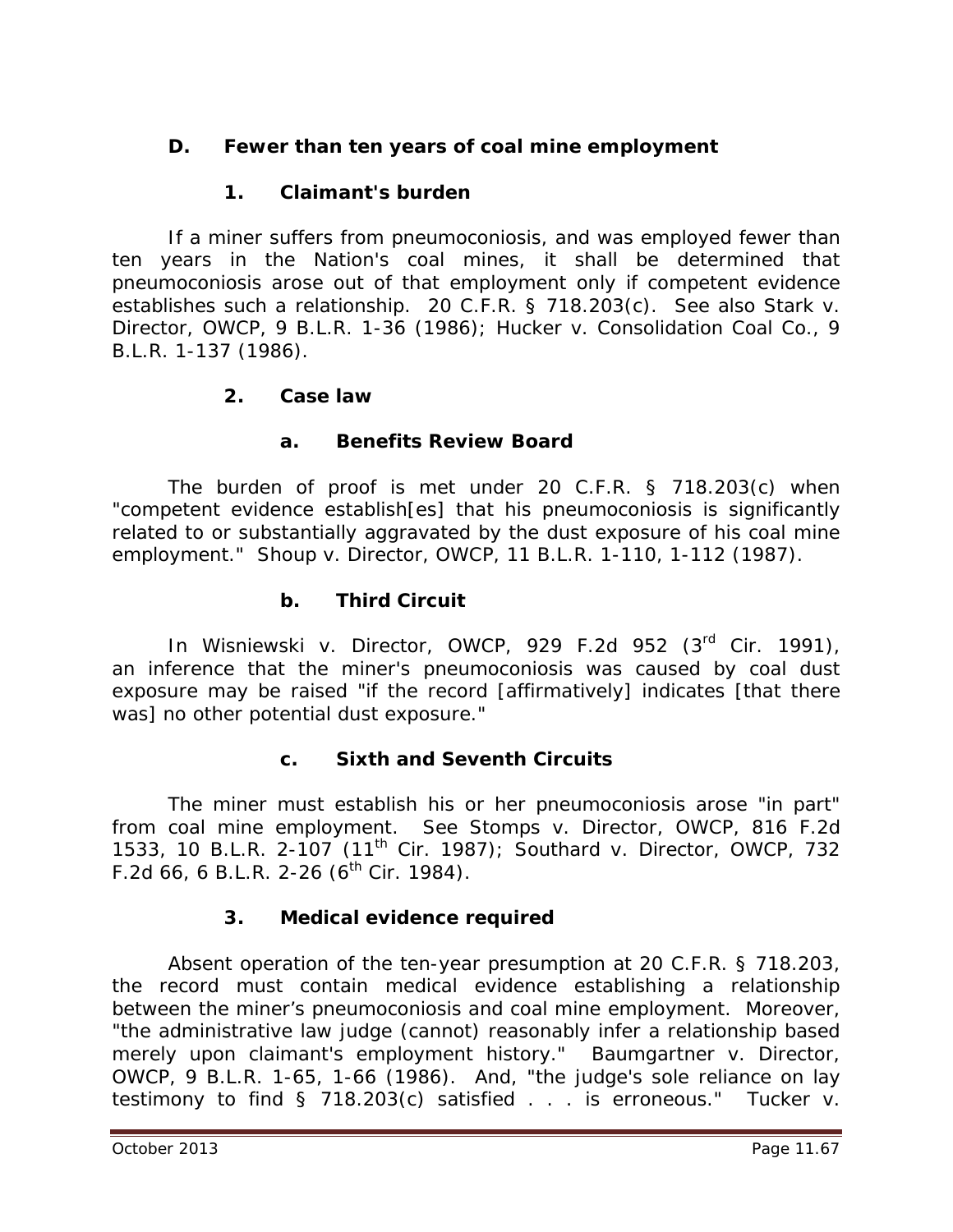*Director, OWCP*, 10 B.L.R. 1-35, 1-39 (1987).

#### **4. Inaccurate employment history, opinion less probative**

Medical opinions, which are predicated on an erroneous coal mine employment history, may be given little weight with regard to etiology of the miner's disease. In *Barnes v. Director, OWCP*, 19 B.L.R. 1-71 (1995)(en banc on reconsideration), the Administrative Law Judge properly accorded an opinion less weight due to the discrepancy in the Administrative Law Judge's finding of coal mine employment, and the history considered by the physician. In so holding, the Board stated "the administrative law judge should . . . consider whether the record contains any documentary or testimonial evidence to suggest that any causal factors other than coal dust exposure as a cause of claimant's pneumoconiosis." The same would hold true for opinions based on an inaccurate smoking history.

For a further discussion of case law pertaining to incorrect smoking or employment histories, *see* Chapter 3.

### **VI. Establishing total disability**

### **A. For claims filed on or before January 19, 2001**

A miner is totally disabled if s/he has complicated pneumoconiosis (20 C.F.R. § 718.304 - irrebuttable presumption), or if pneumoconiosis prevents the miner from doing his usual coal mine employment, or comparable and gainful employment (20 C.F.R. § 718.204). For a discussion of the factors to consider in determining whether a miner is able to perform "comparable and gainful employment," *see* Chapter 10.

Twenty C.F.R. § 718.204(c) provides that, *in the absence of contrary probative evidence*, evidence meeting the quality standards of this subsection shall establish a miner's total disability. The Administrative Law Judge cannot merely weigh like/kind evidence. Specifically, it is error to look at all the pulmonary function studies, and conclude the miner is totally disabled, or to look at all the blood gas studies, and conclude the miner is totally disabled. The Administrative Law Judge must consider all the evidence of record, and determine whether the record contains "contrary probative evidence." If so, the Administrative Law Judge must assign this evidence appropriate weight, and determine "whether it outweighs the evidence supportive of a finding of total respiratory disability." *Troup v. Reading Anthracite Coal Co.*, 22 B.L.R. 1-11 (1999) (en banc); *Fields v. Island Creek Coal Co.*, 10 B.L.R. 1-19, 1-21 (1987); *Shedlock v. Bethlehem*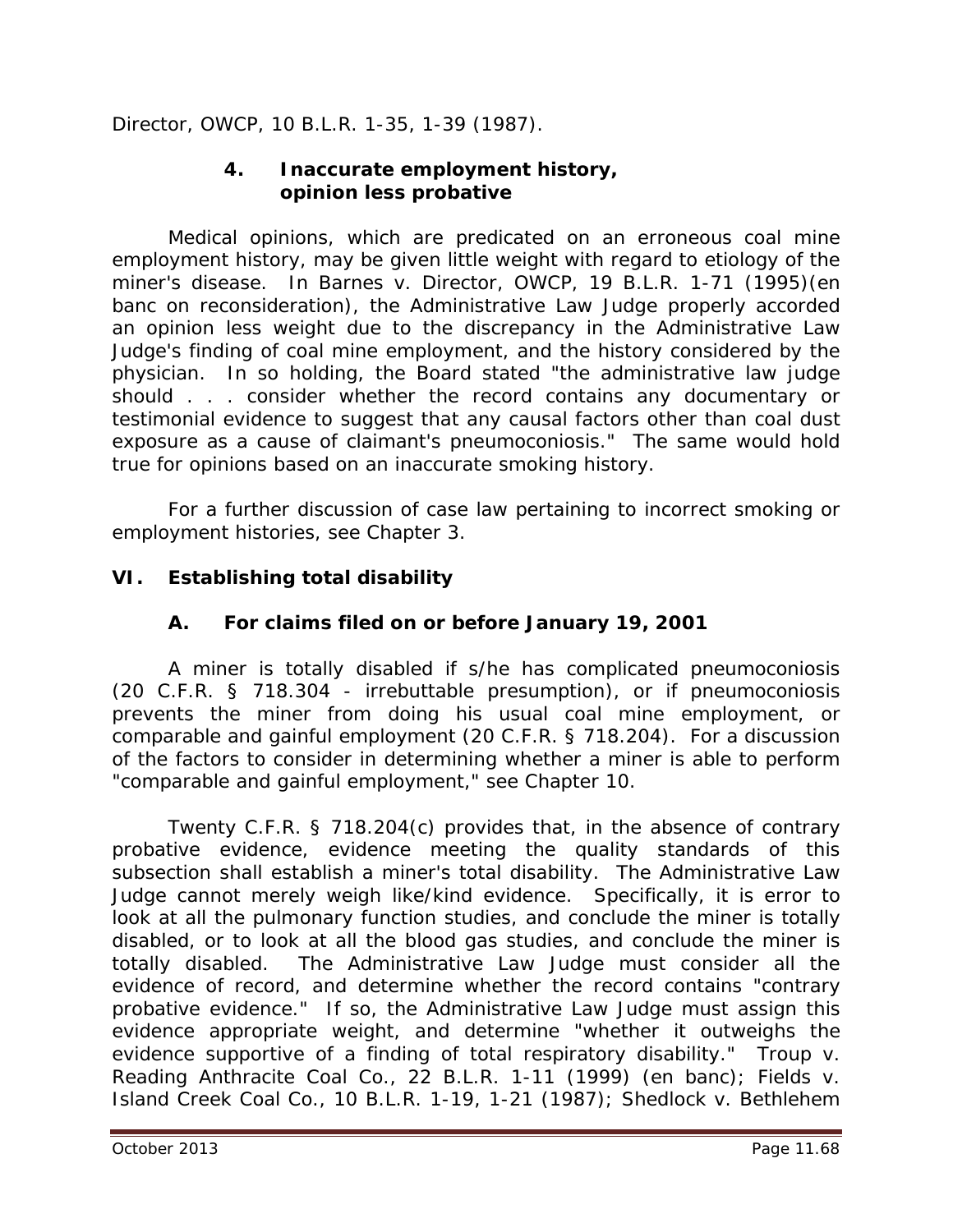*Mines Corp.*, 9 B.L.R. 1-195, 1-198 (1986).

### **B. For claims filed after January 19, 2001**

Under the new regulations, the definitions of total disability and disability causation have been modified. For this reason, in *National Mining Ass'n. v. Dep't. of Labor*, 292 F.3d 849 (D.C. Cir. 2002), the circuit court held the amendments at 20 C.F.R. § 718.204 were valid, but the amended provisions addressing disability causation could not be applied to claims filed on or before January 19, 2001. The court reasoned the amended provisions codify the Fourth Circuit's holding in *Jewel Smokeless Coal Corp. v. Street*, 42 F.3d 241, 243 (4<sup>th</sup> Cir. 1994) over the contrary holding of the Seventh Circuit in *Peabody Coal Co. v. Vigna*, 22 F.3d 1388 (7<sup>th</sup> Cir. 1994) such that the regulation would be impermissibly retroactive. Twenty C.F.R. § 718.204 provides, in relevant part, the following:

(a) General. Benefits are provided under the Act for or on behalf of miners who are totally disabled due to pneumoconiosis, or who where totally disabled due to pneumoconiosis at the time of death. For purposes of this section, any nonpulmonary or nonrespiratory condition or disease, which causes independent disability unrelated to the miner's pulmonary or respiratory disability, shall not be considered in determining whether a miner is totally disabled due to pneumoconiosis. If, however, a nonpulmonary or nonrespiratory condition or disease causes a chronic respiratory or pulmonary impairment, that condition or disease shall be considered in determining whether the miner is or was totally disabled due to pneumoconiosis.

20 C.F.R. § 718.204(a).

In its comments to this regulatory amendment, the Department rejected the concept of compensation based upon "whole person disability," and stated the following:

[O]nly respiratory and pulmonary impairments are relevant in determining whether the miner is totally disabled for purposes of the Black Lung Benefits Act, and identifying the causes of that disability.

**. . .**

The Department has consistently taken the position that proof of a totally disabling respiratory or pulmonary impairment is an essential element of a miner's claim for black lung benefits.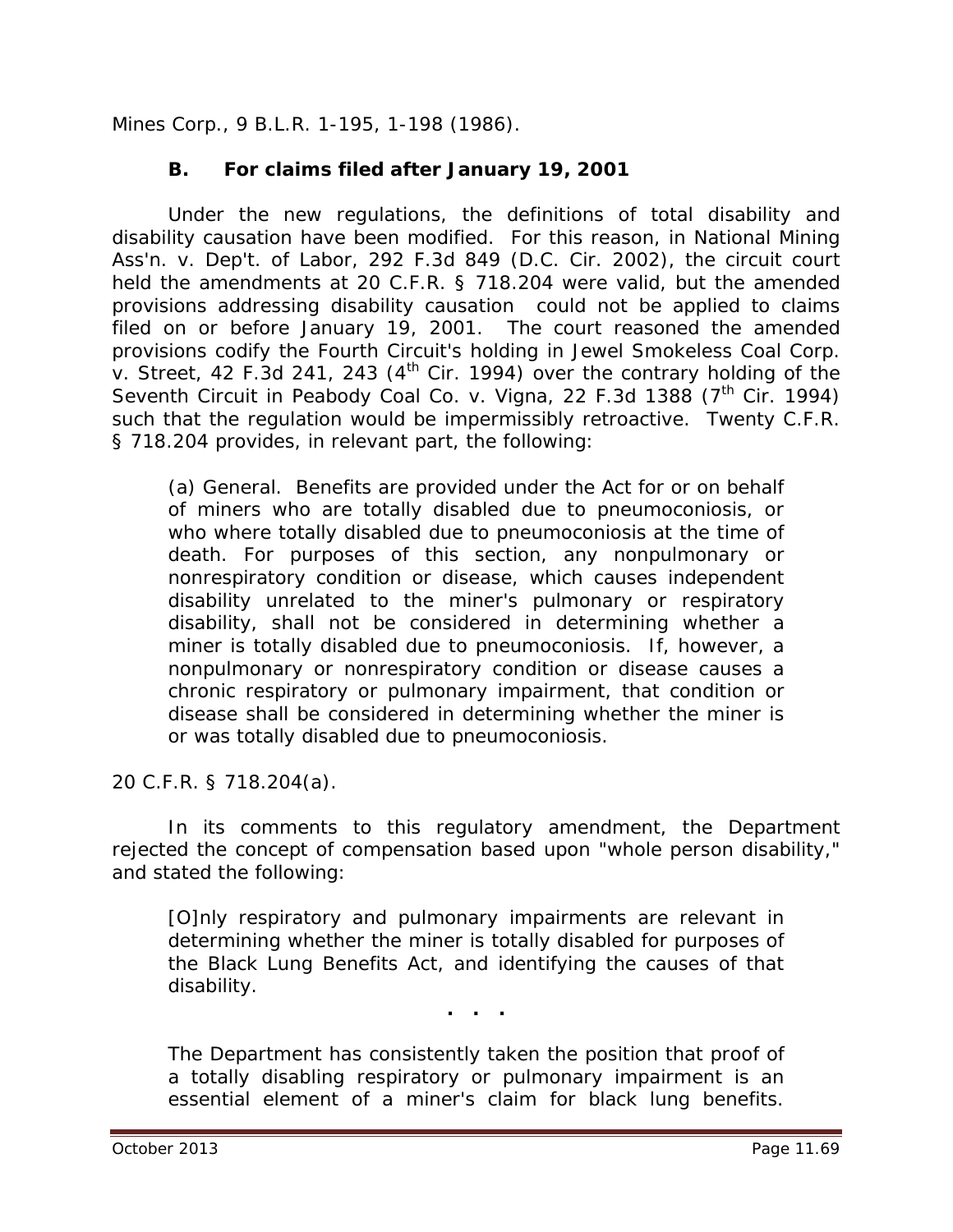(citations omitted). Adoption of a 'whole person' definition of total disability would greatly expand the black lung benefits program and transform it into a general disability program for coal miners.

65 Fed. Reg. 79,947 (Dec. 20, 2000). The Department specifically noted the amended regulatory provisions constitute a departure from the Seventh Circuit's holding in *Peabody Coal Co. v. Vigna*, 22 F.3d 1388  $(7<sup>th</sup>$  Cir. 1994), wherein the court held Claimant's entitlement to benefits was precluded because he suffered from a disabling stroke, which was unrelated to coal mine employment and occurred before there was evidence of disability due to pneumoconiosis in the record.

# **C. Methods of demonstrating total disability**

Benefits are provided under the Act for or on behalf of miners who are totally disabled due to pneumoconiosis. 20 C.F.R. § 718.204(a). The regulations at 20 C.F.R. § 718.204(b) provide the following five methods to establish total disability: (1) pulmonary function (ventilatory) studies; (2) blood gas studies; (3) evidence of cor pulmonale with right-sided congestive heart failure; (4) reasoned medical opinions; and (5) lay testimony. 20 C.F.R. § 718.204(b). And, in a living miner's claim, lay testimony "is not sufficient, in and of itself, to establish total disability." 20 C.F.R. § 718.204(d); *Tedesco v. Director, OWCP*, 18 B.L.R. 1-103 (1994). For the use of lay testimony in a survivor's claim, *see* Chapter 17.

### **1. Ventilatory and blood gas testing measure different types of impairment**

The Board and some circuit courts have emphasized pulmonary function and blood gas testing measure different types of impairment. In *Tussey v. Island Creek Coal Co.*, 982 F.2d 1036, 1040-41 (6<sup>th</sup> Cir. 1993), the court noted the Board holds the results of blood gas and pulmonary function testing "may consistently have no correlation since coal workers' pneumoconiosis may manifest itself in different types of pulmonary impairment.'" The court cited to *Gurule v. Director, OWCP*, 2 B.L.R. 1-772, 1-777 (1979), *aff'd.*, 653 F.2d 1368 (10th Cir. 1981). *See also Sheranko v. Jones and Laughlin Steel Corp*., 6 B.L.R. 1-797, 1-798 (1984) (blood gas studies and ventilatory studies measure different types of impairment).

For a discussion of weighing blood gas studies, ventilatory studies, and medical opinions, *see* Chapter 3.

# **2. Pulmonary function (ventilatory) studies**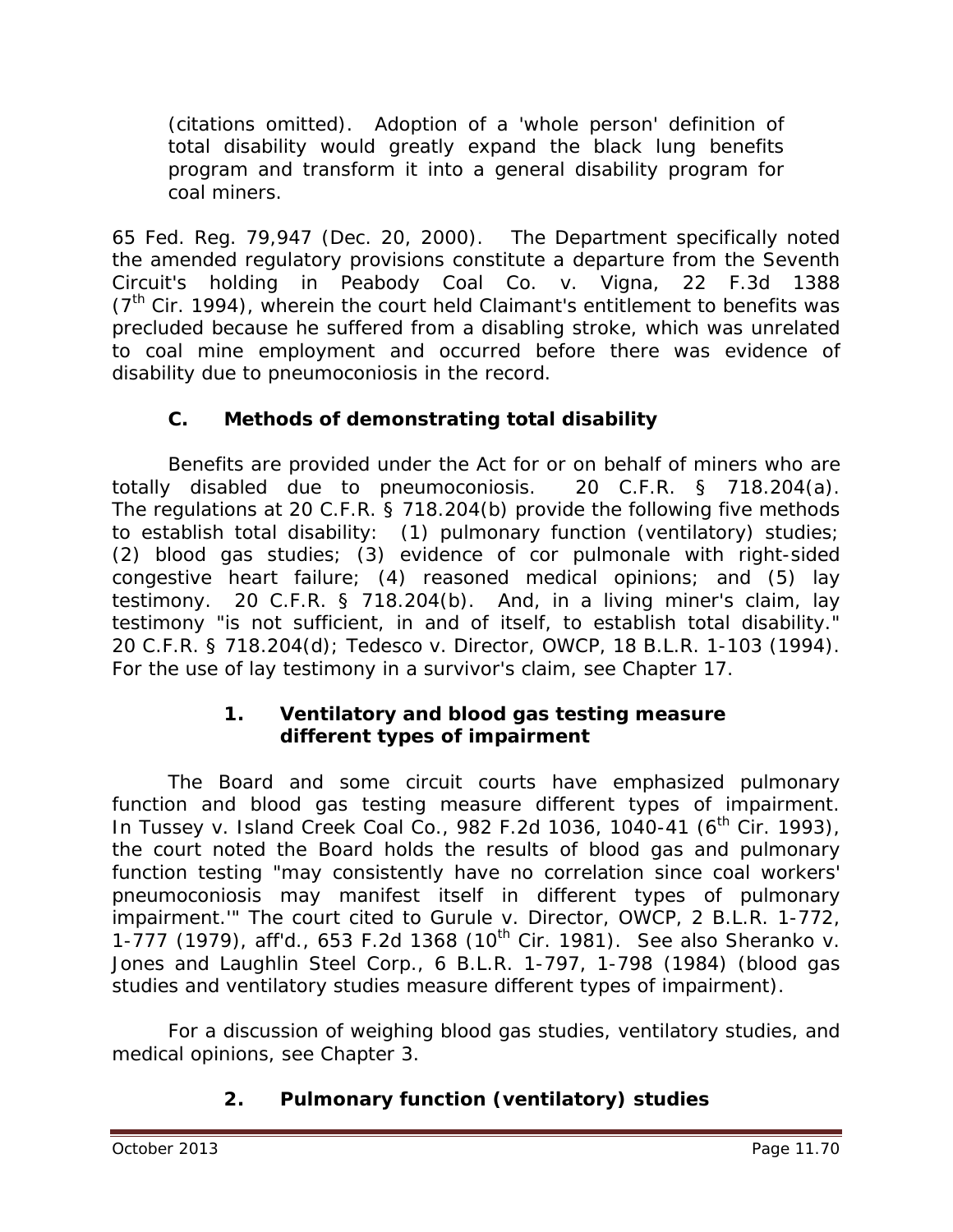The quality standards for pulmonary function studies are found at 20 C.F.R. § 718.103. The standards require that the studies be accompanied by three tracings of each test performed, FEV<sub>1</sub>, FVC, and MVV. The standards also require a statement signed by the physician or technician indicate the following: (1) date and time of test; (2) name, claim number, age, height, and weight of the claimant; (3) name of the technician; (4) signature of the physician supervising the test; (5) the claimant's ability to understand the instructions, ability to follow directions, and degree of cooperation in performing the tests; (6) paper speed; (7) name of the instrument used; (8) whether a bronchodilator was used; and (9) whether the test is in compliance with the quality standards. 20 C.F.R. § 718.103(b).

The quality standards under the amended regulations at 20 C.F.R. § 718.103(b) also require the submission of a flow-volume loop. This additional quality standard is required for tests conducted after January 19, 2001. 20 C.F.R. § 718.101(b).

### **3. Blood gas studies**

The quality standards for blood gas studies are found at 20 C.F.R. § 718.105. The standards require no blood gas study shall be performed if medically contraindicated. 20 C.F.R. § 718.105(a). A blood gas study shall initially be administered at rest and in a sitting position. If the results of the blood gas test at rest do not satisfy the requirements of Appendix C, an exercise blood gas test shall be offered unless medically contraindicated. 20 C.F.R. § 718.105(b).

The report of the blood gas study shall specify: (1) date and time of test; (2) altitude and barometric pressure; (3) name and claim number of the claimant; (4) name and signature of the physician; (6) recorded values for  $PCO<sub>2</sub>$ ,  $PO<sub>2</sub>$ , and pH collected at rest and if performed, during exercise; (7) duration and type of exercise; (8) pulse rate; (9) time between drawing of sample and analysis of sample; and (10) whether the equipment was calibrated before and after each test. 20 C.F.R. § 718.105(c).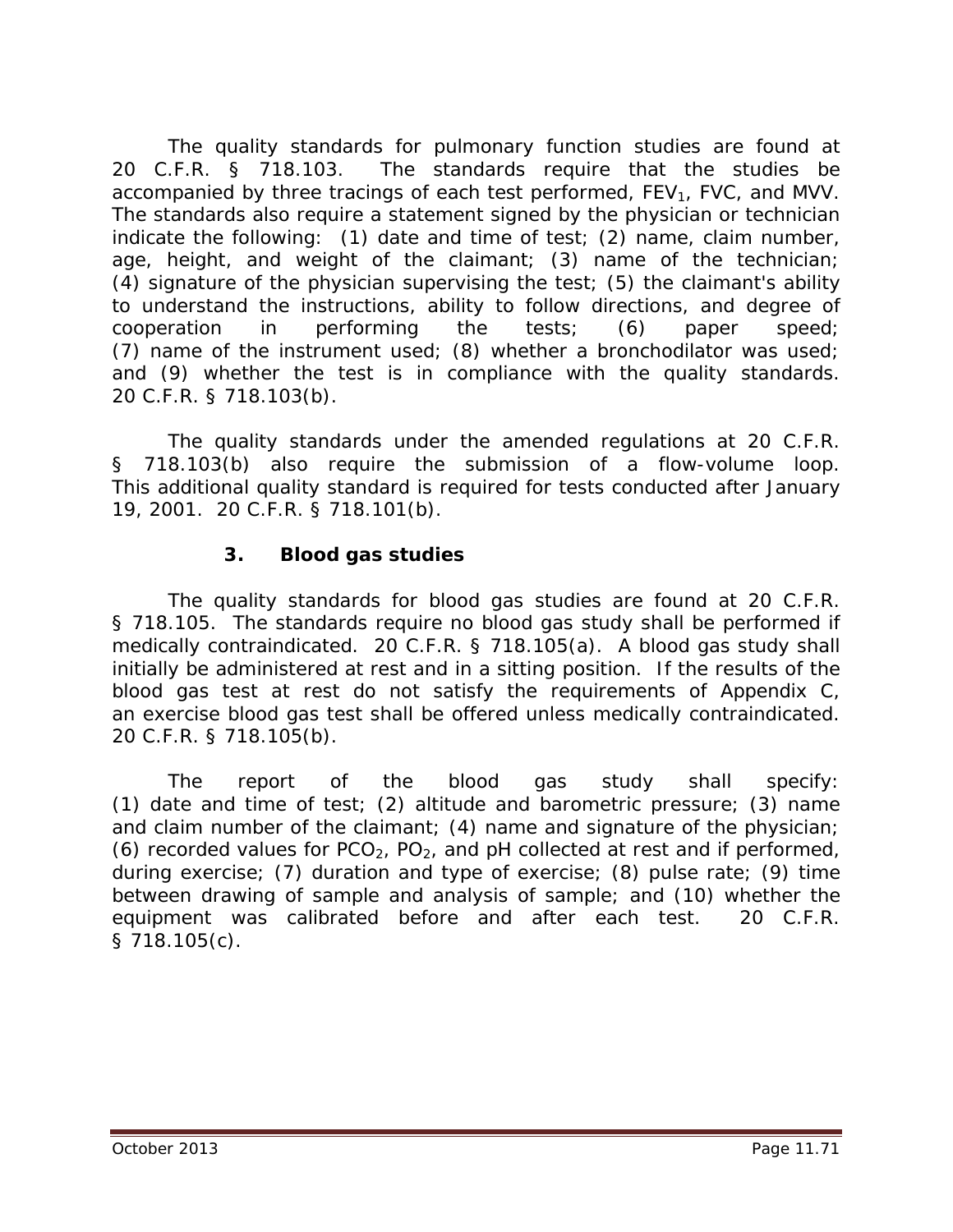#### **4. Cor pulmonale with right-sided congestive heart failure**

When a pulmonary disease progresses, and results in greater pulmonary functional derangement, it produces dysfunction of the pulmonary blood vessels. As the resistance to blood flow in the pulmonary vessels rises, there is an elevation in the pressure in the pulmonary artery and severe stress is placed on the right ventricle of the heart, which eventually fails.

Heart disease that is secondary to chronic lung disease is known as cor pulmonale, and this form of failure of circulation is known as congestive heart failure. A miner's total disability may be established where the miner has pneumoconiosis, and has been shown by the medical evidence to be suffering from cor pulmonale with right-sided congestive heart failure. 20 C.F.R. § 71[8](#page-71-0).204(b)(2)(iii). $^8$ 

## **5. Reasoned medical opinions**

Where total disability cannot be established by pulmonary function studies, blood gas studies, or by evidence of cor pulmonale with right-sided congestive heart failure, or where pulmonary function tests and/or blood gas studies are medically contraindicated, total disability nevertheless may be found if a physician exercising reasoned medical judgment, based on medically acceptable clinical and laboratory diagnostic techniques, concludes that a miner's respiratory or pulmonary condition prevents the miner from engaging in his usual or comparable coal mine employment. 20 C.F.R. § 718.204(b)(1)(ii).<sup>[9](#page-71-1)</sup> Under this section, "all the evidence relevant to the question of total disability due to pneumoconiosis is to be weighed, with the claimant bearing the burden of establishing by a preponderance of the evidence the existence of this element." *Mazgaj v. Valley Camp Coal Co.*, 9 B.L.R. 1-201, 1-204 (1986).

### **a. Burden of proof**

In assessing total disability, the fact-finder is required to compare the exertional requirements of the miner's usual coal mine employment with a physician's assessment of the miner's respiratory impairment. *Cornett v. Benham Coal, Inc.*, 227 F.3d 569 (6<sup>th</sup> Cir. 2000) (a finding of total disability

<span id="page-71-0"></span><sup>8</sup> Formerly 20 C.F.R. § 718.204(c)(3) (2000).  $\overline{a}$ 

<span id="page-71-1"></span><sup>9</sup> Formerly 20 C.F.R. § 718.204(b)(2) (2000).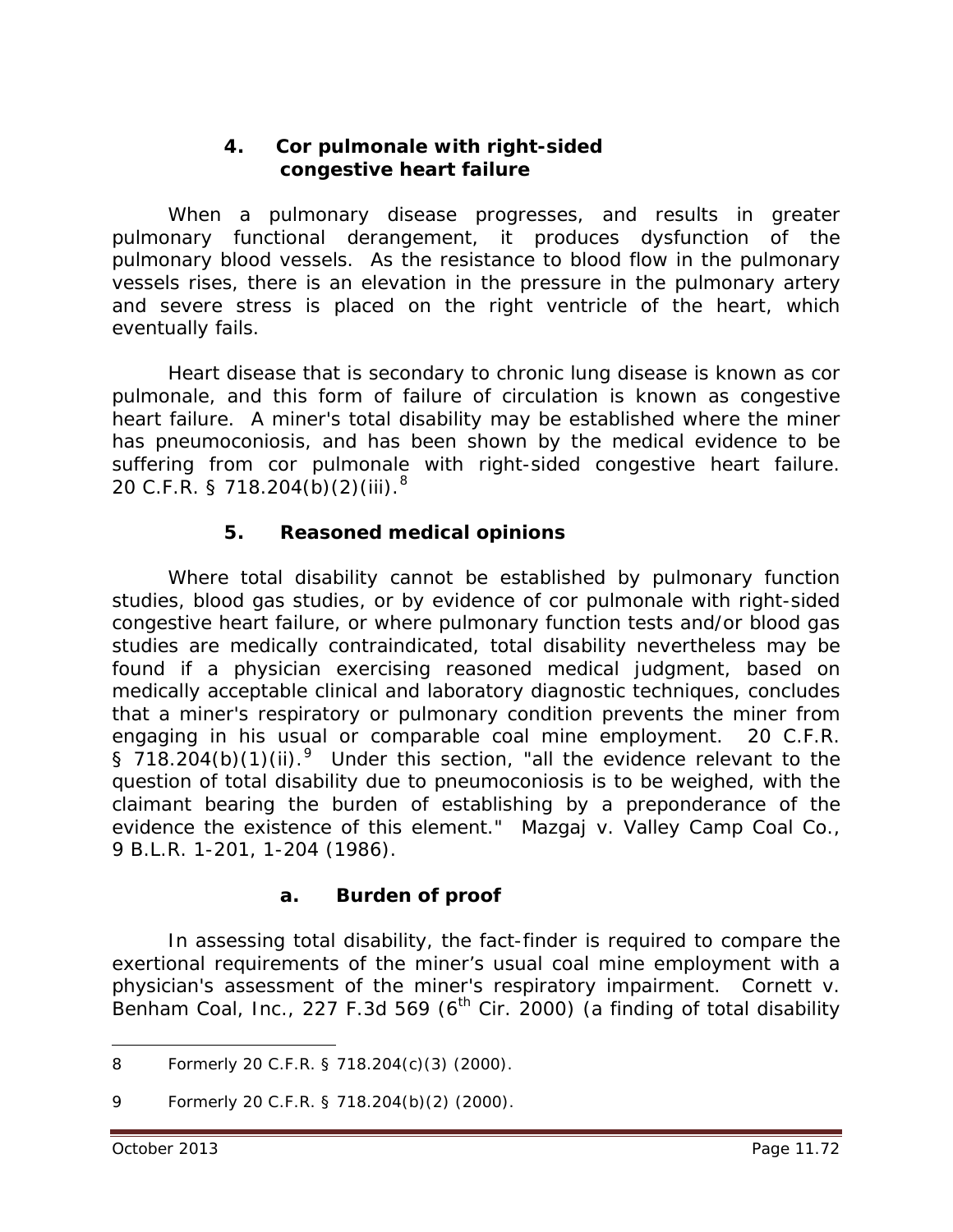may be made by a physician who compares the exertional requirements of the miner's usual coal mine employment against his or her physical limitations); *Schetroma v. Director, OWCP*, 18 B.L.R. 1-19 (1993) (a qualified opinion regarding the miner's disability may be given less weight). *See also Scott v. Mason Coal Co.*, 14 B.L.R. 1-37 (1990) (en banc on recon.).

Once it is demonstrated the miner is unable to perform his or her usual coal mine work, a *prima facie* finding of total disability is made, and the party opposing entitlement bears the burden of going forth with evidence to demonstrate that the miner is able to perform "comparable and gainful work" pursuant to 20 C.F.R. § 718.204(b)(1)(ii).<sup>10</sup> [10](#page-72-0) *Taylor v. Evans & Gambrel Co.*, 12 B.L.R. 1-83 (1988).

#### **b. Physician's knowledge of duties important**

In *Killman v. Director, OWCP*, 415 F.3d 716 (7<sup>th</sup> Cir. 2005), the court remanded the claim for further consideration of whether the miner demonstrated "total disability" through the medical opinions at 20 C.F.R. § 718.204(b)(2)(iv). In this vein, the court stressed the importance of determining whether the physicians had an accurate understanding of the duties of the miner's last coal mining job.

Upon review of their reports, the court noted, "The physicians who concluded that Killman was not disabled either misstated Killman's tasks or did not discuss them at all." Some of these physicians reviewed the reports of Dr. Cohen, who concluded the miner was disabled, but the court was not convinced the other physicians clearly understood the miner's job duties:

[E]ven if the other doctors had made it clear that they had reviewed all of Dr. Cohen's reports, we still have no way of knowing whether they understood the underlying factual background. Logically, it is likely that the doctors paid more attention to Dr. Cohen's medical opinion than to his account of the details of Killman's work history.

Because the court could not discern the basis of the Administrative Law Judge's weighing of the evidence, it concluded the decision was not supported by substantial evidence, and the claim was remanded for further consideration.

In *Brigance v. Peabody Coal Co.*, 23 B.LR. 1-170 (2006) (en banc),

<span id="page-72-0"></span><sup>10</sup> Formerly 20 C.F.R. § 718.204(b)(2) (2000).  $\overline{a}$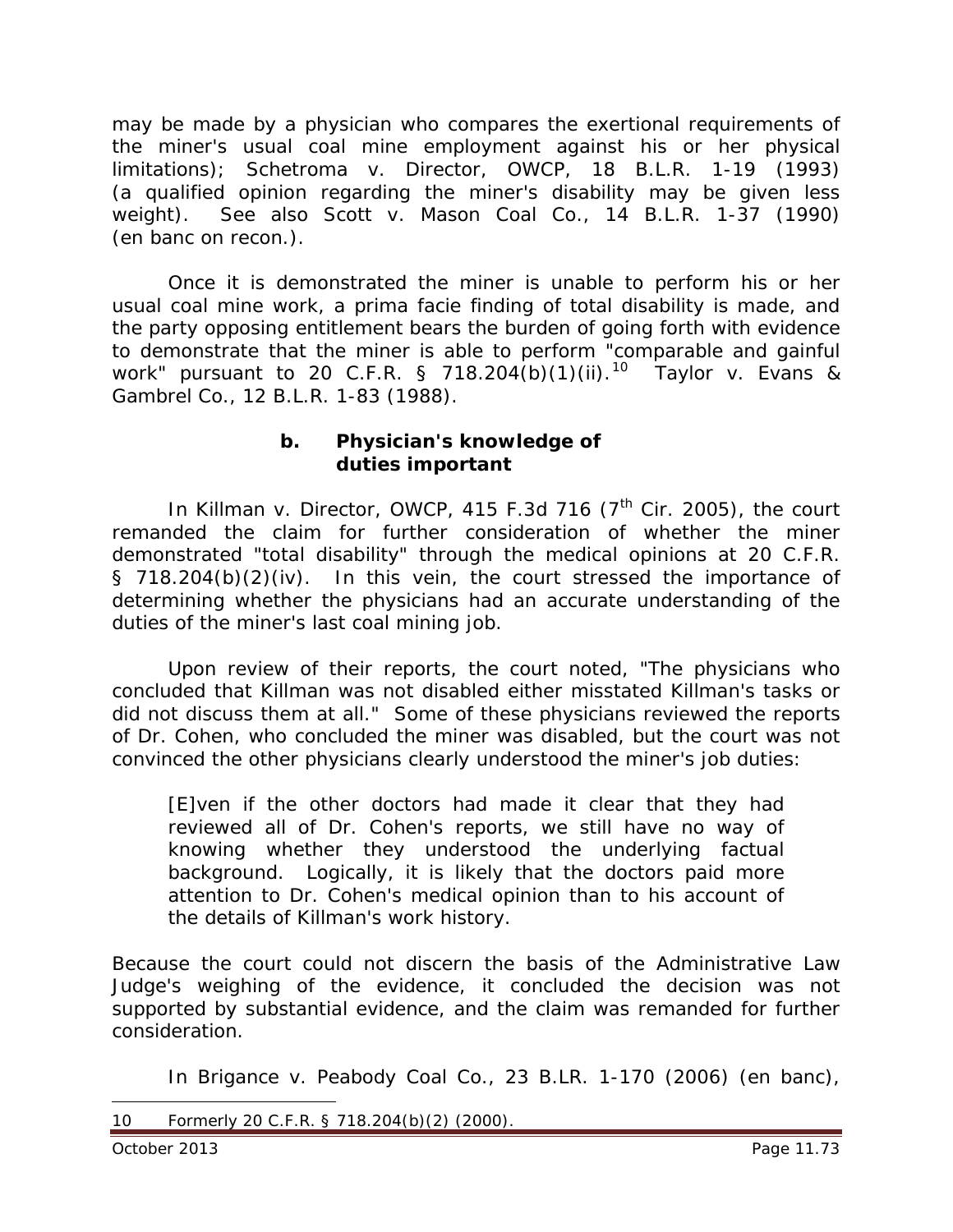the Board upheld the Administrative Law Judge's finding that the miner established a totally disabling respiratory impairment based on medical opinion evidence, despite the fact that ventilatory and blood gas testing was in equipoise. In this regard, the Board noted physicians, who opined the miner was totally disabled, "had knowledge of claimant's usual coal mine employment."

#### **c. Non-respiratory, non-pulmonary impairments irrelevant**

In *Jewell Smokeless Coal Corp. v. Street*, 42 F.3d 241 (4<sup>th</sup> Cir. 1994), the Fourth Circuit concluded "nonrespiratory and nonpulmonary impairments have no bearing on establishing total disability due to pneumoconiosis." Rather, the miner must demonstrate "a totally disabling respiratory and pulmonary condition . . . and show that his pneumoconiosis is a contributing cause to this total disability."

Similarly, the Board holds non-respiratory and non-pulmonary impairments are irrelevant to establishing total disability under 20 C.F.R. § 718.204(c). *Beatty v. Danri Corp.*, 16 B.L.R. 1-11 (1991), *aff'd.* 49 F.3d 993 (3<sup>rd</sup> Cir. 1995).<sup>[11](#page-73-0)</sup>

The amended regulations at 20 C.F.R. § 718.204(a) codified the Fourth Circuit's position, and provide non-respiratory and non-pulmonary impairments, which cause an independent disability unrelated to the miner's pulmonary or respiratory condition, "shall not be considered in determining whether the miner is totally disabled due to pneumoconiosis." In *National Mining Ass'n. v. Dep't. of Labor*, 292 F.3d 849 (D.C. Cir. 2002), the circuit court held the amended regulations relating to etiology of the miner's total disability apply to claims filed after January 19, 2001.

In *Midland Coal Co. v. Director, OWCP [Shores]*, 358 F.3d 486 (7<sup>th</sup> Cir. 2004), the court upheld the validity of the amended regulations at 20 C.F.R. § 718.204(a). The court further clarified its holding in *Peabody Coal Co. v.*  Vigna, 22 F.3d 1388 (7<sup>th</sup> Cir. 1994), wherein it concluded a miner suffering from a pre-existing non-respiratory impairment was not entitled to black lung benefits, applied only to claims adjudicated under 20 C.F.R. Part 727,

<span id="page-73-0"></span><sup>11</sup> In *Carson v. Westmoreland Coal Co.*, 20 B.L.R. 1-64 (1996), *mod'g. on recon.*, 19 B.L.R. 1-16 (1994), the Board concluded the following holding was an error, and struck the language from its prior decision:  $11<sup>1</sup>$ 

The disabling loss of lung function due to extrinsic factors, *e.g.*, loss of muscle function due to stroke, does not constitute respiratory or pulmonary disability pursuant to 20 C.F.R. § 718.204(c).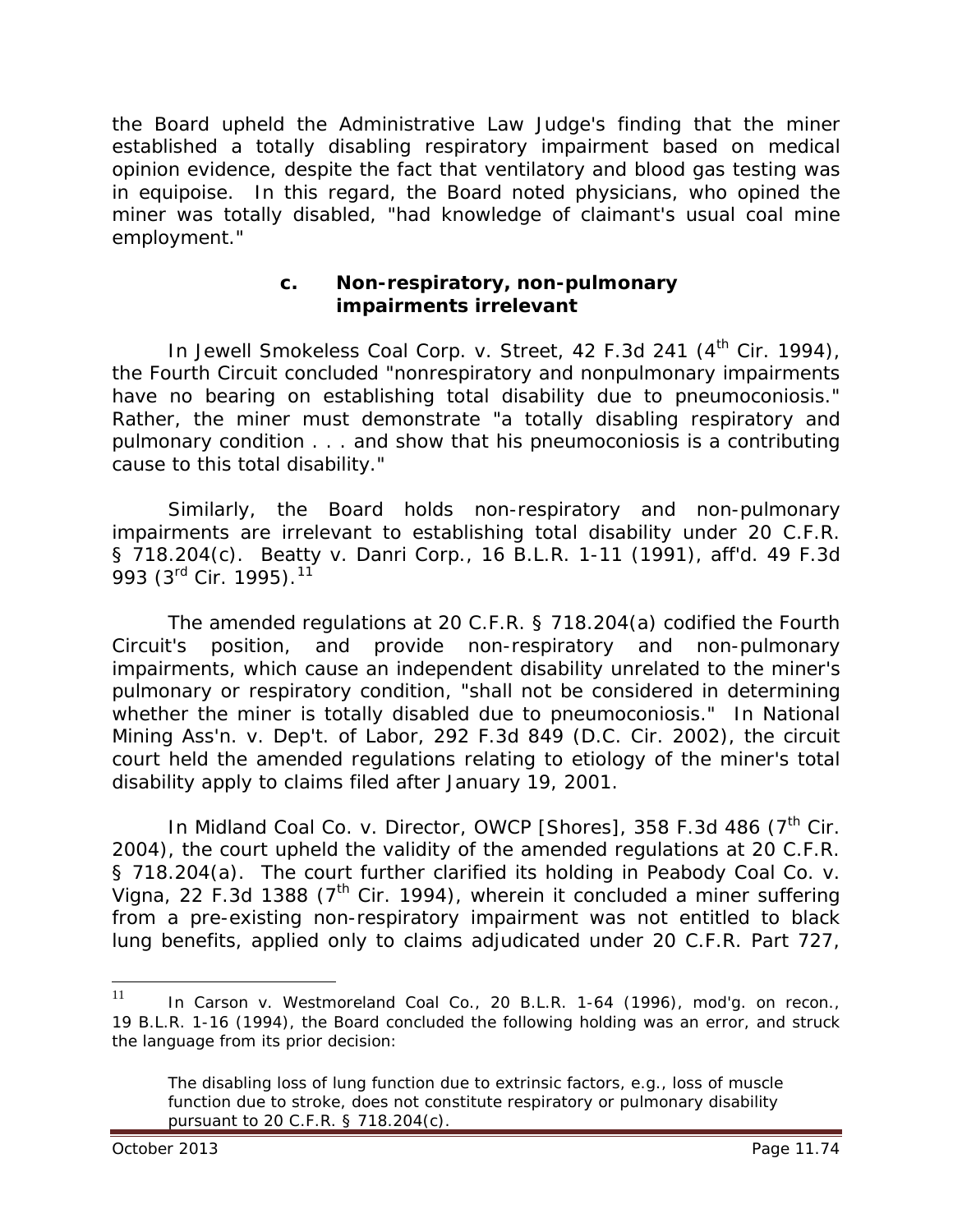and not to claims adjudicated under 20 C.F.R. Part 718.

## **5. Lay testimony**

### **a. In miner's claims filed after January 1, 1982**

In a living miner's claim, lay testimony cannot support finding a totally disabling respiratory impairment in the absence of corroborating medical evidence. For example, in *Madden v. Gopher Mining Co.*, 21 B.L.R. 1-122 (1999), the Administrative Law Judge properly found no "material change in conditions" in a miner's subsequent claim filed after 1982 under 20 C.F.R. § 725.309 (2000).

In so holding, the Board rejected Claimant's argument that the Administrative Law Judge's failure to consider Claimant's testimony regarding the miner's extreme difficulty in "'performing even the simplest of tasks'" was error. Rather, the Board held "lay testimony offered by claimant at the hearing . . . is generally insufficient to establish total disability unless it is corroborated by at least a quantum of medical evidence."

Moreover, in *Milburn Colliery Co. v. Director, OWCP [Hicks]*, 138 F.3d 524  $(4<sup>th</sup>$  Cir. 1998), the court held, "While relevant to the issue of whether there is a totally disabling respiratory impairment, a miner's own statements about his history of coal mine employment or symptoms of pneumoconiosis are not conclusive in resolving conflicting medical opinion evidence." The court then stated "the length of a miner's coal mine employment does not compel the conclusion that the miner's disability was solely respiratory," and the "mere presence of pneumoconiosis (by x-ray) is not synonymous with a totally disabling respiratory condition."

# **b. Claim filed prior to January 1, 1982**

In a case involving a deceased miner in which a claim was filed prior to January 1, 1982, and where there is no medical or other relevant evidence, affidavits from persons knowledgeable of the miner's physical condition shall be sufficient to establish total disability. 20 C.F.R. § 718.204(d)(1);<sup>[12](#page-74-0)</sup> *Fields v. Island Creek Coal Co.*, 10 B.L.R. 1-19, 1-22 (1987). The medical, or other relevant evidence, must be "relevant to the existence of, or disability due to, a respiratory or pulmonary impairment." *Gessner v. Director, OWCP*, 11 B.L.R. 1-1, 1-3 (1987). The use of lay testimony alone is available only in claims filed prior to January 1, 1982, and only in the case of a deceased miner. In the case of a living miner's claim, a finding of total disability shall

<span id="page-74-0"></span>Formerly 20 C.F.R. § 718.204(c)(5) (2000).  $12$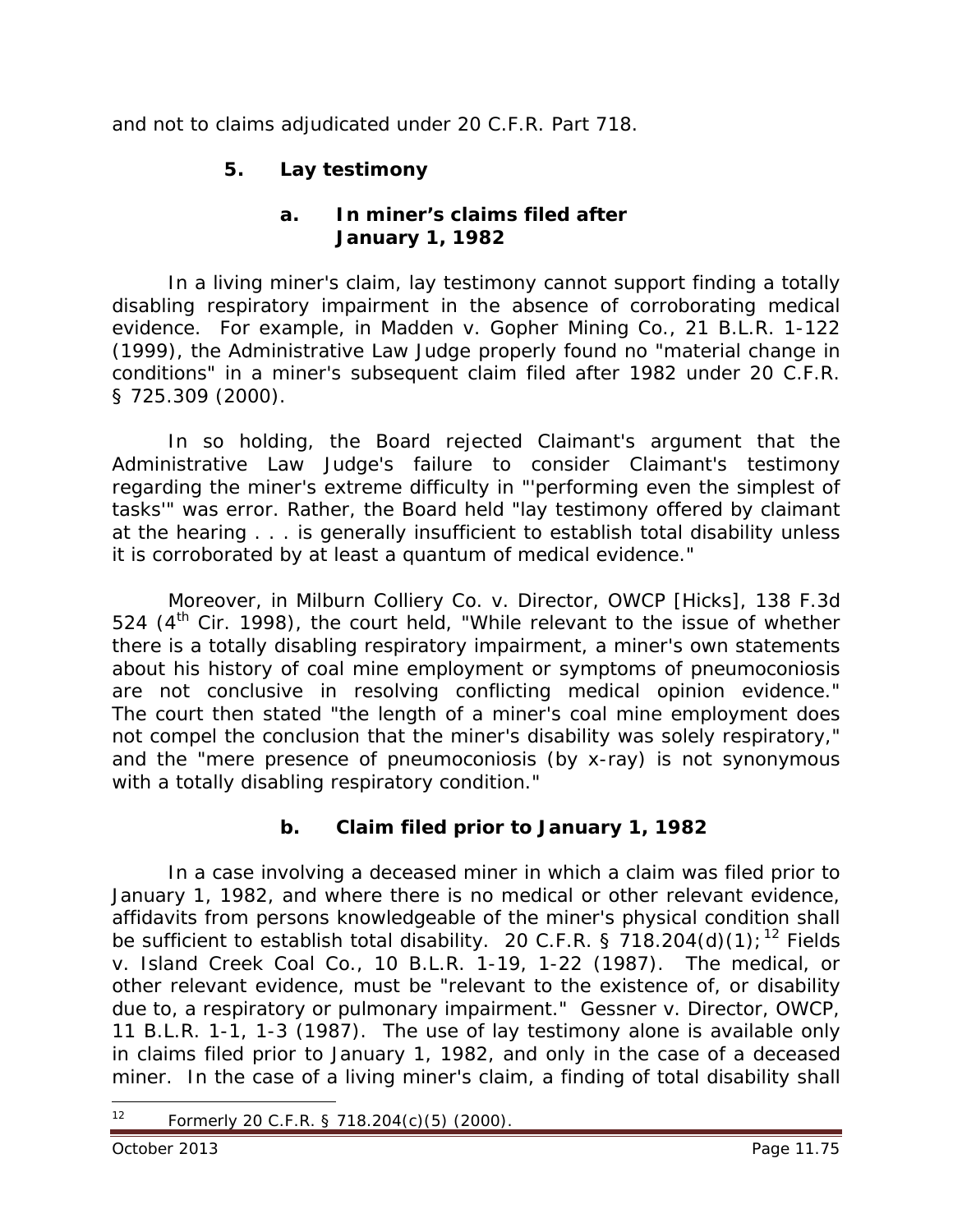not be made solely on the miner's statements or testimony. 20 C.F.R. § 718.204(d)(2) (2000).

For further discussion of the use of lay testimony in survivors' claims, *see* Chapter 16. *See also* 20 C.F.R. § 718.204(d)(5).

## **VII. Etiology of total disability**

Unless one of the presumptions at 20 C.F.R. §§ 718.304, 718.305, or 718.306 is applicable, the miner must establish that his or her total disability is due, at least in part, to pneumoconiosis. The Board holds, "It is [the] claimant's burden pursuant to § 718.204 to establish total disability due to pneumoconiosis . . . by a preponderance of the evidence." *Baumgartner v. Director, OWCP*, 9 B.L.R. 1-65, 1-66 (1986); *Gee v. Moore & Sons*, 9 B.L.R. 1-4, 1-6 (1986)(en banc).

## **A. "Contributing cause" standard**

## **1. For claims filed on or before January 19, 2001**

The following list of cases set forth variations of the "contributing cause" standard delineated by the Board and circuit courts:

## **a. Benefits Review Board**

The Board requires that pneumoconiosis be a "contributing cause" to the miner's disability. *Scott v. Mason Coal Co.*, 14 B.L.R. 1-37 (1990) (*en banc*), *overruling Wilburn v. Director, OWCP*, 11 B.L.R. 1-135 (1988). Notably, in *Billings v. Harlan #4 Coal Co.*, BRB No. 94-3721 BLA (June 19, 1997)(en banc)(unpub.), the Board stated the following:

Contrary to employer's argument, the issues of total disability and causation are independent; therefore, the Administrative Law Judge was not required to reject Dr. Baker's August 23, 1991 opinion on causation simply because the doctor did not consider claimant's respiratory impairment at that time to be totally disabling.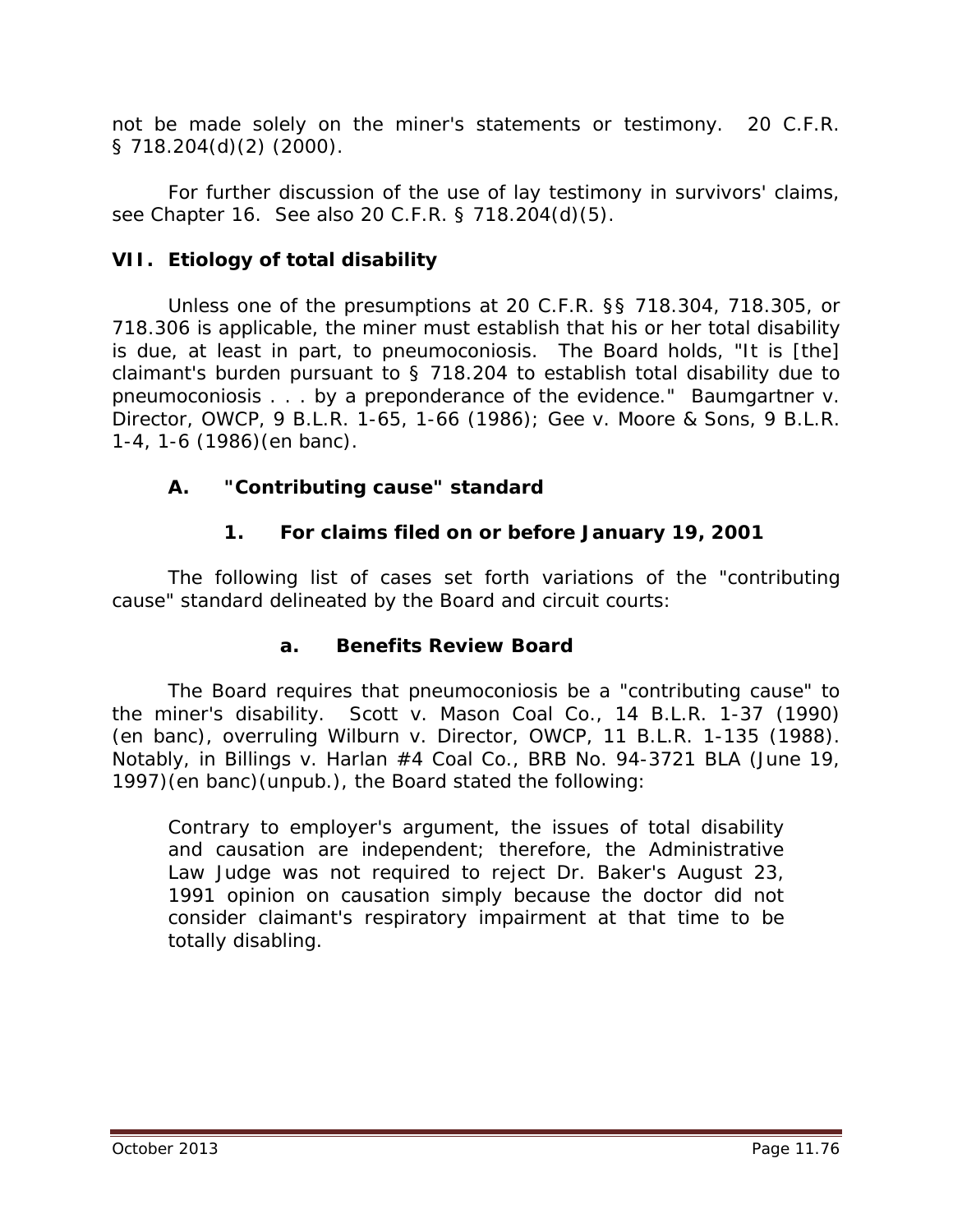### **b. Third Circuit**

Pneumoconiosis must be a "substantial contributor" to the miner's total disability. *Bonessa v. U.S. Steel Corp.*, 884 F.2d 726, 734 (3rd Cir. 1989).

#### **c. Fourth Circuit**

Pneumoconiosis must be a "contributing cause" to the miner's disability. *Hobbs v. Clinchfield Coal Co.*, 917 F.2d 790, 792  $(4<sup>th</sup>$  Cir. 1990); *Robinson v. Pickands Mather & Co.*, 914 F.2d 35, 38 (4th Cir. 1990). In *Jewell Smokeless Coal Corp. v. Street*, 42 F.3d 241 (4<sup>th</sup> Cir. 1994), the Fourth Circuit concluded "nonrespiratory and nonpulmonary impairments have no bearing on establishing total disability due to pneumoconiosis." Rather, the miner must demonstrate s/he has a totally disabling respiratory or pulmonary condition . . . and show that his pneumoconiosis is a contributing cause to this total disability." *See also Milburn Colliery Co. v. Director, OWCP [Hicks]*, 138 F.3d 524 (4th Cir. 1998); *Scott v. Mason Coal*   $Co.$ , 289 F.3d 263 (4<sup>th</sup> Cir. 2002) (the Administrative Law Judge erroneously accorded greater weight to the opinions of Drs. Castle and Dahhan, who found the miner's disability was not caused by coal workers' pneumoconiosis, because the physicians concluded the miner did not suffer from the disease contrary to the Administrative Law Judge's findings).

#### **d. Sixth Circuit**

Total disability must be "due at least in part" to pneumoconiosis. *Adams v. Director, OWCP*, 886 F.2d 818, 825 (6th Cir. 1989); *Zimmerman v. Director, OWCP*, 871 F.2d 564, 566 (6<sup>th</sup> Cir. 1989); *Roberts v. Benefits Review Board*, 822 F.2d 636, 639 (6th Cir. 1987). However, in *Peabody Coal Co. v. Smith*, 127 F.3d 504, 507 (6<sup>th</sup> Cir. 1997), the Sixth Circuit held, although pneumoconiosis need only be a "contributing cause" to the miner's total disability, Claimant must demonstrate the disease was more than a *de minimus* or "infinitesimal" factor in the miner's total disability.

In *Grundy Mining Co. v. Director, OWCP [Flynn]*, 353 F.3d 467  $(6<sup>th</sup>$  Cir. 2003), the court set forth the standard for establishing a miner's total disability is due to pneumoconiosis, and stated the following:

The claimant bears the burden of proving total disability due to pneumoconiosis and . . . this causal link must be more then *de minimus*. (citation omitted). To satisfy the 'due to' requirement of the BLBA and its implementing regulations, a claimant must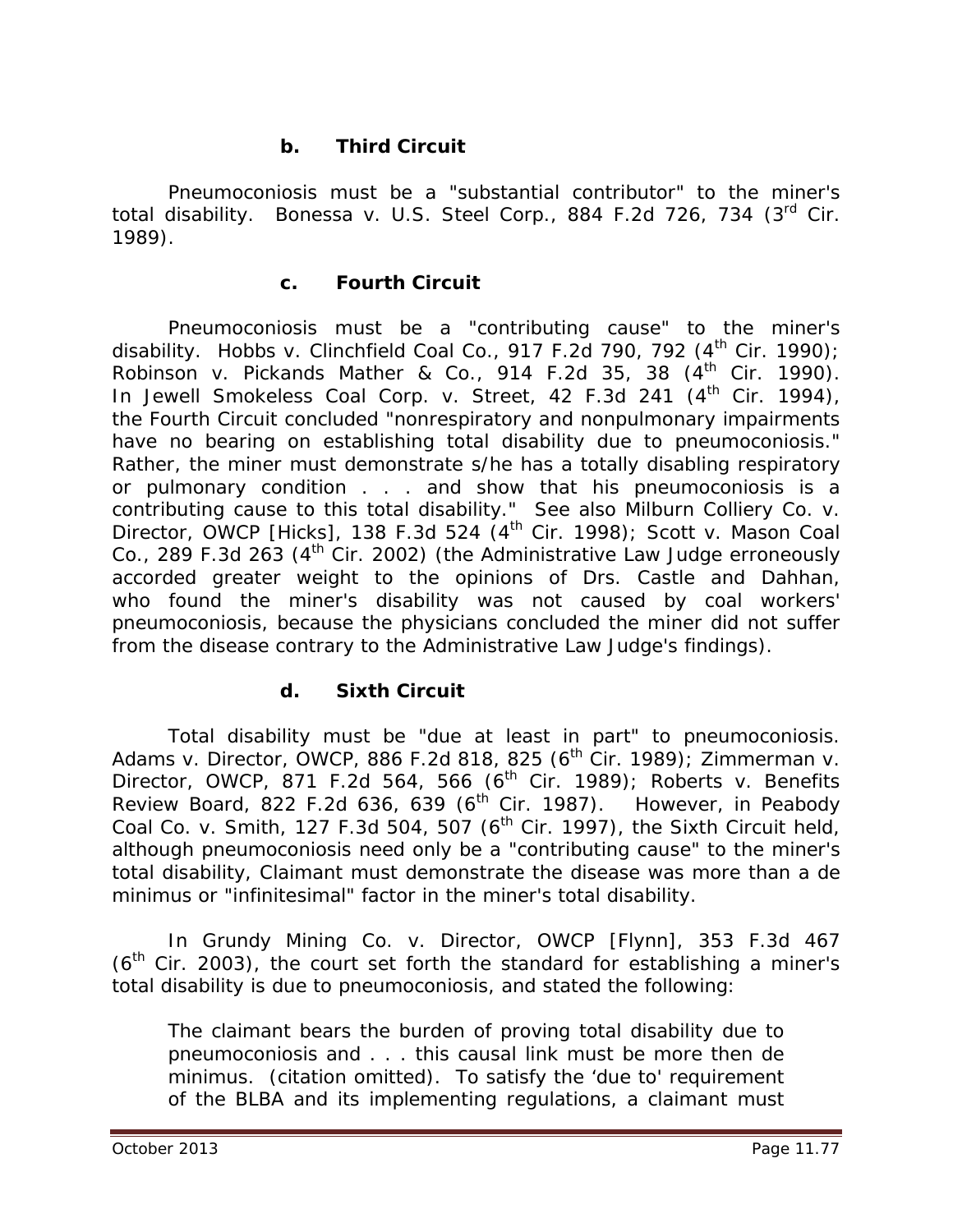demonstrate by a preponderance of the evidence that pneumoconiosis is 'more than merely a speculative cause of his disability,' but instead 'is a contributing cause of some discernible consequence to his totally disabling respiratory impairment.' (citation omitted). To the extent that the claimant relies on a physician's opinion to make this showing, such statements cannot be vague or conclusory, but instead must reflect reasoned medical judgment. (citation omitted).

### **e. Seventh Circuit**

Pneumoconiosis must be a "simple contributing cause" of the miner's total disability; *to wit*, pneumoconiosis must be a necessary, but need not be a sufficient, cause of miner's total disability. *Hawkins v. Director, OWCP*, 907 F.2d 697, 707 (7th Cir. 1990); *Shelton v. Director, OWCP*, 899 F.2d 690, 693 ( $7^{\text{th}}$  Cir. 1990).

### **f. Tenth Circuit**

Pneumoconiosis be "at least a contributing cause." *Mangus v. Director, OWCP*, 882 F.2d 1527, 1531 (10<sup>th</sup> Cir. 1989) (emphasis added). By unpublished decision in *Pittsburgh & Midway Coal Mining Co. v. Sanchez*, 2001 WL 997947, Case No. 00-9538 (10<sup>th</sup> Cir. Aug. 31, 2001) (unpub.), the court declined to apply the causation standard set forth in the amended regulations at 20 C.F.R. § 718.204(c)(1), and stated, in a footnote, "As petitioners concede, . . . we apply the *Mangus* causation standard that was in effect when Sanchez filed for benefits in 1988."<sup>[13](#page-77-0)</sup>

#### **g. Eleventh Circuit**

Pneumoconiosis be a "substantial contributor" to the miner's total disability. *Lollar v. Alabama By-Products, Corp.*, 893 F.2d 1258, 1265  $(11^{th}$  Cir. 1990).

In *U.S. Steel Mining Co. v. Director, OWCP [Jones]*, 386 F.3d 977  $(11<sup>th</sup>$  Cir. 2004), the court reiterated pneumoconiosis must be a "substantially contributing cause" to the miner's total disability. The court also cited, with approval, the disability causation standard set forth in the amended regulatory provisions at 20 C.F.R. § 718.204(c)(1).

## **2. For claims filed after January 19, 2001**

<span id="page-77-0"></span>Mangus v. Director, OWCP, 882 F.2d 1527, 1531-32 (10<sup>th</sup> Cir. 1989).  $13$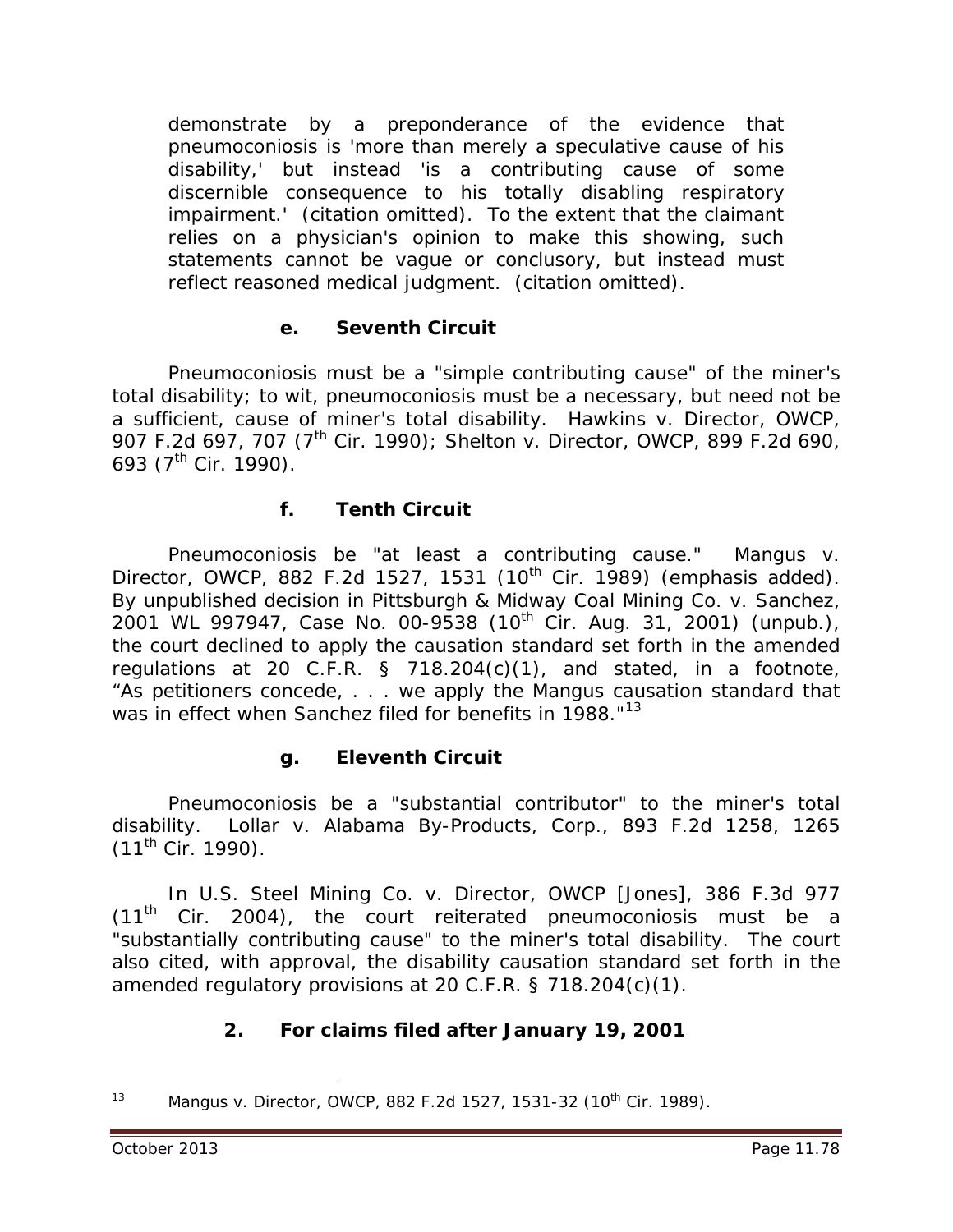### **a. The regulation**

The amended regulation at 20 C.F.R. § 718.204(c) contains a standard for determining whether total disability is caused by the miner's pneumoconiosis, and it provides the following:

(c)(1) Total disability due to pneumoconiosis defined. A miner shall be considered totally disabled due to pneumoconiosis if pneumoconiosis, as defined in Sec. 718.201, is a substantially contributing cause of the miner's totally disabling respiratory or pulmonary impairment. Pneumoconiosis is a 'substantially contributing cause' of the miner's disability if it: (i) Has a material adverse effect on the miner's respiratory or pulmonary condition; or (ii) Materially worsens a totally disabling respiratory or pulmonary impairment which is caused by a disease or exposure unrelated to coal mine employment.

(2) Except as provided in Sec. 718.305 and paragraph (b)(2)(iii) of this section, proof that the miner suffers or suffered from a totally disabling respiratory or pulmonary impairment as defined in paragraphs  $(b)(2)(i)$ ,  $(b)(2)(ii)$ ,  $(b)(2)(iv)$  and  $(d)$  of this section shall not, by itself, be sufficient to establish that the miner's impairment is or was due to pneumoconiosis. Except as provided in paragraph (d), the cause or causes of a miner's total disability shall be established by means of a physician's documented and reasoned medical report.

20 C.F.R. § 718.204(c).

In its comments, the Department noted that addition of the word "material" or "materially" to the foregoing provisions reflects the view that "evidence that pneumoconiosis makes only a negligible, inconsequential, or insignificant contribution to the miner's total disability is insufficient to establish that pneumoconiosis is a substantially contributing cause to that disability." 65 Fed. Reg. 79,946 (Dec. 20, 2000).

### **b. Pre-existing, non-coal-dust-related disability does not preclude entitlement**

In *Tennessee Consolidated Coal Co. v. Director, OWCP [Kirk]*, 264 F.3d 602 ( $6<sup>th</sup>$  Cir. 2001), the Sixth Circuit interpreted the "materially worsens" standard at 20 C.F.R. § 718.204(c). Under the facts of the case, Employer argued the miner's chronic obstructive pulmonary disease "was primarily, if not entirely, a consequence of the estimated quarter-of-a-million cigarettes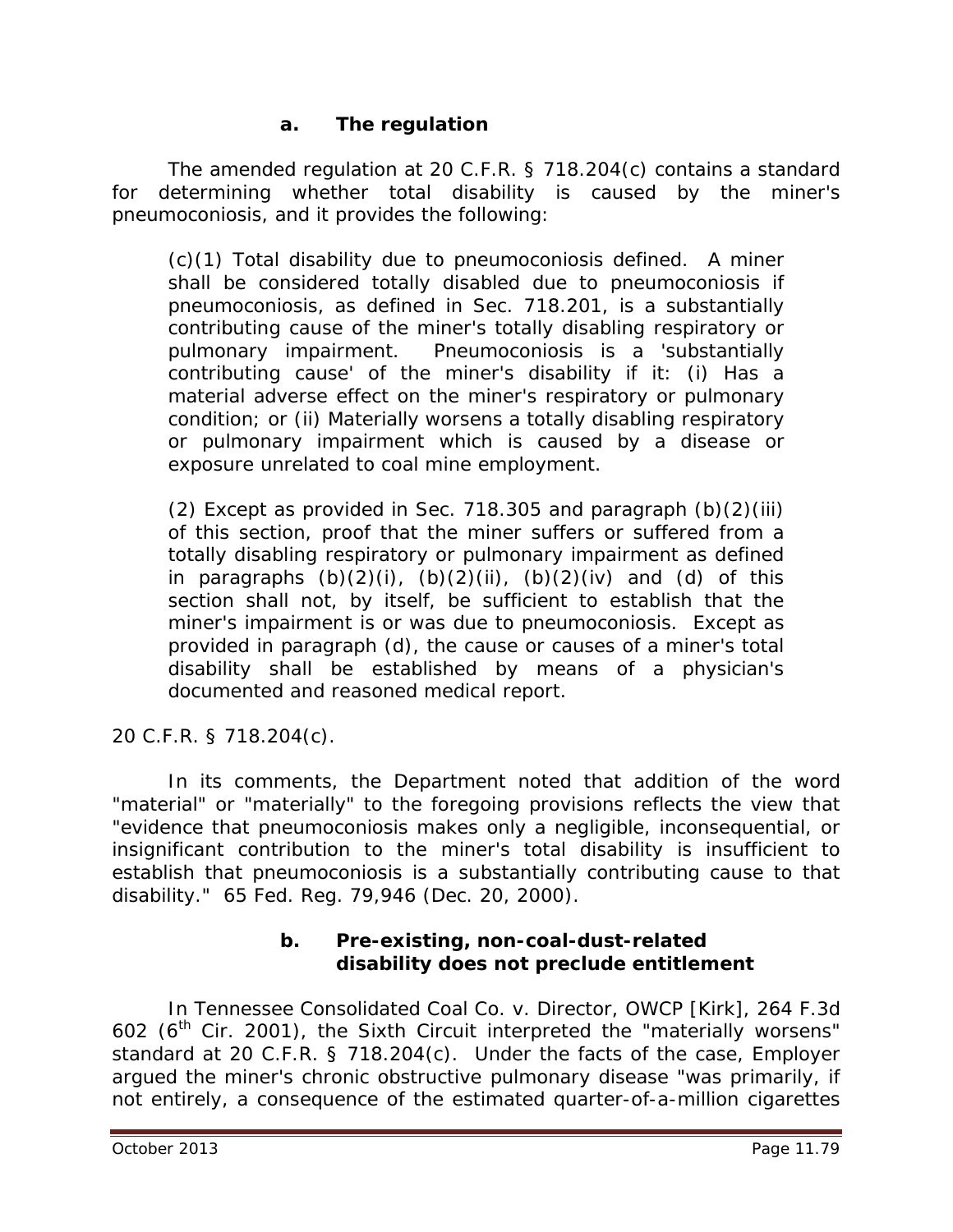he had smoked." Said differently, Employer maintained "there is no substantial evidence that Kirk's total disability, which was not caused by pneumoconiosis in 1988, had suddenly become caused by this disease in 1992." The court concluded the fact that Claimant's non-coal dust related respiratory disease would have left him totally disabled, even without exposure to coal dust, entitlement to benefits was not precluded. The court held a miner "may nonetheless possess a compensable injury if his pneumoconiosis 'materially worsens' this condition."

### **B. Blood gas and ventilatory studies not determinative**

With respect to the use of blood gas studies and pulmonary function (ventilatory) studies, "the Board consistently has held that pulmonary function studies and blood gas studies are not diagnostic of the etiology of the respiratory impairment, but are diagnostic only of the severity of the impairment." *Tucker v. Director, OWCP*, 10 B.L.R. 1-35, 1-41 (1987). As a result, the Board concluded "a claimant who establishes the existence of total disability pursuant to 20 C.F.R. § 718.204(b)(2) with pulmonary function studies or blood gas studies . . ., has not also established that the total disability is due to pneumoconiosis." *Id*. at 1-41 and 1-42.[14](#page-79-0) Rather, a claimant also must establish, by a preponderance of the evidence, the impairment evidenced by pulmonary function studies and blood gas studies was caused by pneumoconiosis.

# **C. Weighing medical opinion evidence**

## **Underlying finding regarding pneumoconiosis is important**

In reviewing the medical opinion evidence regarding etiology, opinions wherein the physicians did, or did not, diagnose the miner as suffering from pneumoconiosis may be accorded little probative value if these diagnoses are contrary to the Administrative Law Judge's findings based on the record as a whole. It is important that the fact-finder consider clinical and legal pneumoconiosis when determining the probative value accorded a physician's opinion in this regard.

Said differently, if an Administrative Law Judge concludes the miner suffers from coal workers' pneumoconiosis, then the expert who concludes that coal workers' pneumoconiosis is absent (both in its clinical and legal forms) generally offers a compromised opinion regarding disability causation. If, however, the expert excludes the existence of only one of the

<span id="page-79-0"></span><sup>14</sup> Formerly 20 C.F.R. § 718.204(c)(1) and (c)(2) (2000).  $\overline{a}$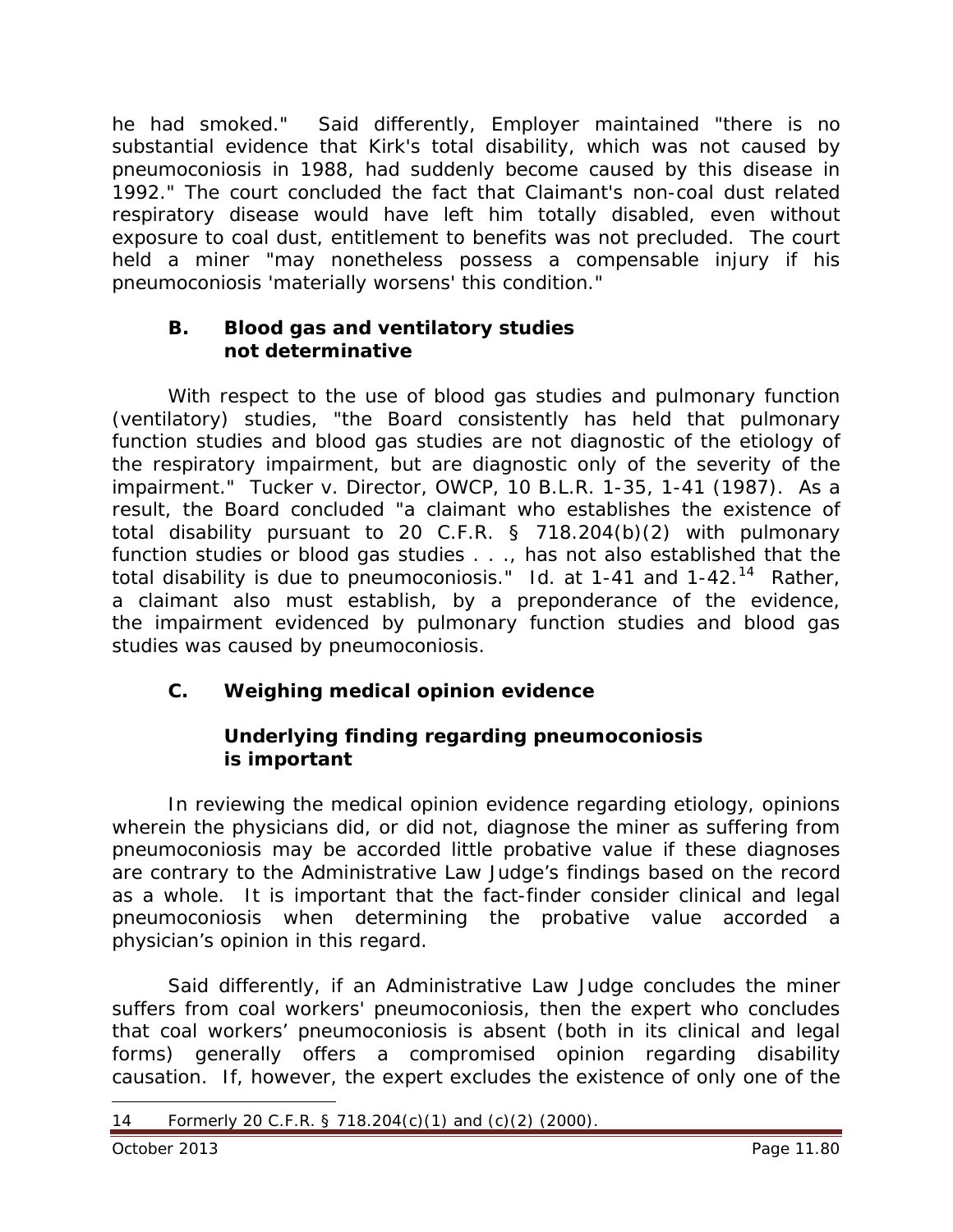two forms of pneumoconiosis, then his or her disability causation opinion may remain probative. Conversely, if the Administrative Law Judge concludes the miner suffers from neither clinical nor legal pneumoconiosis, then disability causation opinions from experts who found the disease present (in either or both forms) may be accorded less weight.

For example, in *Toler v. Eastern Assoc. Coal Co.*, 43 F.3d 109 (4th Cir. 1995), where the Administrative Law Judge determines a miner suffers from pneumoconiosis or is totally disabled or both, then a medical opinion wherein the miner is determined not to suffer from pneumoconiosis or is not totally disabled "can carry little weight" in assessing the etiology of the miner's total disability, "unless the ALJ can and does identify specific and persuasive reasons for concluding that the doctor's judgment on the question of disability causation does not rest upon her disagreement with the ALJ's finding as to either or both of the predicates (pneumoconiosis and total disability) in the causal chain." Moreover, in *Hobbs v. Clinchfield Coal Co.*, 45 F.3d 819 (4<sup>th</sup> Cir. 1995), a finding that the miner's total disability was not due to pneumoconiosis was supported by substantial evidence as "[t]he medical opinions upon which he relied most strongly were not tainted by underlying conclusions of no pneumoconiosis pursuant to the broad legal definition contained in 20 C.F.R. § 718.201." For additional law on this issue, *see* Chapter 3.

# **VIII. Applicability of 20 C.F.R. Parts 410 and 727 and § 410.490**

As 20 C.F.R. Part 718 contains the permanent black lung regulations for the Department of Labor, a case adjudicated and denied under 20 C.F.R. Part 718 need not be considered under any other regulatory scheme.

#### **IX. Applicability of 20 C.F.R. § 718.308, statute of limitations for filing a miner's claim**

## **A. The statute and regulation**

The Act, at 30 U.S.C. § 932(f), provides, "Any claim for benefits by a miner under this section shall be filed within three years after whichever of the following occurs later": (1) a medical determination of total disability due to pneumoconiosis; or (2) March 1, 1978. The Secretary of Labor's regulations at 20 C.F.R. § 725.308 are more liberal to the claimant and read, in part, as follows:

(a) A claim for benefits filed under this part by, or on behalf of, a miner shall be filed within three years after a medical determination of total disability due to pneumoconiosis which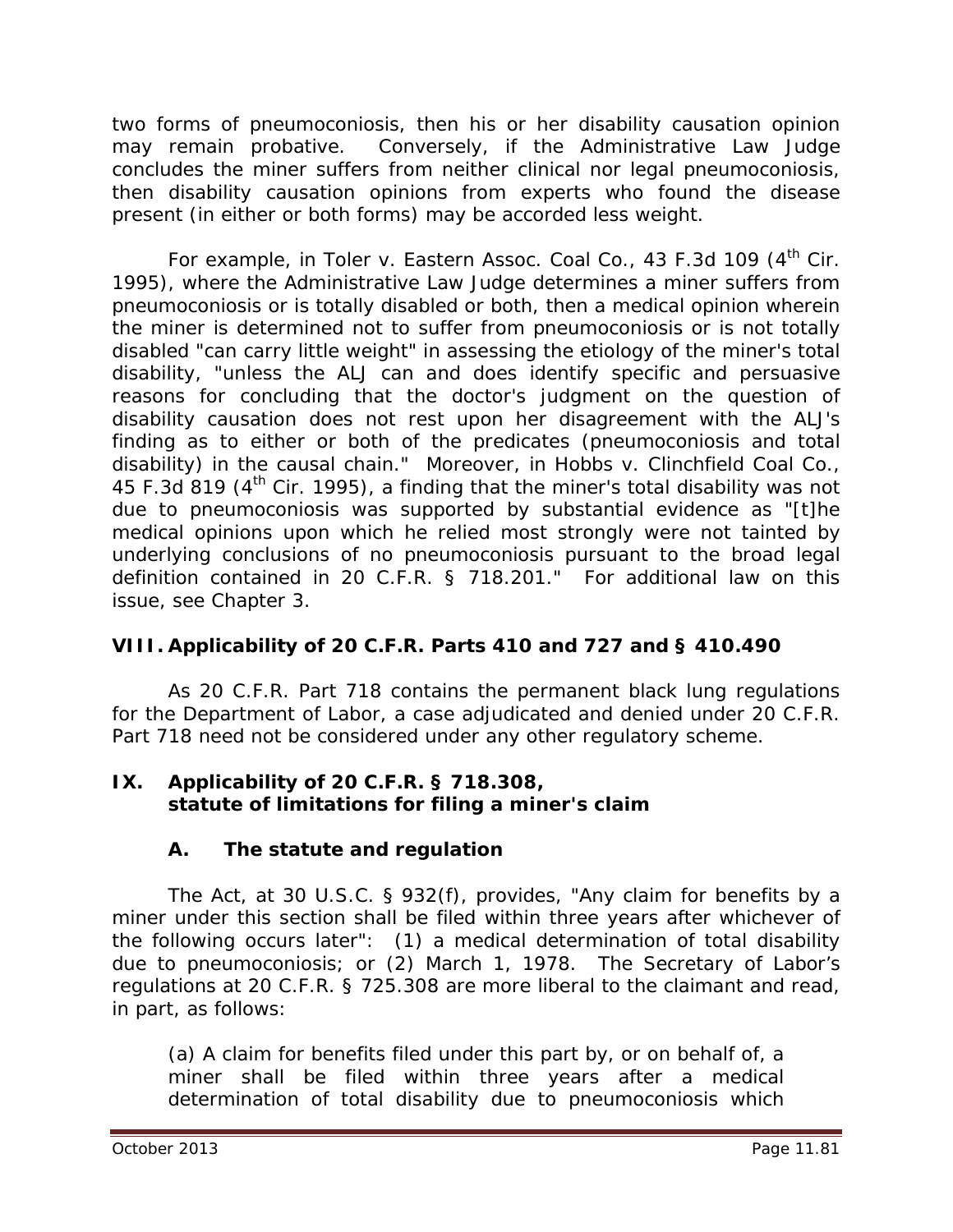has been communicated to the miner or a person responsible for the care of the miner, or within three years after the date of enactment of the Black Lung Benefits Act of 1977, whichever is later. There is no time limit on the filing of a claim by the survivor of a miner.

**. . .**

(c) There shall be a rebuttable presumption that every claim for benefits is timely filed. However, except as provided in paragraph (b) of this section, the time limits in this section are mandatory and may not be waived or tolled except upon a showing of extraordinary circumstances.

20 C.F.R. § 725.308.[15](#page-81-0)

#### **B. Waiver or tolling of the statute, "extraordinary circumstances" required**

It is presumed that a claim is timely filed unless the party opposing entitlement demonstrates it is untimely, and there are no "extraordinary circumstances" under which the limitation period should be tolled. *Daugherty v. Johns Creek Elkhorn Coal Corp.*, 18 B.L.R. 1-95 (1994).

#### **1. Waiver of challenge to timeliness**

#### **a. Withdrawal of contest at hearing**

In *Chaffin v. Peter Cave Coal Co.*, 22 B.L.R. 1-294 (2003), Employer argued that the miner's duplicate claim was untimely under 20 C.F.R. § 725.308 because it was not filed within three years of a physician's opinion diagnosing the miner with totally disabling pneumoconiosis. The Board held, however, Employer waived this argument because it withdrew its contest of the issue at the hearing before the Administrative Law Judge (and after the Sixth Circuit issued *Tennessee Consolidation Coal Co. v. Kirk*, 264 F.3d 602 (6th Cir. 2001)). *See also Cabral v. Eastern Assoc. Coal Corp.*, 18 B.L.R. 1-25 (1993) (the opposing party waived reliance on the affirmative defense of timeliness where it raised the issue before the District Director, but withdrew it before the Administrative Law Judge).

#### **b. Stipulation of timeliness at hearing**

In *Bethenergy Mines, Inc. v. Cunningham*, Case No. 03-1561 (4<sup>th</sup> Cir.

<span id="page-81-0"></span>Notably, subparagraph (b) relates to election of review of Part B claims under Part C. 15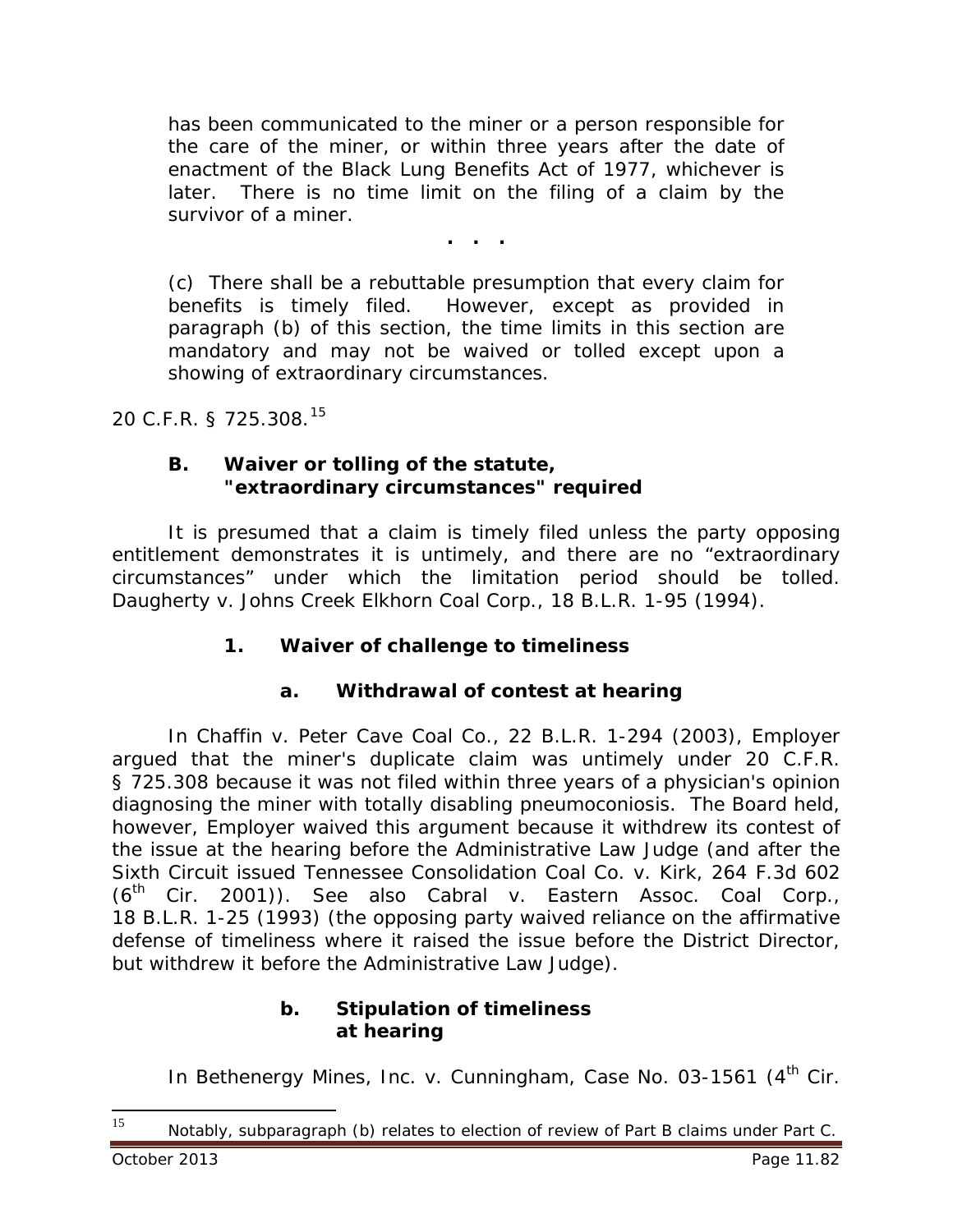July 20, 2004) (unpub.), the court held Employer waived its argument that the miner's claim was barred by the three-year statute of limitations because Employer "stipulated at the first hearing before the ALJ that Cunningham's claim was timely."

# **2. Tolling of statute, considerations for**

## **a. Generally**

In *Sewell Coal Co. v. Director, OWCP [Dempsey]*, 523 F.3d 257  $(4<sup>th</sup>$  Cir. 2008), the court held the statute of limitations at 20 C.F.R. § 725.308 applied to subsequent claims filed under 20 C.F.R. § 725.309. However, in footnote 2 of the opinion, the court stated the fact-finder would need to determine whether the subsequent claim was "timely filed under the statute of limitations, including whether or not the statute of limitations has been tolled." The court cited to *S.E.C. v. Chenery Corp.*, 332 U.S. 194, 196 (1947).

# **b. A hearing is required**

In *Daugherty v. Johns Creek Elkhorn Coal Corp.*, 18 B.L.R. 1-95 (1994), the Board held it was error for the Administrative Law Judge to dismiss a claim as untimely without a *de novo* hearing. The Board concluded the miner lacked knowledge of a physician's findings of total disability due to pneumoconiosis, and noted the physician's report of record did not state the miner was totally disabled due to the disease; rather, the report was addressed to the miner's attorney, and merely stated the miner suffered from Category 2 pneumoconiosis. Moreover, there was no evidence of record to demonstrate that the miner physically received the report, or a copy of the physician's subsequent deposition.

By unpublished decision, *Wright v. Manning Coal Corp.*, BRB No. 93-0838 BLA (July 27, 1994)(unpub.), an Administrative Law Judge's dismissal of a claim as untimely was improper, even where counsel conceded that Claimant was informed by a physician he was totally disabled and suffered from coal workers' pneumoconiosis. In so holding, the Board noted the record was devoid of evidence that the miner had "actual physical receipt" of the physician's written opinion. Moreover, while the physician diagnosed coal workers' pneumoconiosis and total disability, the Board found, in his report, he did "not in fact specifically attribute claimant's total disability to pneumoconiosis arising out of coal mine employment." Thus, the Board concluded, "inasmuch as a determination regarding rebuttal of the timeliness presumption is fact-specific and depends on the administrative law judge's credibility assessments of the documentary and testimonial evidence . . . an administrative law judge should not dismiss a case without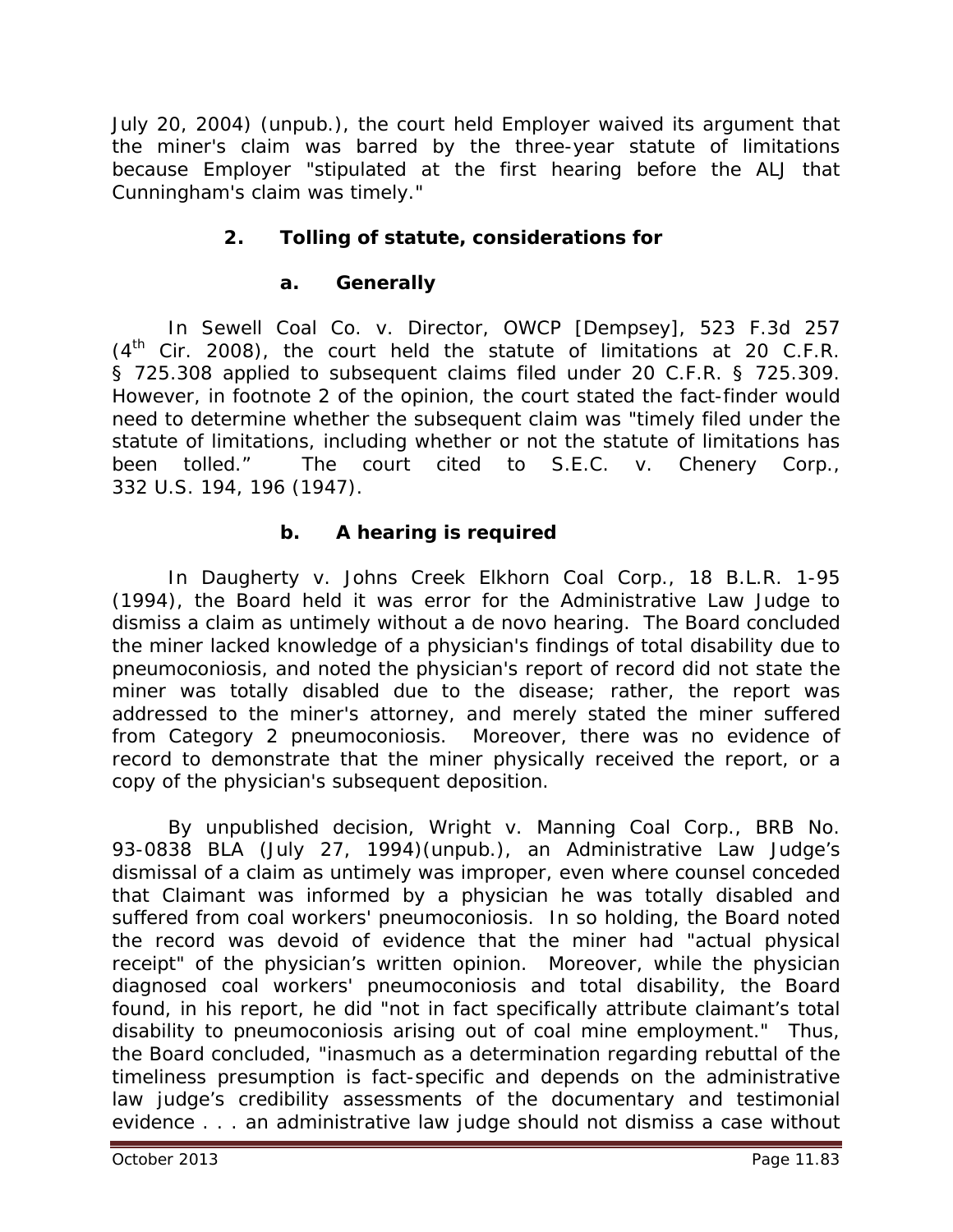a *de novo* hearing pursuant to 20 C.F.R. § 725.451."

# **C. Applicability to initial claim**

# **1. Generally**

The Board and circuit courts apply the statute of limitations to originally filed miners' claims.

### **2. Applicable to second claim where first claim denied as untimely**

In *Stolitza v. Barnes and Tucker Co.*, 23 B.L.R. 1-93 (2005), an Administrative Law Judge's decision awarding benefits was vacated because the claim was barred based on *res judicata*. The Board reasoned the District Director denied the miner's prior claim on grounds it was untimely under 20 C.F.R. § 725.308, *i.e.*, the record contained a medical opinion of total disability due to pneumoconiosis pre-dating the filing of the prior claim by more than three years. Importantly, the District Director's denial became final since the miner did not appeal the decision. From this, the Board concluded a subsequent claim filed by the miner was barred based on *res judicata*, and it reasoned as follows:

The administrative law judge . . . erroneously considered the issue (at hearing) to be the propriety of the district director's 1992 denial of the prior claim as untimely filed under 20 C.F.R. § 725.308, where that denial is final and not subject to challenge. The pertinent issue is, rather: What effect does the district director's final denial of the prior claim have on the instant subsequent claim? We agree with the employer's argument that the district director's final denial of the prior claim based on its untimeliness is *res judicata* and its effect is to bar the filing of the instant subsequent claim. (citations omitted).

*Id.* at 1-97.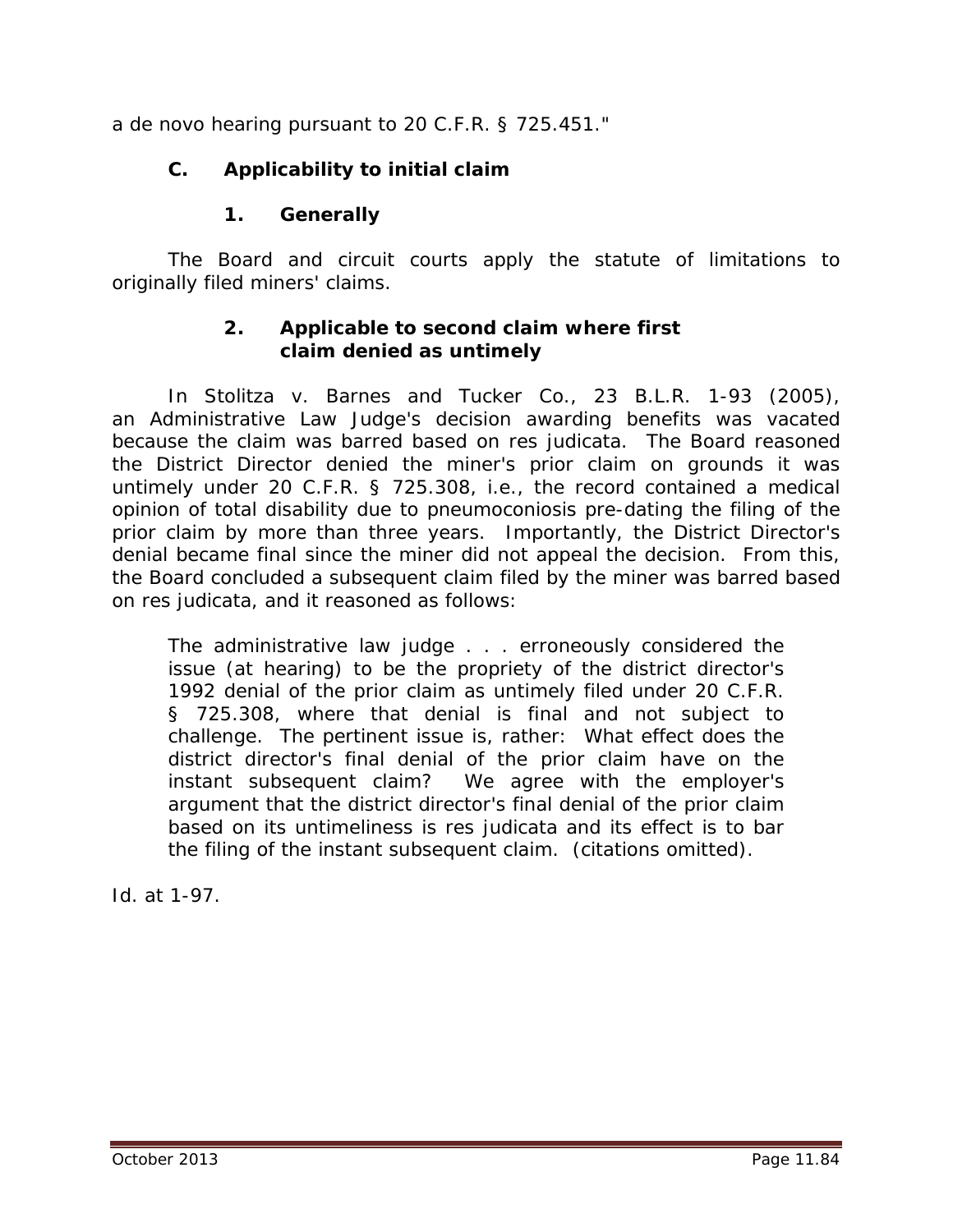### **D. Applicability to subsequent claim under 20 C.F.R. § 725.309**

## **1. Generally**

### **a. Benefits Review Board**

In *J.O. v. Helen Mining Co.*, 24 B.L.R. 1-117 (2009), the Board adopted the Director's position, and overruled its holdings in *Faulk v. Peabody Coal Co.*, 14 B.L.R. 1-18 (1990) and *Andryka v. Rochester & Pittsburgh Coal Co.*, 14 B.L.R. 1-34 (1990) to conclude the three year statute of limitations implemented at 20 C.F.R. § 725.308(a) applies to original claims *as well as* to subsequent claims under 20 C.F.R. § 725.309. The Third Circuit agreed on appeal in *Helen Mining Co. v. Director, OWCP [Obush]*, 650 F.3d 248 (3rd Cir. 2011).

## **b. Third Circuit**

In *Helen Mining Co. v. Director, OWCP [Obush]*, 650 F.3d 248 (3rd Cir. 2011), the circuit court held the statute of limitations applies to subsequent claims.

## **c. Fourth Circuit**

In *Sewell Coal Co. v. Director, OWCP [Dempsey]*, 523 F.3d 257  $(4<sup>th</sup>$  Cir. 2008), the court held the statute of limitations at 20 C.F.R. § 725.308 applies to subsequent claims filed under 20 C.F.R. § 725.309.

## **d. Sixth Circuit**

In *Tennessee Consolidated Coal Co. v. Director, OWCP [Kirk]*, 264 F.3d 602 ( $6<sup>th</sup>$  Cir. 2001), the Sixth Circuit held, under proper circumstances, the three-year statute of limitations for filing a black lung claim at 20 C.F.R. § 725.308(c) would apply to the filing of a subsequent claim under 20 C.F.R. § 725.309. Under the facts before it, the court determined the miner had not received a reasoned medical opinion finding him totally disabled due to pneumoconiosis, which would have commenced the running of the limitation period. The court stated the following:

The three-year limitations clock begins to tick the first time that a miner is told by a physician that he is totally disabled by pneumoconiosis. This clock is not stopped by the resolution of a miner's claim or claims, and, pursuant to *Sharondale*, the clock may only be turned back if the miner returns to the mines after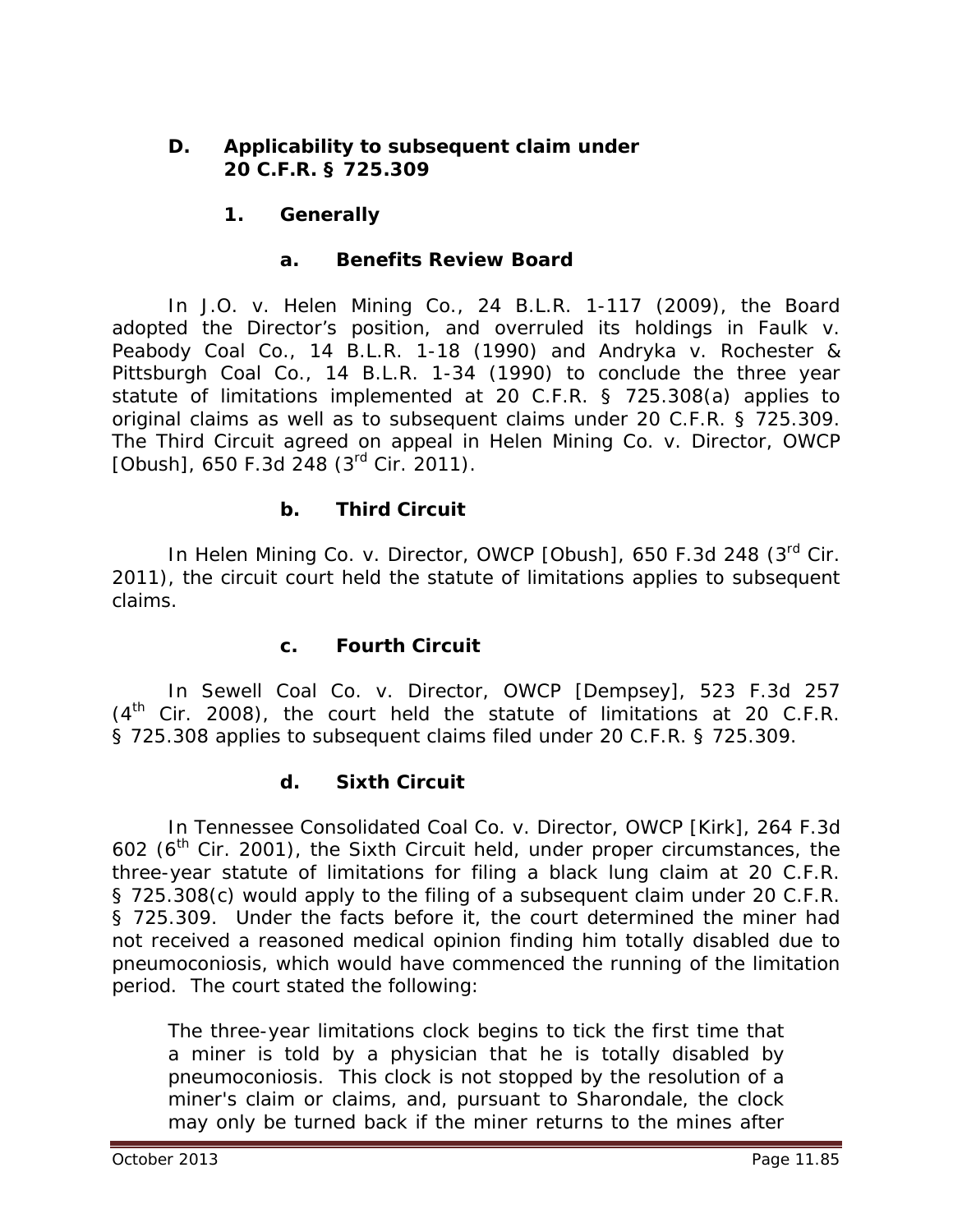a denial of benefits. There is thus a distinction between premature claims that are unsupported by a medical determination, like Kirk's 1979, 1985, and 1988 claims, and those claims that come with or acquire such support. Medically supported claims, even if ultimately deemed 'premature' because the weight of the evidence does not support the elements of the miner's claim, are effective to begin the statutory period.<sup>[16](#page-85-0)</sup> Three years after such a determination, a miner who has not subsequently worked in the mines will be unable to file any further claims against his employer, although, of course, he may continue to pursue pending claims.

(italics in original).

### **2. Medical opinions from prior claim; deemed premature or misdiagnosis**

### **a. Benefits Review Board**

In *J.O. v. Helen Mining Co.*, 24 B.L.R. 1-117 (2009), *aff'd. sub nom., Helen Mining Co. v. Director, OWCP [Obush]*, 650 F.3d 248 (3<sup>rd</sup> Cir. 2011), the Board stated the following:

We . . . agree with the Director, and hold that a medical determination of total disability due to pneumoconiosis predating a prior, final denial of benefits is deemed a misdiagnosis and thus, cannot trigger the statute of limitations for filing a subsequent claim.

*Id.* 1-122.

## **b. Third Circuit**

<span id="page-85-0"></span><sup>&</sup>lt;sup>16</sup> The court referenced a footnote, which reads as follows:  $\overline{a}$ 

This distinction deters finding 'compliant physicians' willing to give the miner an overly-favorable diagnosis that cannot be supported by the weight of the medical evidence. A miner who develops total disability due to pneumoconiosis three years after such a premature determination will find that the 'friendly doctor' has done him no favor. Indeed, the chief danger with this rule, even given the constraint of communication to the miner, could be that '[u]nscrupulous employers could conveniently avoid all liability' by purposely making premature determinations. (Gov't. Br. at 37 n. 12). We have no occasion in this case to address the risk-benefit ratio of such an illegal tactic (or the Director's extraordinary cynicism regarding America's coal industry).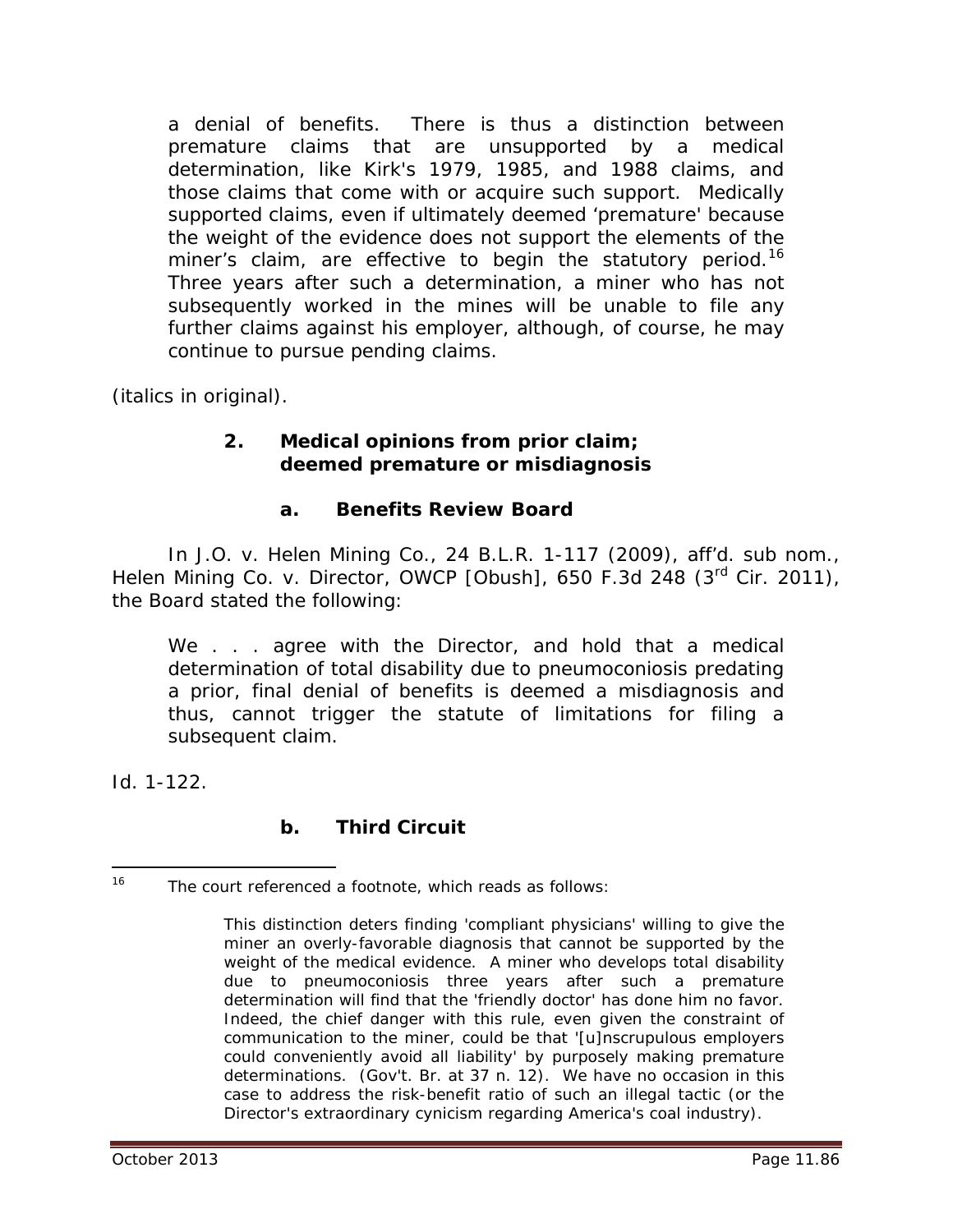In *Helen Mining Co. v. Director, OWCP [Obush]*, 650 F.3d 248 (3rd Cir. 2011), a medical determination of total disability due to pneumoconiosis predating a prior, final denial of benefits is deemed a "misdiagnosis" and thus, cannot trigger the statute of limitations at 20 C.F.R. § 725.308 for filing a subsequent claim under 20 C.F.R. § 725.309. The court determined the definition of pneumoconiosis at 20 C.F.R. § 718.201 as a latent and progressive disease supports "reading the statute of limitations in an expansive manner to ensure that any miner who has been afflicted with the disease, including its progressive form, is given every opportunity to prove he is entitled to benefits."

### **c. Fourth Circuit**

In *Consolidation Coal Co. v. Director, OWCP [Williams]*, 453 F.3d 609 (4th Cir. 2006), *cert. denied* (Mar. 19, 2007), the court held a miner's subsequent claim was not barred by the three-year statute of limitations at 20 C.F.R. § 725.308 based on a medical opinion finding total disability due to pneumoconiosis submitted in conjunction with his prior denied claim. Citing to *Lisa Lee Mines v. Director, OWCP*, 86 F.3d 1358 (4<sup>th</sup> Cir. 1996), the court reiterated "the legal conclusion attendant with a prior denial—*i.e.,* that the miner was not eligible for benefits at the time of that decision must be accepted as correct . . .." As a result, a physician's diagnosis of total disability due to pneumoconiosis in the first claim must be treated "as a misdiagnosis in light of the denial of [the] first claim" and the court held that it "must similarly conclude that the (mis)diagnosis had no effect on the statute of limitations for his second claim."

The court noted pneumoconiosis is latent and progressive and, consequently, it concludes "[N]othing bars or should bar claimants from filing claims *seriatim* . . .." The court stressed, under 20 C.F.R. § 725.309, "only new evidence *following* the denial of the previous claim, rather than evidence predating the denial, can sustain a subsequent claim." The court noted:

In light of the standard articulated in *Lisa Lee Mines*, we note that Dr. Lebovitz's diagnosis, which related solely to Williams' condition in 1995, could not have sustained a subsequent claim that his condition had materially worsened since the initial denial of benefits in 1996. It would be illogical and inequitable to hold that a diagnosis that could not sustain a subsequent claim could nevertheless trigger the statute of limitations for such a claim.

# **d. Sixth Circuit**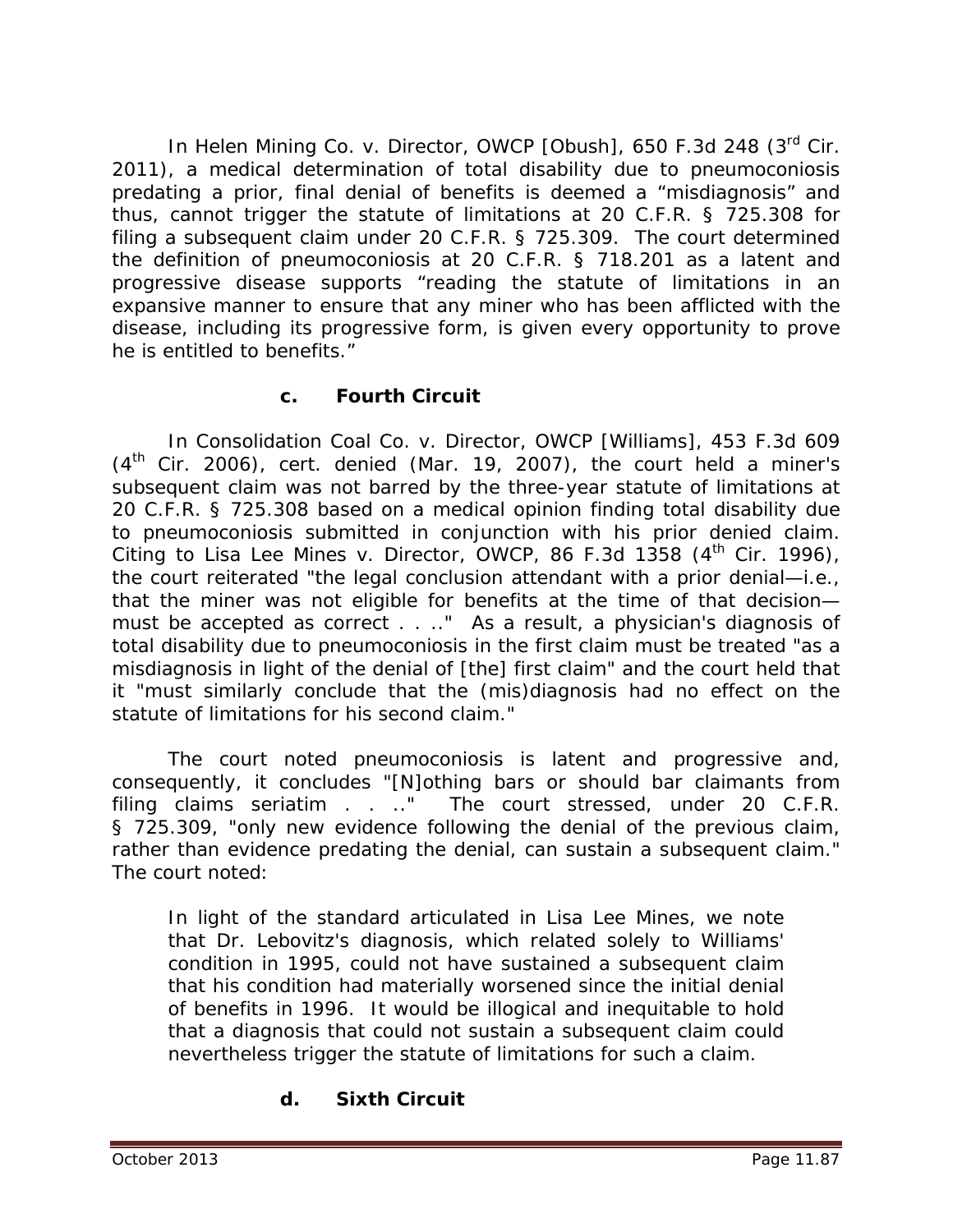In *Arch of Kentucky, Inc. v. Director, OWCP [Hatfield]*, 556 F.3d 472  $(6<sup>th</sup>$  Cir. 2009), the court held the three-year statute of limitations at 20 C.F.R. § 725.308 does not begin to run based on a medical opinion of total disability due to pneumoconiosis submitted in a claim, which is ultimately outweighed by other medical evidence in the claim. As a consequence, the favorable medical opinion from the miner's first claim (filed in 1988) was deemed a "misdiagnosis" such that it did not bar the filing of a subsequent claim in 1993 under 20 C.F.R. § 725.309. To this end, the court held any suggestion to the contrary in *Tennessee Consolidation Coal Co. v. Kirk*, 264 F.3d 602, 607 (6th Cir. 2001) is *dicta,* and is not binding.

By unpublished decision in *Peabody Coal Co. v. Director, OWCP*  [Dukes], 2002 WL 31205502 (6<sup>th</sup> Cir. Oct. 2, 2002)(unpub.),<sup>[17](#page-87-0)</sup> the Sixth Circuit held a subsequent claim filed by a miner under 20 C.F.R. § 725.309 is not barred by the three-year statute of limitations at 20 C.F.R. § 725.308(a) because denial of the miner's first claim on grounds he did not suffer from pneumoconiosis "necessarily renders any prior medical opinion to the contrary invalid . . .." The court reaffirmed its holding in *Tennessee Consolidated Coal Co. v. Director, OWCP [Kirk]*, 264 F.3d 602  $(6<sup>th</sup>$  Cir. 2001), the three-year statute of limitations does apply to subsequent claims. However, the *Kirk* court also stated prior medical opinions in the miner's favor, which were "premature" because the weight of the evidence did not support entitlement in an earlier claim, were "effective to begin the statutory period." The *Dukes* court concluded this was dicta, and it held to the contrary. Specifically, the *Dukes* court adopted the Tenth Circuit's holding in *Wyoming Fuel Co. v. Director, OWCP [Bandolino]*, 90 F.3d 1502, 1507  $(10^{th}$  Cir. 1996), and concluded the following:

We agree with the reasoning of the Tenth Circuit and likewise expressly hold that a mis-diagnosis does not equate to a 'medical determination' under the statute. That is, if a miner's claim is ultimately rejected on the basis that he does not have the disease, this finding necessarily renders any prior medical opinion to the contrary invalid, and the miner is handed a clean slate for statute of limitation purposes. If he later contracts the disease, he is able to obtain a medical opinion to that effect, which then re-triggers the statute of limitations. In other words, this statute of repose does not commence until a proper medical determination.

<span id="page-87-0"></span><sup>17</sup> On October 21, 2002, the Director filed a *Motion for Publication of Unpublished Opinion* with the Sixth Circuit, and requested the court's decision in *Dukes* be published. The court declined to publish the opinion.  $\overline{a}$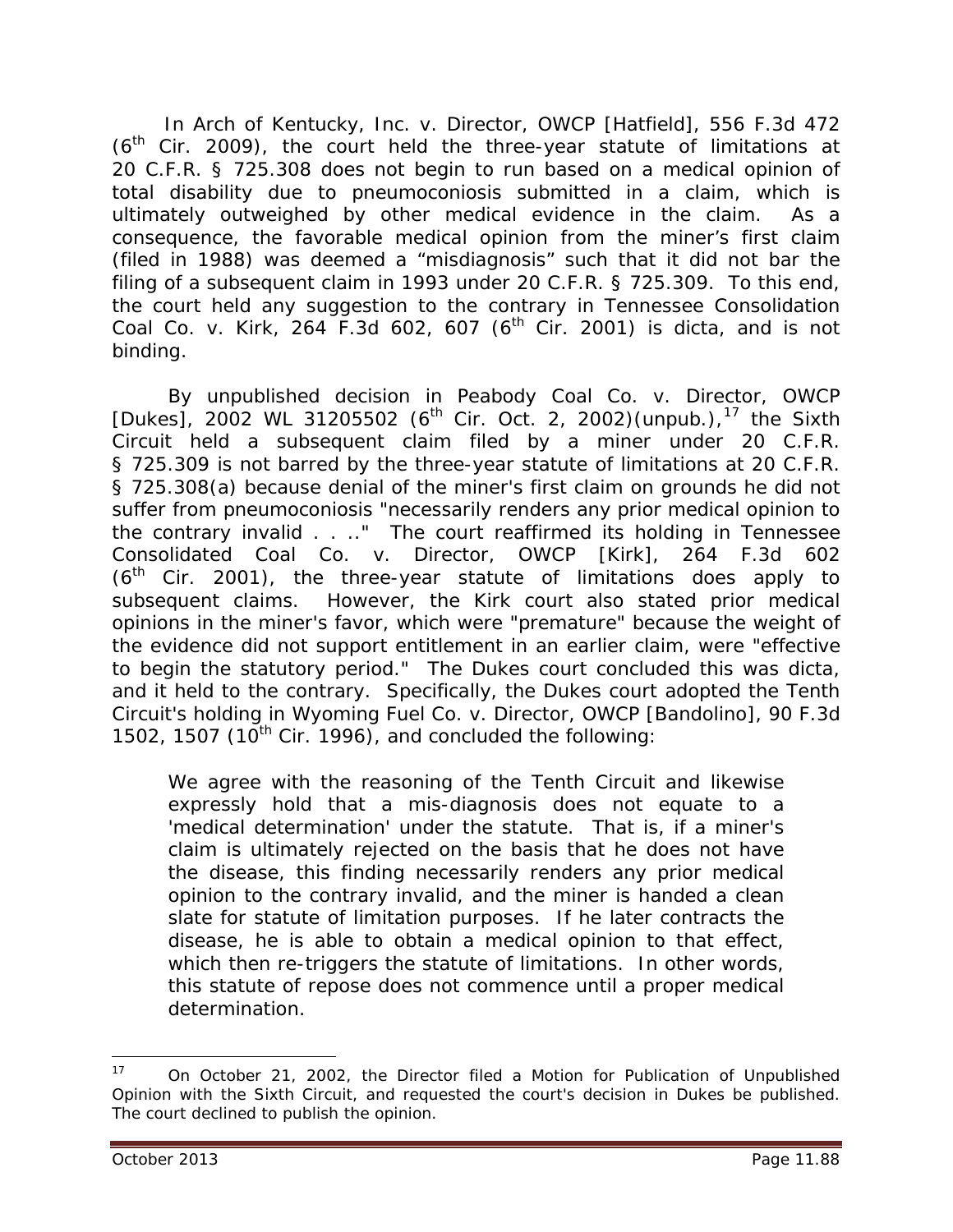In *O.R.H. v. Blue Star Coal Corp.*, BRB No. 07-0124 BLA (Oct. 30, 2007) (unpub.), a case arising in the Sixth Circuit, the Board affirmed the Administrative Law Judge's determination that the miner's claim was timely-filed under 20 C.F.R. § 725.308. Employer argued, based on three physicians' opinions in the record pre-dated filing of the miner's claim by more than three years, the claim was time-barred. The Administrative Law Judge disagreed, and the Board affirmed his holdings.

Initially, the miner testified Dr. Modi told the miner he was totally disabled. The Administrative Law Judge determined, however, the physician did not indicate whether the total disability was respiratory or pulmonary in nature such that the medical opinion was insufficient to trigger the statute of limitations. Notably, Dr. Modi diagnosed coal workers' pneumoconiosis, chronic obstructive pulmonary disease, and back pain. He concluded the miner was totally disabled and, although Dr. Modi advised against further exposure to coal dust, he did not specify the nature of the disability.

The second physician, Dr. Sutherland, wrote two letters to Claimant's counsel wherein he diagnosed the miner as totally disabled due to pneumoconiosis. The Board affirmed the Administrative Law Judge's conclusion that Dr. Sutherland's opinion was not sufficiently reasoned to trigger the statute of limitations. Citing to *Tennessee Consolidated Coal Co.*   $v.$  Kirk, 264 F.3d 602 (6<sup>th</sup> Cir. 2001), the Board held, in defining what constitutes a medical determination that is sufficient to start the running of the statute of limitations, the court in *Kirk* specifically stated the statute relies on the "trigger of the reasoned opinion of a medical professional." The Board noted "the Sixth Circuit has categorically emphasized that it is for the Administrative Law Judge as a fact-finder to 'decide whether a physician's report is sufficiently reasoned, because such a determination is essentially a credibility matter.'" Of note, the third physician, Dr. Robinette, diagnosed coal workers' pneumoconiosis, and concluded the miner suffered from a "significant respiratory impairment." The Board held this opinion also was insufficiently reasoned to trigger the limitations period.

Moreover, the Board affirmed the Administrative Law Judge's determination that the limitations period was not triggered because the record did not establish that the opinions of Drs. Forehand, Sutherland, or Robinette were *communicated to the miner*. Employer argued the statute contains no such requirement. The Board nonetheless affirmed the Administrative Law Judge's holding, and stated:

Contrary to employer's assertion, the Administrative Law Judge did not err by refusing to impute knowledge of the contents of the medical reports of Drs. Sutherland, Forehand, and Robinette to claimant simply because the reports were made a part of the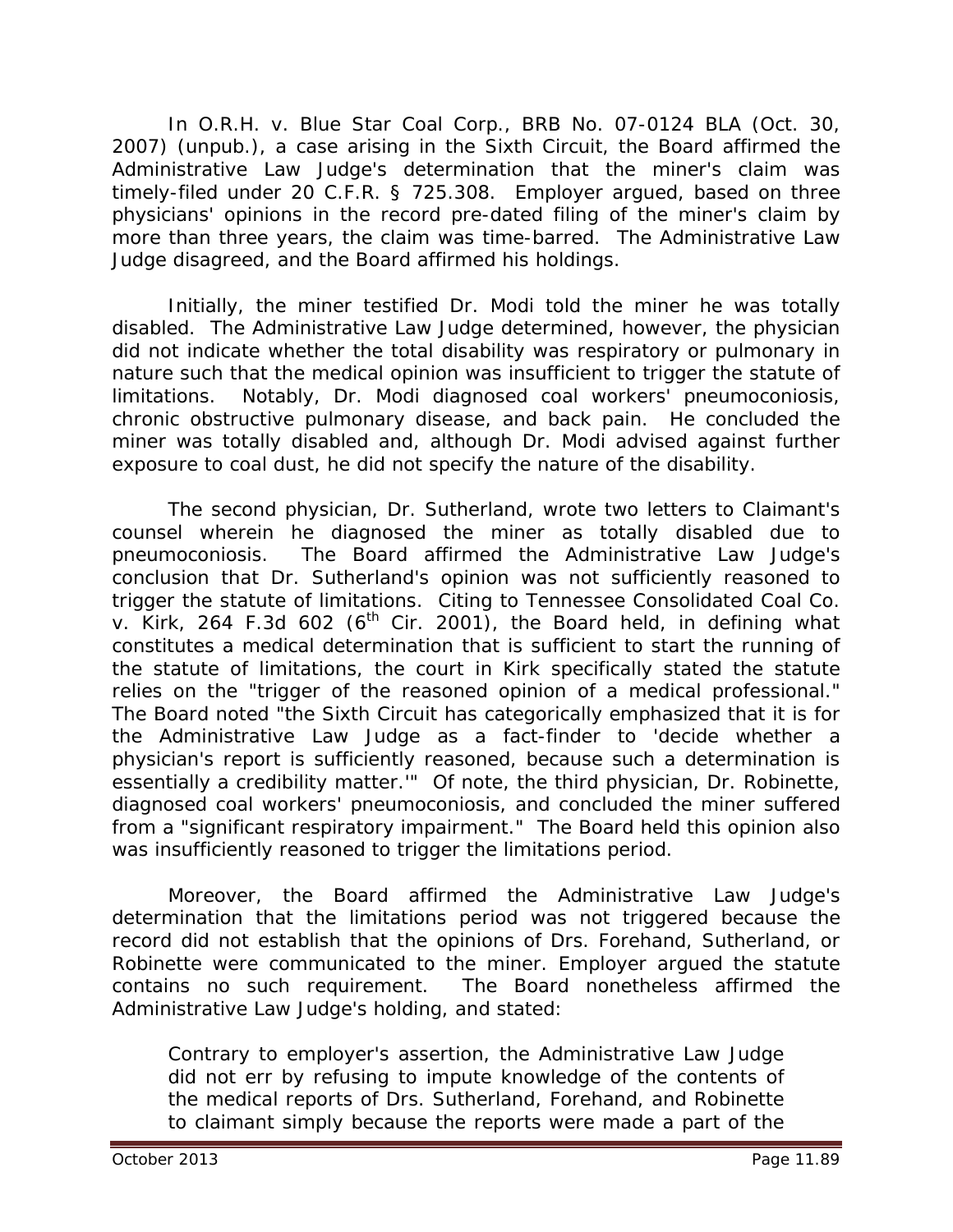record in his prior claim or were sent to his attorney. The Board has held that a medical report must be provided directly to claimant to commence the Act's limitation period, *Daughtery* [*v. Johns Creek Elkhorn Coal Corp.*, 18 B.L.R. 1-95, 1-99 (1993)], and, therefore, information possessed by claimant's attorney does not constitute communication to claimant.

By published decision in a case arising in the Sixth Circuit, *Sturgill v. Bell County Coal Corp.*, 23 B.L.R. 1-159 (2006) (en banc) (J. McGranery, dissenting), the Board held the District Director's preliminary finding of eligibility in conjunction with the miner's 1981 claim did not trigger the three-year statute of limitations at 20 C.F.R. § 725.308 to bar the miner's 2001 subsequent claim. Indeed, the miner continued working in "comparable and gainful employment" after the 1981 award such that he was not entitled to benefits under the Act.

Claimant and the Director maintained a District Director's finding of entitlement did not constitute a medical determination of total disability due to pneumoconiosis as contemplated by 20 C.F.R. § 725.308 of the regulations. On the other hand, Employer maintained the District Director's finding of entitlement in the first claim implicitly meant the medical elements of entitlement were satisfied. Further, Employer argued there were medical opinions in the record, pre-dating the miner's 2001 claim by more than three years, which contained findings of total disability due to pneumoconiosis.

The Board agreed with the Claimant's and Director's position and concluded, under 20 C.F.R. § 725.308, Claimant is entitled to a rebuttable presumption his or her claim is timely filed and, under *Tennessee Consol. Coal Co. v. Kirk,* 264 F.3d 602 (6th Cir. 2001), it is "employer's burden to rebut the presumption of timeliness by showing that a medical determination satisfying the statutory definition was communicated to [the claimant]" more than three years prior to the filing of a claim. The Board specifically emphasized *Kirk* requires a "trigger of the reasoned opinion of a medical professional" to commence the limitations period.

Importantly, the Board noted the medical opinion underlying the District Director's 1981 award of benefits did not, on its face, support a finding of total disability due to pneumoconiosis. However, because Claimant was entitled to certain presumptions under 20 C.F.R. Part 727 at the time of filing the 1981 claim, the medical opinion constituted a sufficient basis upon which to award benefits.

In *Furgerson v. Jericol Mining, Inc.*, 22 B.L.R. 1-216 (2002)(en banc), a case arising in the Sixth Circuit, the Board remanded the case for a determination of whether the statute of limitations applied to the miner's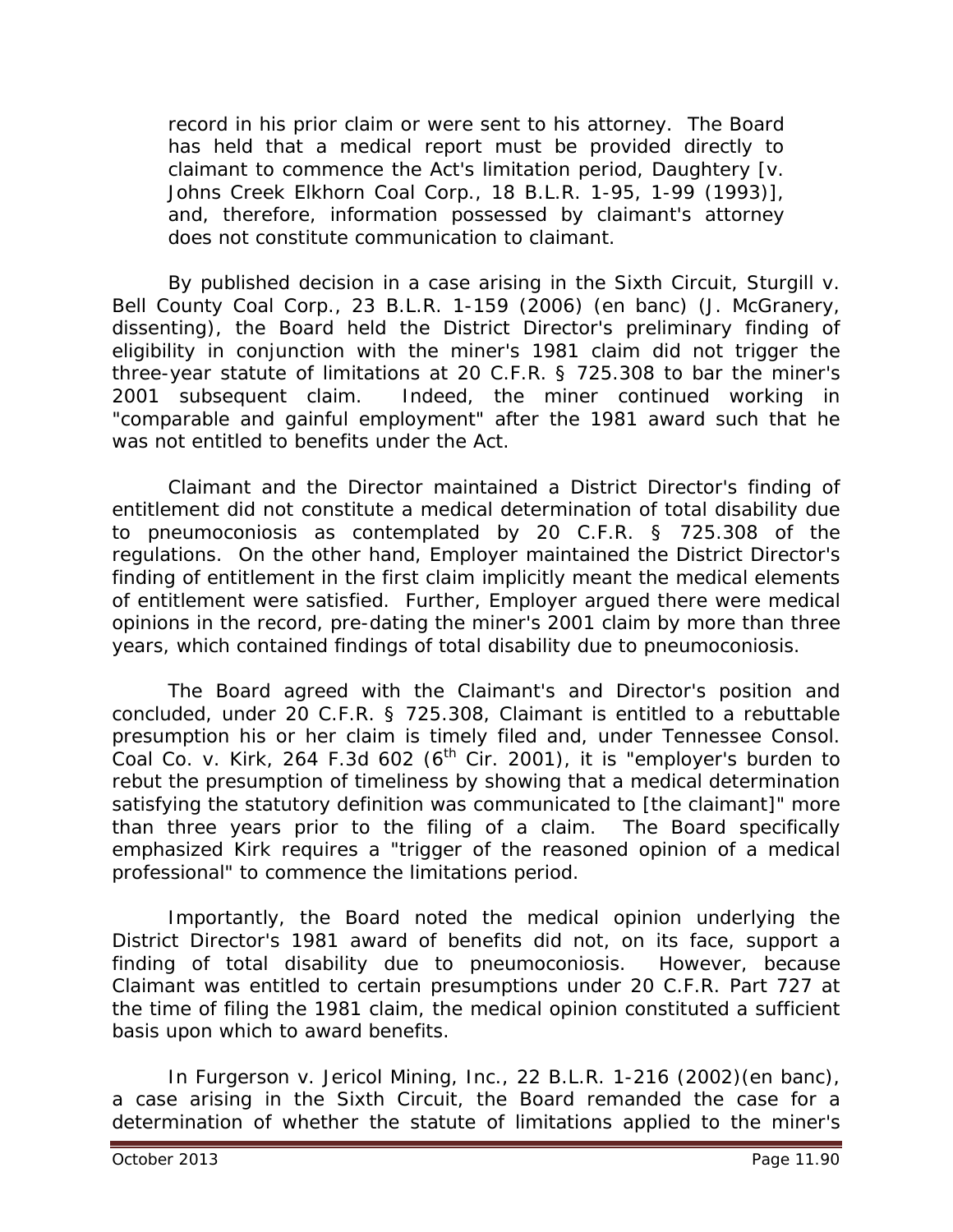subsequent claim, which was filed under 20 C.F.R. § 725.309. Citing to *Tennessee Consolidated Coal Co. v. Kirk*, 264 F.3d 602 (6<sup>th</sup> Cir. 2001), which was issued after the Administrative Law Judge issued his decision and order, Employer argued the miner's claim was time-barred pursuant to 20 C.F.R. § 725.308 because it was not filed within three years of the date Dr. Kabani's medical determination of total disability due to pneumoconiosis was communicated to the miner.

The Board initially noted there is a presumption that every claim for benefits is timely filed, but Employer has the opportunity to rebut the presumption. The Board concluded, if the Administrative Law Judge determines that the subsequent claim is untimely filed, then "he must give claimant the opportunity to prove that extraordinary circumstances exist that may preclude the dismissal of the claim. 20 C.F.R. § 725.308(c)." The Board issued a related decision in *Abshire v. D&L Coal Co.*, 21 B.L.R. 1-202 (2002)(en banc), a case also arising in the Sixth Circuit.

## **e. Tenth Circuit**

In *Energy West Mining Co. v. Director, OWCP [Oliver]*, 555 F.3d 1211  $(10^{th}$  Cir. 2009), Employer posited "materials in the (destroyed) 1980 claim file might reveal that (the miner) received a communication of total disability from a physician long ago, 'thereby rendering his current application untimely'" under 20 C.F.R. § 725.308. The court disagreed:

Because black lung is a progressive disease, miners are permitted to file successive claims; if a claimant is not found to be totally disabled at the time of their initial claim for benefits, he or she can re-file at a later time and demonstrate that the disease has advanced to the point of incapacity. For this reason, we have previously recognized that 'a final finding . . . that a claimant is not totally disabled due to pneumoconiosis repudiates any earlier medical determination to the contrary,' and resets the statute of limitations for filing a black lung claim. As our sister circuit has explained, a new limitations period begins after every denial of a black lung claim, 'provided the miner works in the coal mines for a substantial period of time after the denial and a new medical opinion of total disability due to pneumoconiosis is communicated [to him].' *Sharondale,* 42 F.3d at 996.

From this, the court held, despite destruction of the 1980 claim record, the miner's subsequent claim was timely filed as:

. . . there can be no doubt that (the miner's) limitations period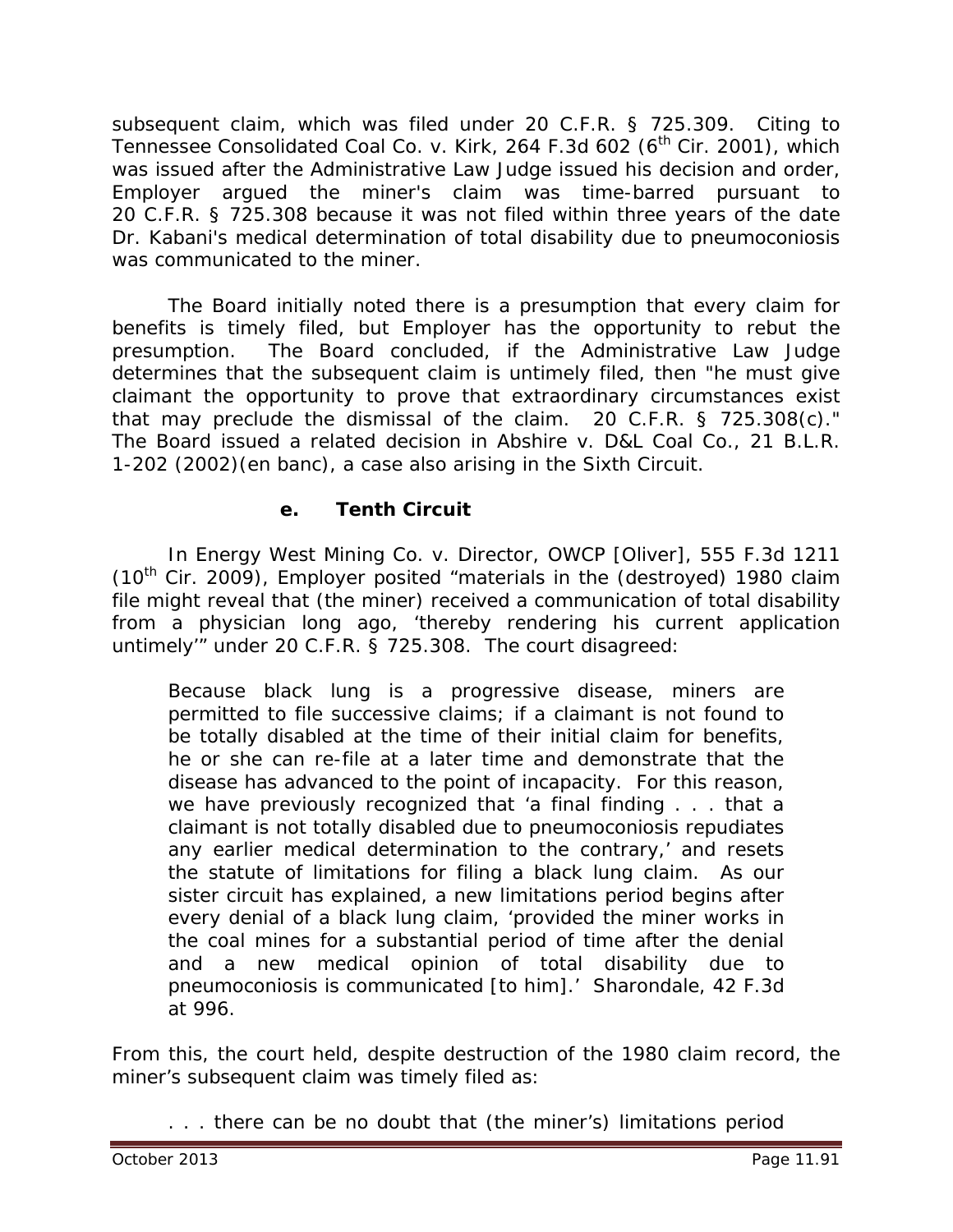has reset. The denial of his previous claim invalidated whatever medical opinions formed the basis of that adjudication. More importantly, (the miner) continued to perform mining work for Energy West for thirteen years after the denial of his original claim—unquestionably a substantial period. And it is not disputed here that his present claim was filed within three years of a new disability diagnosis being communicated to him by Dr. Morgan. That is all the regulations require.

In Wyoming Fuel Co. v. Director, OWCP, 90 F.3d 1502 (10<sup>th</sup> Cir. 1996), Employer argued a qualifying blood gas study performed in conjunction with the miner's first claim, along with a diagnosis of chronic bronchitis by a physician at the time, constituted a "medical determination of total disability due to pneumoconiosis," which triggered commencement of the three year statute of limitations. The Director argued "requiring claimants to file duplicate claims within three years of the triggering medical opinion would defeat most miners' ability to bring duplicate claims because it may take more than three years from the issuance of a medical opinion before an ALJ and appellate panels decide the original claim." *Id.* at 1507. The court agreed with the Director that the miner's subsequent claim did not violate the three-year statute of limitations, but it decided the matter using different reasoning and stated:

When a doctor determines that a miner is totally disabled due to pneumoconiosis, the miner must bring a claim within three years of when he becomes aware or should have become aware of the determination. However, a final finding by the Office of Workers' Compensation Program adjudicator that the claimant is not totally disabled due to pneumoconiosis repudiates any earlier medical determination to the contrary and renders prior medical advice to the contrary ineffective to trigger the running of the statute of limitations.

**. . .**

Instead, Section 309 suggests that a claimant should not be barred from bringing a duplicate claim when his or her first claim was premature because the claimant's conditions had not yet progressed to the point where the claimant met the Act's definition of total disability due to pneumoconiosis.

The circuit court concluded, because the District Director found the miner did not have pneumoconiosis and was not totally disabled, the District Director "need not decide whether Dr. Saiz's 1982 report adequately constituted a medical determination of total disability due to pneumoconiosis."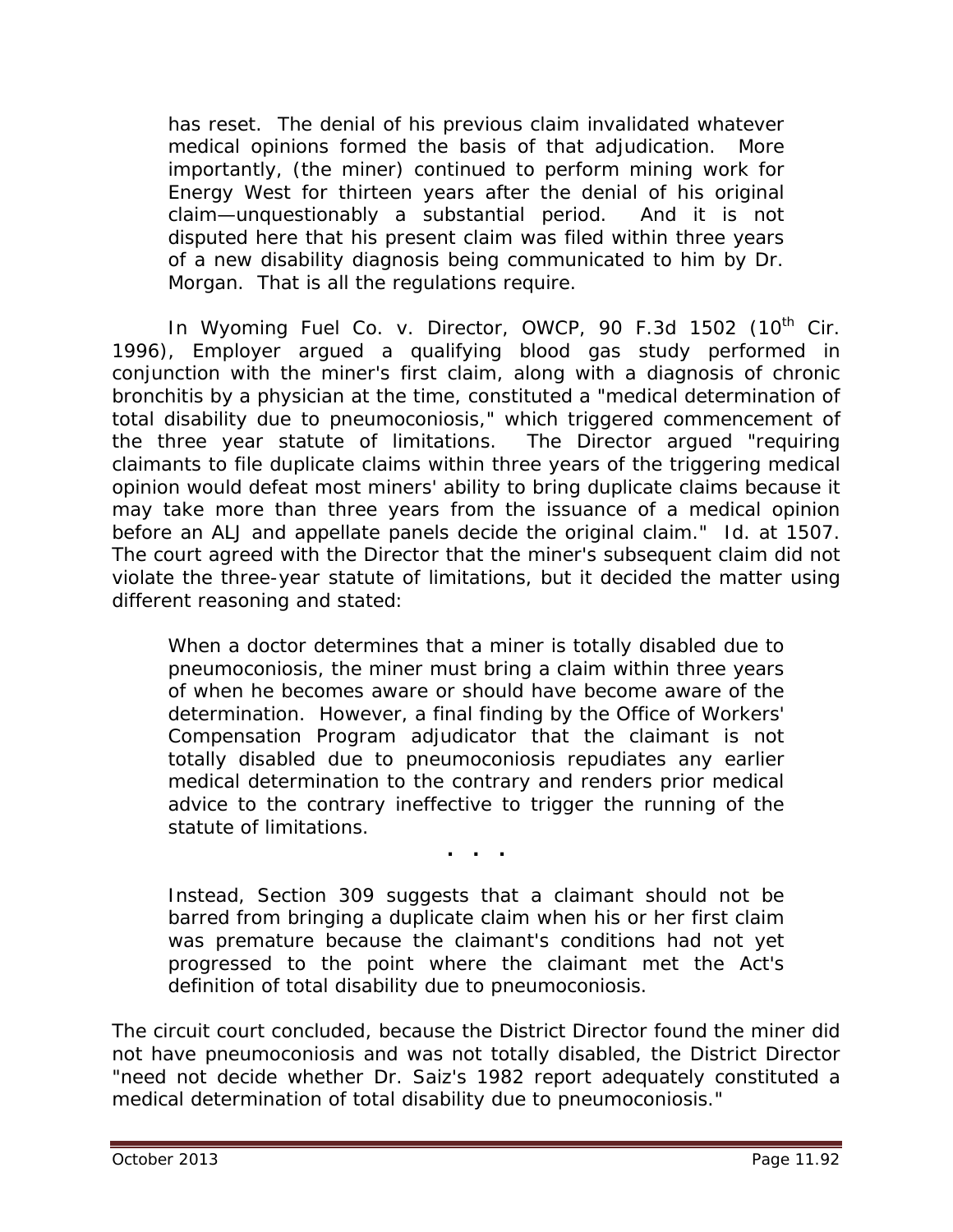### **3. Inadvisability of return to coal mine work, insufficient to commence running of statute**

In *Fields v. Shamrock Coal Co.*, BRB Nos. 05-0603 BLA and 05-0603 BLA-A (Feb. 22, 2006) (unpub.), a case arising within the Sixth Circuit, the Administrative Law Judge properly concluded a 1993 medical opinion from Dr. Baker was insufficient to trigger the three year statute of limitations period for filing claims at 20 C.F.R. § 725.308 using the standard set forth in <sup>1</sup><br>Tennessee Consolidation Coal Co. v. Kirk, 264 F.3d 602 (6<sup>th</sup> Cir. 2001). In particular, Dr. Baker diagnosed the presence of coal workers' pneumoconiosis and concluded the miner "should have no further exposure to coal dust." Dr. Baker also noted the miner would "have difficulty doing sustained manual labor, on an 8 hour basis, even in a dust-free environment, due to these conditions." The Board stated, "Because a doctor's recommendation against further coal dust exposure is insufficient to establish a totally disabling respiratory impairment . . . Dr. Baker's opinion . . . is insufficient to support a finding of total disability." As a result, the opinion did not satisfy the requirements at 20 C.F.R. § 725.308 for triggering the statute of limitations period.

### **4. Failure to attribute condition to coal dust exposure, insufficient**

In *Roberts & Schaefer Co. v. Director, OWCP [Williams]*, 400 F.3d 992  $(7<sup>th</sup>$  Cir. 2005), the circuit court rejected Employer's argument that the miner's claim was time-barred under 20 C.F.R. § 725.308, where physicians in the earlier claim diagnosed emphysema and chronic obstructive pulmonary disease, but they failed to attribute the respiratory ailments to coal dust exposure. The court noted, in the miner's subsequent claim, a physician concluded the miner's totally disabling respiratory ailment was coal dust related, and this opinion was communicated to the miner. As a result, the court determined the requirements of 20 C.F.R. § 725.308 were met, and the statute of limitations commenced to run with the newly generated physician's report.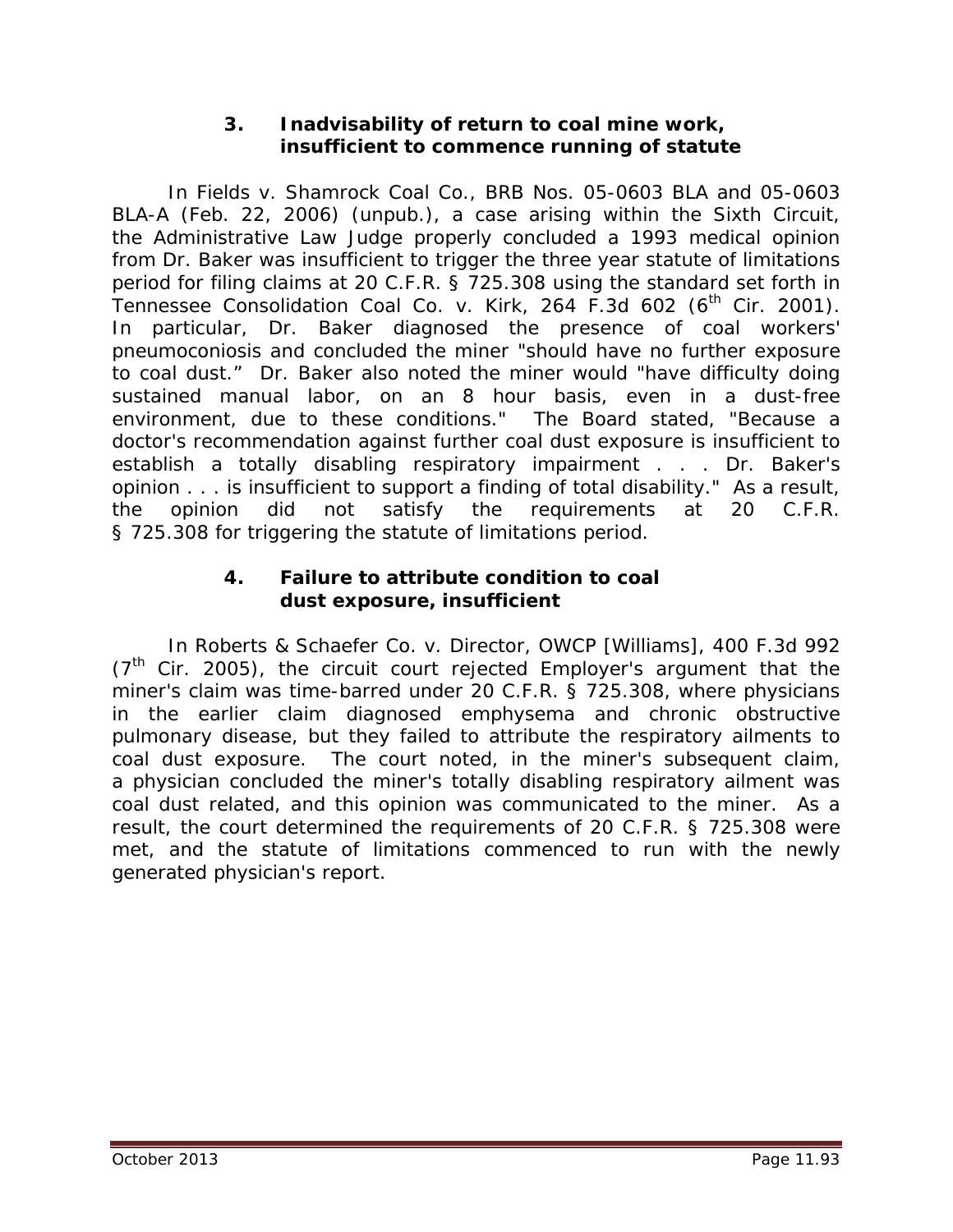## **F. Commencement of the three-year period**

## **1. Written communication**

### **a. Required**

The Board, in *Adkins v. Donaldson Mine Co.*, 19 B.L.R. 1-34 (1993), noted, although the Secretary's regulations contain additional language not found in the statute, such language is in line with the benevolent purpose of the Act. The Board held the requirement of a "medical determination of total disability due to pneumoconiosis" must be strictly construed such that a determination, which merely states that the miner has coal workers' pneumoconiosis, is insufficient. Moreover, the Board stated the clause, requiring the determination be "communicated to the miner," means a written report be "actually received" by the miner. If a written report diagnosing total disability due to pneumoconiosis was actually received by the miner, the Administrative Law Judge must determine the level of the miner's comprehension, *i.e.* whether s/he was truly aware that there was a "viable claim for benefits," which requires a finding as to whether the miner could read and, if so, whether the miner's level of reading enabled him or her to understand the report.

#### **b. Not required**

In *Island Creek Coal Co. v. Henline*, 456 F.3d 421 (4<sup>th</sup> Cir. 2006), Employer sought to bar the miner's claim on the basis of his testimony at the hearing that physicians told him he was totally disabled due to pneumoconiosis more than three years prior to the date he filed a claim for benefits. When the claim was on appeal to the Board, it did not consider the Administrative Law Judge's reasons for finding the miner's testimony was unreliable to trigger the limitations period at 20 C.F.R. § 725.308; rather, the Board cited to *Adkins v. Donaldson Mine Co.*, 19 B.L.R. 1-34 (1993), and held Employer did not demonstrate Claimant was provided a *written*  communication of total disability due to pneumoconiosis more than three years before he filed his claim for benefits. As a result, the claim was not barred by 20 C.F.R. § 725.308.

The Fourth Circuit dismissed the Board's reasoning and adopted the Director's position that the plain language of 20 C.F.R. § 725.308(a) does not require *written* communication to the miner for the limitations period to commence to run. The court then remanded the claim to the Board for consideration of the bases for the Administrative Law Judge's dismissal of Employer's statute of limitations defense, *to wit*: (1) Claimant admitted his memory was poor due to the fact that he suffered from a stroke; (2) the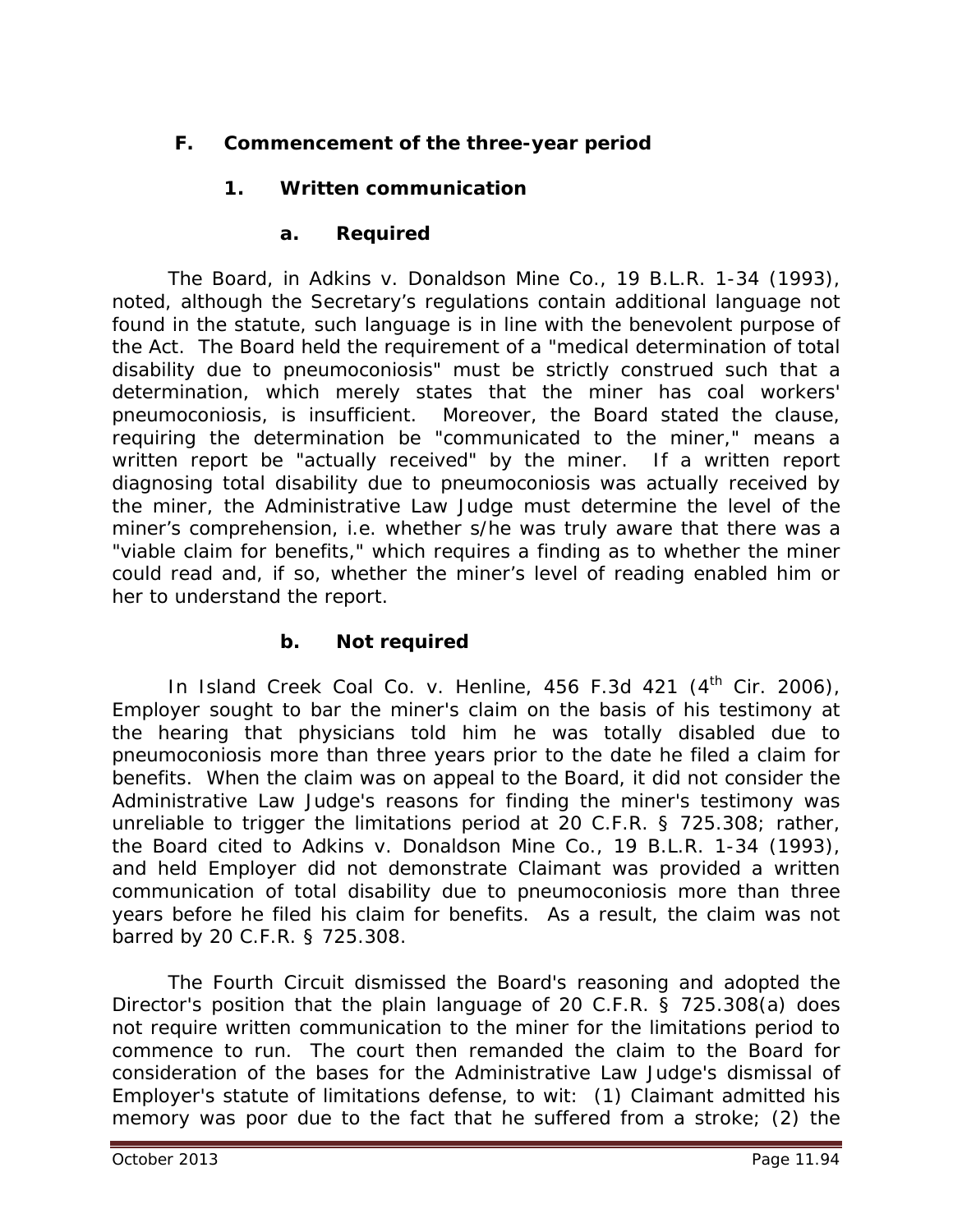miner's testimony was inconsistent; and (3) the testimony "'primarily entailed a series of short responses of 'Yes, ma'am.'"

 The circuit court agreed with the Administrative Law Judge on appeal for the second time, in *Island Creek Coal Co. v. Henline*, Case No. 07-1850 (4th Cir. July 9, 2008) (unpub.). Notably, Employer failed to present evidence sufficient to rebut the presumption that Claimant timely filed his claim for benefits under 20 C.F.R. § 725.308. The Administrative Law Judge concluded no physician provided Claimant with a "reasoned" opinion of total disability due to pneumoconiosis more than three years prior to the filing of his claim. Additionally, the Administrative Law Judge discredited Claimant's testimony that a physician informed him that he was totally disabled due to the disease more than three years prior to the filing of his claim on grounds that Claimant "admitted that a stroke had left him with a poor memory" as well as the fact that the miner's testimony "was inconsistent and composed primarily of 'yes' answers."

 In concluding the miner's claim was timely filed, the court declined to rule on whether a "reasoned" opinion is required to trigger the limitations period. Rather, the Administrative Law Judge "discredited the only testimony that (the miner) received any medical opinion—reasoned or unreasoned that would have triggered the limitations clock more than three years prior to the claim . . .."

## **2. Nature of medical opinion required**

In *Peabody Coal Co. v. Director, OWCP [Brigance]*, 718 F.3d 590 (6<sup>th</sup> Cir. June 10, 2013), *rev'g. Brigance v. Peabody Coal Co.*, 23 B.L.R. 1-170 (2006) (en banc), the Sixth Circuit held a miner's claim was time-barred where he "admitted that he waited seven years after a medical determination of total disability due to pneumoconiosis was communicated to him" in a state black lung claim before he filed his claim for federal black lung benefits. Citing to its decision in *Peabody Coal Co. v. Director, OWCP*   $[Dukes]$ , 48 F. App'x. 140, 144 (6<sup>th</sup> Cir. 2002) (per curiam), the court noted the three-year statute of limitations commences to run "upon (1) a medical determination of (2) total disability (3) due to pneumoconiosis (4) which has been communicated to the miner." The *Brigance* court addressed the meaning of "medical determination" and stated:

Although statutorily undefined, 'medical determination' is not without meaning. 'Medical determination' as used in § 932(f) plainly does not include undiagnosed or self-diagnosed cases of pneumoconiosis, even if the claimant actually has the disease. (citation omitted). The language also requires a diagnosis from a medical professional trained in internal and pulmonary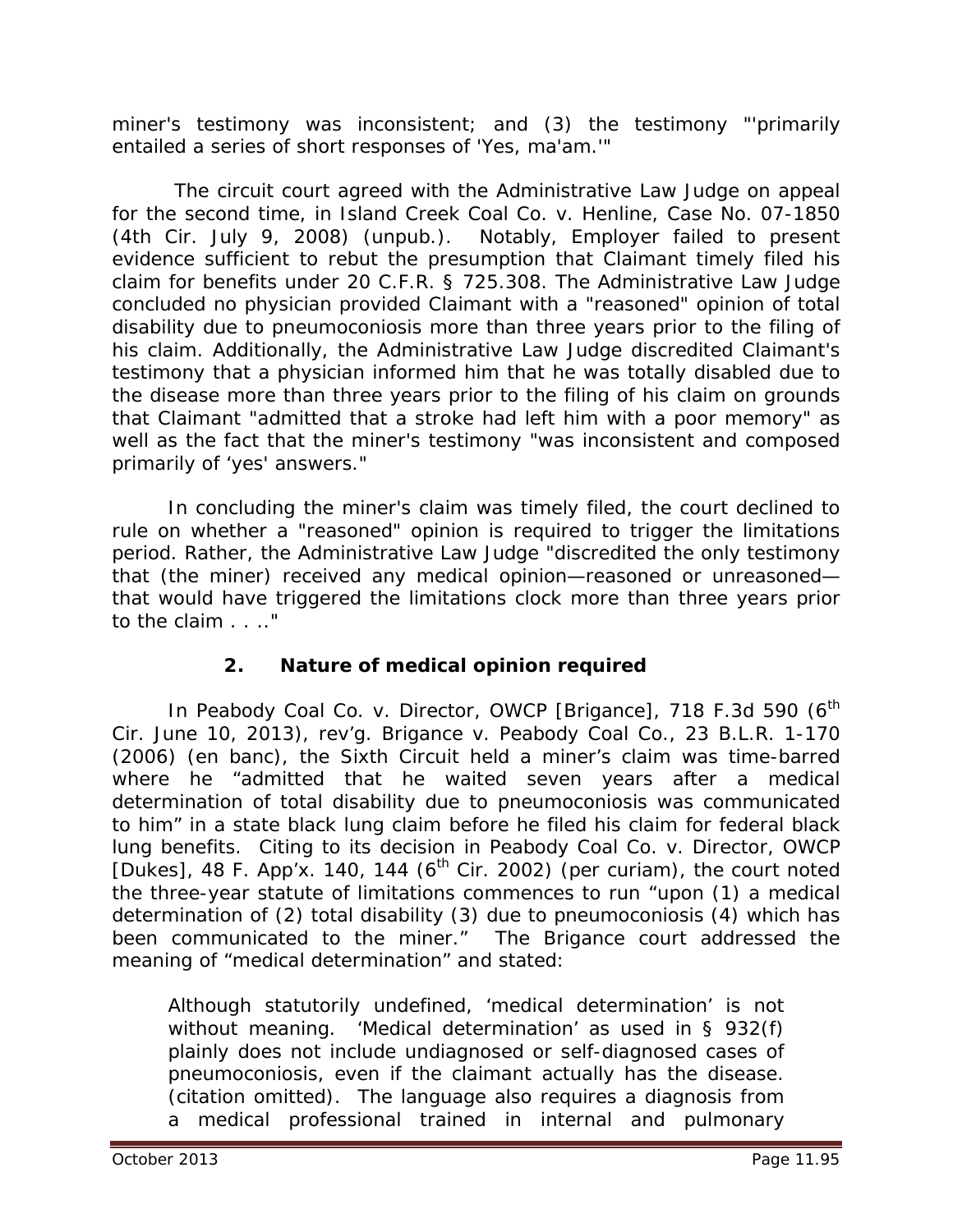medicine—*i.e.* a physician with expertise in diagnosing pneumoconiosis.

. . .

In addition, because of the progressive nature of the disease, we have held that a misdiagnosis does not constitute a 'medical determination' within the meaning of the statute. *Dukes*, 48 F. App'x. at 146 ('[I]f a miner's claim is ultimately rejected on the basis that he does not have the disease, this finding necessarily renders any prior medical opinion to the contrary invalid, and the miner is handed a clean slate for statute of limitation purposes').

The court added:

Construing the text of the statute as written, we hold that when a diagnosis of total disability due to pneumoconiosis by a physician trained in internal and pulmonary medicine is communicated to the miner, a 'medical determination' sufficient to trigger the running of the limitations period has been made. No more is required. Additional findings regarding whether the medical determination is well-reasoned or well-documented are not necessary.

To hold otherwise would improperly conflate the statute of limitations with the merits of the claim. Statutes of limitation are intended to stave off stale claims, not weak claims.

. . .

Whether the diagnosis is well-reasoned or otherwise accurate (whether the miner is *in fact* totally disabled due to pneumoconiosis) is irrelevant for purposes of the statute of limitations. The accuracy of the diagnosis is appropriately considered on the merits when determining a miner's entitlement to benefits.

## *Id*.

In *Morgan v. Shamrock Coal Co.*, BRB Nos. 05-0278 BLA and 05-0278 BLA-A (Oct. 24, 2005) (unpub.), the Board vacated application of the threeyear statute of limitations at 20 C.F.R. § 725.308 to Dr. Clark's medical determination of total disability due to pneumoconiosis, which was submitted in the miner's first claim. The Director maintained Dr. Clark's medical determination was insufficient to trigger the limitations period because it was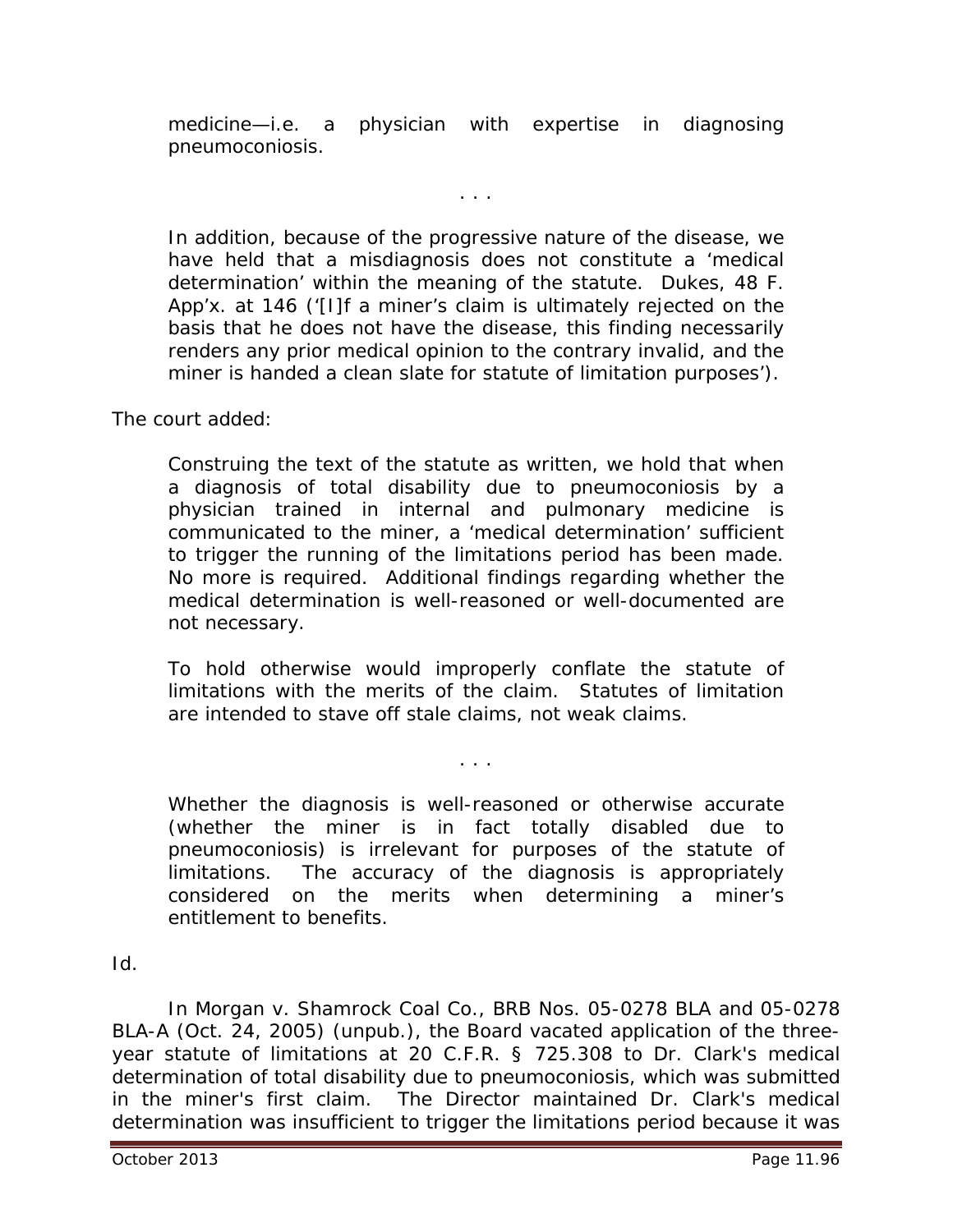"unreasoned." The Board held "[s]uch a factual finding . . . is up to the administrative law judge based on his review of the prior (administrative law judge's) decision . . . and the medical evidence of record."

In *W.C. v. Whitaker Coal Corp.*, 24 B.L.R. 1-20 (2008), Employer challenged whether the miner's 2003 subsequent claim was timely filed under 20 C.F.R. § 725.308 and *Tennessee Consolidation Coal Co. v. Kirk*, 264 F.3d 602 (6<sup>th</sup> Cir. 2001). The Board noted, under *Kirk*, the limitations period is triggered by "the reasoned opinion of a medical professional." The Board then upheld the Administrative Law Judge's finding that Dr. Baker's 1994 opinion was "unreasoned" due to inconsistent disability findings, and Dr. Baker's failure to explain the basis for his opinion. As a result, the opinion was insufficiently reasoned to trigger running of the limitations period such that the miner's claim was timely filed.

### **3. State workers' compensation award, effect of**

In *Kessler v. Island Creek Coal Co.,* BRB No. 06-0629 BLA (Mar. 28, 2007) (unpub.), a case arising in the Fourth Circuit, the Administrative Law Judge dismissed the miner's claim as untimely under 20 C.F.R. § 725.308. Specifically, the Administrative Law Judge cited the miner's hearing testimony, wherein the miner stated a physician advised the miner was totally disabled due to pneumoconiosis in 1988, more than three years before he filed his 2003 claim for federal black lung benefits.

The Administrative Law Judge further found the miner received "written notice" in 1994 that he prevailed on a state workers' compensation claim for black lung, and "the documentation indicates that [c]laimant received a medical determination of total disability due to pneumoconiosis." Considering the state workers' compensation award in conjunction with the miner's testimony, the Administrative Law Judge concluded the miner's "understanding was that he was totally disabled due to pneumoconiosis" in 1994, more than three years prior to the filing of his federal claim for black lung benefits.

Citing to *Tennessee Consolidated Coal Co. v. Kirk*, 264 F.3d 602  $(6<sup>th</sup>$  Cir. 2001), the Board disagreed, and concluded the presumption at 20 C.F.R. § 725.308 was not successfully rebutted. First, the Board noted, "under the language set forth in *Kirk*, a claimant's mere statement that he was told by a physician that he was totally disabled by black lung is insufficient to trigger the running of the statute of limitations."[18](#page-96-0) Thus, the

 $\overline{a}$ 

<span id="page-96-0"></span><sup>18</sup> The Board cited to the Fourth Circuit's holding in *Island Creek Coal Co. v. Henline*, 456 F.3d 421 (4<sup>th</sup> Cir. 2007), wherein the court held the presumption at 20 C.F.R.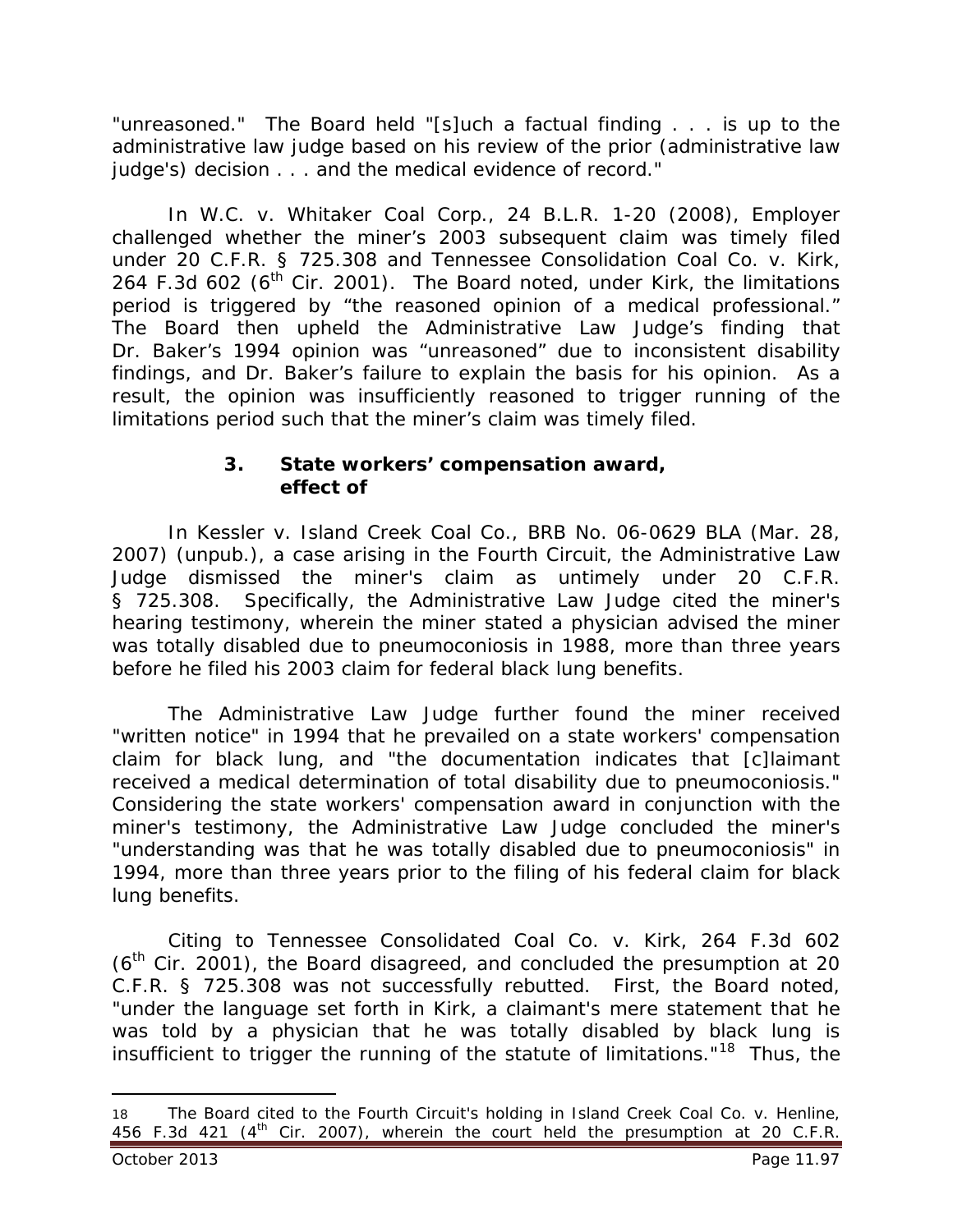Board held "claimant's sole statement, as to what he believed a doctor told him in 1988, may be insufficient to trigger the running of the statute, unless the Administrative Law Judge also finds that claimant received a 'reasoned' diagnosis of total disability due to pneumoconiosis."

Second, the Board noted a disability award under a state workers' compensation program "does not *per se* establish that claimant is totally disabled due to pneumoconiosis for purposes of the (Black Lung Benefits) Act." Rather, the Board concluded the following:

An award by a state workers' compensation board may be supportive of a finding of total disability, if the administrative law judge determines that the degree of impairment determined by the board prevents a miner from performing the requirements of his usual coal mine work in accordance with the regulatory criteria. (citations omitted). Moreover, in assessing the weight to accord the findings of the state board, the administrative law judge should consider how that agency reached its finding of disability. (citations omitted). In this case, because the December 20, 1994 report fails to explain either the medical or legal criteria relied upon by the (West Virginia Occupational Pneumoconiosis) Board in reaching its determination of respiratory disability, the administrative law judge must assess the probative value of the report in light of the employer's burden of proof at Section 725.308.

The Board noted x-ray and ventilatory testing was referenced in the state workers' compensation award, but the results of the tests were not disclosed. In sum, the Administrative Law Judge's dismissal of the claim was vacated, and the case was remanded for further consideration regarding whether the presumption at 20 C.F.R. § 725.308 was successfully rebutted.

However, in *Peabody Coal Co. v. Director, OWCP [Brigance]*, 718 F.3d 590 (6th Cir. 2013), *rev'g. Brigance v. Peabody Coal Co.*, 23 B.L.R. 1-170 (2006) (en banc), the Sixth Circuit held a miner's claim was time-barred where he "admitted that he waited seven years after a medical determination of total disability due to pneumoconiosis was communicated to him" in a state black lung claim before he filed his claim for federal black lung benefits. In addressing the issue of whether a medical determination from the miner's state claim may be used to time-bar his federal claim, the court responded that it could. The court cited, with approval, its decision in

 $\overline{a}$ 

<sup>§ 725.308</sup> may be rebutted by a miner's testimony. As a result, the court found 20 C.F.R. § 725.308 does not contain the written notice requirement adopted by the Board in *Adkins v. Donaldson Mine Co.*, 19 B.L.R. 1-36 (1993).